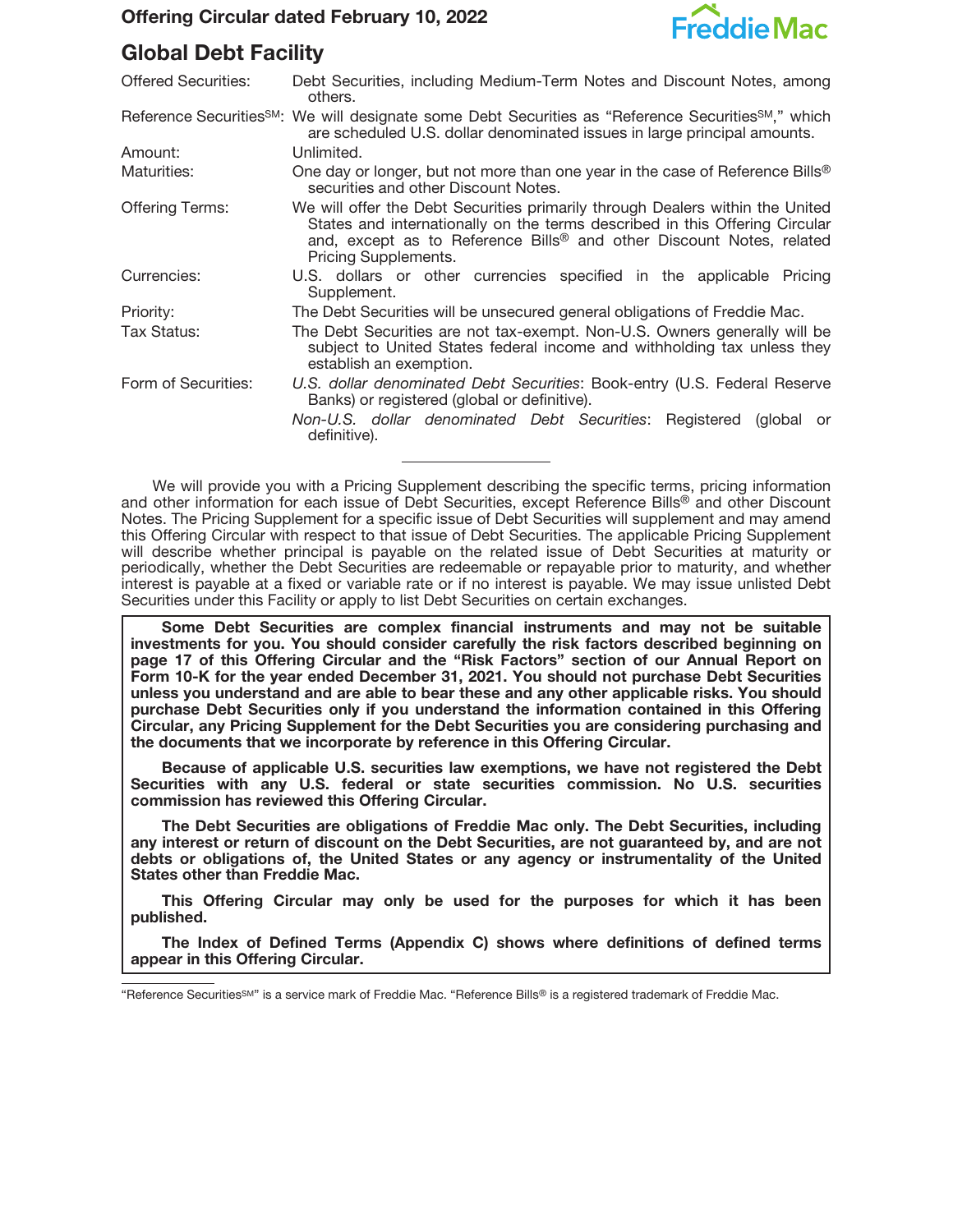The Debt Securities generally will not have an established trading market when issued. While certain Dealers have advised Freddie Mac that they may make a secondary market for the Debt Securities that they offer, they are not required to do so and could discontinue their secondary market activities at any time without notice. There is no assurance that a secondary market for any of the Debt Securities will develop or, if such a market develops, that it will be maintained or provide liquidity. Consequently, you may not be able to sell your Debt Securities readily or at prices that will enable you to realize your anticipated yield. You therefore must be willing and able to hold the Debt Securities until final maturity or until the relevant date(s) for early redemption or repayment, as applicable.

If you intend to purchase Debt Securities, you should rely only on the information in this Offering Circular and in any related Pricing Supplement for those Debt Securities, including the information in any documents we incorporate by reference. We are not offering the Debt Securities in any jurisdiction that prohibits their offer. This Offering Circular, any related Pricing Supplements and any incorporated documents speak only as of their dates, regardless of the date you receive these documents or purchase Debt Securities. These documents may not be correct after their dates.

Some jurisdictions may restrict by law the distribution of this Offering Circular or any Pricing Supplement and the offer, sale and delivery of Debt Securities. Persons who receive this Offering Circular or any Pricing Supplement should know and observe these restrictions.

For a description of some of the restrictions on offers, sales and deliveries of Debt Securities and on the distribution of the Offering Circular, any Pricing Supplement or any other supplement or amendment, see "Distribution Arrangements — Selling Restrictions," "General Information" and Appendix B.

After making all reasonable inquiries as of the date of this Offering Circular, we confirm that this Offering Circular contains all the information about the Debt Securities which, when read together with the applicable Pricing Supplement and the Incorporated Documents, is material, in the context of the initial issue of each offering of the Debt Securities. We also confirm that the information in this Offering Circular, together with the information in such Incorporated Documents, as of their respective dates, is true and accurate in all material respects and is not misleading and that there are no facts the omission of which makes this Offering Circular and such Incorporated Documents as a whole or any such information misleading in any material respect.

**Notice to Prospective Investors in the United Kingdom** — The communication of this Offering Circular, any Pricing Supplement and any other document or materials relating to the issue of the Debt Securities offered hereby is not being made, and such documents and/or materials have not been approved, by an authorized person for the purposes of section 21 of the United Kingdom's Financial Services and Markets Act 2000, as amended (the **"FSMA"**). Accordingly, such documents and/or materials are not being distributed to, and must not be passed on to, the general public in the United Kingdom. The communication of such documents and/or materials as a financial promotion is only being made to those persons in the United Kingdom who have professional experience in matters relating to investments and who fall within the definition of investment professionals (as defined in Article 19(5) of the Financial Services and Markets Act 2000 (Financial Promotion) Order 2005, as amended (the **"Financial Promotion Order"**), or who fall within Article 49(2)(a) to (d) of the Financial Promotion Order, or who are any other persons to whom it may otherwise lawfully be made under the Financial Promotion Order (all such persons together being referred to as "relevant persons"). In the United Kingdom, the Debt Securities offered hereby are only available to, and any investment or investment activity to which this Offering Circular and any related Pricing Supplement relates will be engaged in only with, relevant persons. Any person in the United Kingdom that is not a relevant person should not act or rely on this Offering Circular or any related Pricing Supplement or any of their contents.

**MIFID II product governance / target market** — The Pricing Supplement in respect of any Debt Securities may include a legend entitled "MiFID II Product Governance" which will outline the target market assessment in respect of the Debt Securities and which channels for distribution of the Debt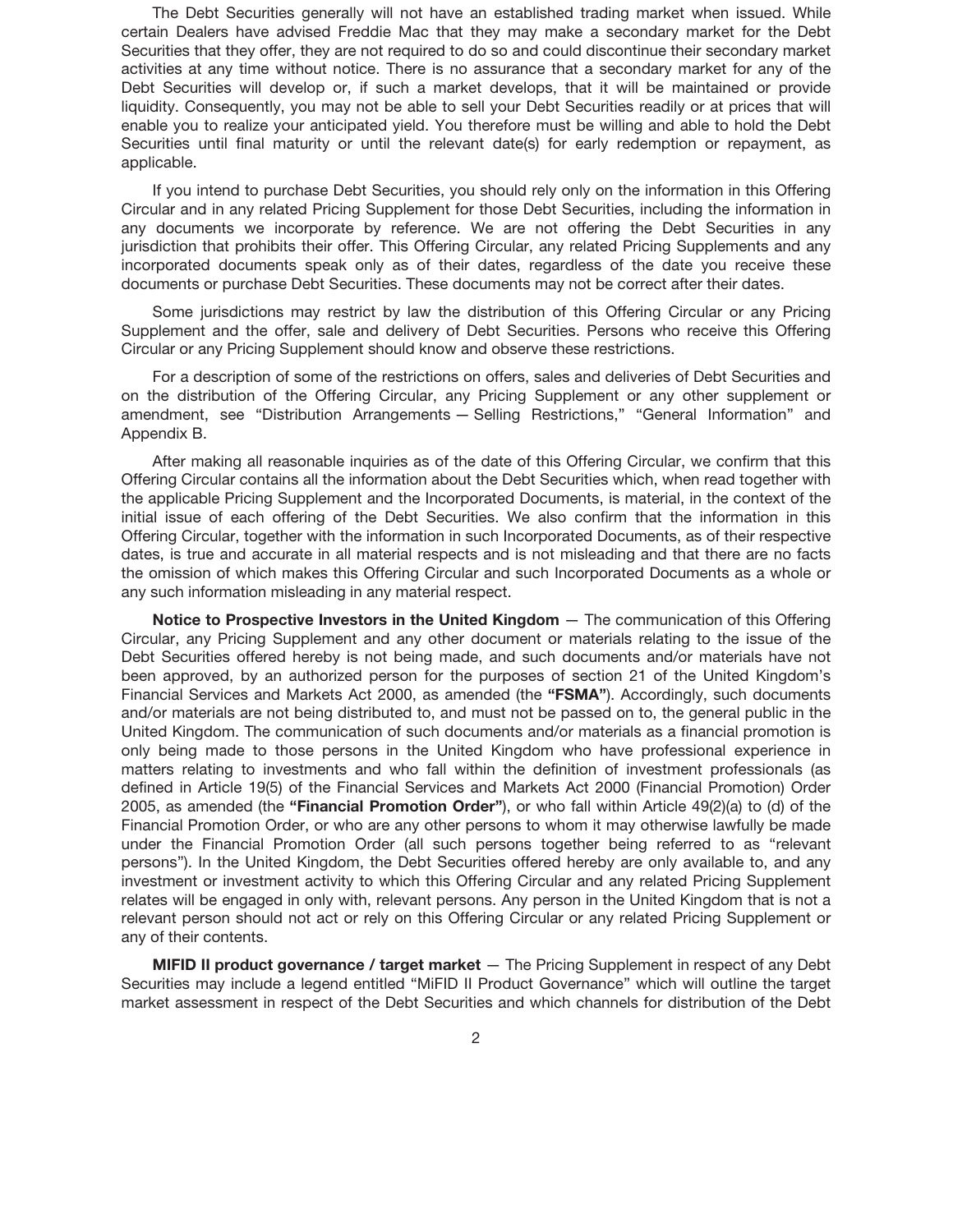Securities are appropriate. Any person subsequently offering, selling or recommending the Debt Securities (a **"distributor"**) should take into consideration the target market assessment; however, a distributor subject to Directive 2014/65/EU (as amended, **"MiFID II"**) is responsible for undertaking its own target market assessment in respect of the Debt Securities (by either adopting or refining the target market assessment) and determining appropriate distribution channels.

A determination may be made in relation to each issue about whether, for the purpose of the MiFID Product Governance rules under EU Delegated Directive 2017/593 (the **"MiFID Product Governance Rules"**), any Dealer subscribing for any Debt Securities is a manufacturer in respect of such Debt Securities, but otherwise neither the Dealers nor any of their respective affiliates will be a manufacturer for the purpose of the MIFID Product Governance Rules.

**UK MiFIR product governance / target market** – The Pricing Supplement in respect of any Debt Securities may include a legend entitled "UK MiFIR Product Governance" which will outline the target market assessment in respect of the Debt Securities and which channels for distribution of the Debt Securities are appropriate. Any person subsequently offering, selling or recommending the Notes (a **"distributor"**) should take into consideration the target market assessment; however, a distributor subject to the FCA Handbook Product Intervention and Product Governance Sourcebook (the **"UK MiFIR Product Governance Rules"**) is responsible for undertaking its own target market assessment in respect of the Debt Securities (by either adopting or refining the target market assessment) and determining appropriate distribution channels.

A determination will be made in relation to each issue about whether, for the purpose of the UK MiFIR Product Governance Rules, any Dealer subscribing for any Debt Securities is a manufacturer in respect of such Debt Securities, but otherwise neither the Dealers nor any of their respective affiliates will be a manufacturer for the purpose of the UK MIFIR Product Governance Rules.

**PROHIBITION OF SALES TO EEA RETAIL INVESTORS** — The Debt Securities are not intended to be offered, sold or otherwise made available to and should not be offered, sold or otherwise made available to any retail investor in the European Economic Area (**"EEA"**). For these purposes, a retail investor means a person who is one (or more) of: (i) a retail client as defined in point (11) of Article 4(1) of MiFID II; or (ii) a customer within the meaning of Directive (EU) 2016/97 (the **"Insurance Distribution Directive"**), where that customer would not qualify as a professional client as defined in point (10) of Article 4(1) of MiFID II; or (iii) not a qualified investor as defined in Regulation (EU) 2017/1129 (the "Prospectus Regulation"). Consequently no key information document required by Regulation (EU) No 1286/2014 (as amended, the **"PRIIPs Regulation"**) for offering or selling the Debt Securities or otherwise making them available to retail investors in the EEA has been prepared and therefore offering or selling the Debt Securities or otherwise making them available to any retail investor in the EEA may be unlawful under the PRIIPs Regulation.

**PROHIBITION OF SALES TO UK RETAIL INVESTORS** – The Debt Securities are not intended to be offered, sold or otherwise made available to and should not be offered, sold or otherwise made available to any retail investor in the United Kingdom (**"UK"**). For these purposes, a retail investor means a person who is one (or more) of: (i) a retail client, as defined in point (8) of Article 2 of Regulation (EU) No 2017/565 as it forms part of domestic law by virtue of the European Union (Withdrawal) Act 2018 (**"EUWA"**); (ii) a customer within the meaning of the provisions of the FSMA and any rules or regulations made under the FSMA to implement Directive (EU) 2016/97, where that customer would not qualify as a professional client, as defined in point (8) of Article 2(1) of Regulation (EU) No 600/2014 as it forms part of domestic law by virtue of the EUWA; or (iii) not a qualified investor as defined in Article 2 of Regulation (EU) 2017/1129 as it forms part of domestic law by virtue of the EUWA. Consequently no key information document required by Regulation (EU) No 1286/2014 as it forms part of domestic law by virtue of the EUWA (the **"UK PRIIPs Regulation"**) for offering or selling the Debt Securities or otherwise making them available to retail investors in the UK has been prepared and therefore offering or selling the Debt Securities or otherwise making them available to any retail investor in the UK may be unlawful under the UK PRIIPs Regulation.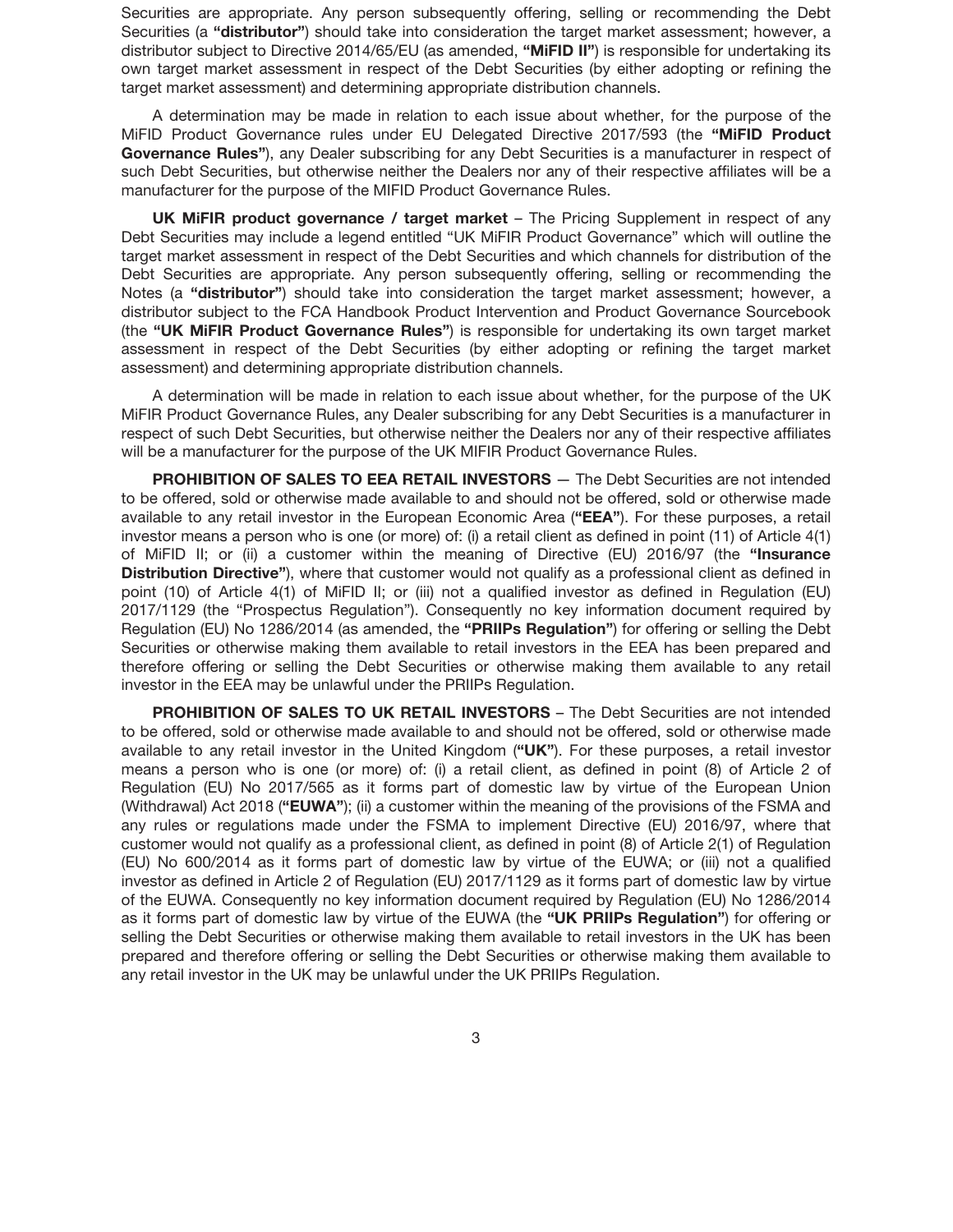Neither this Offering Circular nor any related Pricing Supplement is a prospectus for the purposes of the Prospectus Regulation.

This Offering Circular and any related Pricing Supplement have been prepared on the basis that any offer of Debt Securities in any Member State of the EEA (each, a **"Relevant State"**) or the UK will only be made to (i) in respect of any offer of Debt Securities in any Relevant State, a legal entity which is a qualified investor under the Prospectus Regulation (**"EEA Qualified Investors"**) and (ii) in respect of any offer of Debt Securities in the UK, a legal entity which is a qualified investor under Regulation (EU) No 2017/1129 as it forms part of domestic law by virtue of the EUWA (**"UK Qualified Investors"** and together with EEA Qualified Investors,**"Qualified Investors"**). Accordingly any person making or intending to make an offer in that Relevant State or the UK of Debt Securities which are the subject of the offering contemplated in this Offering Circular and any related Pricing Supplement may only do so with respect to EEA Qualified Investors or UK Qualified Investors (as applicable). Neither the Issuer nor any of the Dealers have authorized, nor do they authorize, the making of any offer of Debt Securities other than to Qualified Investors.

**Section 309B(1)(c) of the Securities and Futures Act 2001 of Singapore Notification** — Unless otherwise stated in the Pricing Supplement in respect of any Debt Securities, all Debt Securities issued or to be issued under this Facility shall be prescribed capital markets products (as defined in the Securities and Futures (Capital Markets Products) Regulations 2018 of Singapore).

**Neither this Offering Circular nor any Pricing Supplement describes all of the risks and investment considerations applicable to Debt Securities, especially those whose principal or interest we determine by reference to one or more foreign currencies or to one or more interest rate, exchange rate, currency, swap rate or other indices or formulas. We and the Dealers disclaim any responsibility to advise prospective investors of these risks and investment considerations as they exist at the date of this Offering Circular or any Pricing Supplement or as these risks may change from time to time. Prospective investors should consult their own financial, tax and legal advisors as to the risks and investment considerations arising from an investment in such Debt Securities. The Debt Securities are not an appropriate investment for investors who are unsophisticated regarding debt securities or transactions involving the applicable interest rate, currency, swap or other indices or formulas. See "Risk Factors."**

**This Offering Circular replaces and supersedes the Global Debt Facility Offering Circular dated February 11, 2021 for issues of Debt Securities priced on and after the date of this Offering Circular. This Offering Circular relates to Debt Securities issued under this Facility and not to any other securities of Freddie Mac**.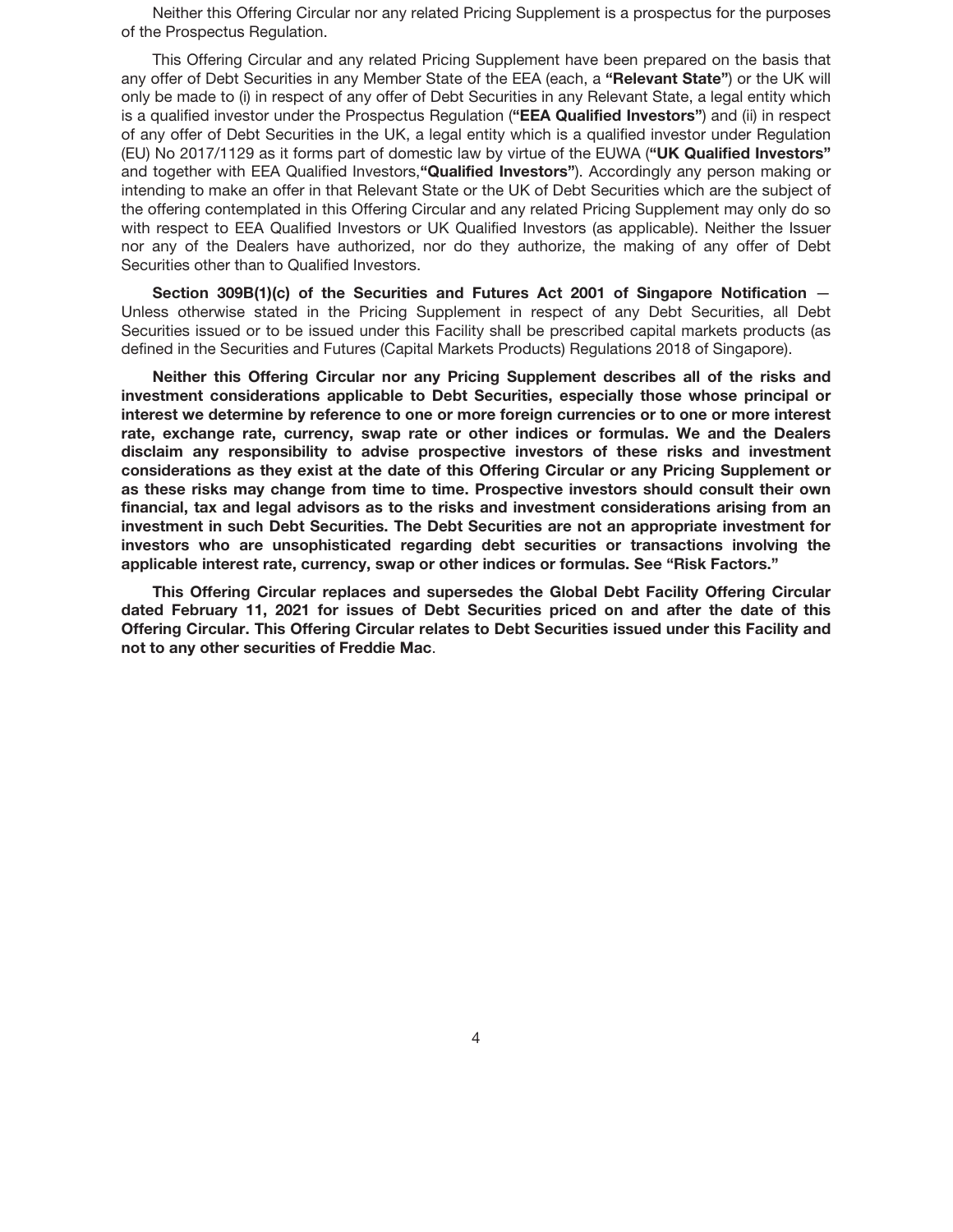# **TABLE OF CONTENTS**

| <b>Description</b>                                                                      | Page     |
|-----------------------------------------------------------------------------------------|----------|
|                                                                                         | 6        |
| General                                                                                 | 6        |
| Conservatorship and Related Matters                                                     | 6<br>7   |
| Summary                                                                                 | 9        |
|                                                                                         | 17       |
| The Debt Securities May Not Be Suitable For                                             |          |
| Structured Term Debt Securities May Be Complex                                          | 17<br>17 |
| and Involve Greater Risks<br>Exchange Rate Risks and Exchange Controls                  |          |
| May Affect the Amount of Interest and Principal                                         |          |
| Paid on Your Term Debt Securities<br>Various Factors Could Adversely Affect the         | 18       |
| Trading Value and Yield of Your Debt                                                    |          |
|                                                                                         | 19       |
| Secondary Markets and Market Values                                                     | 19       |
| Redeemable Term Debt Securities                                                         | 20<br>21 |
| Fixed Rate Debt Securities<br>Zero Coupon Debt Securities                               | 21       |
|                                                                                         | 22       |
| Variable Rate Debt Securities                                                           | 22       |
| Fixed/Variable Rate Debt Securities                                                     | 23       |
| Debt Securities with Variable or Amortizing                                             | 23       |
| Debt Securities with Mortgage Linked                                                    |          |
| Amortizing Principal Repayment                                                          | 23       |
| Debt Securities Eligible for Stripping                                                  | 24       |
| Convertible Debt Securities<br>Debt Securities Linked to the Secured                    | 24       |
| Overnight Financing Rate                                                                | 24       |
| Legal Investment Considerations May Restrict                                            |          |
| Certain Investors                                                                       | 26       |
| Credit Ratings May Not Reflect All Risks<br>FHFA Could Terminate the Conservatorship by | 26       |
| Placing Freddie Mac into Receivership, Which                                            |          |
| Could Adversely Affect the Performance of its                                           |          |
| Obligations under the Debt Securities                                                   | 26       |
| Description of the Debt Securities<br>General                                           | 27<br>27 |
| Specified Currencies and Specified Payment                                              |          |
| Currencies                                                                              | 28       |
| Unavailability                                                                          | 28       |
| Denominations<br>Status of Debt Securities                                              | 28<br>29 |
|                                                                                         | 29       |
| Maturity, Redemption and Optional                                                       |          |
|                                                                                         | 29<br>31 |
| Stripped Debt Securities                                                                | 35       |
| Reopened Issues                                                                         | 36       |
| Convertible Debt Securities                                                             | 36       |
|                                                                                         | 37<br>37 |
| Business Day Convention                                                                 | 38       |
| Clearance and Settlement                                                                | 38       |
|                                                                                         | 38       |
| Clearance and Settlement Procedures -                                                   | 40       |
| Clearance and Settlement Procedures -                                                   |          |
| Secondary Market Transfers                                                              | 40       |
| Fed Book-Entry Debt Securities                                                          | 41       |
| Title                                                                                   | 41<br>42 |
|                                                                                         | 42       |
| Registered Debt Securities                                                              | 42       |
| Ownership and Title                                                                     | 43       |
|                                                                                         |          |

|                | .                                                                  |       |
|----------------|--------------------------------------------------------------------|-------|
| gе             | <b>Description</b>                                                 | Page  |
|                |                                                                    | 44    |
| วิ<br>วิว<br>7 | Global Agent                                                       | 45    |
|                | Exchange for Definitive Debt Securities                            | 45    |
|                |                                                                    | 47    |
|                | Payment for Debt Securities                                        | 47    |
|                | Payment on DTC Registered Debt Securities                          | 47    |
|                |                                                                    | 48    |
|                | Binding Effect of the Agreements                                   | 48    |
|                | Various Matters Regarding Freddie Mac                              | 48    |
|                | No Acceleration                                                    | 48    |
|                |                                                                    | 49    |
|                |                                                                    | 50    |
|                | Debt Securities Acquired by Freddie Mac                            | 50    |
|                | Notice                                                             | 50    |
|                |                                                                    | 51    |
|                | Certain United States Federal Tax Consequences                     | 51    |
|                |                                                                    | 52    |
|                |                                                                    | 52    |
|                |                                                                    | 53    |
|                | Debt Obligations with Original Issue                               |       |
|                |                                                                    | 53    |
|                | Callable or Extendible Debt Obligations                            | 54    |
|                |                                                                    |       |
|                | Debt Obligations with a Term of One Year or                        | 55    |
|                | Acquisition Premium and Market Discount                            | 56    |
|                |                                                                    | 56    |
|                | Debt Obligations Purchased at a Premium<br>Accrual Method Election | 57    |
|                |                                                                    |       |
|                | Disposition or Retirement of Debt                                  |       |
|                | Obligations                                                        | 57    |
|                | Exchange of Amounts in Non-U.S.                                    | 58    |
|                | Extendible Variable Rate Debt Securities                           | 58    |
|                |                                                                    |       |
|                | Stripped Debt Obligations                                          | 60    |
|                | Deemed Debt Exchange Between Certain<br>Holders and Freddie Mac    |       |
|                |                                                                    | 61    |
|                |                                                                    | 63    |
|                |                                                                    | 63    |
|                | Disposition or Retirement of Debt                                  |       |
|                |                                                                    | 65    |
|                | U.S. Federal Estate and Gift Taxes                                 | 65    |
|                | Reportable Transaction Disclosure Statement                        | 65    |
|                | Information Reporting and Backup                                   |       |
|                | Withholding                                                        | 65    |
|                |                                                                    | 66    |
| 9<br>J         | Legal Investment Considerations                                    | 66    |
|                |                                                                    | 66    |
|                |                                                                    | 66    |
|                |                                                                    | 66    |
|                | Sales to Dealers as Principal                                      | 67    |
|                | Non-Underwritten Sales                                             | 67    |
|                | Sales Directly to Investors                                        | 67    |
|                | Discount Notes                                                     | 67    |
|                | Dealer Information                                                 | 68    |
|                |                                                                    | 68    |
| 3<br>3<br>3    | Selling Restrictions                                               | 69    |
|                | General                                                            | 69    |
|                |                                                                    | 69    |
|                |                                                                    | 69    |
| J              | Capitalization                                                     | 70    |
|                | Appendix A - Description of Indices                                | A-1   |
| J              | Appendix B - Selling Restrictions                                  | $B-1$ |
| ĺ              | Appendix C - Index of Defined Terms*                               | $C-1$ |
| 1              |                                                                    |       |

\* We use defined terms throughout this Offering Circular. Appendix C provides the page locations of the definitions of these terms.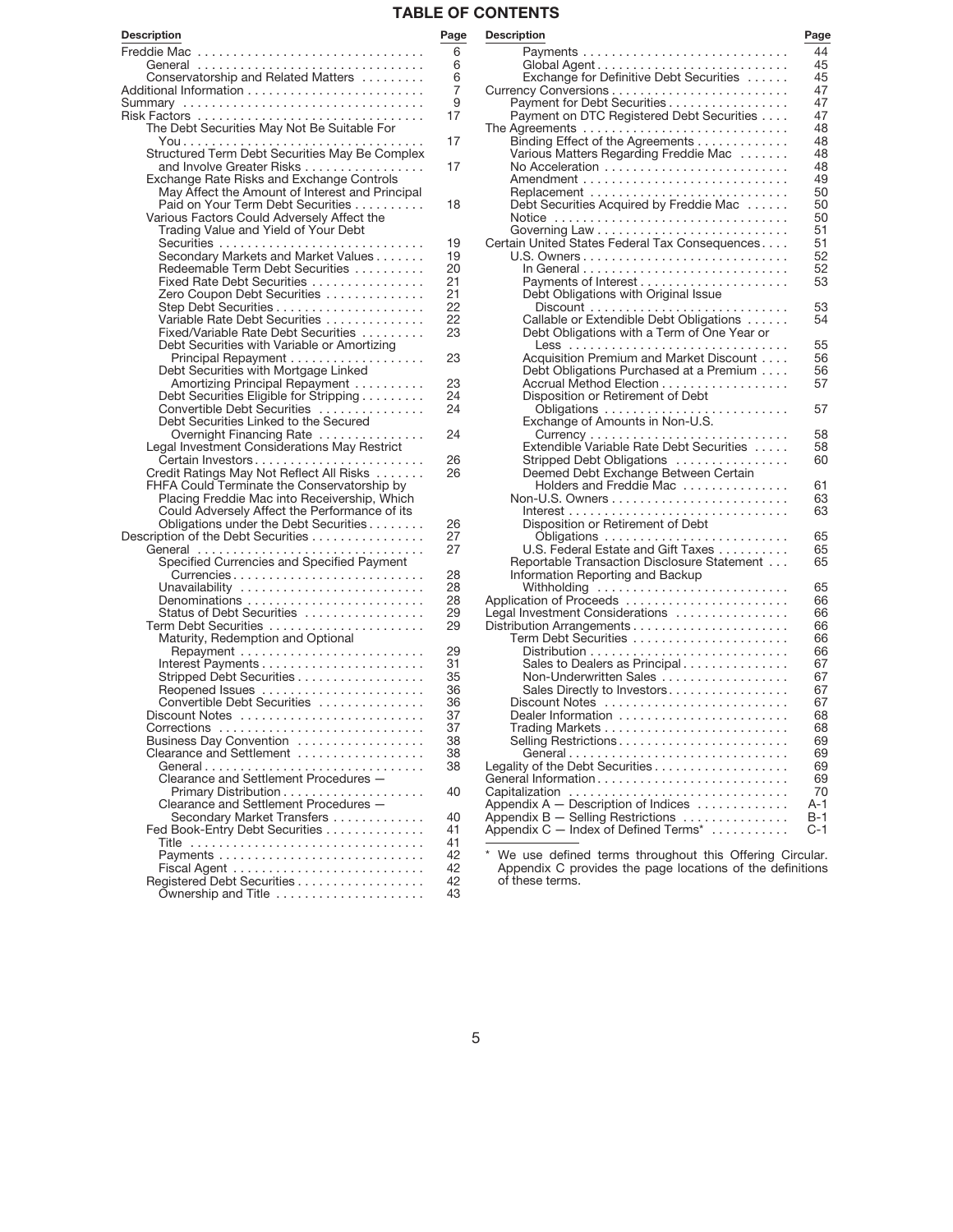### **FREDDIE MAC**

### **General**

Freddie Mac is a government-sponsored enterprise chartered by Congress in 1970, with a mission to provide liquidity, stability, and affordability to the U.S. housing market. We do this primarily by purchasing residential mortgage loans originated by lenders. In most instances, we package these loans into guaranteed mortgage-related securities, which are sold in the global capital markets, and transfer interest-rate and liquidity risks to third-party investors. In addition, we transfer mortgage credit risk exposure to third-party investors through our credit risk transfer programs, which include securities- and insurance-based offerings. We also invest in mortgage loans and mortgage-related securities. We do not originate mortgage loans or lend money directly to mortgage borrowers.

We support the U.S. housing market and the overall economy by enabling America's families to access mortgage loan funding with better terms and by providing consistent liquidity to the singlefamily and multifamily mortgage markets. We have helped many distressed borrowers keep their homes or avoid foreclosure and have helped many distressed renters avoid eviction.

Our Securities and other obligations are not guaranteed by the U.S. government and do not constitute a debt or obligation of the U.S. government or any agency or instrumentality thereof, other than Freddie Mac.

The Federal Home Loan Mortgage Corporation Act, as amended, 12 U.S.C. § 1451 et seq. (our **"Charter"**) forms the framework for our business activities. Pursuant to our Charter, our role in the secondary mortgage market is to:

- Provide stability in the secondary market for residential loans;
- Respond appropriately to the private capital market;
- Provide ongoing assistance to the secondary market for residential loans (including activities relating to loans for low- and moderate-income families, involving a reasonable economic return that may be less than the return earned on other activities) by increasing the liquidity of mortgage investments and improving the distribution of investment capital available for residential mortgage financing; and
- Promote access to mortgage loan credit throughout the United States (including central cities, rural areas, and other underserved areas) by increasing the liquidity of mortgage investments and improving the distribution of investment capital available for residential mortgage financing.

# **Conservatorship and Related Matters**

Since September 2008, we have been operating in conservatorship, with the Federal Housing Finance Agency (**"FHFA"**) as our conservator (the **"Conservator"**). FHFA has broad powers when acting as our Conservator. Upon its appointment, the Conservator immediately succeeded to all rights, titles, powers, and privileges of Freddie Mac and of any stockholder, officer, or director of Freddie Mac with respect to Freddie Mac and its assets. Under the Federal Housing Enterprises Financial Safety and Soundness Act of 1992 (the **"GSE Act"**), the Conservator also succeeded to the title to all books, records, and assets of Freddie Mac held by any other legal custodian or third party. The Conservator may take any actions it determines are necessary to put us in a safe and solvent condition and appropriate to carry on our business and preserve and conserve our assets and property. We conduct our business subject to the direction of FHFA as our Conservator. The Conservator has provided authority to the Board of Directors to oversee management's conduct of our business operations so we can operate in the ordinary course. The directors serve on behalf of, exercise authority as provided by, and owe their fiduciary duties of care and loyalty to the Conservator. The Conservator retains the authority to withdraw or revise the authority it has provided at any time. The conservatorship and related matters significantly affect our management, business activities, financial condition, and results of operations. Our future is uncertain, and the conservatorship has no specified termination date. We do not know what changes may occur to our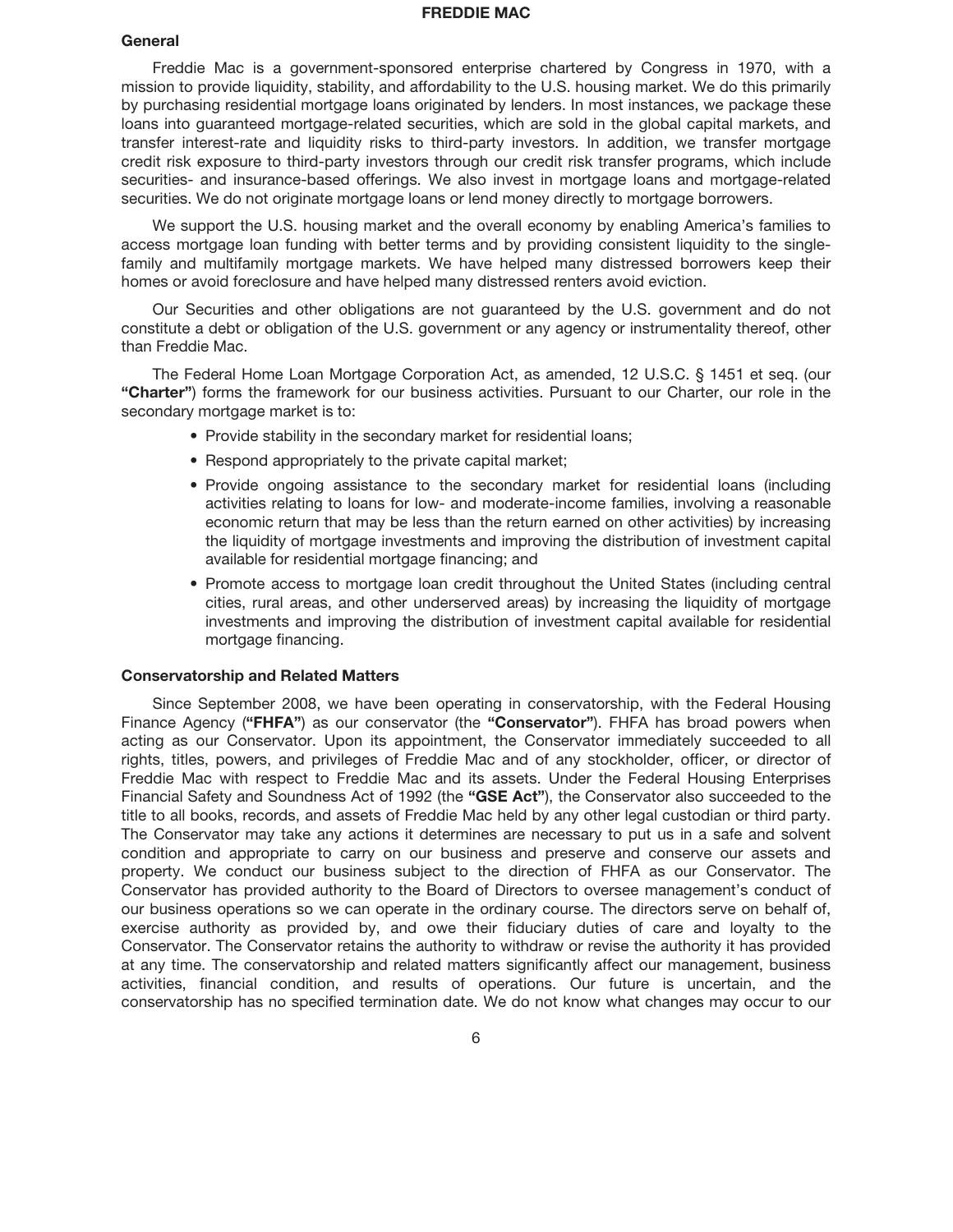business model during or following conservatorship, including whether we will continue to exist. Our Conservator has not made us aware of any plans to make any significant changes that would affect our ability to continue as a going concern. Our future structure and role will be determined by the executive branch of the U.S. government (the **"Administration"**), Congress, and FHFA. It is possible, and perhaps likely, that there will be significant changes to our business beyond the near term.

On January 14, 2021, we, acting through FHFA as our Conservator, and Treasury entered into a letter agreement to further amend the Purchase Agreement and the terms of the senior preferred stock. The January 2021 Letter Agreement establishes additional requirements for us to exit from conservatorship, including with respect to capital and the resolution of material litigation related to our conservatorship and the Purchase Agreement; allows for us to raise up to \$70 billion to build capital after Treasury's exercise in full of its warrant to acquire 79.9% of our common stock and resolution of material litigation relating to our conservatorship and the Purchase Agreement; and imposes further limits on our business, including limits on our retained mortgage portfolio, cash window activities, and single-family and multifamily loan acquisitions. Pursuant to the January 2021 Letter Agreement, Treasury and Freddie Mac also commit to work to restructure Treasury's investment and dividend amount in a manner that facilitates our orderly exit from conservatorship, ensures Treasury is appropriately compensated, and permits us to raise third-party capital and make distributions as appropriate.

Our Senior Preferred Stock Purchase Agreement, as amended (the **"Purchase Agreement"**) with the U.S. Department of the Treasury (**"Treasury"**) and the terms of the senior preferred stock we issued to Treasury also significantly affect our business activities. Our ability to access funds from Treasury under the Purchase Agreement is critical to keeping us solvent, allowing us to focus on our primary business objectives under conservatorship, and avoiding the appointment of a receiver by FHFA under statutory mandatory receivership provisions. Under the Purchase Agreement, Treasury committed to provide funding to us under certain terms and conditions. The amount of available funding remaining under the Purchase Agreement is \$140.2 billion as of December 31, 2021. This amount will be reduced by any future draws. While we believe that the support provided by Treasury pursuant to the Purchase Agreement currently enables us to have adequate liquidity to conduct our normal business activities, the costs and availability of our debt funding could vary for a number of reasons, including the uncertainty about our future and any future downgrades in our credit ratings or the credit ratings of the U.S. government.

# **ADDITIONAL INFORMATION**

Our common stock is registered with the U.S. Securities and Exchange Commission (the **"SEC"**) under the Securities Exchange Act of 1934, as amended (the **"Exchange Act"**). Accordingly, we file annual, quarterly, and current reports and other information with the SEC. In view of the Conservator's succession to all of the voting power of our stockholders, we have not prepared or provided proxy statements for the solicitation of proxies from stockholders since we entered into conservatorship, and we do not expect to do so while we remain in conservatorship.

As described below, we incorporate certain documents by reference in this Offering Circular, which means that we are disclosing information to you by referring you to those documents rather than by providing you with separate copies. We incorporate by reference in this Offering Circular (1) our annual report on Form 10-K for the year ended December 31, 2021, filed with the SEC on February 10, 2022 (the **"Annual Report"**); (2) all other reports we have filed with the SEC pursuant to Section 13(a) of the Exchange Act since December 31, 2021, excluding any information "furnished" to the SEC on Form 8-K; and (3) all documents that we file with the SEC pursuant to Sections 13(a), 13(c) or 14 of the Exchange Act after the date of this Offering Circular and prior to the termination of the offering of the related Debt Securities, excluding any information that we "furnish" to the SEC on Form 8-K. These documents are collectively referred to as the **"Incorporated Documents"** and are considered part of this Offering Circular. You should read this Offering Circular, and any applicable supplements or amendments, in conjunction with the Incorporated Documents. Information that we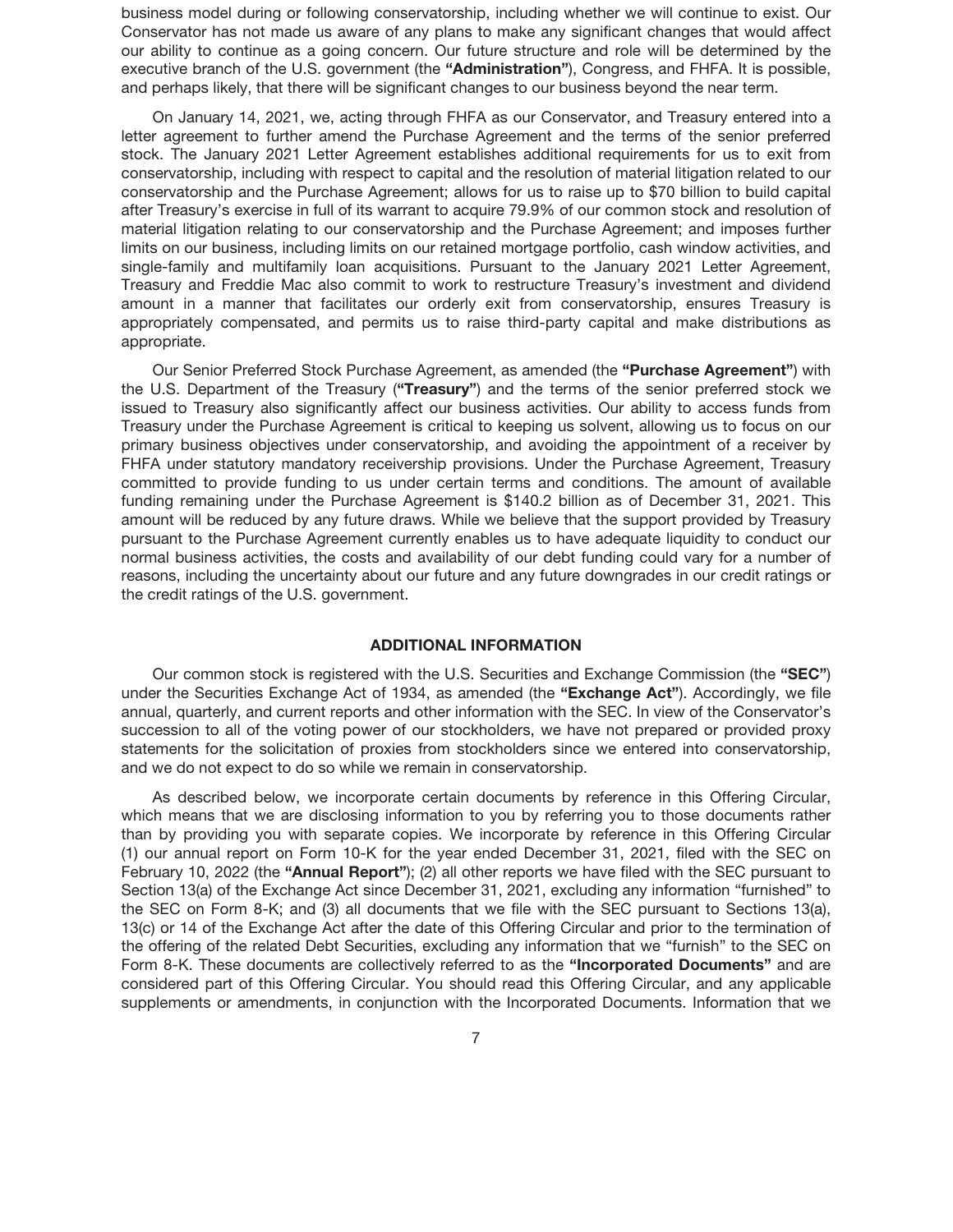incorporate by reference will automatically update information in this Offering Circular. Therefore, you should rely only on the most current information provided or incorporated by reference in this Offering Circular and any applicable supplement or amendment.

We make available, free of charge through our website at www.freddiemac.com, our annual reports on Form 10-K, quarterly reports on Form 10-Q, current reports on Form 8-K, and all other SEC reports and amendments to those reports as soon as reasonably practicable after we electronically file the material with the SEC. The SEC also maintains a website at http://www.sec.gov\* that contains reports, proxy and information statements, and other information regarding companies that file electronically with the SEC.

You may also obtain, without charge, copies of any of the Incorporated Documents and any other documents that we make available by contacting us at:

> **Freddie Mac Debt Operations 1551 Park Run Drive, Mailstop D5N McLean, Virginia U.S.A. 22102-3110 Telephone: 1-571-382-4090 www.freddiemac.com\***

We are providing this and other internet addresses solely for the information of investors. We do not intend these internet addresses to be active links and we are not using references to these addresses to incorporate additional information into this Offering Circular, except as specifically stated in this Offering Circular.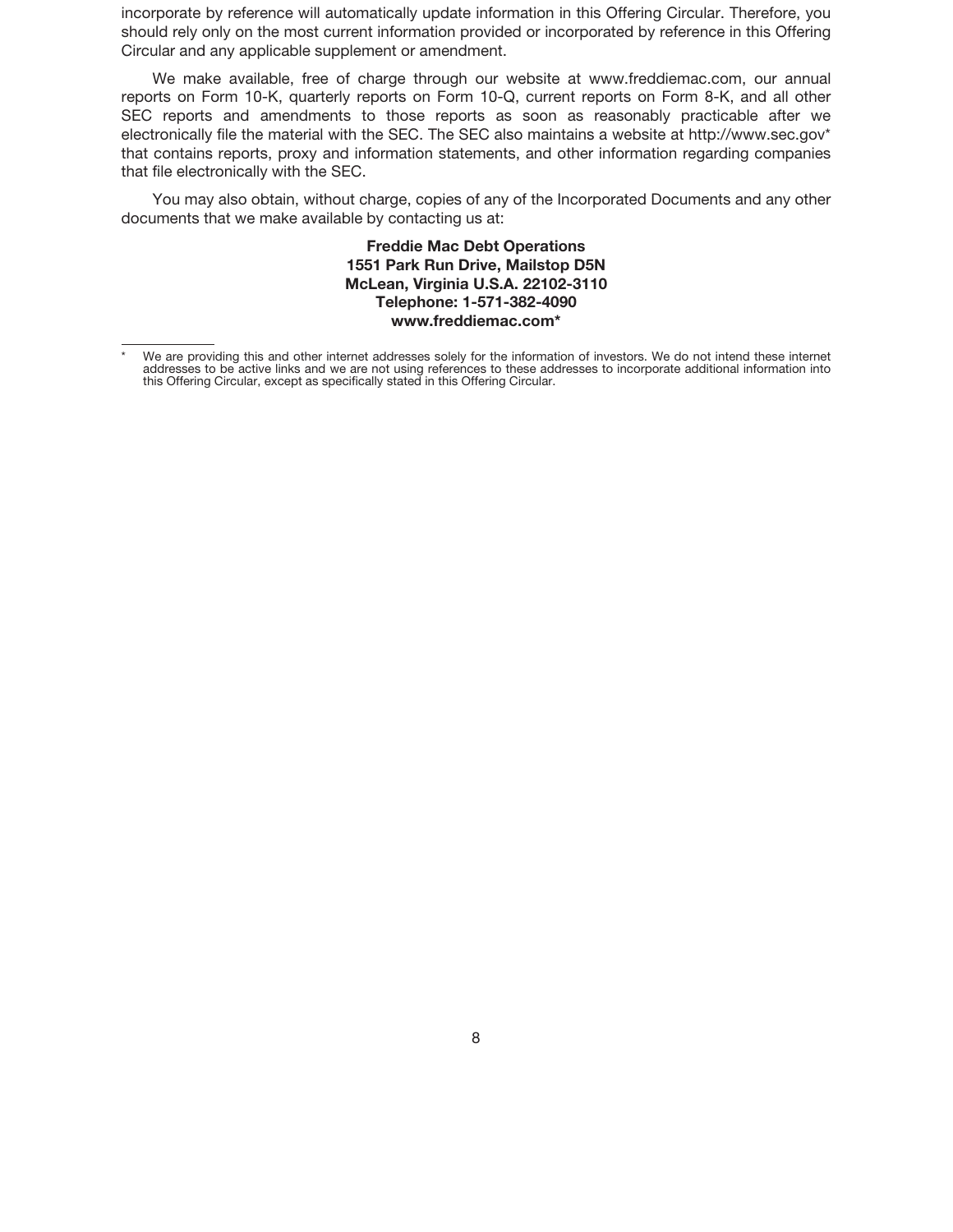# **SUMMARY**

| This Summary contains selected information about the Debt Securities. It does not contain all of<br>the information you should consider before purchasing the Debt Securities. You should refer to the<br>remainder of this Offering Circular and to any related Pricing Supplement for further information. If a<br>Pricing Supplement contains different information from this Offering Circular, you should rely on the<br><b>Pricing Supplement.</b> |                                                                                                                                                                                                                                                                                                                                                                                                                                                                                                                                                                                                                                                                |
|----------------------------------------------------------------------------------------------------------------------------------------------------------------------------------------------------------------------------------------------------------------------------------------------------------------------------------------------------------------------------------------------------------------------------------------------------------|----------------------------------------------------------------------------------------------------------------------------------------------------------------------------------------------------------------------------------------------------------------------------------------------------------------------------------------------------------------------------------------------------------------------------------------------------------------------------------------------------------------------------------------------------------------------------------------------------------------------------------------------------------------|
|                                                                                                                                                                                                                                                                                                                                                                                                                                                          | by Congress, is the "Issuer" of Debt Securities.                                                                                                                                                                                                                                                                                                                                                                                                                                                                                                                                                                                                               |
|                                                                                                                                                                                                                                                                                                                                                                                                                                                          | Debt Securities "Debt Securities" are unsecured notes, bonds and other<br>debt securities issued from time to time. We will issue<br>Debt Securities in U.S. dollars or other currencies with<br>maturities of one day or longer. Debt Securities with<br>maturities of more than one day may be called "Notes"<br>and those with maturities of more than ten years may be<br>called "Bonds." These Debt Securities may be callable<br>and/or puttable or neither. These Debt Securities may also<br>be convertible. We use the phrase "Term<br><b>Debt</b><br>Securities" to refer to Debt Securities other than<br>Reference Bills and other Discount Notes. |
| Discount Notes A "Discount Note" will:                                                                                                                                                                                                                                                                                                                                                                                                                   |                                                                                                                                                                                                                                                                                                                                                                                                                                                                                                                                                                                                                                                                |
|                                                                                                                                                                                                                                                                                                                                                                                                                                                          | • have a maturity of one year or less from its Issue Date;                                                                                                                                                                                                                                                                                                                                                                                                                                                                                                                                                                                                     |
|                                                                                                                                                                                                                                                                                                                                                                                                                                                          | • not bear interest; and                                                                                                                                                                                                                                                                                                                                                                                                                                                                                                                                                                                                                                       |
|                                                                                                                                                                                                                                                                                                                                                                                                                                                          | • be paid only at maturity.                                                                                                                                                                                                                                                                                                                                                                                                                                                                                                                                                                                                                                    |
| Medium-Term Notes                                                                                                                                                                                                                                                                                                                                                                                                                                        | "Medium-Term Notes" are Term Debt Securities that will:                                                                                                                                                                                                                                                                                                                                                                                                                                                                                                                                                                                                        |
|                                                                                                                                                                                                                                                                                                                                                                                                                                                          | • pay principal in one or more of the following methods:<br>(1) only at maturity; (2) periodically until maturity; or<br>(3) upon redemption or repayment before maturity;                                                                                                                                                                                                                                                                                                                                                                                                                                                                                     |
|                                                                                                                                                                                                                                                                                                                                                                                                                                                          | • bear interest at a fixed or variable interest rate or bear<br>no interest; and                                                                                                                                                                                                                                                                                                                                                                                                                                                                                                                                                                               |
|                                                                                                                                                                                                                                                                                                                                                                                                                                                          |                                                                                                                                                                                                                                                                                                                                                                                                                                                                                                                                                                                                                                                                |
|                                                                                                                                                                                                                                                                                                                                                                                                                                                          | • have a maturity of one day or more from their Issue<br>Dates.                                                                                                                                                                                                                                                                                                                                                                                                                                                                                                                                                                                                |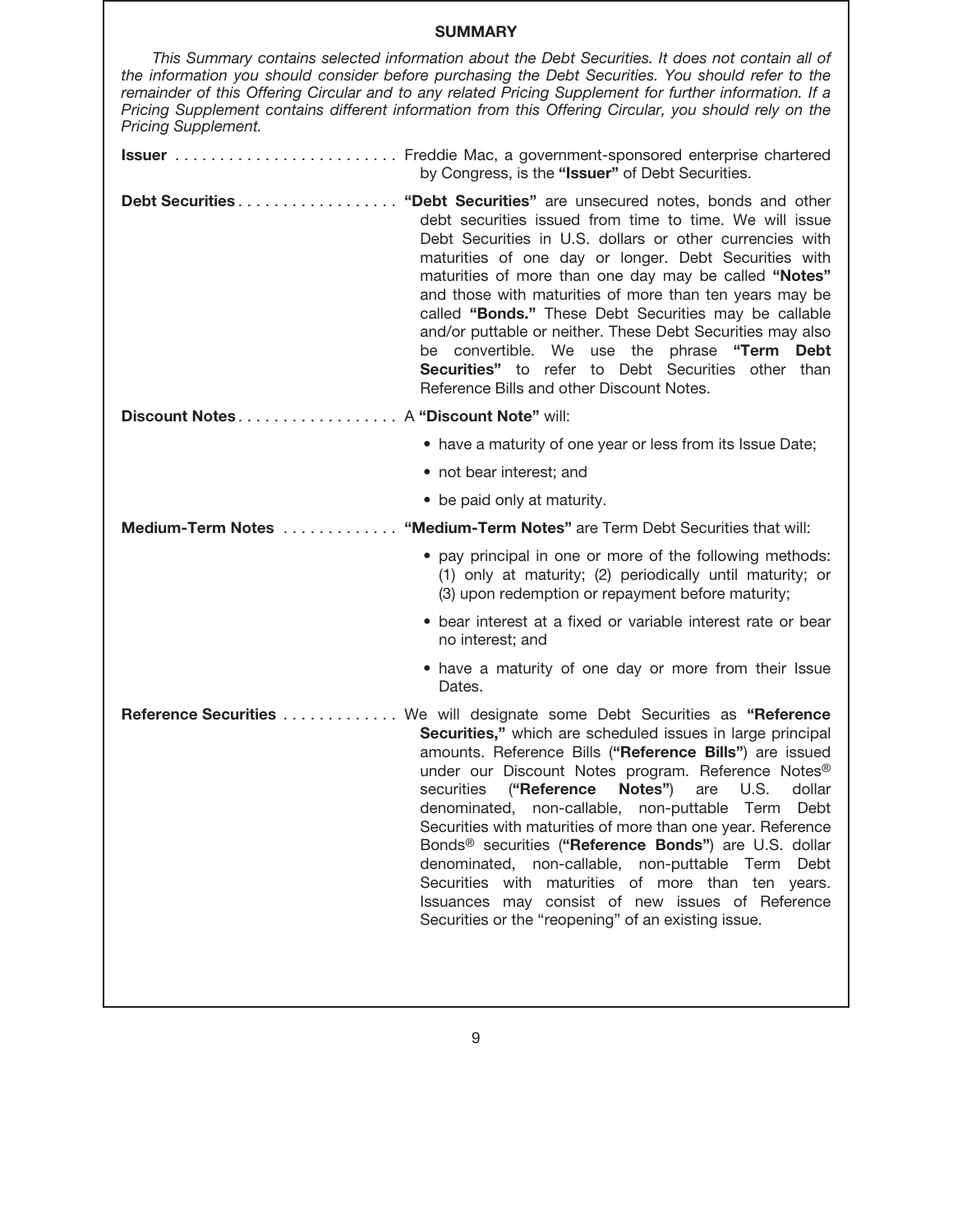|                      | this debt facility (the "Facility"), subject to the limits under<br>the Purchase Agreement and FHFA regulation on the<br>aggregate amount of indebtedness that we may incur. See<br>"NOTE 2: CONSERVATORSHIP AND RELATED MATTERS"<br>in the "Notes to the Consolidated Financial Statements"<br>section of our Annual Report.                                                                                                                                                                                                                                  |
|----------------------|----------------------------------------------------------------------------------------------------------------------------------------------------------------------------------------------------------------------------------------------------------------------------------------------------------------------------------------------------------------------------------------------------------------------------------------------------------------------------------------------------------------------------------------------------------------|
|                      | Unless otherwise specified in the applicable Pricing Supple-<br>ment, the Debt Securities will be unsecured general<br>obligations having the same priority as all of our other<br>unsecured and unsubordinated debt and ranking senior to<br>any subordinated debt. The United States does not<br>guarantee the Debt Securities or any interest or return<br>of discount on the Debt Securities. The Debt Securities<br>are not debts or obligations of the United States or any<br>agency or instrumentality of the United States other<br>than Freddie Mac. |
| Pricing Supplements  | We will offer Term Debt Securities by means of "Pricing<br><b>Supplements</b> " that will describe the specific terms, pricing<br>information and other information for each issue of Term<br>Debt Securities. If a Pricing Supplement contains different<br>information from this Offering Circular, you should rely on<br>the Pricing Supplement as to the related issue of Term<br>Debt Securities.                                                                                                                                                         |
| Specified Currencies | We may denominate and make payments of principal and<br>interest in any currency as specified in the applicable<br>Pricing Supplement, subject to compliance with all relevant<br>laws and regulations.                                                                                                                                                                                                                                                                                                                                                        |
|                      | Government or monetary authorities or clearing systems may<br>require that Debt Securities denominated in certain<br>currencies or currency units have certain denominations or<br>have minimum or maximum maturities.                                                                                                                                                                                                                                                                                                                                         |
| No Acceleration      | The Debt Securities will not contain any provision permitting<br>the Holders to accelerate the maturity of the Debt<br>Securities upon the occurrence of a default or other event.                                                                                                                                                                                                                                                                                                                                                                             |
|                      | <b>Denominations</b> Unless otherwise indicated in the related Pricing Supplement<br>or otherwise required by law, we will issue and maintain<br>U.S. dollar denominated Debt Securities in minimum<br>principal amounts of U.S. \$1,000 and additional<br>increments of U.S. \$1,000. The denominations for all<br>non-U.S. dollar denominated Debt Securities will be set<br>forth in the applicable Pricing Supplement.                                                                                                                                     |
|                      | Any Debt Securities in respect of which either (a) the issue<br>proceeds are received by us in the United Kingdom; or<br>(b) the activity of issuing the Debt Securities is carried on<br>from an establishment maintained in the United Kingdom<br>and which, in each case, have a maturity of less than one<br>year from the date of issue must (x)(i) have a minimum<br>redemption value of £100,000 (or an amount of equivalent                                                                                                                            |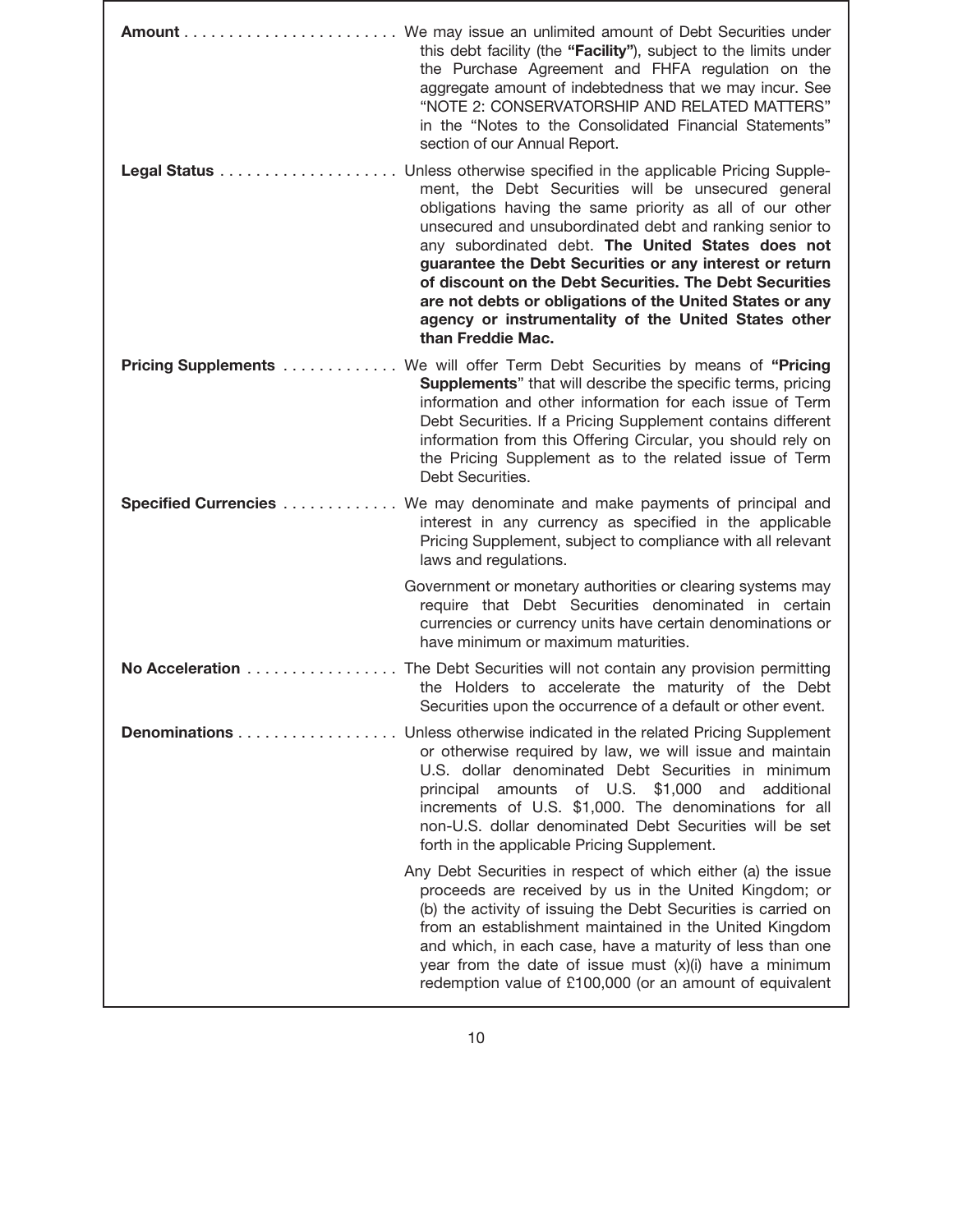| value denominated wholly or partly in another currency)<br>and no part of any such Debt Security may be transferred<br>unless the redemption value of that part is not less than<br>£100,000 (or such equivalent amount), and (ii) be issued<br>only to persons whose ordinary activities involve them in<br>acquiring, holding, managing or disposing of investments<br>(as principal or agent) for the purposes of their businesses,<br>or who it is reasonable to expect will acquire, hold,<br>manage or dispose of investments (as principal or agent)<br>for the purposes of their businesses; or (y) be issued in<br>circumstances which do not constitute a<br>other<br>contravention of section 19 (the general prohibition) of the<br>FSMA. |
|-------------------------------------------------------------------------------------------------------------------------------------------------------------------------------------------------------------------------------------------------------------------------------------------------------------------------------------------------------------------------------------------------------------------------------------------------------------------------------------------------------------------------------------------------------------------------------------------------------------------------------------------------------------------------------------------------------------------------------------------------------|
|                                                                                                                                                                                                                                                                                                                                                                                                                                                                                                                                                                                                                                                                                                                                                       |
| We may have the option to redeem some Term Debt<br>Securities, in whole or in part, before their Maturity Dates.<br>We announce our intent to redeem certain Term Debt<br><b>Securities</b><br>the<br>Freddie<br>Mac<br>website<br>on<br>at<br>http://www.freddiemac.com/debt. Also, holders of some<br>Term Debt Securities may have the option to require<br>repayment of Term Debt Securities, in whole or in part,<br>before their Maturity Dates. The Pricing Supplement for an<br>issue of Term Debt Securities will say whether those Term<br>Debt Securities are redeemable at our option or repayable<br>at your option and will describe the redemption or<br>repayment right.                                                              |
|                                                                                                                                                                                                                                                                                                                                                                                                                                                                                                                                                                                                                                                                                                                                                       |
| terms of Term Debt Securities.                                                                                                                                                                                                                                                                                                                                                                                                                                                                                                                                                                                                                                                                                                                        |
| several ways, including the following:                                                                                                                                                                                                                                                                                                                                                                                                                                                                                                                                                                                                                                                                                                                |
|                                                                                                                                                                                                                                                                                                                                                                                                                                                                                                                                                                                                                                                                                                                                                       |
| of a Term Debt Security, payable on the applicable<br>Maturity Date or date of redemption or repayment; or (2) a<br>specified amount above or below its principal amount,<br>payable on that date.                                                                                                                                                                                                                                                                                                                                                                                                                                                                                                                                                    |
|                                                                                                                                                                                                                                                                                                                                                                                                                                                                                                                                                                                                                                                                                                                                                       |
| <b>Amount</b> A principal amount determined by reference to one or more<br>indices, such as interest rate, exchange rate or swap rate<br>indices or other formulas, payable on the applicable<br>Maturity Date or date of redemption or repayment.                                                                                                                                                                                                                                                                                                                                                                                                                                                                                                    |
|                                                                                                                                                                                                                                                                                                                                                                                                                                                                                                                                                                                                                                                                                                                                                       |
| Amounts of periodic payments of principal that may be<br>prescribed in advance or may be determined by reference<br>to one or more indices, such as interest rate, exchange                                                                                                                                                                                                                                                                                                                                                                                                                                                                                                                                                                           |
|                                                                                                                                                                                                                                                                                                                                                                                                                                                                                                                                                                                                                                                                                                                                                       |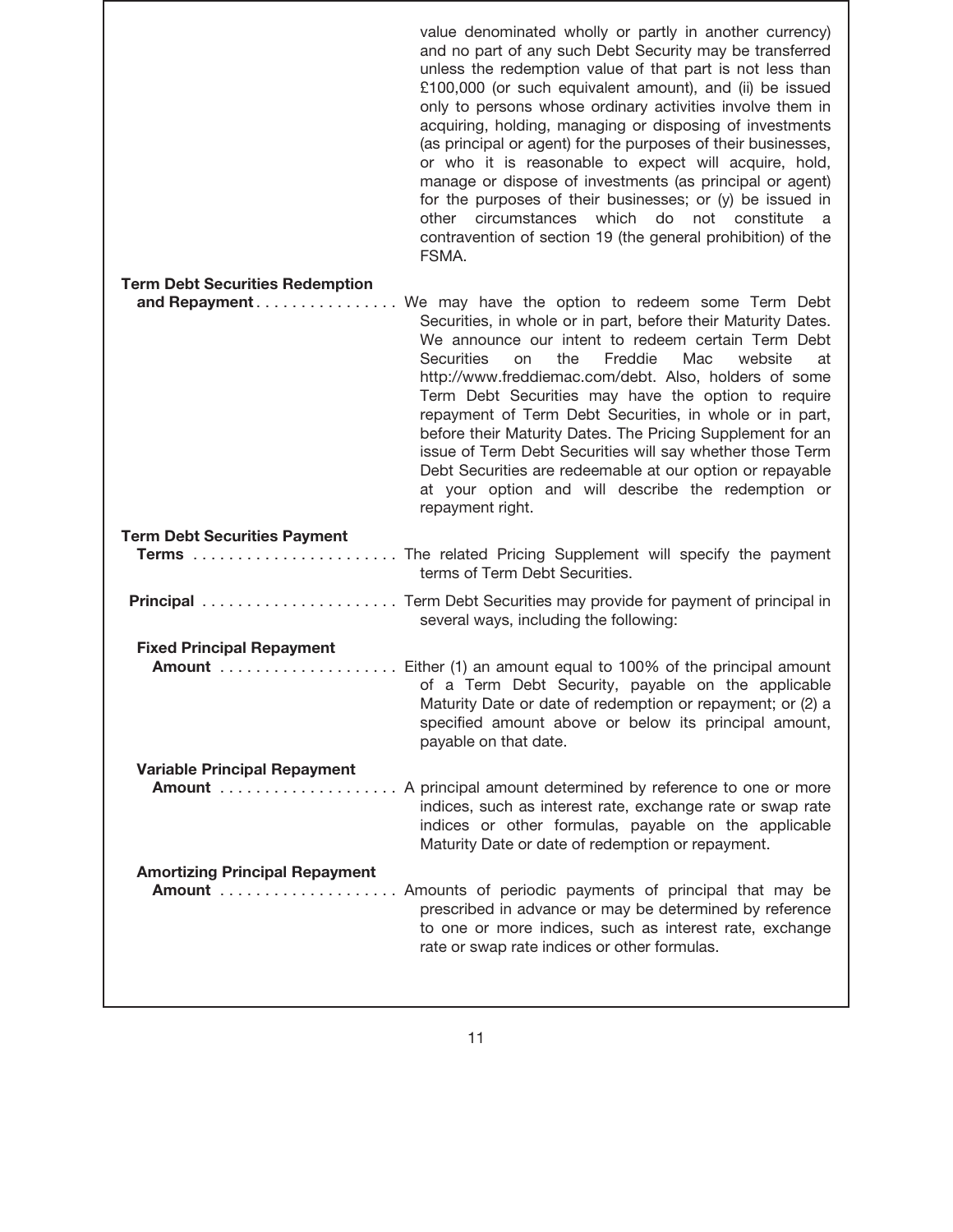| <b>Mortgage Linked Amortizing</b><br><b>Principal Repayment</b> |                                                                                                                                                                                                                                                                                                                                           |
|-----------------------------------------------------------------|-------------------------------------------------------------------------------------------------------------------------------------------------------------------------------------------------------------------------------------------------------------------------------------------------------------------------------------------|
|                                                                 | Amount  Amounts of periodic payments of principal that are<br>determined by the rate of payments on referenced<br>mortgage or mortgage-related assets.                                                                                                                                                                                    |
|                                                                 | rates (or a combination of fixed and variable rates), or may<br>bear interest that is indexed by reference to an interest<br>rate, exchange rate, currency or swap rate or in some<br>other manner, or may not bear interest. Term Debt<br>Securities may be described in terms of various interest<br>rate types, including these types: |
|                                                                 |                                                                                                                                                                                                                                                                                                                                           |
|                                                                 | Variable Rate  Term Debt Securities that bear interest at a variable rate<br>determined by reference to one or more specified indices<br>or otherwise. The interest rate formula for a Variable Rate<br>may include a constant or variable percentage or number<br>to be added to or subtracted from the relevant index or<br>formula.    |
|                                                                 | Fixed/Variable Rate  Term Debt Securities that bear interest at a single fixed rate<br>during one or more specified periods and at a variable rate<br>during other periods.                                                                                                                                                               |
|                                                                 | <b>Range Accrual</b> Variable Rate Debt Securities that may not bear interest<br>during periods when the applicable index is outside a<br>specified range.                                                                                                                                                                                |
|                                                                 | <b>Extendible Variable Rate</b> Variable Rate Debt Securities, the maturity of which may be<br>extended at a Beneficial Owner's option effective as of<br>certain specified dates, subject to a final maturity date,<br>and that bear interest at variable rates subject to different<br>Spreads for different specified periods.         |
|                                                                 | during different periods.                                                                                                                                                                                                                                                                                                                 |
|                                                                 | Zero Coupon Term Debt Securities that do not bear interest and may be<br>issued at a discount to their principal amount.                                                                                                                                                                                                                  |
|                                                                 | Term Debt Securities may be stripped into interest and<br>principal components.                                                                                                                                                                                                                                                           |
|                                                                 | <b>Convertible Debt Securities If so specified in the applicable Pricing Supplement, an issue</b><br>of Debt Securities may be convertible to a new security,<br>which may or may not be a debt security of Freddie Mac,<br>the terms of which will be described in such Pricing<br>Supplement.                                           |
|                                                                 | Form of Debt Securities We will issue Debt Securities in either book-entry form or<br>registered form. We will not issue Debt Securities in bearer<br>form.                                                                                                                                                                               |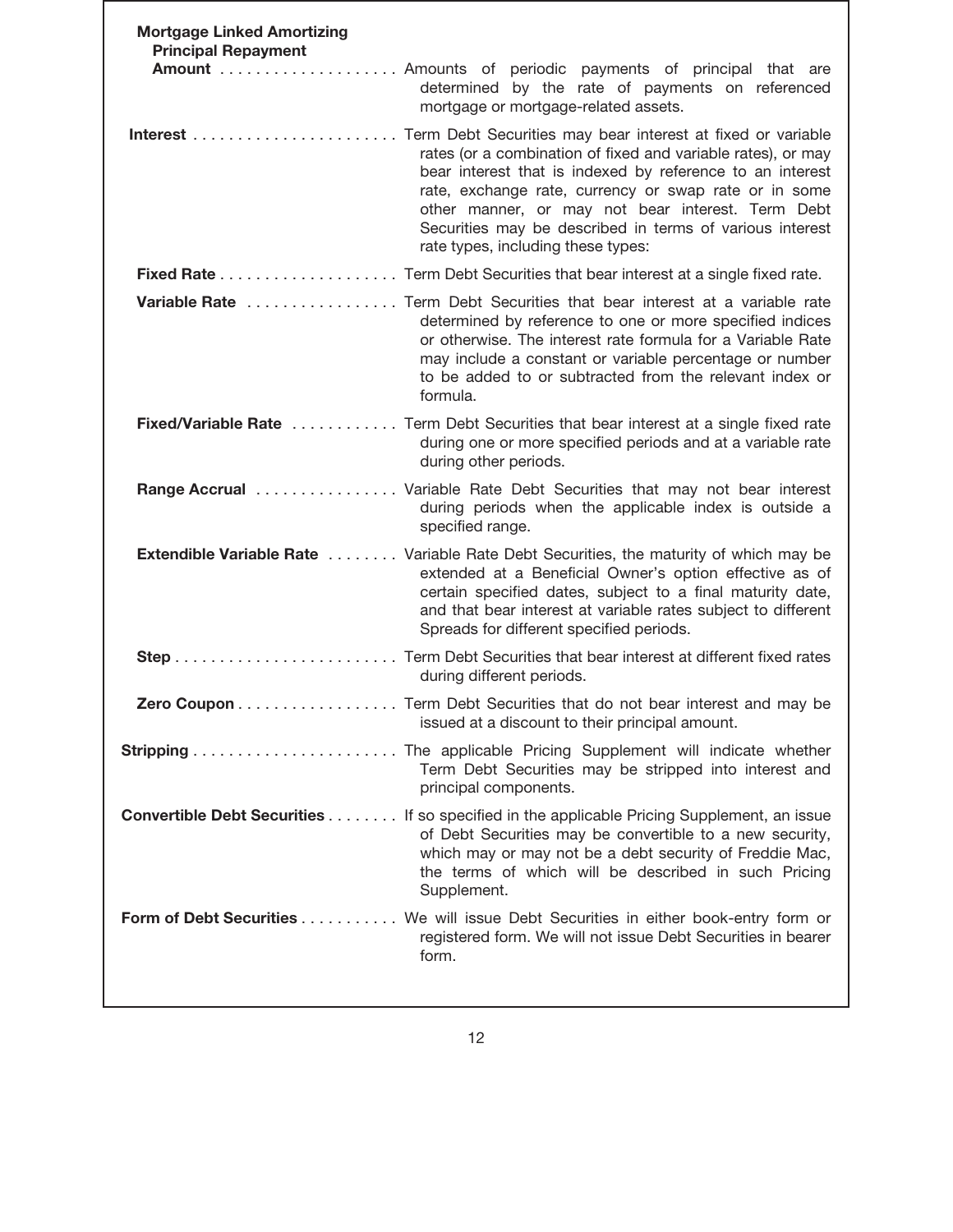| <b>Fed Book-Entry Debt</b><br>Securities | "Fed Book-Entry Debt Securities" are Debt Securities<br>denominated and payable in U.S. dollars that are issued in<br>book-entry form on the book-entry system ("Fed<br>Book-Entry System") of the U.S. Federal Reserve Banks<br>(individually, a "Federal Reserve Bank" and, collectively,<br>the "Federal Reserve Banks"). Debt Securities on the Fed<br>Book-Entry System may be held of record only by entities<br>eligible to maintain book-entry accounts with a Federal<br>Reserve Bank ("Fed Participants"). Holders may not<br>exchange Fed Book-Entry Debt Securities for definitive<br>Debt Securities.                                                                                                                                                                                                                                                                  |
|------------------------------------------|-------------------------------------------------------------------------------------------------------------------------------------------------------------------------------------------------------------------------------------------------------------------------------------------------------------------------------------------------------------------------------------------------------------------------------------------------------------------------------------------------------------------------------------------------------------------------------------------------------------------------------------------------------------------------------------------------------------------------------------------------------------------------------------------------------------------------------------------------------------------------------------|
|                                          | <b>Registered Debt Securities  "Registered Debt Securities"</b> are Debt Securities that are<br>not Fed Book-Entry Debt Securities. We generally will<br>issue Registered Debt Securities in global registered form.<br>Registration will be in the name of the nominee or common<br>depository for a clearing system through which investors<br>will maintain ownership interests in Registered Debt<br>Securities in global registered form. Interests in such Debt<br>Securities may be exchanged for definitive Debt Securities<br>only in the limited circumstances described in this Offering<br>Circular. In addition, we may issue Registered Debt<br>Securities in definitive registered form if specified in the<br>applicable Pricing Supplement. See "Description of the<br>Debt Securities - Registered Debt Securities - Exchange<br>for Definitive Debt Securities." |
|                                          | The Federal Reserve Bank of New York ("FRBNY") will act as<br>fiscal agent for Fed Book-Entry Debt Securities ("Fiscal<br>Agent") under a Uniform Fiscal Agency Agreement dated<br>July 20, 2006 (as amended, supplemented or replaced<br>from time to time, the "Fiscal Agency Agreement").                                                                                                                                                                                                                                                                                                                                                                                                                                                                                                                                                                                        |
|                                          | global agent for Registered Debt Securities (the "Global<br>Agent") under a Global Agency Agreement dated May<br>19, 1995 (as amended, supplemented or replaced from<br>time to time, the "Global Agency Agreement").                                                                                                                                                                                                                                                                                                                                                                                                                                                                                                                                                                                                                                                               |
|                                          | Registered Debt Securities.                                                                                                                                                                                                                                                                                                                                                                                                                                                                                                                                                                                                                                                                                                                                                                                                                                                         |
|                                          | <b>Clearance and Settlement</b> Depending on the terms of an issue of Debt Securities and<br>where they are offered, the Debt Securities may clear and<br>settle through one or more of the following:                                                                                                                                                                                                                                                                                                                                                                                                                                                                                                                                                                                                                                                                              |
|                                          | • the Federal Reserve Banks;<br>• The Depository Trust Company ("DTC");                                                                                                                                                                                                                                                                                                                                                                                                                                                                                                                                                                                                                                                                                                                                                                                                             |
|                                          | · Euroclear;                                                                                                                                                                                                                                                                                                                                                                                                                                                                                                                                                                                                                                                                                                                                                                                                                                                                        |
|                                          | • Clearstream, Luxembourg; or                                                                                                                                                                                                                                                                                                                                                                                                                                                                                                                                                                                                                                                                                                                                                                                                                                                       |
|                                          | • any other designated clearing systems.                                                                                                                                                                                                                                                                                                                                                                                                                                                                                                                                                                                                                                                                                                                                                                                                                                            |
|                                          |                                                                                                                                                                                                                                                                                                                                                                                                                                                                                                                                                                                                                                                                                                                                                                                                                                                                                     |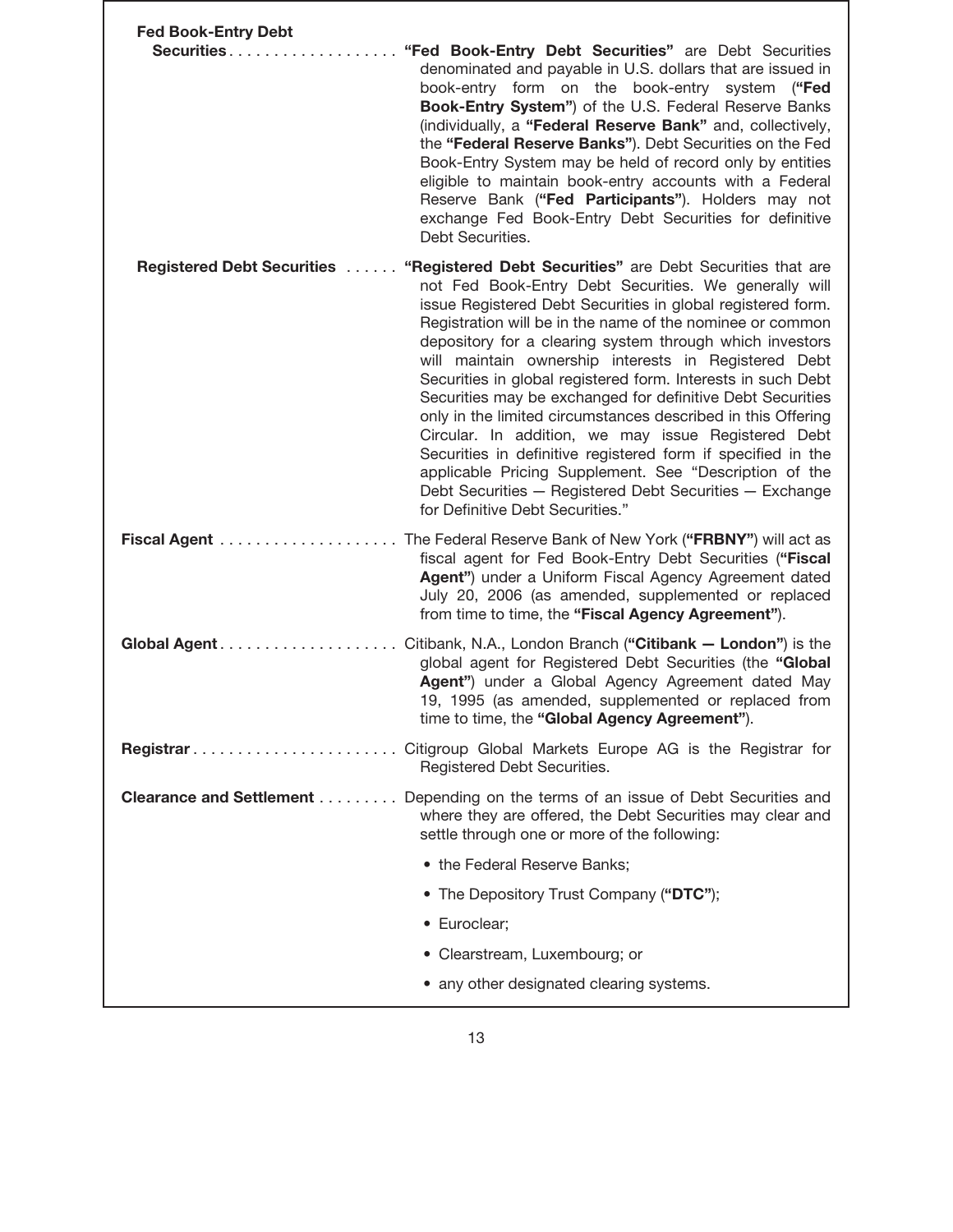|                              | Most Debt Securities denominated and payable in U.S.<br>dollars, including all Reference Securities, will clear and<br>settle through the Fed Book-Entry System, if distributed<br>within the United States, and through Euroclear and/or<br>Clearstream, Luxembourg, if distributed outside the United<br>States. Most Debt Securities denominated and payable in<br>a Specified Currency other than U.S. dollars will clear and<br>settle through DTC, if distributed within the United States,<br>and through Euroclear and/or Clearstream, Luxembourg, if<br>distributed outside the United States.                                                                                                                                                                                                                                                                                                                                                                  |
|------------------------------|--------------------------------------------------------------------------------------------------------------------------------------------------------------------------------------------------------------------------------------------------------------------------------------------------------------------------------------------------------------------------------------------------------------------------------------------------------------------------------------------------------------------------------------------------------------------------------------------------------------------------------------------------------------------------------------------------------------------------------------------------------------------------------------------------------------------------------------------------------------------------------------------------------------------------------------------------------------------------|
|                              |                                                                                                                                                                                                                                                                                                                                                                                                                                                                                                                                                                                                                                                                                                                                                                                                                                                                                                                                                                          |
|                              | • in the case of an issue of Fed Book-Entry Debt<br>Securities, the Fed Participants appearing on the<br>book-entry records of a Federal Reserve Bank as<br>Holders;                                                                                                                                                                                                                                                                                                                                                                                                                                                                                                                                                                                                                                                                                                                                                                                                     |
|                              | • in the case of an issue of Registered Debt Securities in<br>global registered form, the depository or its nominee in<br>whose name the issue is registered on behalf of a<br>related clearing system; or                                                                                                                                                                                                                                                                                                                                                                                                                                                                                                                                                                                                                                                                                                                                                               |
|                              | • in the case of an issue of Registered Debt Securities in<br>definitive form, the persons in whose name such Debt<br>Securities are registered.                                                                                                                                                                                                                                                                                                                                                                                                                                                                                                                                                                                                                                                                                                                                                                                                                         |
|                              | A Holder of a Debt Security is not necessarily the Beneficial<br>Owner of that Debt Security. Investors owning beneficial<br>interests in Debt Securities will typically do so through the<br>Fed Book-Entry System in the case of Fed Book-Entry<br>Securities, or the book-entry facilities of the clearing<br>system that maintains ownership in the case of Registered<br>Debt Securities in global registered form. Therefore,<br>Beneficial Owners ordinarily will hold Debt Securities<br>through one or more financial intermediaries, such as<br>banks, brokerage firms and other participants in securities<br>clearing organizations. A Holder that is not the Beneficial<br>Owner of a Debt Security, and each other financial<br>intermediary in the chain between the Holder and the<br>Beneficial Owner, will be responsible for establishing and<br>maintaining accounts for their respective customers and<br>for remitting payments to those accounts. |
|                              | See "Description of the Debt Securities - Fed Book-Entry<br>Debt Securities" and "- Registered Debt Securities."                                                                                                                                                                                                                                                                                                                                                                                                                                                                                                                                                                                                                                                                                                                                                                                                                                                         |
| <b>Securities Agreements</b> | We will issue Term Debt Securities under the Global Debt<br>Facility Agreement, dated the same date as this Offering<br>Circular, among Freddie Mac and the Holders of the Term<br>Debt Securities ("Global Debt Facility Agreement").                                                                                                                                                                                                                                                                                                                                                                                                                                                                                                                                                                                                                                                                                                                                   |
|                              | We will issue Discount Notes, including Reference Bills,<br>under the Discount Note Agreement, dated the same date<br>as this Offering Circular, among Freddie Mac and the<br>Holders of Discount Notes ("Discount Note Agreement").                                                                                                                                                                                                                                                                                                                                                                                                                                                                                                                                                                                                                                                                                                                                     |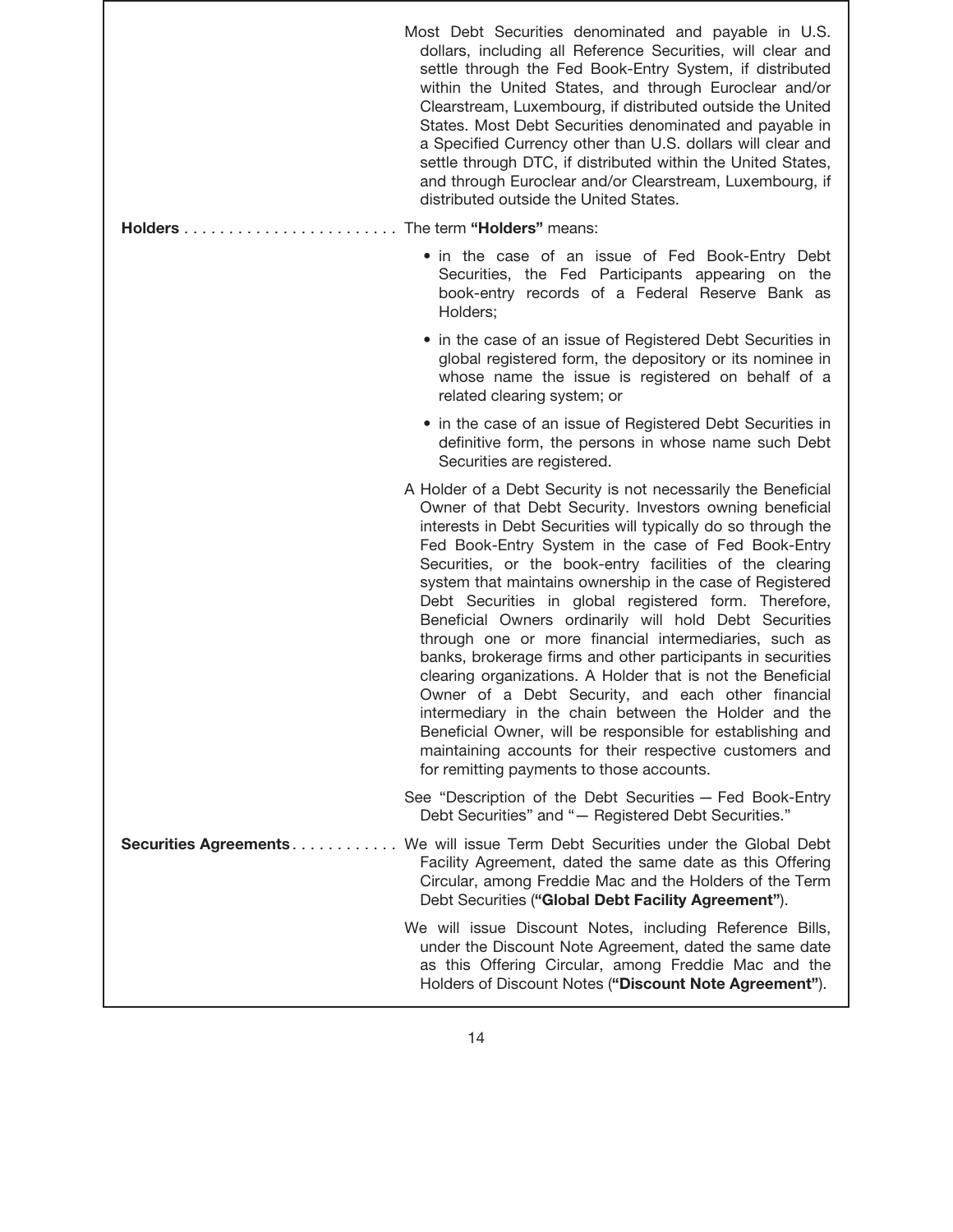|                   | We refer to the Global Debt Facility Agreement and the<br>Agreement,<br><b>Discount</b><br>Note<br>collectively,<br>the<br>as<br>"Agreements" and, individually, as an "Agreement."                                                                                                                                                                                                                                                                                                                                                                                                                              |
|-------------------|------------------------------------------------------------------------------------------------------------------------------------------------------------------------------------------------------------------------------------------------------------------------------------------------------------------------------------------------------------------------------------------------------------------------------------------------------------------------------------------------------------------------------------------------------------------------------------------------------------------|
| Method of Payment | We will make payments on Fed Book-Entry Debt Securities<br>through the FRBNY as our fiscal agent. The FRBNY will<br>credit payments on such Debt Securities to the accounts<br>of Fed Participants. Each Holder, and each other financial<br>intermediary in the chain to the Beneficial Owner, will be<br>responsible for remitting payments to their customers.                                                                                                                                                                                                                                                |
|                   | We will make payments on Registered Debt Securities to the<br>applicable clearing system (or its nominee) in the Specified<br>Currency in immediately available funds or, in the case of<br>definitive Registered Debt Securities, to the registered<br>Holders by check unless otherwise arranged.                                                                                                                                                                                                                                                                                                              |
| Governing Law     | The Debt Securities will be governed by the federal laws of<br>the United States. The laws of the State of New York will<br>be deemed to reflect the federal laws of the United States,<br>unless there is applicable precedent under federal law or<br>the application of New York law would frustrate the<br>purposes of the Charter or the applicable Agreement.                                                                                                                                                                                                                                              |
| Tax Status        | The Debt Securities and income or return of discount derived<br>from the Debt Securities generally are subject to taxation<br>by the United States and generally are not exempt from<br>taxation by other U.S. or non-U.S. taxing jurisdictions.<br>Unless they establish an exemption by filing a<br>Form W-8BEN or Form W-8BEN-E or otherwise, Non-U.S.<br>Owners generally will be subject to United States federal<br>income and withholding tax. See "Certain United States<br>Consequences - Non-U.S. Owners -<br>Federal<br>Tax<br>Interest."                                                             |
|                   | We will not pay additional interest or other amounts or<br>redeem the Debt Securities prior to maturity if any<br>jurisdiction imposes any withholding or other tax on<br>payments on the Debt Securities.                                                                                                                                                                                                                                                                                                                                                                                                       |
|                   | if any, on which we will apply to list a particular issue of<br>Debt Securities. We may also not list an issue of Debt<br>Securities on any exchange at all.                                                                                                                                                                                                                                                                                                                                                                                                                                                     |
|                   | Method of Distribution We generally will sell Term Debt Securities to one or more<br>Dealers acting as principals for resale to investors either at<br>a fixed price or at varying prices determined by the<br>relevant Dealer or Dealers. These sales may be by auction<br>or other methods. The applicable Pricing Supplement will<br>specify the names of the Dealer or Dealers for a particular<br>issuance of Term Debt Securities. Alternatively, we may<br>allow Dealers to solicit purchases of Term Debt Securities<br>on an agency basis or we may sell Term Debt Securities<br>directly to investors. |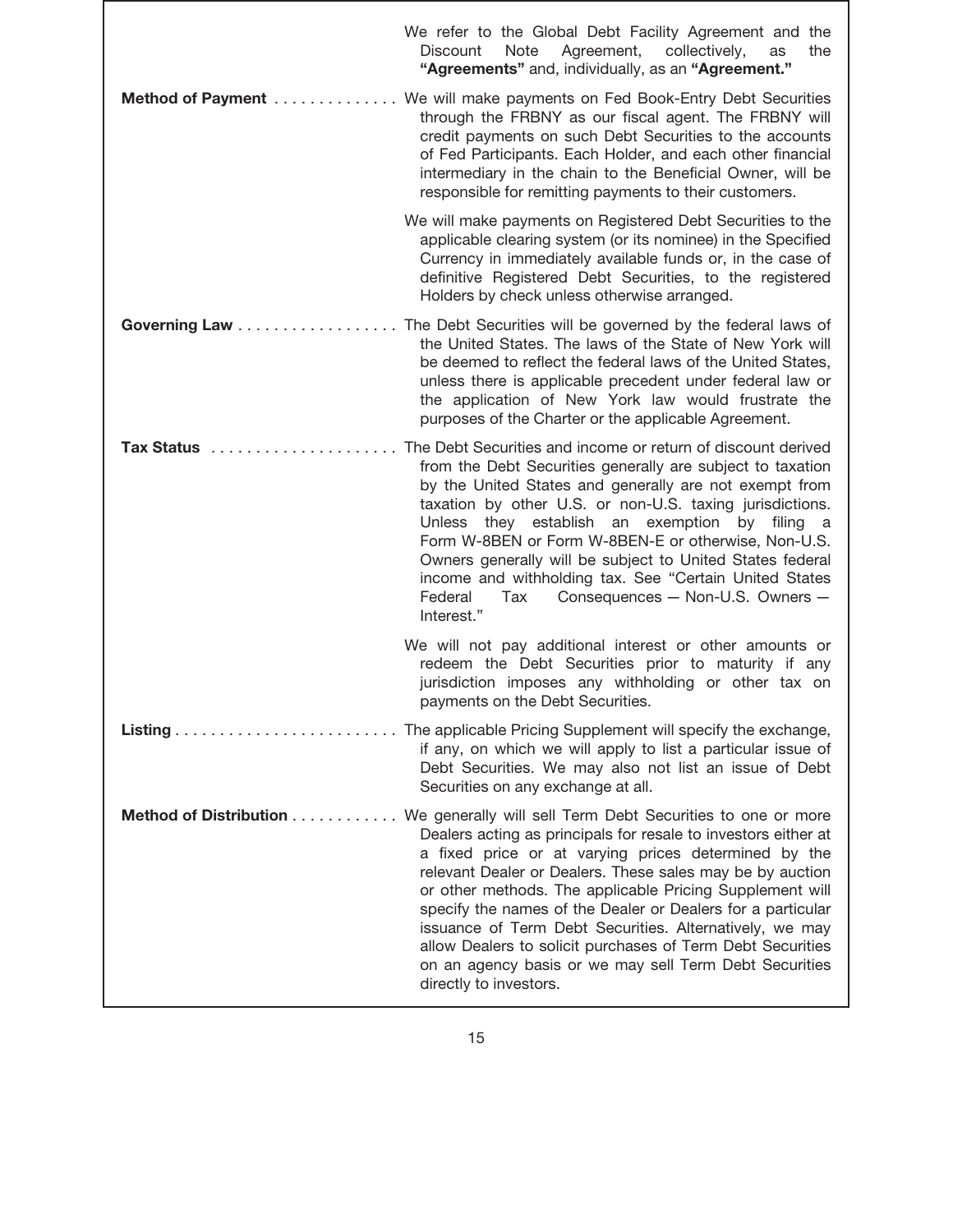| In general, we will sell Reference Bills and other Discount<br>Notes through Dealers, acting as our agents, or we will sell<br>them directly to investors.                                                                                   |
|----------------------------------------------------------------------------------------------------------------------------------------------------------------------------------------------------------------------------------------------|
| par, or at a discount to or premium over par, or at varying<br>prices relating to prevailing market prices at the time of<br>resale as determined by the applicable Dealer or Dealers,<br>as specified in the applicable Pricing Supplement. |
| <b>Selling Restrictions</b> Some jurisdictions restrict the offers and sales of Debt<br>Securities and the distribution of offering materials. See<br>"Distribution Arrangements - Selling Restrictions" and<br>Appendix B.                  |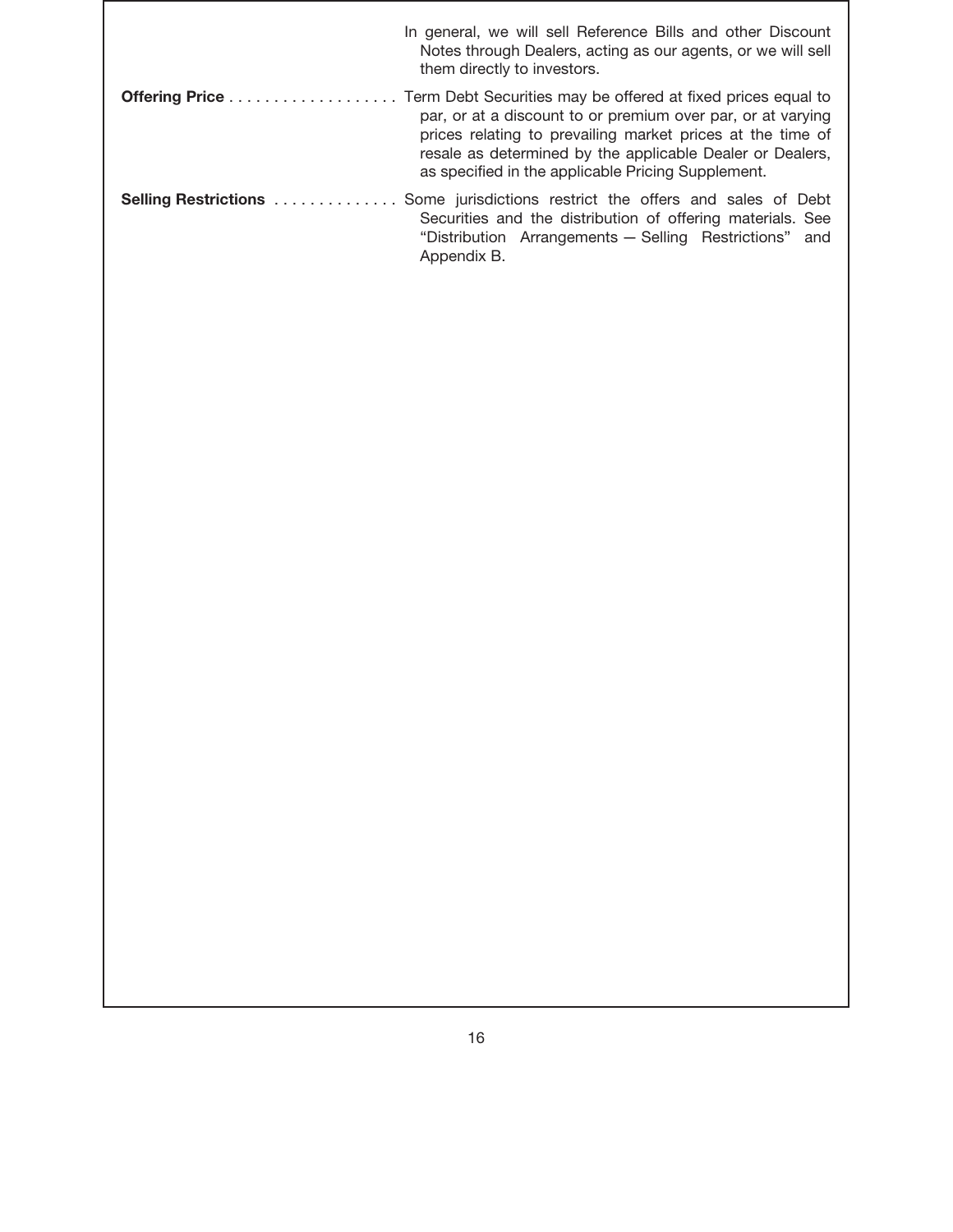### **RISK FACTORS**

*This section describes some of the general risks and considerations that you should consider before investing in the Debt Securities. There may be other risks and considerations that are not discussed below or that are discussed in any applicable Pricing Supplement that you should consider. These risks and considerations may vary in importance depending on your particular circumstances and on various economic, interest rate and exchange rate scenarios. Therefore, you should consult your own financial and legal advisors to determine the suitability for you of a particular issue of Debt Securities. In addition, you should review "Risk Factors" in our Annual Report, which describes various risks relevant to investors in our securities.*

# **The Debt Securities May Not Be Suitable For You**

The Debt Securities are not suitable investments for all investors. Before investing in a particular issue of Debt Securities, you should:

- possess, either alone or with an investment advisor, the expertise and analytical tools necessary to evaluate, in the context of your financial situation, the particular features of the Debt Securities, the risks and benefits of investing in the Debt Securities and the effect of the Debt Securities on your overall investment portfolio;
- have sufficient financial resources and liquidity to bear the risks associated with the Debt Securities;
- understand the information contained and incorporated in this Offering Circular and any related Pricing Supplement;
- understand the terms of the Debt Securities; and
- understand any applicable legal investment restrictions.

Sophisticated institutional investors generally do not purchase complex Debt Securities as stand-alone investments. Rather, they may invest in certain types of complex Debt Securities to reduce the risk of their overall portfolio or to enhance their yield by adding an appropriate level of risk to their overall portfolio. You should not purchase any Debt Securities unless you understand and are able to bear the associated yield, market, liquidity and other possible risks, including risks associated with any redemption provisions, periodic interest rate adjustments and exchange rates and controls. You should decide whether to invest in an issue of Debt Securities based on your own financial needs and the anticipated performance of the Debt Securities under a variety of economic, interest rate and exchange rate scenarios.

### **Structured Term Debt Securities May Be Complex and Involve Greater Risks**

Historically, the majority of the Term Debt Securities we issue have been fixed rate debt obligations, including those that are redeemable at our option prior to their maturity. Although these Term Debt Securities present certain risks to investors, they do not present all of the risks associated with more complex Term Debt Securities.

More complex Term Debt Securities (such as Variable Rate, Extendible Variable Rate, Indexed, Range Accrual, Amortizing and Mortgage Linked Amortizing Debt Securities) may involve greater risk. They may have principal or interest payments determined, either directly or inversely, by reference to one or more indices (including interest rate, exchange rate, currency, or swap indices or formulas). An investment in such Term Debt Securities entails risks not associated with an investment in a conventional fixed rate debt security. These risks include the possibility that:

- the applicable index or indices may change significantly or cease to exist;
- changes in the applicable index or indices may not correlate with changes in interest rates or currencies generally, nor with changes in other indices;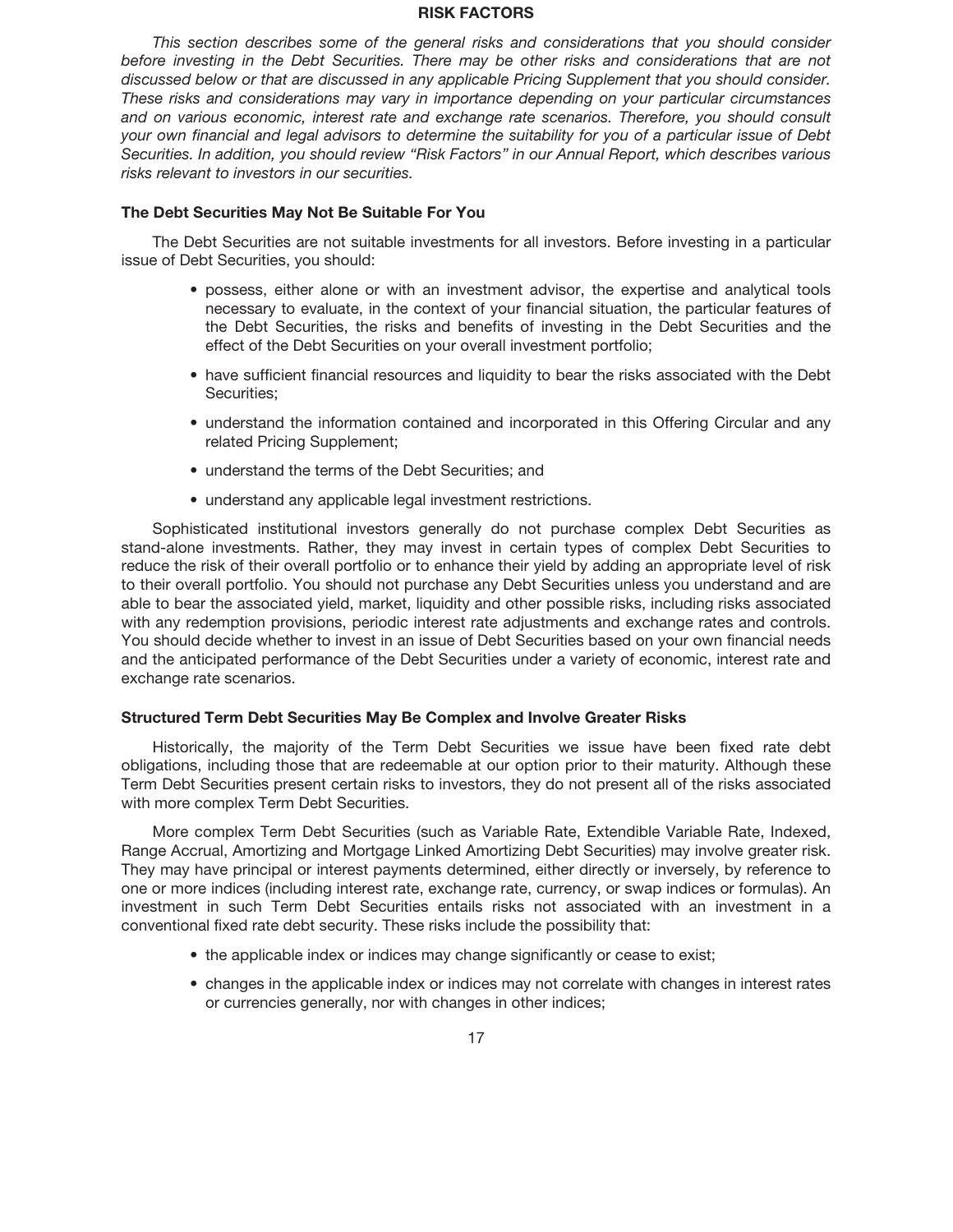- changes in the applicable index or indices will be magnified or diminished if the Term Debt Securities' principal or interest formula contains a leverage factor or a deleverage factor;
- the applicable index or indices may be subject to maximum (**"Cap"**) or minimum (**"Floor"**) interest rate or exchange rate limitations;
- the timing of changes in an applicable index or indices, or in the applicable Spread or Multiplier, may affect your actual yield, even if the average level is consistent with your expectations (in general, the earlier the change in the applicable index or indices, the greater the effect on yield);
- two or more indices or formulas that you may expect to move in tandem or in some other relationship to each other may unexpectedly converge, diverge or otherwise not move as expected;
- currency devaluations may occur or monetary authorities may impose or modify currency exchange controls;
- the resulting interest rate may be less than the interest rate payable on a conventional fixed rate debt security we issued at the same time and, in some cases, may be as low as zero;
- you may receive repayments of principal at times other than you expect;
- you may not receive interest payments or may receive substantially reduced interest payments for extended periods of time;
- you may lose all or a substantial portion of the principal of your Term Debt Security (whether payable at maturity, upon redemption or repayment or otherwise); and
- the value of Term Debt Securities with complex formulas or other terms may be volatile.

These risks may depend on a number of interrelated factors that we cannot control, including financial, economic, regulatory and political developments. In the past, certain interest rates, currencies, currency units, exchange rates, swap and other indices have been highly volatile. This volatility may continue in the future. Past fluctuations or relative stability in any particular interest rate, currency, currency unit, exchange rate, swap rate or index do not necessarily indicate the fluctuations that may occur, or the level of stability that may exist, in the future.

You should have knowledge of, and access to, appropriate analytical tools to evaluate quantitatively the effect of the particular features of the Term Debt Securities you are considering purchasing and the resulting effects upon their yields and values.

# **Exchange Rate Risks and Exchange Controls May Affect the Amount of Interest and Principal Paid on Your Term Debt Securities**

Each issue of Term Debt Securities will be denominated in one or more Specified Currencies in which we will pay principal and any interest. We may determine the amount of principal or interest payments on an issue of Term Debt Securities by reference to one or more Specified Currencies (including exchange rates and swap indices between currencies or currency units) that may be different from the denominated Specified Currency. You may conduct your financial activities in a currency other than the Term Debt Securities' denominated Specified Currencies or other than the Specified Currencies that determine the amount of the Term Debt Securities' principal or interest payments. In those cases, an investment in the Term Debt Securities involves more risks than if the Term Debt Securities were denominated in or indexed solely in relation to your currency. These risks include the possibility that:

• the rate of exchange between the applicable Specified Currency and your currency may change significantly (including changes as a result of devaluation of the Specified Currency or revaluation of your currency);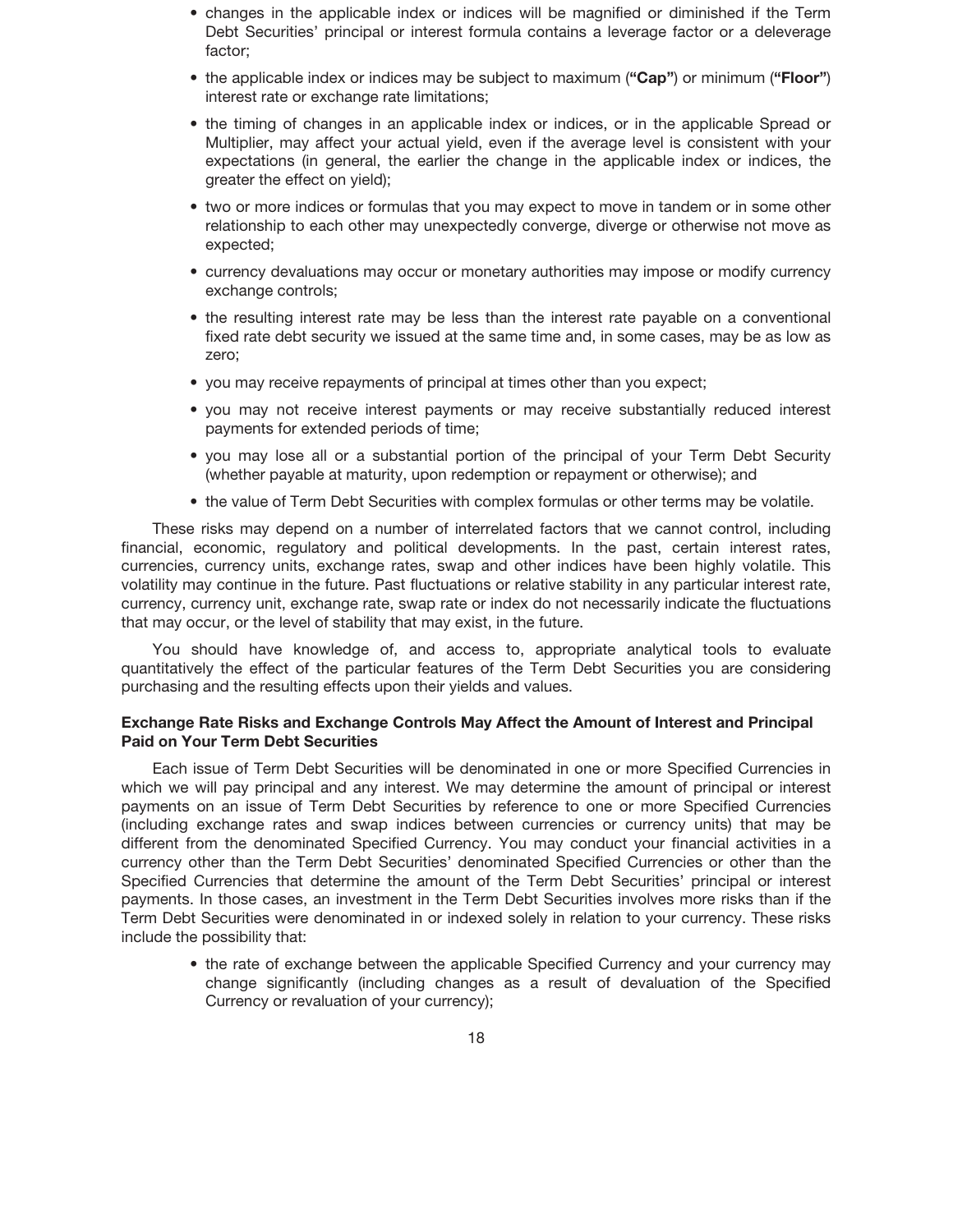- changes in exchange rates may decrease the effective yield on the Term Debt Securities and, in certain circumstances, cause you to lose all or a substantial portion of the principal of the Term Debt Securities;
- if the value of your currency appreciates relative to the value of the applicable Specified Currency, the yield on the Term Debt Securities, the value of payments on the Term Debt Securities and the market value of the Term Debt Securities all would decrease in terms of your currency, while depreciation in the value of your currency relative to the value of the applicable Specified Currency would have the opposite effect; and
- authorities with jurisdiction over the applicable Specified Currency or your currency may impose or modify currency exchange controls that could affect exchange rates.

In the past, certain exchange rates and indices have been highly volatile. This volatility may continue in the future. Past fluctuations or relative stability in any particular exchange rate or index, however, do not necessarily indicate the fluctuations that may occur, or the level of stability that may exist, in the future.

Government and monetary authorities have imposed, and may impose in the future, exchange controls that could affect exchange rates as well as the availability of the applicable Specified Currency when payments of principal or interest are due on an issue of Term Debt Securities. Even in the absence of actual exchange controls, it is possible that when payments on a particular issue of Term Debt Securities are due:

- the government issuing the applicable Specified Currency (or any successor to that Specified Currency) may no longer use the Specified Currency (or any successor currency);
- the international banking community may no longer use the applicable Specified Currency (or any successor currency) to settle transactions; and
- the applicable Specified Currency (or any successor currency) may no longer be available for some other reason.

In these cases, we generally will be entitled to satisfy our obligations on the Term Debt Securities in U.S. dollars. See "Description of the Debt Securities — General — Specified Currencies and Specified Payment Currencies — Unavailability."

# **Various Factors Could Adversely Affect the Trading Value and Yield of Your Debt Securities**

# *Secondary Markets and Market Values*

The Debt Securities generally will not have an established trading market when issued. While certain Dealers have advised us that they may make a secondary market in the Debt Securities that they offer, they are not required to do so and could discontinue their secondary market activities at any time without notice. Consequently:

- a secondary market for any of the Debt Securities may not develop, particularly for those Debt Securities that are especially sensitive to interest rate or market risks or are structured to meet the investment requirements of limited categories of investors; or
- if a secondary market develops, it may not be maintained or provide liquidity at all times.

As a result, you may not be able to sell your Debt Securities easily or at prices comparable to similar instruments with a developed secondary market. If you are seeking to purchase or sell very small or very large amounts of Debt Securities, you may not be able to do so at prices comparable to those available to other investors.

• The market values of Debt Securities likely will fluctuate over time, perhaps significantly. These fluctuations could cause significant losses to your investment in Debt Securities, especially if you dispose of your Debt Securities prior to their respective maturities. The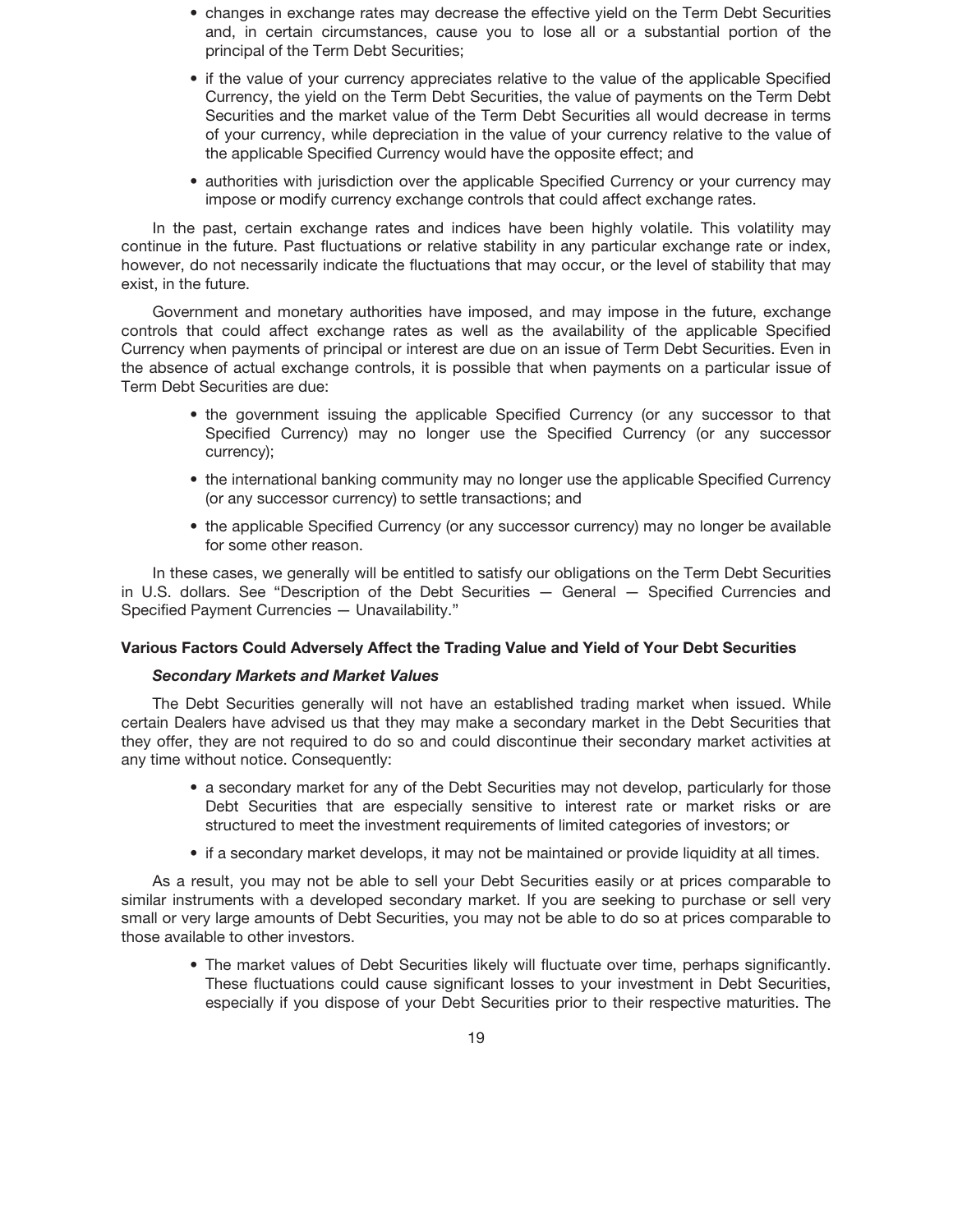market prices of instruments issued at either a substantial discount (such as Zero Coupon Debt Securities) or a substantial premium (such as Debt Securities with significantly above-market interest rates) from their principal amount tend to fluctuate more in relation to general changes in interest rates than do the prices of securities with comparable maturities that are not issued at such a discount or premium.

A number of factors may affect any secondary market for, and the market value of, an issue of Debt Securities, including:

- the creditworthiness of Freddie Mac and market perceptions thereof that may result from actual or potential financial, regulatory or legislative developments;
- the value, complexity, availability and volatility of any applicable index or indices or referenced asset and whether any applicable Spread is subject to change;
- the method of calculating principal or interest payments on the Debt Securities;
- the remaining term to maturity of the Debt Securities;
- any redemption or repayment features of the Debt Securities and whether the term to maturity is subject to extension;
- the outstanding amount of the Debt Securities, as well as reduction in our issuance activity as the required reduction in our mortgage-related investments portfolio has reduced our funding needs;
- the amount of other securities linked to any applicable index or indices or referenced asset;
- the amount of Debt Securities being sold in any secondary market from time to time;
- the stability of U.S. and non-U.S. currencies;
- any legal restrictions or tax treatment that limits demand for the Debt Securities;
- the availability of, and demand for, comparable securities, including comparable Treasury securities;
- fluctuations in the spread of the Debt Securities to comparable Treasury securities; and
- the level, direction and volatility of market interest rates generally.

You should not purchase any Debt Securities unless you understand and can bear the risks that you may not be able to resell them easily, that their value will fluctuate over time and that these fluctuations may be significant and cause significant losses to you. Illiquidity may have a severely adverse effect on the market values of the Debt Securities. These risks of limited liquidity and price volatility are greatest for Debt Securities that are:

- especially sensitive to interest rate, currency or market risks;
- designed for specific investment objectives or strategies;
- structured to meet the investment requirements of limited categories of investors; or
- not held until maturity.

# *Redeemable Term Debt Securities*

We will have the option to redeem Term Debt Securities prior to their maturity, if we so provide in the related Pricing Supplement. The redemption price typically is 100% of the principal amount plus accrued interest, in the case of Term Debt Securities that bear interest, or the accreted value to the redemption date, in the case of Zero Coupon Debt Securities issued at a discount. These optional redemption provisions are likely to restrict the market values that the affected Term Debt Securities would otherwise have. For example, the market price of Term Debt Securities generally will not rise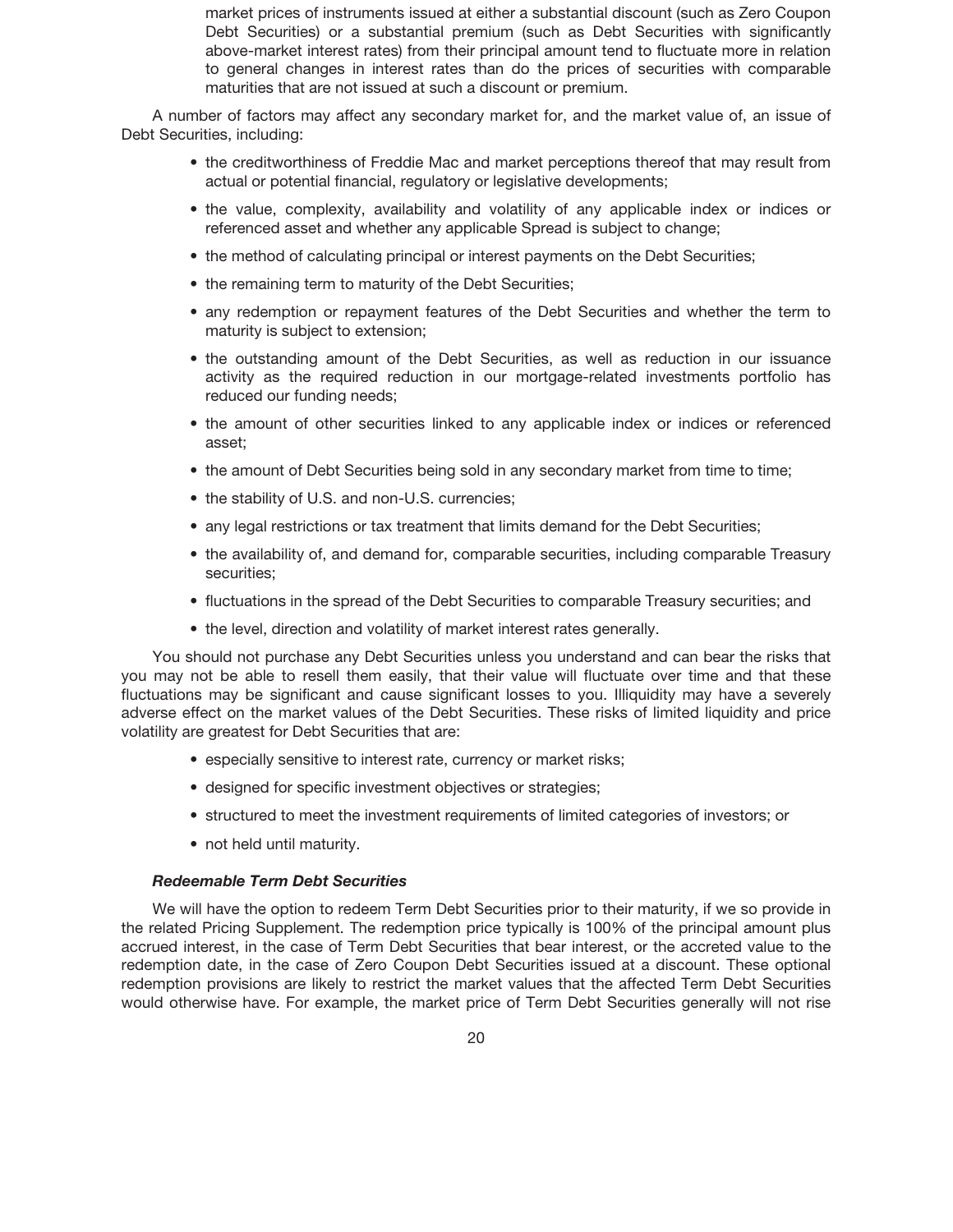substantially above the redemption price during (and possibly before) any period when we may redeem such Term Debt Securities because of the increased likelihood of redemption. If we redeem a portion of an issue of Term Debt Securities, the market for the Term Debt Securities left outstanding may become less liquid, which may have an adverse effect on the market price of, or your ability to sell, such Term Debt Securities. We announce our intent to redeem certain Term Debt Securities on the Freddie Mac website at http://www.freddiemac.com/debt/html/redemption\_release.html.

We redeem Term Debt Securities when we determine that it is in our own interest to do so. In general, we are most likely to redeem Term Debt Securities when prevailing interest rates and our borrowing costs are relatively low and are least likely to redeem Term Debt Securities when prevailing interest rates and our borrowing costs are relatively high. Our decision to redeem or not to redeem an issue of Term Debt Securities may also be affected by any related hedge or derivative position that we hold or by other factors. If we redeem Term Debt Securities when prevailing interest rates are relatively low, you may not be able to reinvest the redemption proceeds in comparable securities with similar yields.

Some Term Debt Securities may be redeemable at a variable amount determined by reference to one or more interest rate, exchange rate or other indices. The redemption proceeds of those Term Debt Securities will vary depending on the level of the applicable index, and you may receive less than 100% of your original principal amount upon redemption.

# *Fixed Rate Debt Securities*

Fixed Rate Debt Securities, if held to maturity, will provide return of their principal and the certainty of interest payments at a fixed rate. However, the market values of Fixed Rate Debt Securities are likely to fluctuate with changes in prevailing interest rates.

The market values of Fixed Rate Debt Securities generally will rise in a falling interest rate environment and will fall in a rising interest rate environment. This fluctuation creates risk of loss of investment capital if you dispose of these Debt Securities prior to maturity. This effect on market values is generally greater for Debt Securities having relatively long remaining terms to maturity than for Debt Securities having relatively short remaining terms to maturity.

### *Zero Coupon Debt Securities*

An investment in Zero Coupon Debt Securities presents certain risks that are different from an investment in Fixed Rate Debt Securities that pay interest periodically. If you hold the Zero Coupon Debt Securities to maturity, they will provide return of your principal, including, if issued at a discount, return of the discount, but their market value is likely to fluctuate substantially with changes in prevailing interest rates. The market value of the Zero Coupon Debt Securities generally will fall in a rising interest rate environment, creating a risk of loss of your investment capital if your circumstances do not permit you to hold the Zero Coupon Debt Securities to maturity. The market value of the Zero Coupon Debt Securities generally will rise in a falling interest rate environment. The possibility of substantial price volatility, combined with the fact that payments on the Zero Coupon Debt Securities will be made only at maturity, also could affect the secondary market for, and the liquidity of, the Zero Coupon Debt Securities, which may have an adverse effect on the market value of, or your ability to sell, such Zero Coupon Debt Securities. Zero Coupon Debt Securities that are redeemable involve certain additional risks. See "Risk Factors — Various Factors Could Adversely Affect the Trading Value and Yield of Your Debt Securities — Redeemable Term Debt Securities."

The market values of Zero Coupon Debt Securities and other Debt Securities issued at substantial discounts tend to fluctuate more in relation to general changes in interest rates than do prices for conventional interest-bearing securities. Generally, the longer their remaining term, the greater the price volatility as compared to conventional interest-bearing securities with comparable maturities. For example, this effect on market value is generally greater for Term Debt Securities than for Discount Notes because of the generally short terms to maturity of Discount Notes.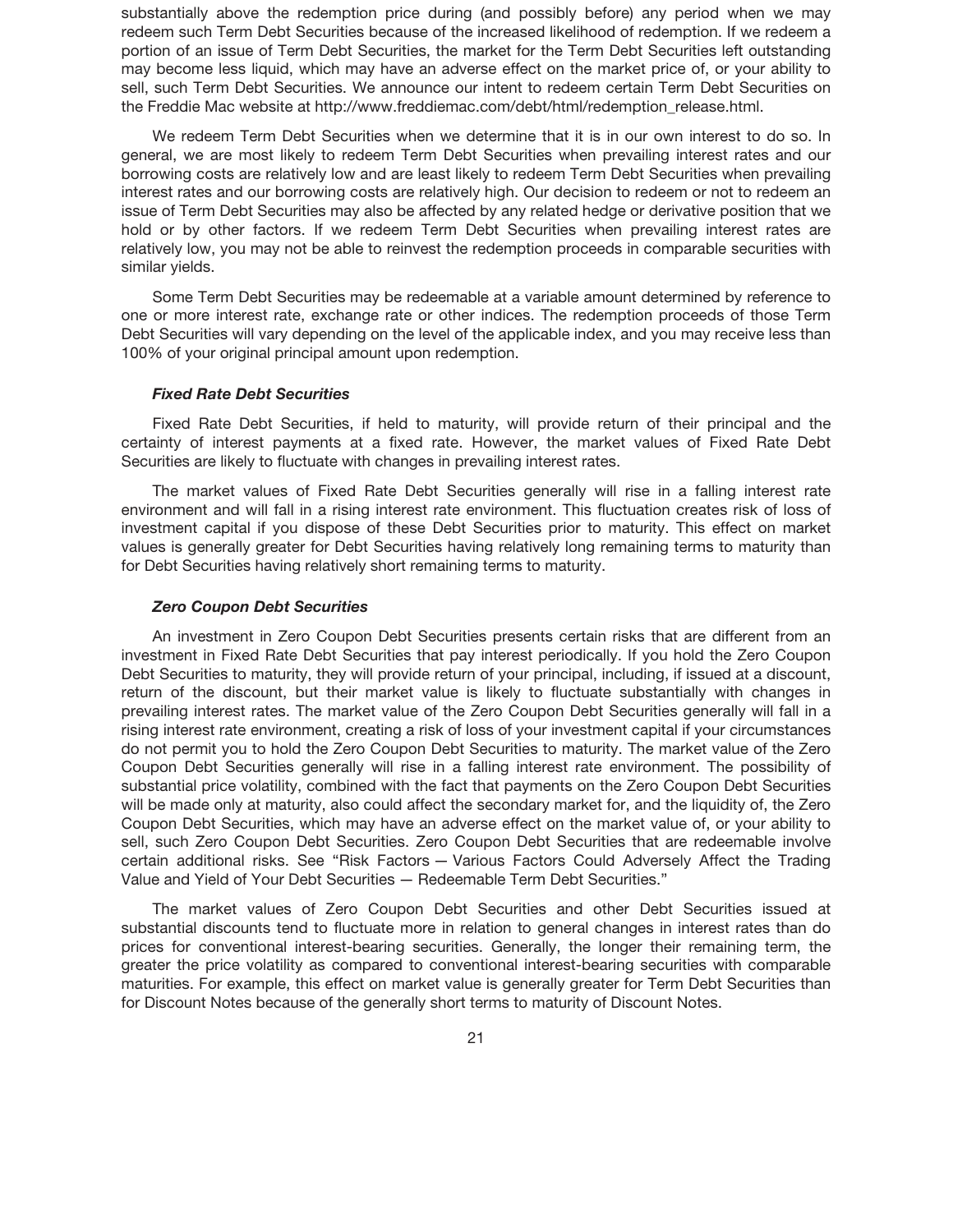### *Step Debt Securities*

Step Debt Securities provide for one or more prescribed increases (or decreases) in their interest rates at specified dates. However, we may have the option to redeem Step Debt Securities at the beginning of or during one or more step periods. Therefore, you should consider the likelihood that we will redeem Step Debt Securities if their subsequent interest rates exceed the interest rates then available to us for comparable borrowings.

Although the interest rate on a Step Debt Security may increase on the specified dates, the increased interest rate may be below the interest rate that you would receive on newly issued but otherwise comparable instruments with the same remaining term to maturity.

### *Variable Rate Debt Securities*

If the interest rate on a Variable Rate Debt Security bears a direct relationship to a specified index or indices, lower than anticipated levels of the index or indices could result in actual yields that are lower than anticipated. Conversely, if the interest rate on a Variable Rate Debt Security bears an inverse relationship to a specified index or indices, higher than anticipated levels of the index or indices could result in actual yields that are lower than anticipated.

Inverse Variable Rate Debt Securities have an interest rate equal to a fixed rate minus a rate based upon an applicable index. The market values of inverse Variable Rate Debt Securities typically are more volatile than market values of our conventional Variable Rate Debt Securities based on the same applicable index (and with otherwise comparable terms). This is because an increase in the applicable index not only decreases the interest rate of the inverse Variable Rate Debt Security, but also often reflects an increase in prevailing interest rates, which further adversely affects the market value of these Debt Securities.

The indices applicable to Variable Rate Debt Securities are not likely to remain constant at any level. The timing of a change in the level of an applicable index may affect the actual yield you receive, even if the average level is consistent with your expectation. In general, the earlier a change in the level of an applicable index, the greater the effect on your yield, especially for Variable Rate Debt Securities that provide for repayment of principal at one or more times prior to maturity. As a result, the effect on the yield you receive of an index that is lower (or higher) than the rate anticipated during earlier periods is not likely to be offset by a later equivalent increase (or reduction). Moreover, changes in the index applicable to a particular Variable Rate Debt Security may not correlate with changes in interest rates generally or with changes in other indices. Your yield could be either adversely or positively affected if changes in the index applicable to your Variable Rate Debt Security do not reflect changes in interest rates generally.

The interest rate formula for a Variable Rate Debt Security may include a multiplier that is applied to an index in determining the applicable interest rate. In general, a multiplier of greater than one will cause changes in the interest rate of the Variable Rate Debt Security to be more pronounced than changes in the value of the applicable index, while a multiplier of less than one will have the opposite effect. Variable Rate Debt Securities with multipliers of greater than one are **"leveraged,"** and those with multipliers of less than one are **"deleveraged."**

In general, the volatility associated with the level of an applicable index is higher for leveraged Variable Rate Debt Securities and lower for deleveraged Variable Rate Debt Securities. For example, the interest rate of a leveraged Variable Rate Debt Security bearing an inverse relationship to a specified index generally will decline sharply as the value of the applicable index increases. By contrast, the interest rate of a deleveraged Variable Rate Debt Security bearing an inverse relationship to a specified index generally will decline more slowly as the value of the applicable index increases.

Some Variable Rate Debt Securities, including Extendible Variable Rate Debt Securities, may provide for different Spreads being applied to the applicable index in order to determine the interest rates for different periods. Even though the Spread being applied to the relevant index may increase on the specified dates, the adjusted interest rate may be below the interest rate that you would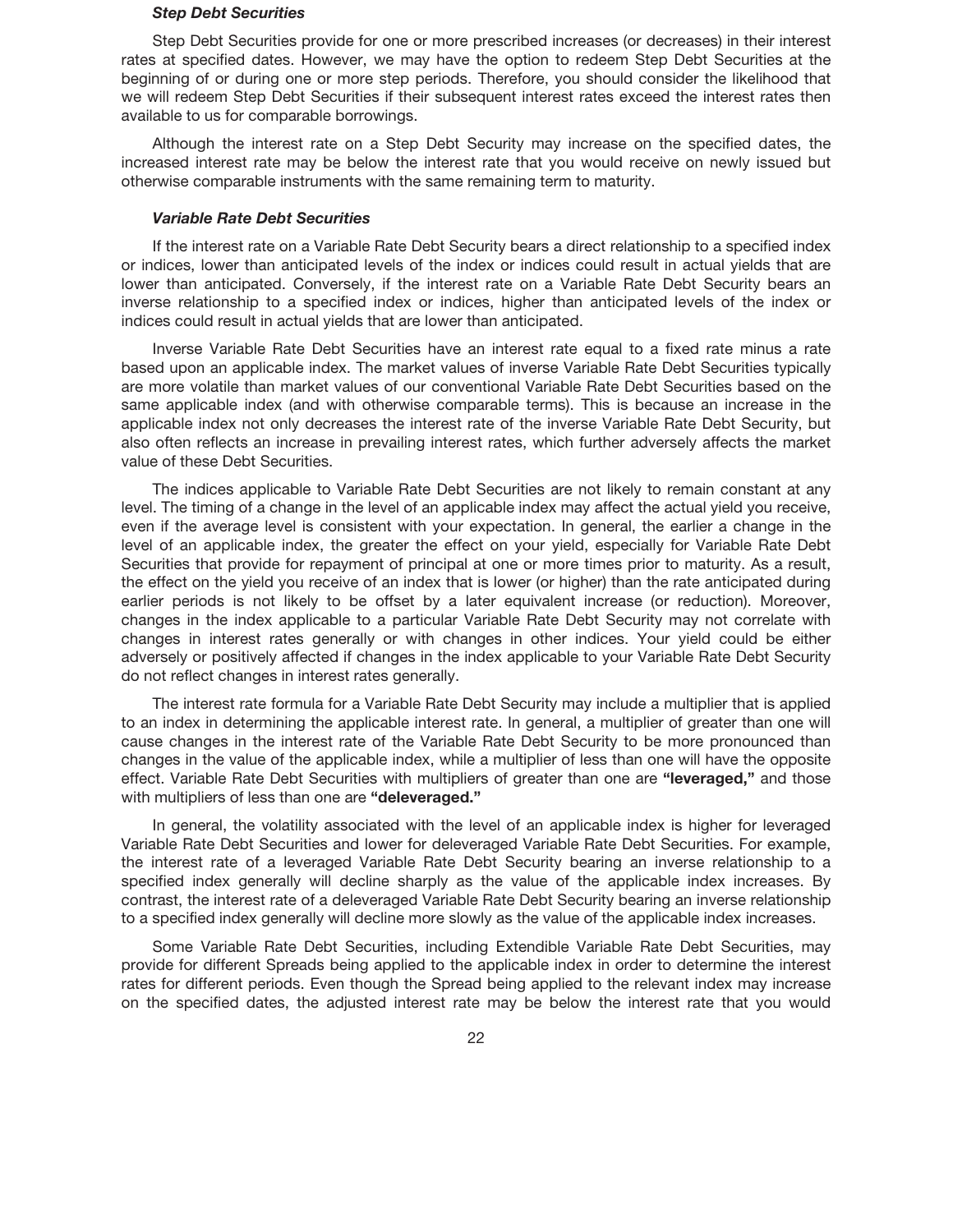receive on newly issued but otherwise comparable instruments with the same remaining term to maturity. Moreover, the adjusted interest rate for any such period may be lower than the interest rate for the preceding period due to the volatility of the related index.

Investors in Variable Rate Debt Securities should also consider the effects on their interest rates and yields of any applicable Caps or Floors and of any delays in periodic interest rate adjustments. Some Variable Rate Debt Securities are Range Accrual Debt Securities, which provide for no interest to accrue during periods when the applicable index is outside a specified range. The market values of Variable Rate Debt Securities with Caps or Floors or with such a range feature generally are more volatile than those of Variable Rate Debt Securities linked to the same applicable index or indices without Caps or Floors or a range feature, especially when the applicable index or indices approach or pass the Cap or Floor or an endpoint of the applicable range.

# *Fixed/Variable Rate Debt Securities*

Some Fixed/Variable Rate Debt Securities may bear interest at a rate that converts, or that we may elect to convert, from a fixed rate to a variable rate, or from a variable rate to a fixed rate. The convertibility of the interest rate will affect the secondary market and the market values of such Debt Securities. If the interest rate is convertible at our election, we may be expected to convert the rate when it is likely to produce a lower overall cost of borrowing. If we convert from a fixed rate to a variable rate, the spread above or below the applicable index or indices may be less favorable than the prevailing spreads on our comparable conventional Variable Rate Debt Securities tied to the same index or indices. In addition, the new variable rate at any time may be lower than the rates on our other Variable Rate Debt Securities. If we convert from a variable rate to a fixed rate, the fixed rate may be lower than then prevailing rates on our other comparable Fixed Rate Debt Securities.

## *Debt Securities with Variable or Amortizing Principal Repayment*

Term Debt Securities with Variable or Amortizing Principal Repayment Amounts provide for payments of principal or their redemption price to be determined based on one or more indices. Before purchasing such a Term Debt Security you should understand the indices used in calculating payments. These indices may fluctuate independently of other indices. Fluctuations in indices may cause you to receive principal at a different time or in a lesser amount than you anticipate.

# *Debt Securities with Mortgage Linked Amortizing Principal Repayment*

Term Debt Securities with Mortgage Linked Amortizing Principal Repayment Amounts provide for payments of principal or their redemption price to be determined based on the rate of payments on referenced mortgage or mortgage-related assets. Before purchasing such a Term Debt Security you should understand the factors that affect the payment rates on the applicable referenced assets. Borrowers under such referenced assets may have the option to prepay their mortgage obligations in amounts greater than the scheduled payments or to prepay the entire balance of such referenced assets, resulting in a curtailment of the term of the Term Debt Securities. The rate of payments on any given referenced asset may fluctuate significantly from month to month; as a result the Term Debt Securities may receive no principal repayment in any or all periods during their term (except at maturity) or may receive repayments that vary significantly in different periods. Payment rates on referenced assets are generally affected by a variety of factors such as the interest rate environment, property values, and the age, geographic distribution and other characteristics of the borrowers under the referenced assets. Such fluctuations in the payment rates of referenced assets may cause your Term Debt Securities to receive principal at different times and in lesser or greater amounts, or to be fully repaid earlier, than you anticipate.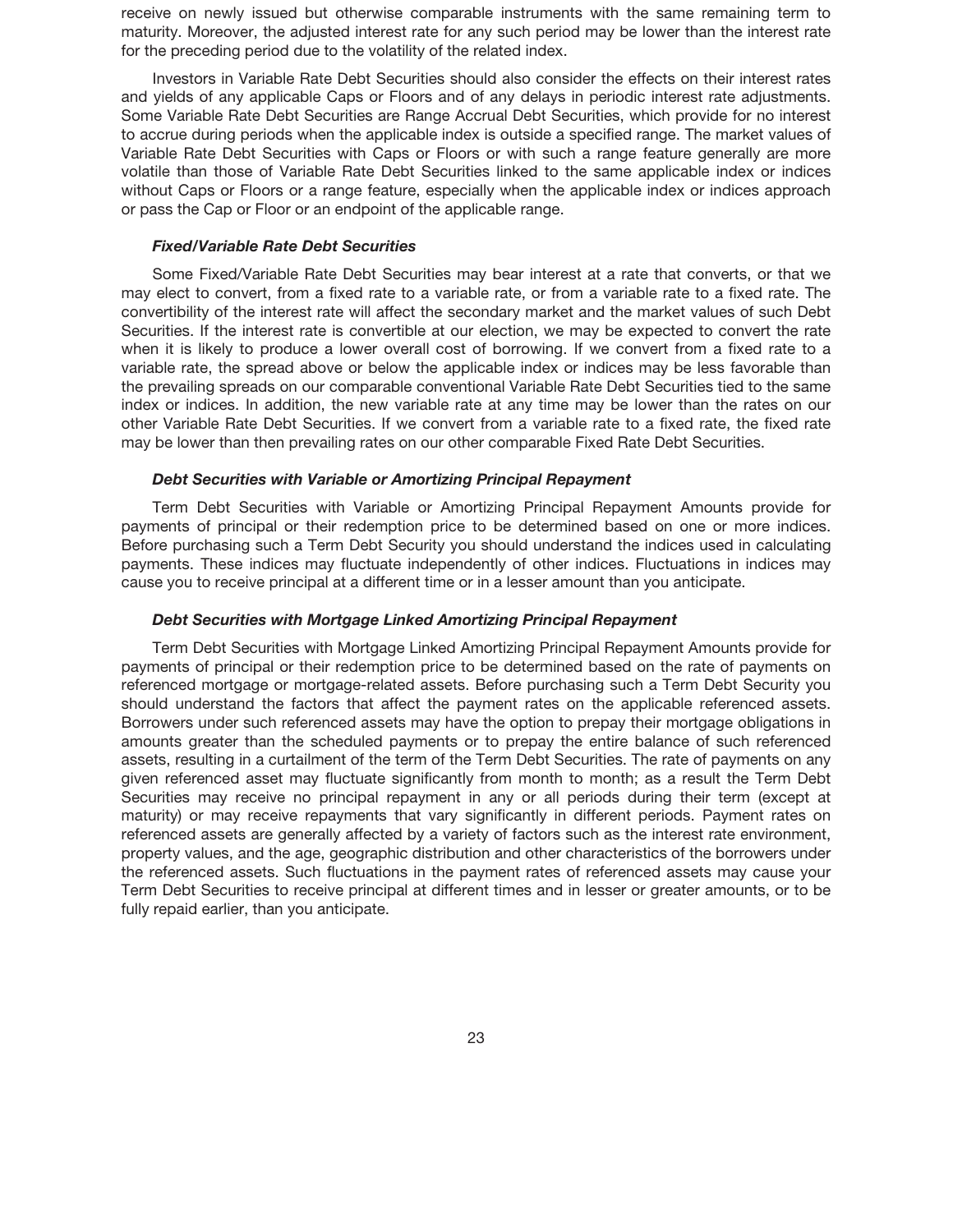### *Debt Securities Eligible for Stripping*

Some issues of Fixed Rate Debt Securities and Step Debt Securities will be eligible to be separated (**"stripped"**) into Interest Components and Principal Components. The related Pricing Supplement will indicate which issues of Debt Securities are eligible to be stripped. The secondary market, if any, for the Interest Components and Principal Components of stripped Debt Securities may be more limited and have less liquidity than the secondary market for Debt Securities of the same issue that have not been stripped. The liquidity of an issue of Debt Securities also may be reduced if a significant portion of the Debt Securities are stripped. See "Description of the Debt Securities — Term Debt Securities — Stripped Debt Securities" for more information on stripping.

### *Convertible Debt Securities*

Some issues of Debt Securities will be convertible to a new security, which may or may not be a debt security of Freddie Mac, the terms of which will be described in the related Pricing Supplement. The risks of owning the new security may vary significantly from the risks of owning the convertible Debt Security originally purchased. The related Pricing Supplement will set forth the material risks of investing in the convertible Debt Security and the new security.

### *Debt Securities Linked to the Secured Overnight Financing Rate*

The FRBNY publishes the Secured Overnight Financing Rate on the FRBNY's Website, calculated as a volume-weighted median of transaction-level tri-party repo data collected from The Bank of New York Mellon as well as General Collateral Finance Repo transaction data and data on bilateral Treasury repo transactions cleared through the FICC's delivery-versus-payment service (the "**Secured Overnight Financing Rate**"). The FRBNY notes that it obtains information from DTCC Solutions LLC, an affiliate of DTCC. The FRBNY states on its publication page for the Secured Overnight Financing Rate that use of the Secured Overnight Financing Rate is subject to important limitations and disclaimers, including that the FRBNY may alter the methods of calculation, publication schedule, rate revision practices or availability of the Secured Overnight Financing Rate at any time without notice.

The Secured Overnight Financing Rate is published by the FRBNY based on data received from other sources outside of the control or direction of Freddie Mac and Freddie Mac has no control over its determination, calculation or publication. There can be no guarantee that the Secured Overnight Financing Rate will not be discontinued or fundamentally altered in a manner that is materially adverse to the interests of investors in the Debt Securities. If the manner in which the Secured Overnight Financing Rate is calculated is changed or if the Secured Overnight Financing Rate is discontinued, that change or discontinuance may result in a reduction of the amount of interest payable on the Debt Securities and the trading prices of the Debt Securities. If the Secured Overnight Financing Rate is not published on any Reset Date that is a U.S. Government Securities Business Day and an alternative rate pursuant to the definition of SOFR has not become effective, the Debt Securities will bear interest at a rate based on the Secured Overnight Financing Rate published on the first preceding U.S. Government Securities Business Day for which such rate was published. This previously published rate would be an overnight rate that would remain in effect until the next Reset Date on which the Secured Overnight Financing Rate is published. As such, this rate may not reflect then-current market conditions, or the rate that would apply to investments where interest is set for a longer term. These circumstances, as well as general uncertainty regarding the particular interest rate (or the methodology for calculating the interest rate) that will be determined to apply to the Debt Securities, which may be an interest rate that is materially different from the Secured Overnight Financing Rate, may adversely affect the price of the Debt Securities following the discontinuation of the Secured Overnight Financing Rate.

The FRBNY began to publish the Secured Overnight Financing Rate in April 2018. The FRBNY has also begun publishing historical indicative Secured Overnight Financing Rates going back to 2014. Investors should not rely on any historical changes or trends in the Secured Overnight Financing Rate as an indicator of future changes in the Secured Overnight Financing Rate. As an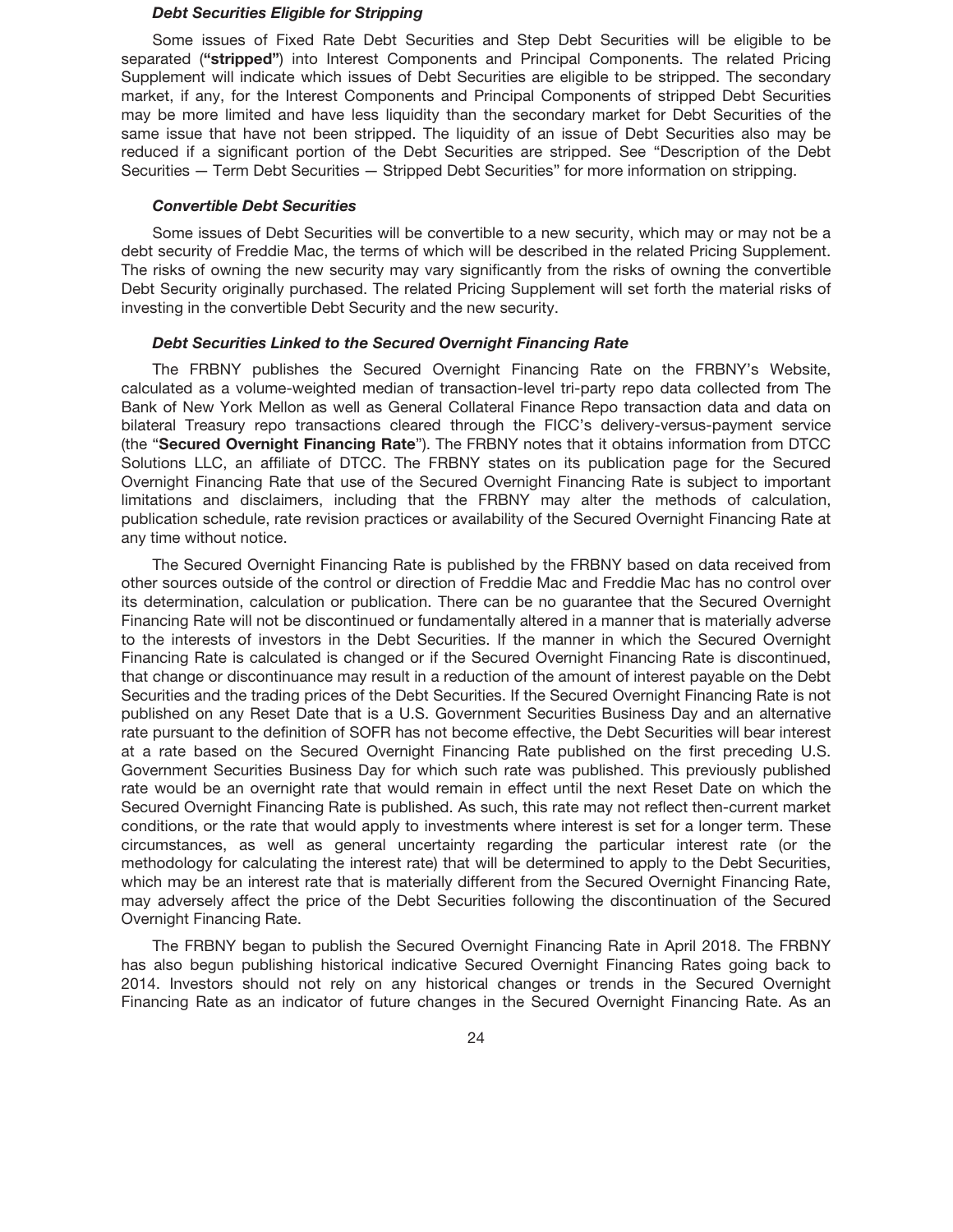overnight lending rate, the Secured Overnight Financing Rate may be subject to increased volatility relative to other interest rate benchmarks. Market terms for debt securities linked to the Secured Overnight Financing Rate, such as the spread over the rate reflected in interest rate provisions, may evolve over time, and trading prices of the Debt Securities may be lower than those of later-issued Secured Overnight Financing Rate-linked debt securities as a result.

In certain circumstances, as described in Appendix A under "Effect of Benchmark Transition Event – SOFR", the Secured Overnight Financing Rate would be replaced as the Benchmark for the Debt Securities following the occurrence of a Benchmark Transition Event and its related Benchmark Replacement Date. Benchmark Transition Events include the making of public statements or publication of information by the administrator of the Benchmark or its regulatory supervisor that the Benchmark will no longer be provided or is no longer representative of underlying market or economic realities. There can be no assurance that these events will be sufficient to trigger a change in the Benchmark in all circumstances where the then-current Benchmark is no longer representative of market interest rates, or that Benchmark Transition Events for the Debt Securities will align with similar events in the market generally or in other parts of the financial markets, such as the derivatives market.

If Freddie Mac as the Calculation Agent determines that a Benchmark Transition Event and its related Benchmark Replacement Date have occurred in respect of the Secured Overnight Financing Rate base rate, then the rate of interest on the Debt Securities will no longer be determined by reference to the Secured Overnight Financing Rate base rate, but instead will be determined by reference to a Benchmark Replacement. In the first instance, the rate of interest on the Debt Securities will be determined based on the sum of: (a) the alternate rate of interest that has been selected or recommended by the Relevant Governmental Body as the replacement for the then-current Benchmark and (b) the Benchmark Replacement Adjustment. If a particular Benchmark Replacement or Benchmark Replacement Adjustment cannot, in the sole discretion of the Calculation Agent, be determined (including because such Benchmark Replacement or Benchmark Replacement Adjustment is deemed not to be administratively feasible), then the next-available Benchmark Replacement or Benchmark Replacement Adjustment will apply. These replacement rates and adjustments may be selected, recommended or formulated by (i) the Relevant Governmental Body (such as the Alternative Reference Rates Committee convened by the Federal Reserve Board), (ii) International Swaps and Derivatives Association, Inc. or (iii) in certain circumstances, the Calculation Agent, giving consideration to industry accepted replacement rates of interest at the time. In addition, the terms of the Debt Securities expressly authorize the Calculation Agent to make Benchmark Replacement Conforming Changes with respect to, among other things, the timing and frequency of determining rates and making payments of interest, rounding of amounts or tenors, and other administrative matters. The determination of a Benchmark Replacement, the calculation of the rate of interest on the Debt Securities by reference to a Benchmark Replacement (including the application of a Benchmark Replacement Adjustment), any implementation of Benchmark Replacement Conforming Changes and any other determinations, decisions or elections that may be made under the terms of the Debt Securities in connection with a Benchmark Transition Event could adversely affect the value of the Debt Securities, the return on the Debt Securities and the price at which the Debt Securities can be sold.

The Calculation Agent will have significant discretion in the Benchmark replacement process, including determining if a Benchmark Transition Event and its related Benchmark Replacement Date has occurred, determining whether a Benchmark Replacement can be determined and selecting a Benchmark Replacement, determining the Benchmark Replacement Adjustment and making Benchmark Replacement Conforming Changes. Holders of Debt Securities will not have any right to approve or disapprove of these changes and will be deemed to have agreed to waive and release any and all claims relating to any such determinations. If the Calculation Agent, in its sole discretion, determines that an alternative is not administratively feasible, including as a result of technical, administrative or operational issues, then such alternative will be deemed to be unable to be determined as of such date. The Calculation Agent may determine an alternative to not be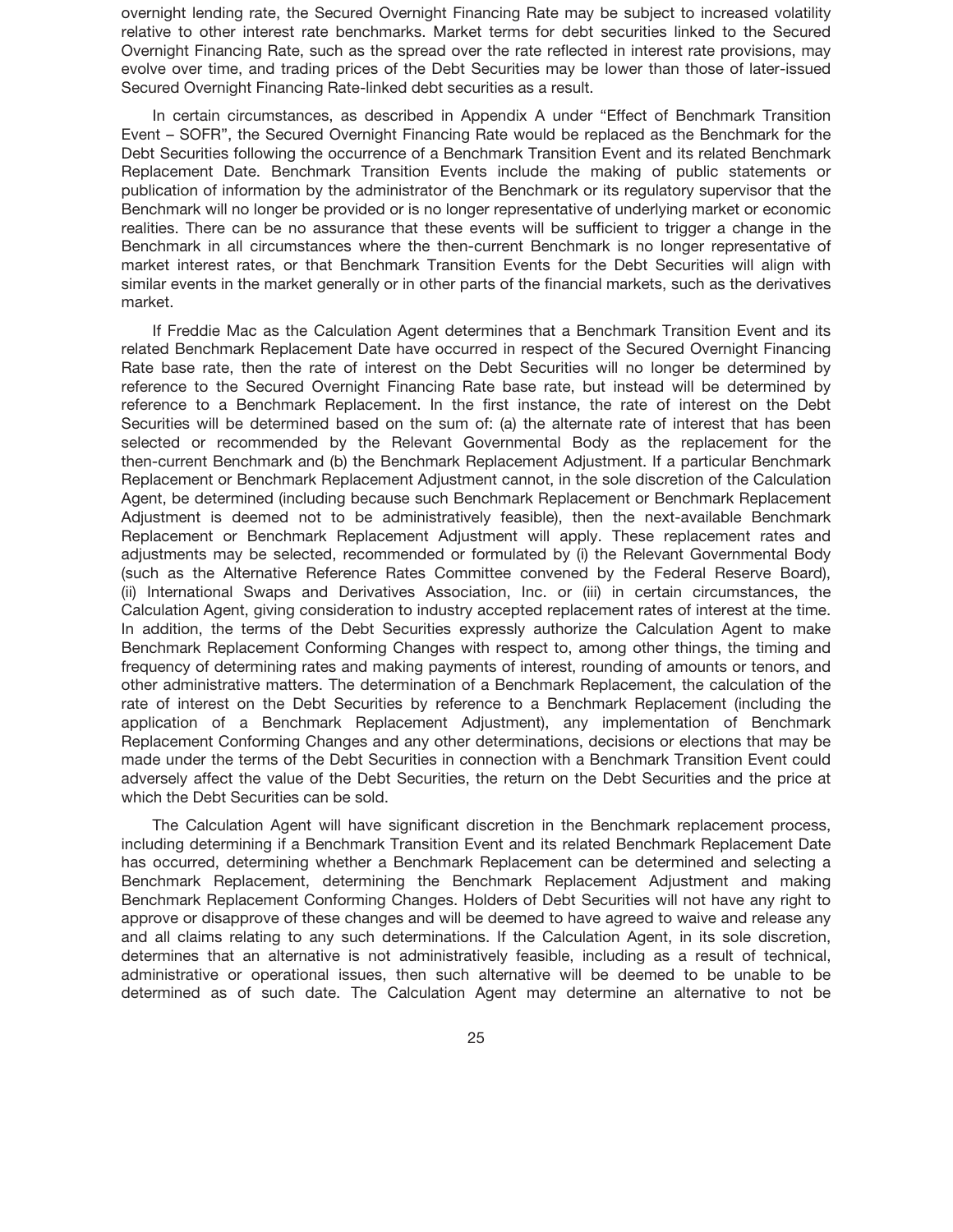administratively feasible even if such rate has been adopted by other market participants in similar products and any such determination may adversely affect the return of the Debt Securities, the trading market for the Debt Securities and the value of the Debt Securities.

These circumstances, as well as general uncertainty regarding the particular interest rate (or the methodology for calculating the interest rate) that will be determined to apply to the Debt Securities, which may be an interest rate that is materially different from the Secured Overnight Financing Rate, may adversely affect the price of the Debt Securities following the discontinuation of the Secured Overnight Financing Rate.

### **Legal Investment Considerations May Restrict Certain Investors**

You should consult your own legal advisors in determining whether the Debt Securities are legal investments for you and whether you can pledge the Debt Securities as collateral for various types of borrowings. In addition, if you are a financial institution, you should consult your legal advisors or regulators to determine how to treat Debt Securities under any applicable risk-based capital or similar rules.

Certain legal investment laws and regulations or regulatory authorities may restrict an institution's investment in certain types of Debt Securities or in Debt Securities generally. An institution under the jurisdiction of regulatory agencies should review any applicable regulations, policy statements and guidelines before purchasing or pledging Debt Securities.

# **Credit Ratings May Not Reflect All Risks**

Rating agencies may assign credit ratings to the Debt Securities. Any credit ratings assigned to Debt Securities may not reflect the potential impact of all risks related to structure, yield, market, liquidity and other factors affecting their value. A credit rating is not a recommendation to buy, sell or hold securities and may be revised or withdrawn by the rating agency.

# **FHFA Could Terminate the Conservatorship by Placing Freddie Mac into Receivership, Which Could Adversely Affect the Performance of its Obligations under the Debt Securities**

FHFA must place us into receivership if FHFA determines in writing that our assets are less than our obligations or we have not been paying our debt as they become due, in each case for a period of 60 days. FHFA has notified us that the measurement period for any mandatory receivership determination with respect to our assets and obligations would commence no earlier than the SEC public filing deadline for our quarterly or annual financial statements and would continue for 60 calendar days after that date. FHFA has also advised us that, if, during such a 60-day period, we receive funds from Treasury in an amount at least equal to the deficiency amount under the Purchase Agreement, the Director of FHFA will not make a mandatory receivership determination. In addition, we could be put into receivership at the discretion of the Director of FHFA at any time for other reasons set forth in the Federal Housing Enterprises Financial Safety and Soundness Act of 1992. The statutory grounds for discretionary appointment of a receiver include: a substantial dissipation of assets or earnings due to unsafe or unsound practices; the existence of an unsafe or unsound condition to transact business; an inability to meet our obligations in the ordinary course of business; a weakening of our condition due to unsafe or unsound practices or conditions; critical undercapitalization; undercapitalization and no reasonable prospect of becoming adequately capitalized; the likelihood of losses that will deplete substantially all of our capital; or by consent. In addition, FHFA could be required to place Freddie Mac into receivership if Treasury were unable to provide us with funding requested under the Purchase Agreement to address a deficit in our net worth. Being placed into receivership would terminate our conservatorship. The purpose of receivership is to liquidate our assets and resolve claims against us. If our assets were liquidated, the liquidation proceeds might not be sufficient to pay the secured and unsecured claims outstanding against Freddie Mac including that of the Holders of the Debt Securities. Several bills were introduced in past sessions of Congress that provided for Freddie Mac to be placed into receivership. While none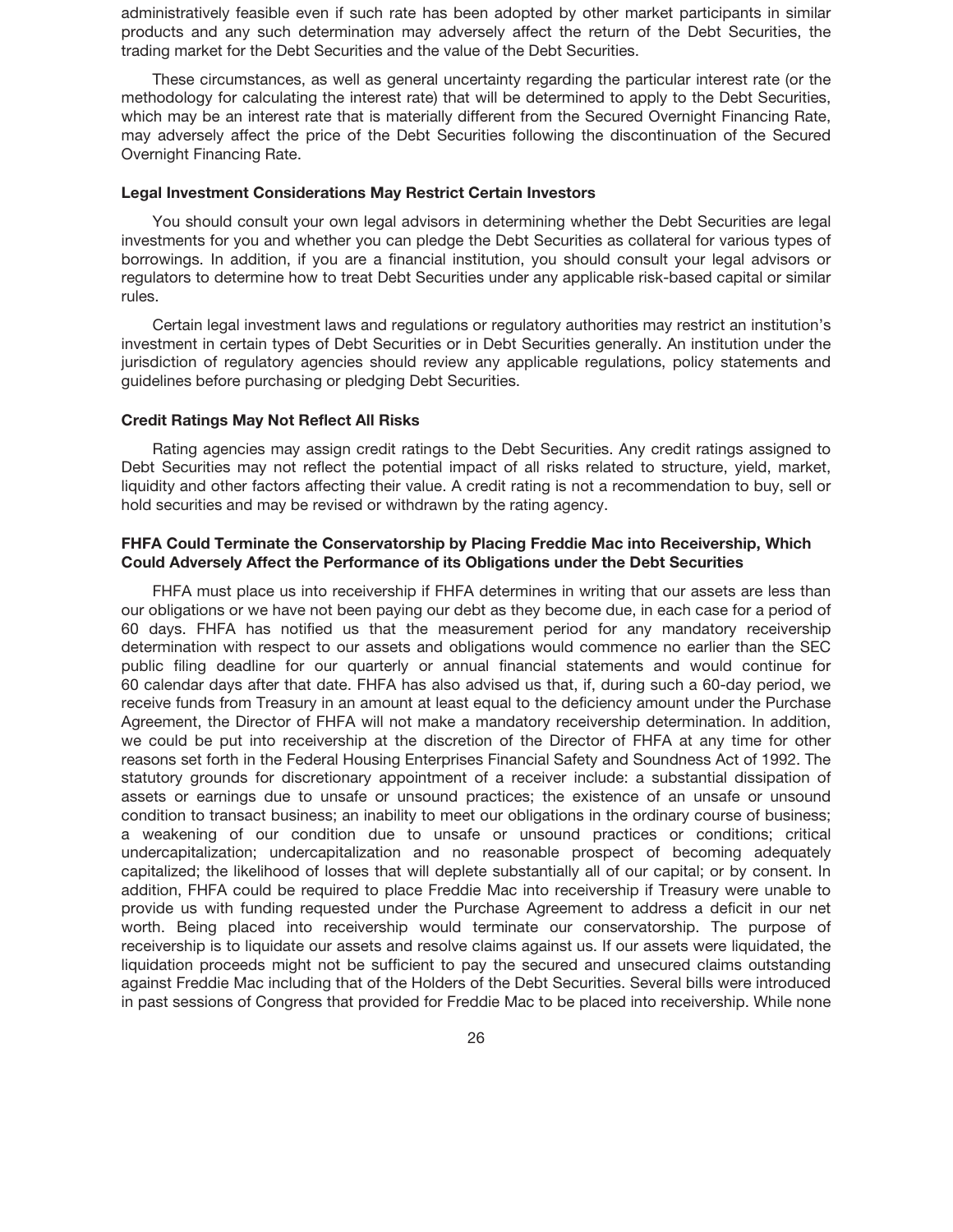of these bills was enacted, it is possible that similar or new bills will be introduced and considered in the future. For additional information regarding the consequences of Freddie Mac being placed into receivership, see our Annual Report.

# **DESCRIPTION OF THE DEBT SECURITIES**

# **General**

The Debt Securities will be issued pursuant to:

- Section 306(a) of the Charter;
- in the case of Reference Notes and other Term Debt Securities, the Global Debt Facility Agreement and the related Pricing Supplement; and
- in the case of Reference Bills and other Discount Notes, the Discount Note Agreement.

Copies of the Global Debt Facility Agreement and the Discount Note Agreement and any applicable Pricing Supplement are available as described under "Additional Information" above. By receiving and accepting a Debt Security, or an interest in a Debt Security, you agree to be bound by the terms and conditions of the applicable Agreement. See "The Agreements — Binding Effect of the Agreements."

**The Debt Securities are obligations of Freddie Mac only. The Debt Securities, including any interest or return of discount on the Debt Securities, are not guaranteed by and are not debts or obligations of the United States or any agency or instrumentality of the United States other than Freddie Mac.**

We may issue an unlimited amount of Debt Securities from time to time, subject to the limits that we are subject to under the Purchase Agreement and FHFA regulation on the aggregate amount of indebtedness that we may incur. The Debt Securities may be issued as Reference Securities, which are U.S. dollar denominated, scheduled issues in large principal amounts. Our Reference Securities are:

- Reference Bills U.S. dollar denominated, non-callable, non-puttable, non-interestbearing Debt Securities with maturities of one year or less
- Reference Notes U.S. dollar denominated, non-callable, non-puttable Debt Securities with maturities of more than one year
- Reference Bonds U.S. dollar denominated, non-callable, non-puttable Debt Securities with maturities of more than ten years

Issuances may consist of new issues of Reference Securities or reopenings of an existing issue.

We may issue other Debt Securities, denominated in U.S. dollars or other currencies, with maturities of one day or longer. These Debt Securities will have various terms, as described in this Offering Circular and any applicable Pricing Supplement, and may be:

- Discount Notes U.S. dollar denominated, non-callable, non-puttable, non-interestbearing Debt Securities with maturities of one year or less
- Notes callable or non-callable, puttable or non-puttable Term Debt Securities with maturities of more than one day
- Bonds callable or non-callable, puttable or non-puttable Term Debt Securities with maturities of more than ten years

We will issue the Debt Securities in book-entry, global registered or definitive registered form. The FRBNY will act as fiscal agent for Fed Book-Entry Debt Securities under the Fiscal Agency Agreement between Freddie Mac and the FRBNY. Citibank — London will act as Global Agent for Registered Debt Securities under the Global Agency Agreement between Freddie Mac and Citibank — London. Citigroup Global Markets Europe AG will act as the Registrar for Registered Debt Securities.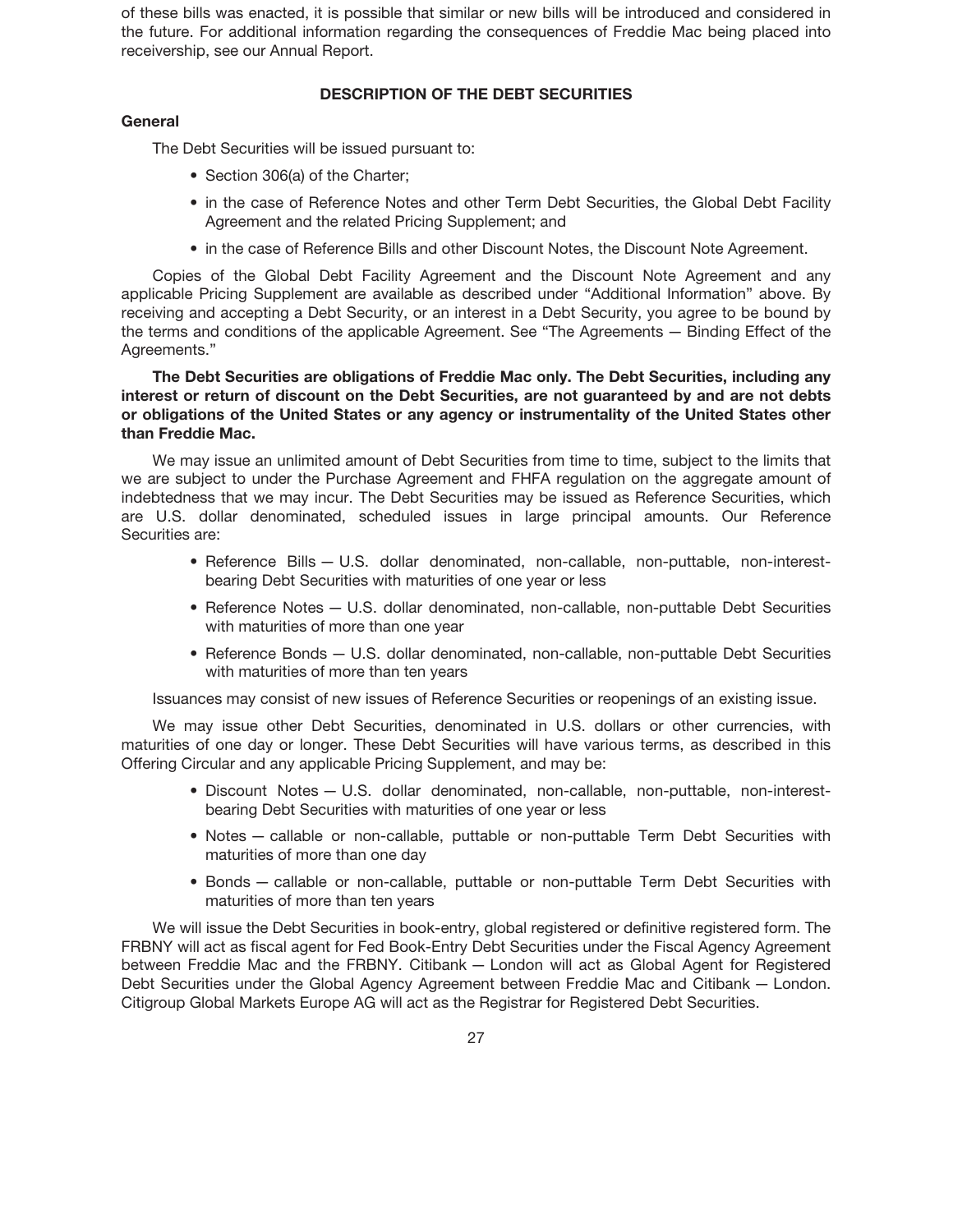### *Specified Currencies and Specified Payment Currencies*

We will denominate and make payment for each Debt Security in one or more currencies or currency units (each, a **"Specified Currency"**) as specified in the applicable Pricing Supplement. Fed Book-Entry Debt Securities will be denominated and payable in U.S. dollars only.

Except under the limited circumstances referred to in "Description of the Debt Securities — General — Specified Currencies and Specified Payment Currencies — Unavailability," we will make payments of any interest on Debt Securities in the Specified Currency designated for interest payments (the **"Specified Interest Currency"**) and will make payments of principal of Debt Securities in the Specified Currency designated for principal payments (the **"Specified Principal Currency"**). The Specified Interest Currency and Specified Principal Currency together constitute the **"Specified** Payment Currency." See "Description of the Debt Securities - Fed Book-Entry Debt Securities -Payments" and "Description of the Debt Securities — Registered Debt Securities — Payments." However, any amounts we pay to a Holder in the United States on DTC Registered Debt Securities in a Specified Payment Currency other than U.S. dollars will be converted into U.S. dollars as described under "Currency Conversions — Payment on DTC Registered Debt Securities," unless the Holder elects to receive payments in the Specified Payment Currency.

Government or monetary authorities, applicable laws or stock exchange regulations may prescribe denominations or minimum or maximum maturities for some Debt Securities. We describe some of these requirements in this Offering Circular. We will describe any additional requirements for an issue of Debt Securities in the applicable Pricing Supplement.

### *Unavailability*

Except as set forth below, if a Specified Currency other than U.S. dollars is not available to us for making required payments due to the imposition of exchange controls, its replacement or disuse or other circumstances beyond our control, then we will be entitled to satisfy our obligations to Holders of the Debt Securities by making payments in U.S. dollars on the basis of the noon U.S. dollar buying rate in New York City for cable transfers for the Specified Currency published by the FRBNY on the date of such payment. However, if the U.S. dollar buying rate for the Specified Currency is not available on that date, we will be entitled to determine the currency exchange rate using an alternative determination method in a manner that is consistent with industry-accepted practices.

### *Denominations*

Unless otherwise specified in the applicable Pricing Supplement or otherwise required by law, we will issue and maintain U.S. dollar denominated Debt Securities in minimum denominations of U.S. \$1,000 and additional increments of U.S. \$1,000. In the case of Zero Coupon Debt Securities, denominations will be expressed in terms of the principal amount payable on the Maturity Date. The denominations for all non-U.S. dollar denominated Debt Securities will be set forth in the applicable Pricing Supplement.

Any Debt Securities in respect of which either (a) the issue proceeds are received by us in the United Kingdom; or (b) the activity of issuing the debt securities is carried on from an establishment maintained in the United Kingdom and which, in each case, have a maturity of less than one year from the date of issue must  $(x)(i)$  have a minimum redemption value of £100,000 (or an amount of equivalent value denominated wholly or partly in another currency) and no part of any such Debt Security may be transferred unless the redemption value of that part is not less than £100,000 (or such equivalent amount), and (ii) be issued only to persons whose ordinary activities involve them in acquiring, holding, managing or disposing of investments (as principal or agent) for the purposes of their businesses, or persons who it is reasonable to expect will acquire, hold, manage or dispose of investments (as principal or agent) for the purposes of their businesses; or (y) be issued in other circumstances which do not constitute a contravention of section 19 (the general prohibition) of the FSMA.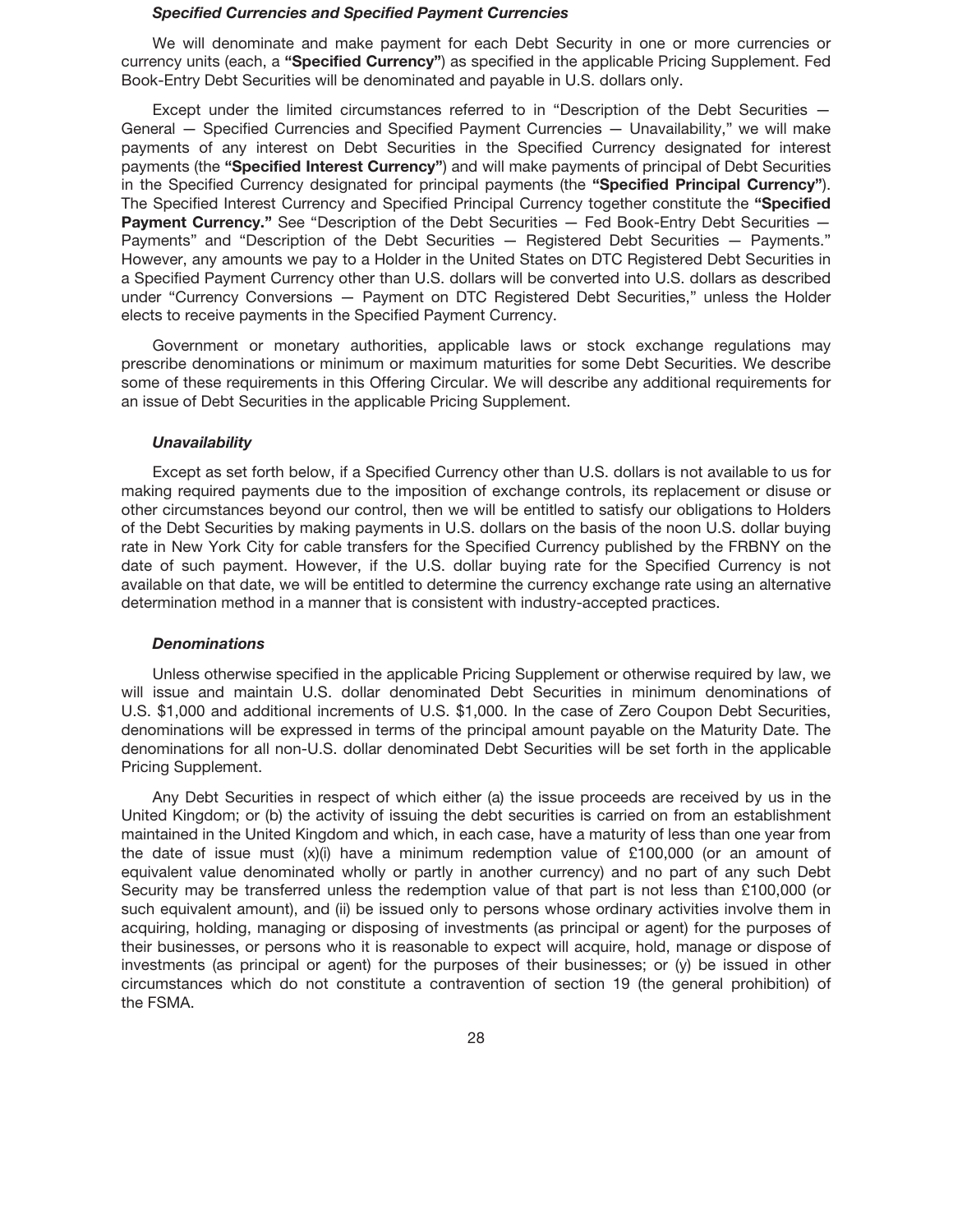## *Status of Debt Securities*

The Debt Securities will be unsecured general obligations of Freddie Mac. The Agreements do not limit other indebtedness or securities that we may incur or issue and do not contain any financial or similar restrictions on us or any restrictions on our ability to secure indebtedness. We may issue an unlimited amount of Debt Securities under the Agreements, subject to the limits that we are subject to under the Purchase Agreement and FHFA regulation on the aggregate amount of indebtedness that we may incur.

# **Term Debt Securities**

# *Maturity, Redemption and Optional Repayment*

### *General*

Each Term Debt Security will mature on a date (the **"Maturity Date"**) one day or longer from the date on which we issue the Debt Security (the **"Issue Date"**), as specified in the applicable Pricing Supplement, unless redeemed earlier at our option or repaid or extended at your option. We may issue Term Debt Securities with any minimum or maximum maturities allowed or required from time to time by the relevant regulatory or stock exchange authority or clearing system or any laws or regulations applicable to the Specified Currency.

As provided in the applicable Pricing Supplement, the principal amount payable on the Maturity Date or upon redemption or repayment of a Term Debt Security will be either:

- a fixed amount (the **"Fixed Principal Repayment Amount"**) equal to 100% of the principal amount (*i.e.*, par), or a specified amount above or below that principal amount; or
- an amount (the **"Variable Principal Repayment Amount"**) determined by reference to one or more interest rate, exchange rate or swap rate indices or otherwise.

In addition, we may issue **"Amortizing Debt Securities"** or **"Mortgage Linked Amortizing Debt Securities"** where we make periodic payments of principal during their terms as described in the related Pricing Supplement. Amortizing Debt Securities and Mortgage Linked Amortizing Debt Securities may bear interest at fixed or variable rates.

The Pricing Supplement will specify whether an issue of Term Debt Securities may be redeemable at our option or repayable at your option, in whole or in part, prior to its Maturity Date. If we so provide in the Pricing Supplement, an issue of Term Debt Securities may be redeemable or repayable before maturity:

- in whole or from time to time in part as applicable;
- on one or more specified dates;
- at any time on or after a specified date; or
- during one or more specified periods of time.

The redemption or repayment price will be determined as described in the applicable Pricing Supplement.

Certain redeemable Term Debt Securities offered for sale in the United Kingdom may be subject to certain restrictions under the FSMA. See "Description of Debt Securities — General — Denominations."

Unless a different notice period is specified in the applicable Pricing Supplement, we will provide notice of optional redemption no less than five Business Days before the redemption date in the manner described under "The Agreements — Notice." The date that we provide such notice constitutes the first Business Day for purposes of this minimum notice period. We also announce our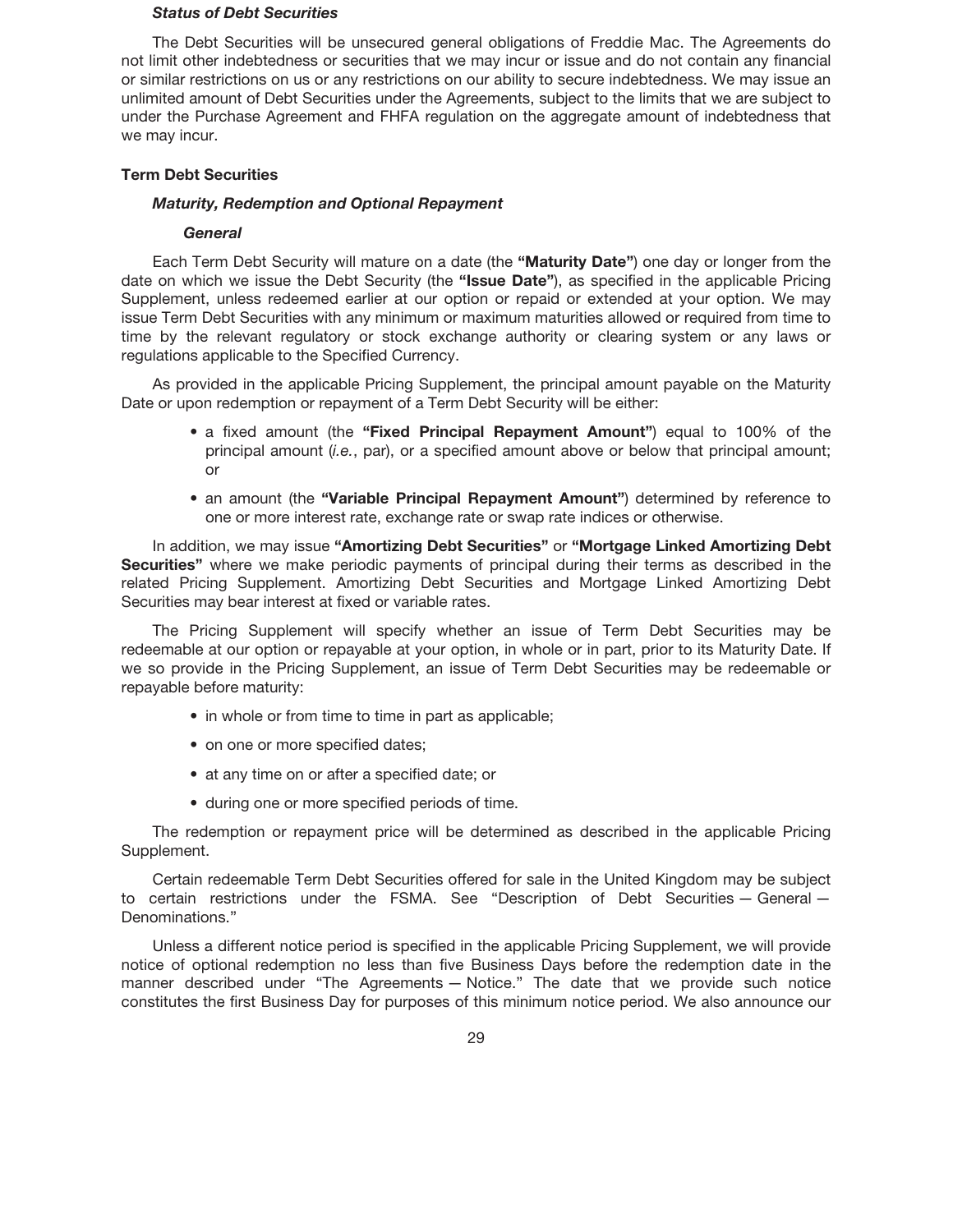intent to redeem certain Debt Securities on the Freddie Mac website at http://www.freddiemac.com/ debt/html/redemption release.html. Notice provisions relating to Holders' exercise of any option to require repayment will be provided in the related Pricing Supplement.

If we redeem a portion of an issue of Fed Book-Entry Debt Securities, we will redeem a pro rata portion of them. If we redeem a portion of an issue of Registered Debt Securities, the Global Agent will reduce one or more of the Registered Debt Securities in the amount of the redemption, ensuring that the principal amount of each Registered Debt Security remains in an authorized denomination. The effect of any partial redemption of an issue of Registered Debt Securities on the entities or individuals that beneficially own Debt Securities (each, a **"Beneficial Owner"**) will depend on the procedures of the applicable clearing system and, if applicable, on the procedures of the participants through which the Beneficial Owners hold their interests.

### *Extendible Variable Rate Debt Securities*

Extendible Variable Rate Debt Securities, also referred to as **"X-Notes"**, are a type of Variable Rate Debt Security under which the Beneficial Owner of the X-Note may elect to extend the initial maturity date specified in the applicable Pricing Supplement (the **"Initial Maturity Date"**), or any later date to which the maturity of such X-Note has previously been extended in accordance with the terms of the applicable Pricing Supplement, effective as of the applicable election date specified in the Pricing Supplement. However, the maturity of an X-Note may not be extended beyond the final maturity date specified in the applicable Pricing Supplement (the **"Final Maturity Date"**). The Pricing Supplement will specify the Initial Maturity Date, the Final Maturity Date and such election dates (the **"Election Dates"**). Unless otherwise stated in the applicable Pricing Supplement, X-Notes will be DTC Registered Debt Securities.

Beneficial Owners may elect to extend the maturity of an X-Note only in the principal amount, or any integral multiple in excess of that amount, that is specified in the applicable Pricing Supplement. In order to elect an extension of maturity, a Beneficial Owner of an X-Note must deliver a notice of election during the Notice Period for the related Election Date. Unless otherwise provided in the applicable Pricing Supplement, the **"Notice Period"** for each Election Date will begin on the fifth Business Day prior to the Election Date and end as of the Notice Deadline. **"Notice Deadline"** for each Notice Period means 1:00 p.m. (New York City time), or such other deadline as DTC may establish in the future, on the related Election Date, or if such Election Date is not a Business Day, on the immediately following Business Day. If the X-Notes are redeemable, an election for extension of maturity may not be made for any X-Note (or portion thereof) we have called for redemption. An election to extend the maturity of any X-Note will cause the Maturity Date of such X-Note to be extended to a date specified in the applicable Pricing Supplement.

If, with respect to any Election Date, a Beneficial Owner does not make a timely and proper election to extend the maturity of all or any portion of the principal amount of its X-Note, the principal amount of such X-Note for which no such election has been made will be due and payable on the Initial Maturity Date, or any later date to which the maturity of such X-Note has previously been extended. The principal amount of the X-Note for which such election is not exercised will be represented by a substitute X-Note issued by us as of the Election Date. If such Election Date is not a Business Day, the substitute X-Note will be delivered on the immediately following Business Day. The substitute X-Note so issued will have the same terms as the original X-Notes, except that it will not be extendible; consequently, it will have a different CUSIP number and a non-extendible Maturity Date, which will be the Initial Maturity Date or any later date to which the maturity of the original X-Notes has previously been extended. The failure to elect to extend the maturity of all or any portion of the X-Notes will be irrevocable and will be binding upon any subsequent holder of that X-Note.

To ensure that DTC will receive timely notice of an election to extend the maturity of all or a portion of any X-Note, the Beneficial Owner of the X-Note must instruct (or cause its financial intermediary, if applicable, to instruct) the DTC direct participating institution (a **"DTC Participant"**) through which it holds an interest in the X-Note to notify DTC by the Notice Deadline for the relevant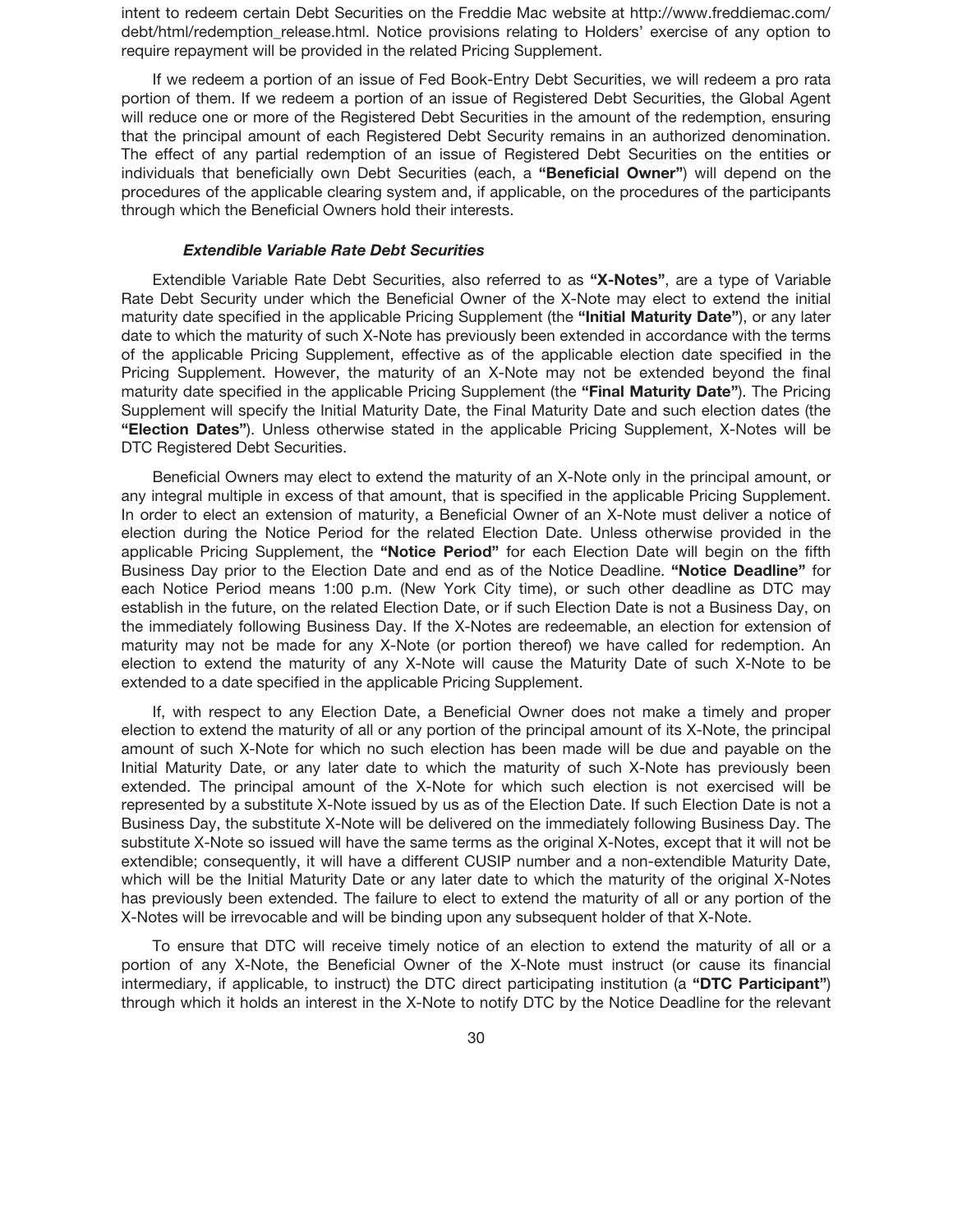Notice Period of its election to extend the maturity of such X-Note in accordance with the then applicable operating procedures of DTC. DTC must receive any notice of election from the DTC Participants no later than the Notice Deadline. Different DTC Participants may have different cut-off times for accepting instructions from their customers. Beneficial Owners should consult the DTC Participant through which they hold an interest in the X-Notes to ascertain the cut-off time in order to ensure that timely notice will be delivered to DTC. DTC may conclusively deem non-receipt of a notice of election by the Notice Deadline as a Beneficial Owner's irrevocable election not to extend the maturity of such Beneficial Owner's X-Notes.

If DTC receives a notice of election by the Notice Deadline, DTC will notify the issuing and paying agent, as specified in the applicable Pricing Supplement, to extend the maturity of the related X-Notes. Beneficial Owners may revoke any election during any relevant Notice Period by instructing the DTC Participant through which they hold an interest in the X-Notes to deliver a notice to DTC that the notice of election is revoked. In order to be effective, any notice of revocation of extension must be received by DTC by the Notice Deadline. If DTC does not receive any notice of election with respect to an X-Note (or portion thereof), or any previously delivered notice of election with respect to an X-Note (or portion thereof) is revoked by the Notice Deadline, DTC will request the issuing and paying agent to convert such X-Notes to non-extendible substitute X-Notes as described above.

### *Interest Payments*

Term Debt Securities may bear interest at one or more fixed rates or variable rates or may not bear interest. The applicable Pricing Supplement will specify whether a Term Debt Security is a Fixed Rate Debt Security, a Step Debt Security, a Variable Rate Debt Security, an Extendible Variable Rate Debt Security, a Fixed/Variable Rate Debt Security, a Zero Coupon Debt Security or a Range Accrual Debt Security. Each of these types of Term Debt Securities is defined below:

- **"Fixed Rate Debt Securities"** are Term Debt Securities that bear interest at a single fixed rate.
- **"Step Debt Securities"** are Term Debt Securities that bear interest at different fixed rates during different specified periods.
- **"Variable Rate Debt Securities"** are Term Debt Securities that bear interest at a variable rate determined by reference to one or more interest rate, exchange rate, currency or swap rate indices, or otherwise.
- **"Extendible Variable Rate Debt Securities"** are Variable Rate Debt Securities, the maturity of which may be extended at a Beneficial Owner's option effective as of specified Election Dates, subject to a final maturity date, and that bear interest at variable rates subject to different Spreads for different specified periods.
- **"Fixed/Variable Rate Debt Securities"** are Term Debt Securities that bear interest at a single fixed rate during one or more periods and at a variable rate during other periods.
- **"Zero Coupon Debt Securities"** are Term Debt Securities that do not bear interest and may be issued at a discount to their principal amount payable at maturity.
- **"Range Accrual Debt Securities"** are Variable Rate Debt Securities that provide that no interest will accrue during periods when the applicable index is outside a specified range.

If provided in the applicable Pricing Supplement, the Holder may separate Term Debt Securities into an Interest Component that includes the right to receive all interest payments, or specified portions of interest payments, and a Principal Component that includes the right to receive principal payments only or principal payments and specified portions of interest payments. See "Description of the Debt Securities — Term Debt Securities — Stripped Debt Securities" below.

The applicable Pricing Supplement will specify the frequency with which interest, if any, is payable on the related Term Debt Securities. Interest on Term Debt Securities will be payable in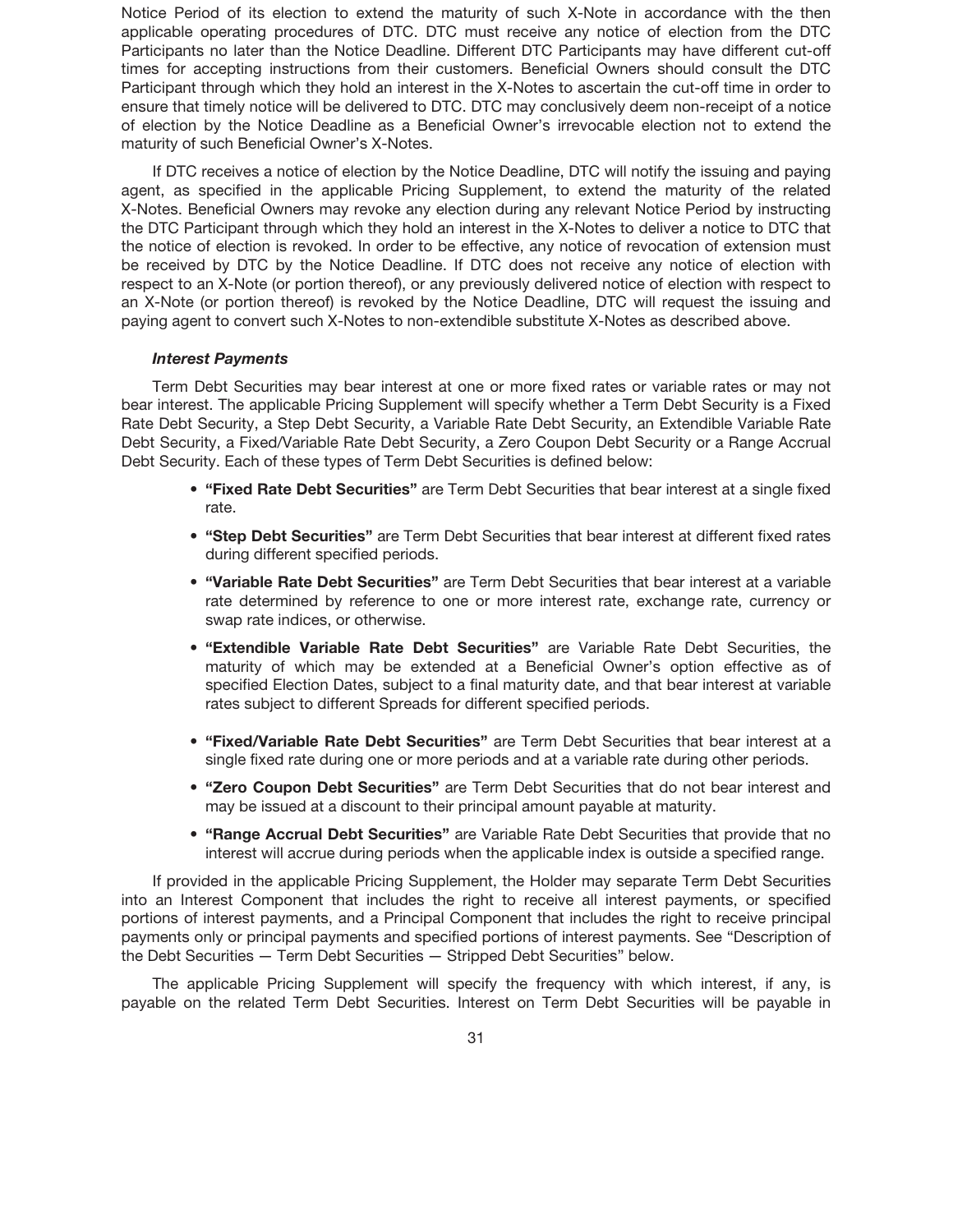arrears on each date specified in the applicable Pricing Supplement (each, an **"Interest Payment Date"**). Zero Coupon Debt Securities will not bear interest.

Each issue of interest-bearing Term Debt Securities will bear interest (1) from and including the immediately preceding Interest Payment Date or, if no interest has been paid or made available for payment on the issue of Term Debt Securities, from and including the Issue Date or any other date specified in the applicable Pricing Supplement; and (2) to, but excluding, the next succeeding Interest Payment Date or the applicable Principal Payment Date (each such period, an **"Interest Payment Period"**). The Maturity Date or, if applicable, earlier date of redemption or repayment is the **"Principal Payment Date"** for the principal of Term Debt Securities redeemable or repayable on that date. No interest will accrue on the principal of any Term Debt Security on or after the Principal Payment Date.

The Calculation Agent's determination of the interest rate on, or any index in relation to, a Variable Rate Debt Security, and the determination of any payment on any Term Debt Security (or any interim calculation or methodology in the determination of any such interest rate, index or payment) will be final and binding on all parties, absent manifest error. See "Description of the Debt Securities — Corrections" below.

Interest on any Term Debt Security accrues on the then outstanding principal amount. Payments on Debt Securities will be rounded to the nearest cent (with one half cent being rounded upwards).

In the event that any jurisdiction imposes any withholding or other tax on any payment made by us (or our agent or any other person potentially required to withhold) with respect to a Debt Security, we (or our agent or such other person) will deduct the amount required to be withheld from such payment and we will not pay additional interest or other amounts, or redeem or repay the Debt Securities prior to maturity, as a result of the imposition of such tax.

## *Fixed Rate Debt Securities*

The applicable Pricing Supplement will specify the single fixed interest rate per annum on a Fixed Rate Debt Security. Unless we otherwise specify in the applicable Pricing Supplement, we compute interest on a Fixed Rate Debt Security on the basis of a 360-day year consisting of twelve 30-day months.

### *Step Debt Securities*

Each Step Debt Security will bear interest from its Issue Date to a specified date at an initial fixed interest rate and then at one or more different fixed interest rates. A Step Debt Security can have one or more step periods. Step Debt Securities may contain provisions giving us the option to redeem them before, at the beginning of, or during a step period. The applicable Pricing Supplement will specify the fixed interest rate payable for each step period from issuance to maturity. Unless we otherwise specify in the applicable Pricing Supplement, we compute interest on a Step Debt Security on the basis of a 360-day year consisting of twelve 30-day months.

### *Variable Rate Debt Securities*

Variable Rate Debt Securities will bear interest at a variable rate determined on the basis of either a direct or an inverse relationship to one or more specified interest rate, exchange rate, currency or swap rate indices, or otherwise. Variable Rate Debt Securities also may bear interest in any other manner described in the applicable Pricing Supplement.

Variable Rate Debt Securities may bear interest determined by reference to one or more indices (1) plus or minus a Spread, if any; or (2) multiplied by one or more Multipliers, if any. We will specify the applicable index and any Spread or Multiplier in the Pricing Supplement for an issue of Variable Rate Debt Securities. A **"Spread"** means a constant or variable percentage or number to be added to or subtracted from the relevant index or formula. A **"Multiplier"** means a constant or variable percentage or number (which may be greater or less than one) to be multiplied by the relevant index or formula.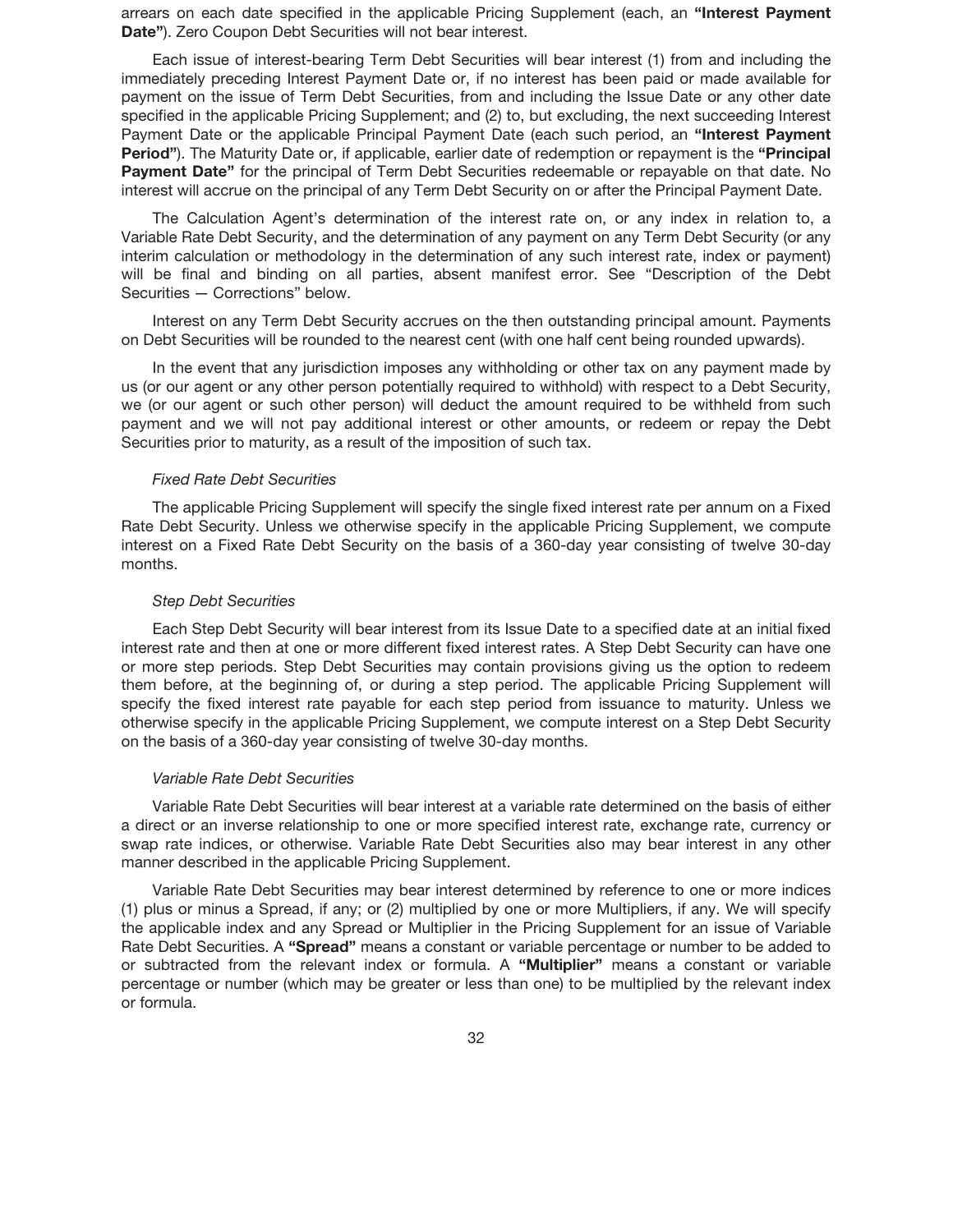Variable Rate Debt Securities also may have either or both of the following:

- a Cap on the rate at which interest may accrue during any Interest Reset Period; and
- a Floor on the rate at which interest may accrue during any Interest Reset Period.

We will specify in the applicable Pricing Supplement the accrual method (*i.e.*, the day count convention) for calculating interest or any other relevant accrual factor on the related Variable Rate Debt Securities. Unless the applicable Pricing Supplement provides otherwise, the accrual method may incorporate one or more of the following defined terms:

- **"Actual/360"** means a calculation on the basis of the actual number of days elapsed in a year of 360 days.
- **"Actual/365 (fixed)"** means a calculation on the basis of the actual number of days elapsed in a year of 365 days, regardless of whether accrual or payment occurs during a calendar leap year.
- **"Actual/Actual"** means, unless otherwise indicated in the applicable Pricing Supplement, a calculation on the basis of (1) the actual number of days elapsed in the Interest Payment Period divided by 365; or (2) if any portion of the Interest Payment Period falls in a calendar leap year, (A) the actual number of days in that portion divided by 366 plus (B) the actual number of days in the remaining portion, if any, divided by 365. If so indicated in the applicable Pricing Supplement, "Actual/Actual" means a calculation in accordance with the definition of "Actual/Actual" adopted by the International Securities Market Association (**"ISMA"**) (**"Actual/Actual (ISMA)"**), which means that we will calculate payments of interest on the following basis:
	- (1) where the number of days in the relevant Interest Payment Period is equal to or shorter than the Determination Period during which such Interest Payment Period ends, the number of days in such Interest Payment Period divided by the product of (A) the number of days in such Determination Period, and (B) the number of Interest Payment Dates that would occur in one calendar year; or
	- (2) where the Interest Payment Period is longer than the Determination Period during which the Interest Payment Period ends, the sum of:
		- (A) the number of days in such Interest Payment Period falling in the Determination Period in which the Interest Payment Period begins divided by the product of (x) the number of days in such Determination Period and (y) the number of Interest Payment Dates that would occur in one calendar year; and
		- (B) the number of days in such Interest Payment Period falling in the next Determination Period divided by the product of (x) the number of days in such Determination Period and (y) the number of Interest Payment Dates that would occur in one calendar year;

where **"Determination Period"** means the period from and including one Calculation Date to, but excluding, the next Calculation Date and **"Calculation Date"** means, in each year, each of those days in the calendar year that are specified in the applicable Pricing Supplement as being the scheduled Interest Payment Dates regardless, for this purpose, of whether any such date is in fact an Interest Payment Date and, for the avoidance of doubt, a "Calculation Date" may occur prior to the Issue Date or after the last Principal Payment Date.

We will also specify in the Pricing Supplement (i) how frequently the rate of interest will reset; and (ii) the dates on which a new rate of interest becomes effective (each, a **"Reset Date"**).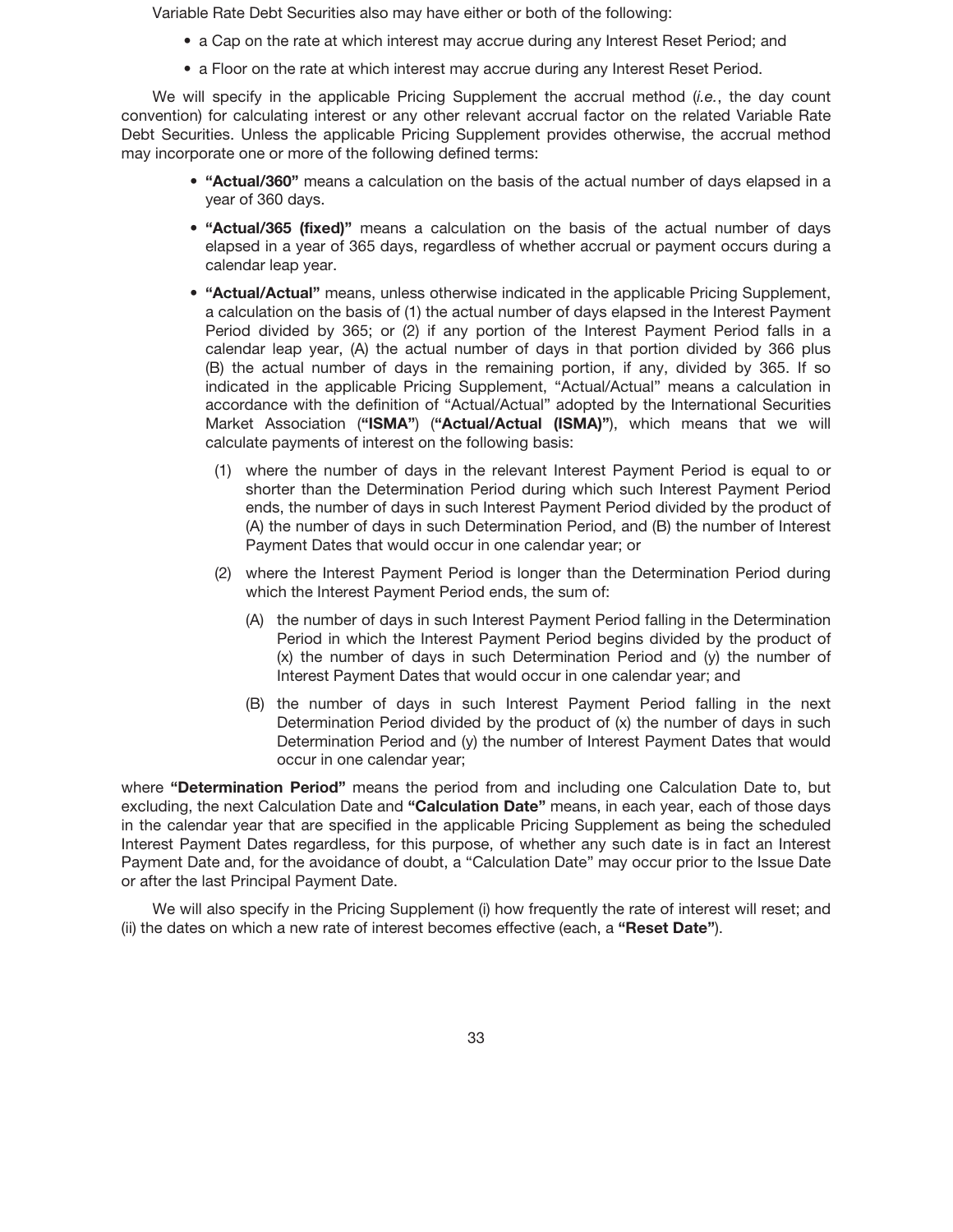If the interest rate will reset within an Interest Payment Period, then:

- the interest rate in effect on the sixth Business Day preceding an Interest Payment Date will be the interest rate for the remainder of that Interest Payment Period; and
- the first day of each Interest Payment Period also will be a Reset Date.

Variable Rate Debt Securities may bear interest prior to the initial Reset Date at an initial interest rate specified in the related Pricing Supplement. If so, then the first day of the initial Interest Payment Period will not be a Reset Date.

Each period beginning on the applicable Reset Date and ending on the calendar day preceding the next Reset Date is an **"Interest Reset Period."** The rate of interest applicable to each Interest Reset Period will be determined as described in Appendix A or as otherwise described in the applicable Pricing Supplement.

If the rate of interest on a Variable Rate Debt Security will reset within an Interest Payment Period, we will calculate accrued interest by multiplying the principal amount of the Variable Rate Debt Security by an accrued interest factor. Unless we otherwise specify in the applicable Pricing Supplement, we will calculate this accrued interest factor by adding the interest factor for each Interest Reset Period in such Interest Payment Period and rounding the sum to nine decimal places. The interest factor for each such Interest Reset Period will be computed by (1) multiplying the number of days in the Interest Reset Period by the interest rate (expressed as a decimal) applicable to that Interest Reset Period; and (2) dividing the product by the number of days in the year referred to in the accrual method specified in the applicable Pricing Supplement.

If the source of an index changes in format, but the Calculation Agent determines that the index source continues to disclose the information necessary to determine the related interest rate substantially as required, the Calculation Agent will amend the procedure for obtaining information from that source to reflect the changed format.

The Calculation Agent's determination of an index value or interest rate will be final and binding on all parties, absent manifest error. The **"Calculation Agent"** will be Freddie Mac unless we specify otherwise in the applicable Pricing Supplement. See "Description of the Debt Securities — Corrections" below.

Information concerning the current interest rate on an issue of Variable Rate Debt Securities will be available from us by contacting our Debt Securities Operations Office as shown under "Additional Information" and, if we are not the Calculation Agent, from the Calculation Agent. In addition, if required by any exchange where an issue of Variable Rate Debt Securities is listed, the Calculation Agent will provide the exchange with (1) the interest rate for the applicable Interest Reset Period; (2) the amount of interest on the minimum denomination for the issue that would accrue through the last day of the Interest Reset Period; and (3) the last day of such Interest Reset Period, as required and in no event later than two Business Days after their determination. These interest amounts may subsequently be amended (or appropriate alternative arrangements made by way of adjustment) without notice in the event of an extension or shortening of the Interest Reset Period.

Appendix A describes various commonly used indices. We will describe any other index that we use in the applicable Pricing Supplement.

### *Extendible Variable Rate Debt Securities*

Extendible Variable Rate Debt Securities are Variable Rate Debt Securities, the maturity of which may be extended at a Beneficial Owner's option, effective as of specified Election Dates, subject to a Final Maturity Date, and that will bear interest at rates determined by applying different Spreads to the applicable index for specified periods as described in the related Pricing Supplement. The applicable Pricing Supplement will specify the applicable Spread being applied to the underlying index for each specified period from issuance to the Final Maturity Date.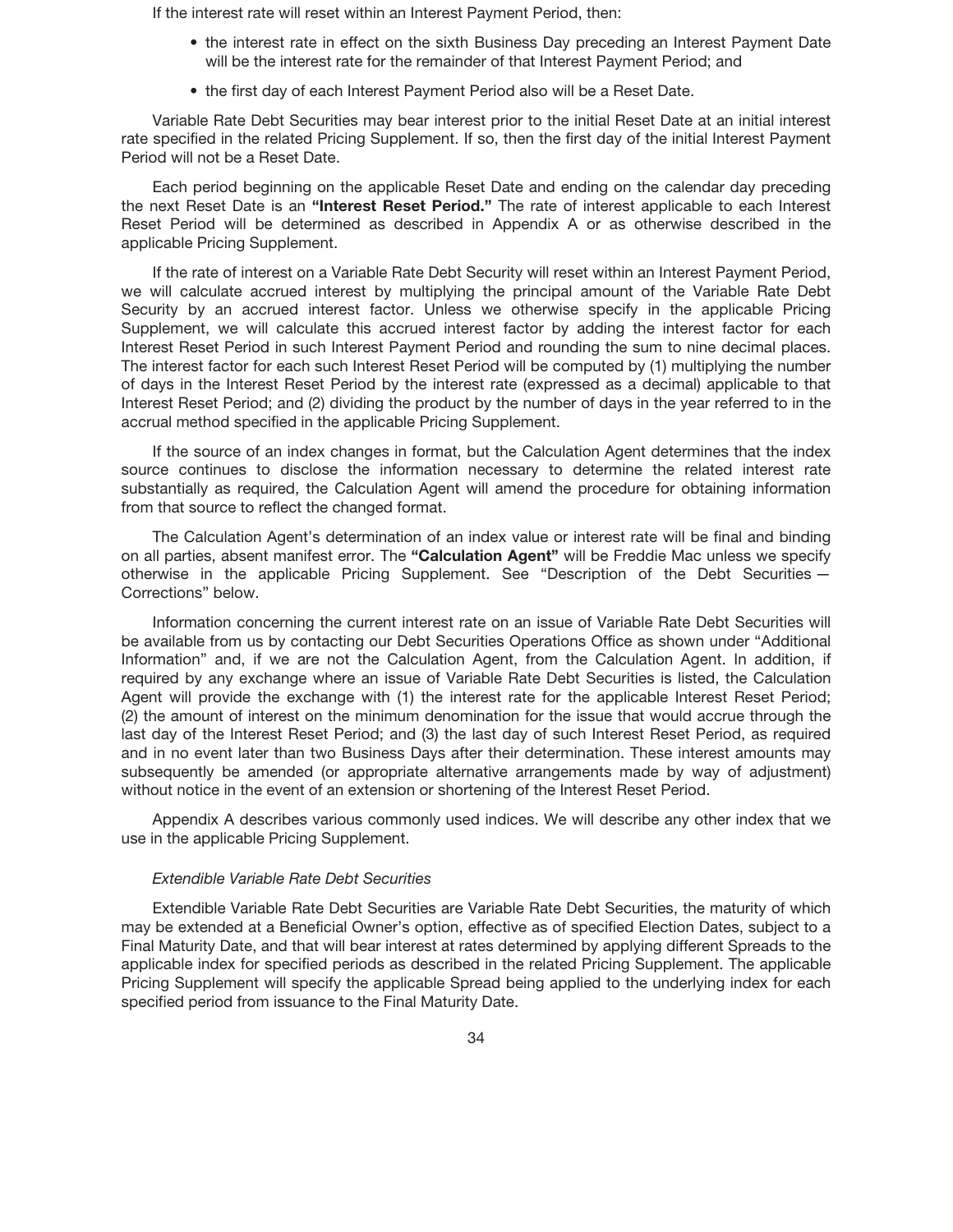### *Fixed/Variable Rate Debt Securities*

Fixed/Variable Rate Debt Securities will bear interest at a fixed rate for one or more periods and at a variable rate for one or more other periods. Fixed/Variable Rate Debt Securities also may bear interest at a rate that we may elect to convert from a fixed rate to a variable rate or from a variable rate to a fixed rate, as further described in the applicable Pricing Supplement. See "Description of the Debt Securities — Term Debt Securities — Interest Payments."

If we convert the interest rate on a Fixed/Variable Rate Debt Security from a fixed rate to a variable rate, or from a variable rate to a fixed rate, accrued interest for each Interest Payment Period generally will be calculated using an accrued interest factor in the manner described in the applicable Pricing Supplement.

# *Zero Coupon Debt Securities*

Zero Coupon Debt Securities will not bear interest and may be issued at a discount (i.e., a price that is less than the principal amount payable on the Maturity Date). As a result, Zero Coupon Debt Securities issued at a discount are issued with original issue discount for U.S. federal income tax purposes. See "Certain United States Federal Tax Consequences — U.S. Owners — Debt Obligations with Original Issue Discount." Some Zero Coupon Debt Securities may be redeemable. If an issue is subject to redemption, the Pricing Supplement will show, in percentage terms, the amount of principal that will be paid upon redemption for each potential redemption date.

# *Amortizing Debt Securities*

Amortizing Debt Securities are those on which we make periodic payments of principal during their terms as described in the related Pricing Supplement. Amortizing Debt Securities may bear interest at fixed or variable rates.

# *Mortgage Linked Amortizing Debt Securities*

Mortgage Linked Amortizing Debt Securities are Amortizing Debt Securities on which we make periodic payments of principal during their terms based on the rate of payments on referenced mortgage or mortgage-related assets, as described in the related Pricing Supplement. Mortgage Linked Amortizing Debt Securities may bear interest at fixed or variable rates.

### *Debt Securities with Variable Principal Repayment Amounts*

Debt Securities with Variable Principal Repayment Amounts, or **"Indexed Debt Securities,"** are those on which the amount of principal payable is determined with reference to an index specified in the related Pricing Supplement. Indexed Debt Securities may bear interest at fixed or variable rates.

#### *Range Accrual Debt Securities*

Range Accrual Debt Securities are Variable Rate Debt Securities on which no interest may accrue during periods when the applicable index is outside a specified range as described in the related Pricing Supplement.

### *Stripped Debt Securities*

We may designate certain issues of Fed Book-Entry Debt Securities that are Term Debt Securities (the **"Eligible Securities"**) as eligible to be stripped into their separate Interest Components and Principal Components (each, a **"Component"**) on the book-entry records of the Federal Reserve Banks. The Components of an Eligible Security are:

(1) each future interest payment, or portion of an interest payment (each, an **"Interest Component"**), due on or prior to the Maturity Date or, if the Eligible Security is subject to redemption or repayment prior to the Maturity Date, the first date on which the Eligible Security is subject to redemption or repayment (in either case, the **"Cut-off Date"**); and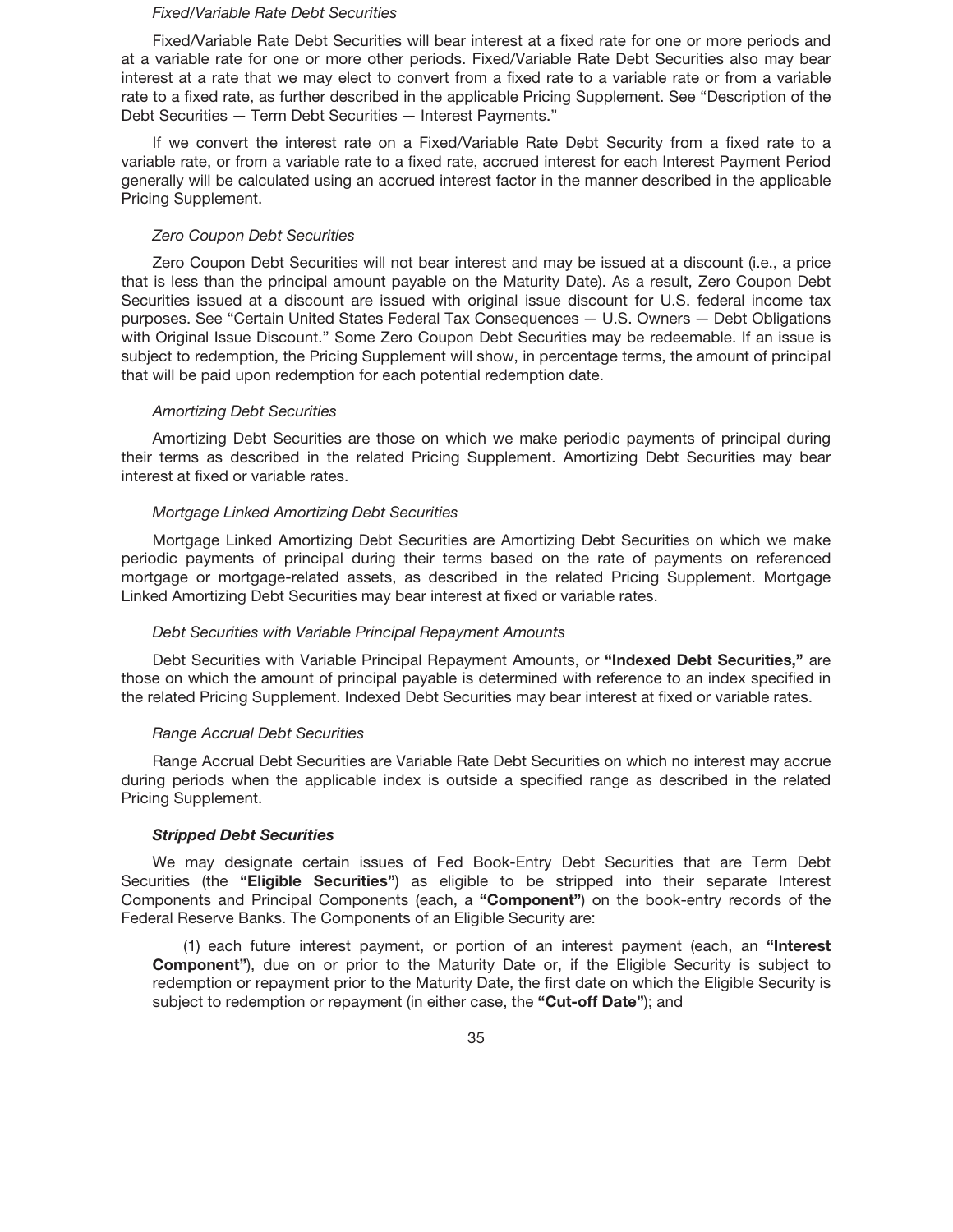(2) the principal payment plus any interest payments that either are due after the Cut-off Date, or are specified as ineligible for stripping in the applicable Pricing Supplement (the **"Principal Component"**).

The initial or final interest payment on a Fed Book-Entry Debt Security will not be an Interest Component if the applicable Interest Payment Period is shorter or longer than other Interest Payment Periods, based on a 360-day year consisting of twelve 30-day months. In such case, the initial or final interest payment will remain with the Principal Component. Each Component of an issue of Eligible Securities will receive a different CUSIP number and ISIN number.

We may designate an issue of Term Debt Securities as Eligible Securities either at the time of original issuance or at any later time prior to the Cut-off Date. We are under no obligation, however, to designate any issue of Term Debt Securities as Eligible Securities.

For an Eligible Security to be stripped into Components, its principal amount must produce an interest payment of \$1,000 or a multiple of \$1,000 on each Interest Payment Date, based on the stated interest rate of the Eligible Security. The minimum principal amount required to strip an Eligible Security at its original issuance will be specified in the related Pricing Supplement.

You may request that an Eligible Security be stripped into its Components at any time beginning on the date it becomes eligible for stripping until the Cut-off Date. You must make your request to the FRBNY and comply with any requirements and procedures, including payment of any fees, of the Fed Book-Entry System.

If any modification, amendment or supplement of the terms of an issue of Eligible Securities requires the consent of Holders, only the Holders of Principal Components will be entitled to give or withhold that consent. Holders of Interest Components will have no right to give or withhold such consent. See "The Agreements — Amendment."

Currently, the FRBNY will restore (**"reconstitute"**) the Principal Components and unmatured Interest Components of a stripped Eligible Security at the request of a Holder holding a Principal Component and all applicable unmatured Interest Components. The Holder must pay a reconstitution fee (currently, the fee applicable to on-line book-entry securities transfers over the Fed Book-Entry System). Generally, the Principal Component of an issue of Eligible Securities may be combined with either Interest Components of the same issue or Interest Components from other issues of Eligible Securities that have the same CUSIP number. (Interest Components of two or more issues due on the same date sometimes have the same CUSIP number). Holders wishing to reconstitute Components into an Eligible Security must also comply with all applicable FRBNY requirements and procedures relating to the stripping and reconstitution of securities.

The preceding discussion is based on our understanding of the way the FRBNY currently strips and reconstitutes securities on the Fed Book-Entry System. The FRBNY may cease stripping or reconstituting Eligible Securities or may change the way this is done or the applicable requirements, procedures or charges at any time without notice.

### *Reopened Issues*

In our discretion and at any time, we may, without the consent of Holders of an existing issue of Term Debt Securities, **"reopen"** such issue by offering additional Term Debt Securities with terms identical (other than Issue Date, interest commencement date and issue price) to those of existing Term Debt Securities for which settlement has previously occurred or been scheduled. The additional and existing Term Debt Securities will be consolidated and will form a single series of Term Debt Securities as specified in the applicable Pricing Supplement.

### *Convertible Debt Securities*

If so specified in the applicable Pricing Supplement, an issue of Debt Securities may be convertible to a new security, which may or may not be a debt security of Freddie Mac, the terms of which will be described in such Pricing Supplement.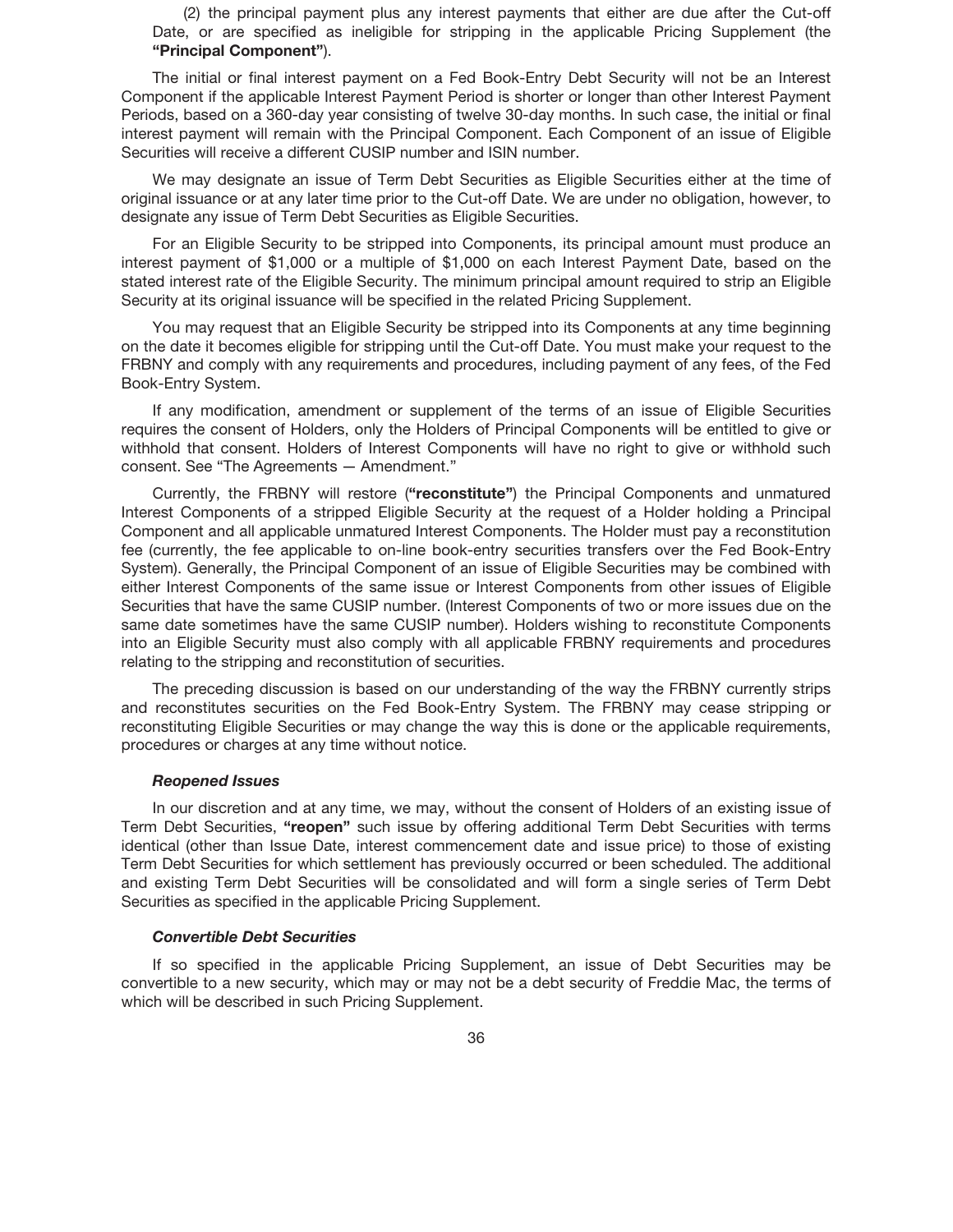#### **Discount Notes**

Discount Notes will:

- be unsecured general obligations of Freddie Mac;
- be offered on a continuous basis;
- have maturities of one year or less from their Issue Date;
- not bear interest;
- be paid only on their Maturity Dates at their principal amounts; and
- be issued, maintained and transferred in minimum principal amounts and additional increments of \$1,000 (in each case expressed in terms of the principal amount payable on the Maturity Date).

We will offer each Discount Note at a fixed price. The initial offering price of a Discount Note will be calculated using the following formula:

 $[1 - (Discount Rate/100) \times (Number of Days From Issue Date to Maturity Date / 360)] \times 100$ 

Discount Rate is the rate, expressed as a decimal, offered to the investors at the time of issuance and may be a positive or negative number.

We generally will not offer a Discount Note having a Maturity Date that is not a Business Day. If the Maturity Date of a Discount Note should fall on a day that is not a Business Day, we will pay interest on or the principal of the Discount Note on the next Business Day with the same force and effect as if made on the stated Maturity Date. No interest on such payment on a Discount Note will accrue for the period from the stated Maturity Date to the actual date of the payment.

We may designate some Discount Notes as Reference Bills, which are regularly scheduled issues auctioned in large principal amounts to or through Dealers.

## **Corrections**

If a principal or interest payment error occurs, we may correct it by adjusting payments to be made on later Interest Payment Dates or Principal Payment Dates (as appropriate) or in any other manner we consider appropriate.

All index values used to determine principal or interest payments are subject to correction within 30 days from the applicable payment. The source of a corrected value must be the same source from which the original value was obtained. A correction might result in an adjustment on a later date to the amount paid to you or a subsequent investor.

For example, if the index value initially used for determining the rate of interest on an issue of Term Debt Securities is superseded by a corrected value from the original source, the Calculation Agent will use that corrected value to determine the rate of interest payable on such Term Debt Securities on the applicable Interest Payment Date. To illustrate, assume that Prime Rate is the applicable interest rate index for determining the rate of interest payable on a Debt Security. If the Calculation Agent obtains Prime Rate for a Reset Date from H.15, only a corrected rate for that Reset Date obtained from H.15 may supersede that rate. The Calculation Agent will use the corrected rate to determine the rate of interest payable on the Debt Security as of the applicable Interest Payment Date.

We will notify any exchange on which Debt Securities are listed if the Calculation Agent corrects an applicable rate for the Term Debt Securities.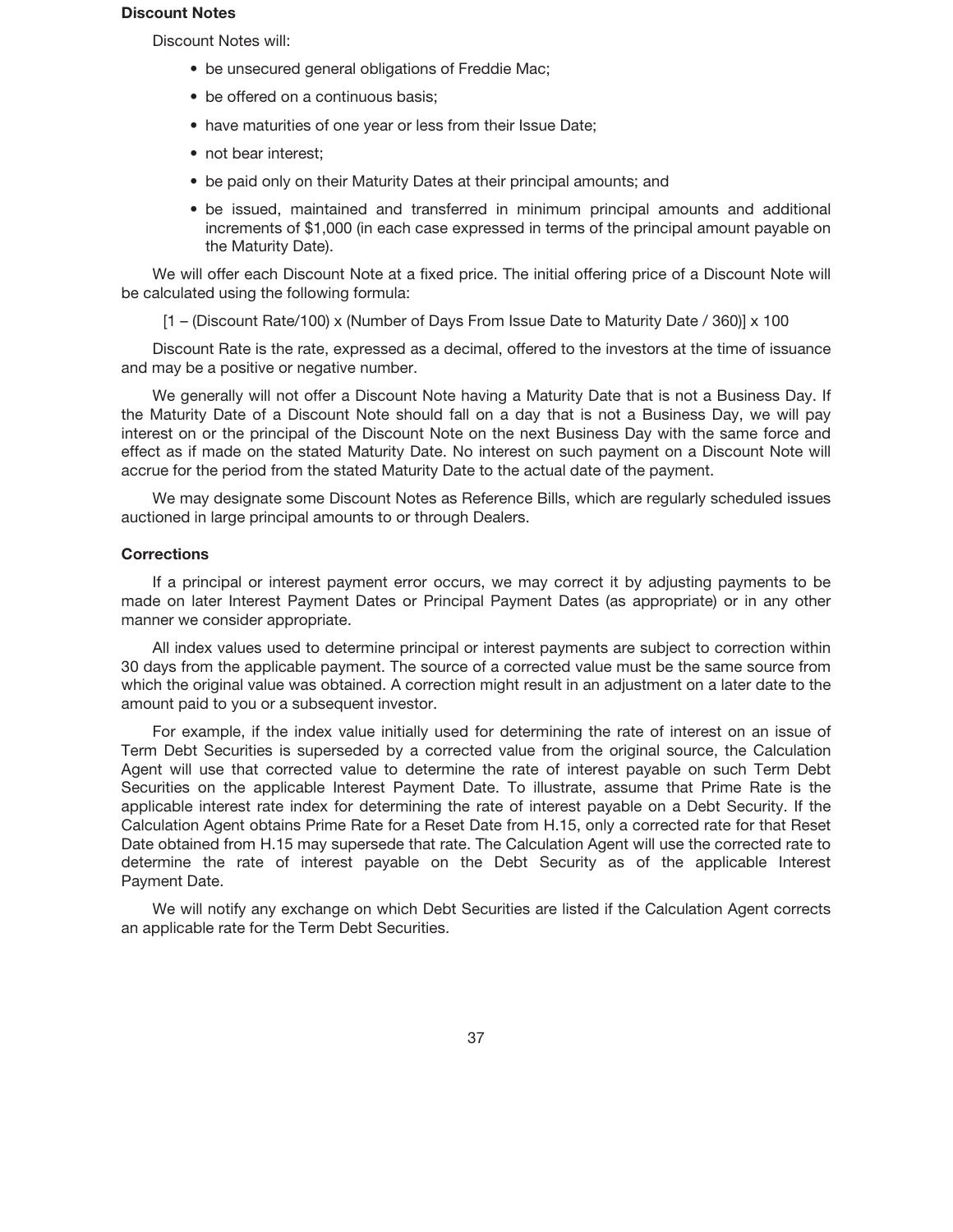### **Business Day Convention**

Unless otherwise specified in the applicable Pricing Supplement, if the specified payment date is not a Business Day, we will pay interest on or the principal of the Debt Securities on the next Business Day with the same force and effect as if made on the applicable Interest Payment Date or Principal Payment Date. Unless otherwise specified in the applicable Pricing Supplement, no interest on such payment on Term Debt Securities will accrue for the period from the specified payment date to the actual date of the payment.

As used in this Offering Circular, **"Business Day"** means, unless otherwise specified in the applicable Pricing Supplement:

(1) for Fed Book-Entry Debt Securities, any day other than (a) a Saturday, (b) a Sunday, (c) a day on which the FRBNY is closed, (d) as to any Holder of a Fed Book-Entry Debt Security, a day on which the Federal Reserve Bank that maintains the Holder's account is closed or (e) a day on which our offices are closed; and

(2) for Registered Debt Securities, any day other than (a) a Saturday, (b) a Sunday, (c) a day on which banking institutions are closed in (1) if the Specified Payment Currency is U.S. dollars, the City of New York or (2) if the Specified Payment Currency is other than U.S. dollars or euros, the Principal Financial Center of the country of such Specified Payment Currency, (d) if the Specified Payment Currency is euros, a day on which the Trans-European Automated Real-time Gross Settlement Express Transfer System is not open for settlements, or a day on which payments in euros cannot be settled in the international interbank market as determined by the Global Agent, (e) for any required payment, a day on which banking institutions are closed in the place of payment or (f) a day on which our offices are closed.

## **Clearance and Settlement**

## *General*

Debt Securities may be held through organizations participating in one or more international and domestic clearing systems, principally the systems operated by the Federal Reserve Banks and DTC in the United States, and the Euroclear System (**"Euroclear"**) and Clearstream Banking, S.A. (**"Clearstream, Luxembourg"**), outside of the United States.

## *Fed Book-Entry System*

The Federal Reserve Banks operate the Fed Book-Entry System that provides book-entry holding and settlement for U.S. dollar denominated securities issued by the U.S. Government, certain of its agencies, instrumentalities and government-sponsored enterprises and international organizations of which the United States is a member. The system enables an entity eligible to maintain book-entry accounts with a Federal Reserve Bank (a **"Holding Institution"**) to hold, make payments and transfer securities and funds through the Federal Reserve Banks' Fedwire System.

## *DTC*

DTC has advised us as follows: DTC is a limited-purpose trust company organized under the New York Banking Law, a "banking organization" within the meaning of the New York Banking Law, a member of the Federal Reserve System, a "clearing corporation" within the meaning of the New York Uniform Commercial Code, and a "clearing agency" registered pursuant to the provisions of Section 17A of the Exchange Act. DTC holds and provides asset servicing for securities that the DTC Participants deposit with DTC. DTC also facilitates the post-trade settlement among DTC Participants of sales and other securities transactions in deposited securities, through electronic computerized book-entry transfers and pledges between DTC Participants' accounts. This eliminates the need for physical movement of securities certificates. DTC Participants include both U.S. and non-U.S. securities brokers and dealers, banks, trust companies, clearing corporations and certain other organizations. DTC is a wholly-owned subsidiary of The Depository Trust & Clearing Corporation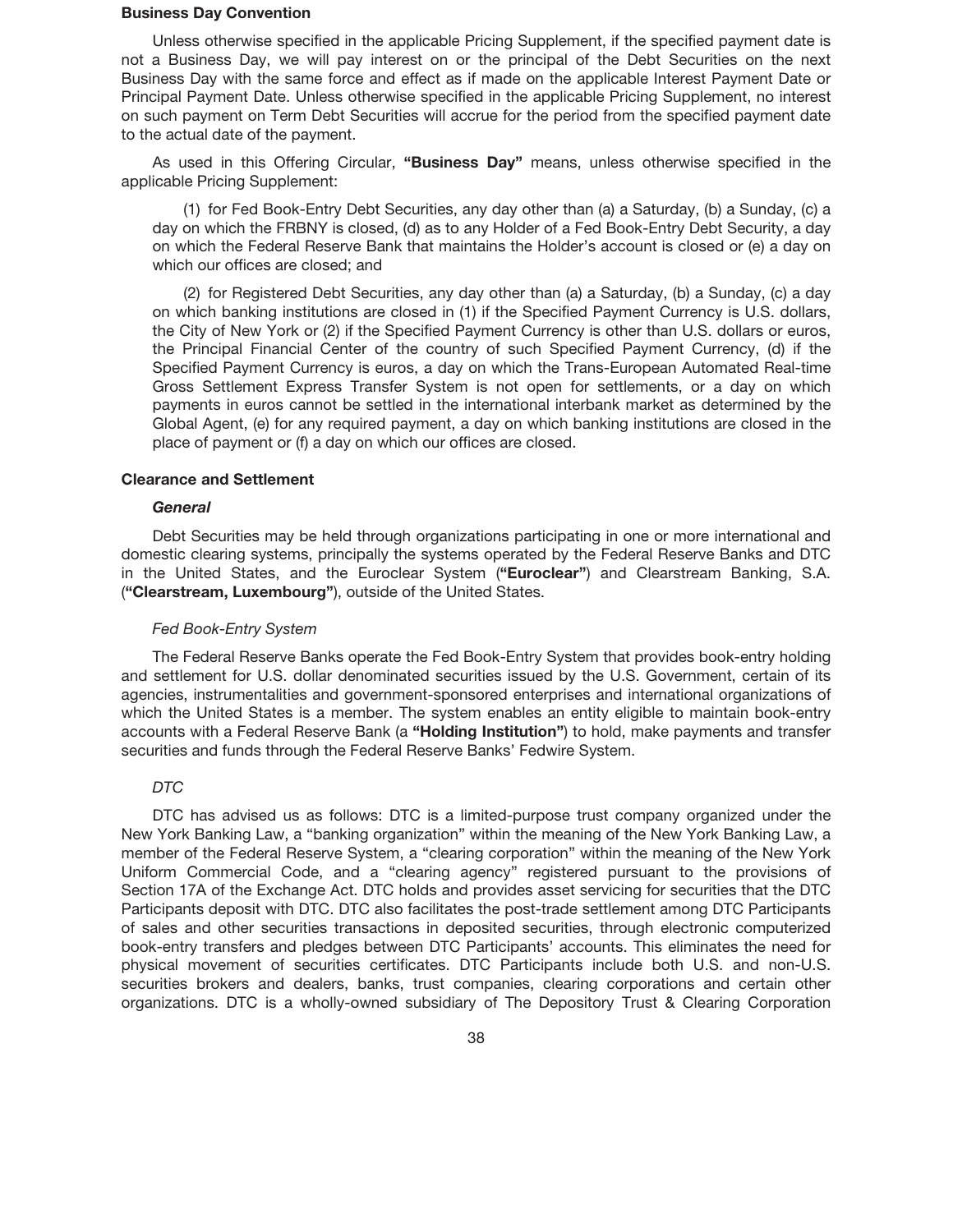(**"DTCC"**). DTCC is the holding company for DTC, National Securities Clearing Corporation and Fixed Income Clearing Corporation, all of which are registered clearing agencies. DTCC is owned by the users of its regulated subsidiaries. Access to the DTC system is also available to other financial intermediaries, such as both U.S. and non-U.S. securities brokers and dealers, banks, trust companies and clearing corporations that clear through or maintain a custodial relationship with a DTC Participant, either directly or indirectly. The DTC rules applicable to DTC Participants are on file with the SEC.

## *Euroclear*

Euroclear was created in 1968 to hold securities for its participants and to clear and settle transactions for its participants through simultaneous electronic book-entry delivery against payment. Euroclear is operated by Euroclear Bank, SA/NV and all Euroclear securities clearance and cash accounts are with Euroclear Bank, SA/NV They are governed by the Terms and Conditions Governing Use of Euroclear and the related Operating Procedures of the Euroclear System, and applicable Belgian law. Euroclear Bank, SA/NV acts only on behalf of Euroclear participants and has no record of or relationship with persons holding through Euroclear participants.

## *Clearstream, Luxembourg*

Clearstream, Luxembourg holds securities for its participants and facilitates the clearance and settlement of securities transactions between its participants through electronic book-entry changes in accounts of its participants. A participant's overall contractual relations with Clearstream, Luxembourg are governed by the General Terms and Conditions, operating rules and procedures and applicable Luxembourg law. Clearstream, Luxembourg acts only on behalf of its participants and has no record of or relationship with persons holding through its participants.

## *Other*

Any other clearing system which we make available for a particular issue of Debt Securities will be described in the applicable Pricing Supplement.

Electronic notes and payment transfer, processing, depositary and custodial arrangements among these systems and others, either directly or indirectly through custodians and depositaries, may enable certain Debt Securities to be issued, held and transferred among the systems as described below. Special procedures among these systems allow clearance and settlement of certain Debt Securities traded across borders in the secondary market. Cross-market transfers of Debt Securities denominated in certain Specified Currencies may be cleared and settled using these procedures. However, there can be no assurance that cross-market transfers of any Debt Securities will be possible.

Each relevant system has its own separate operating procedures and arrangements with participants or accountholders that govern the relationship between them and such system and to which we are not and will not be a party. The clearing systems may impose fees for the maintenance and operation of the accounts in which beneficial interests in Debt Securities are maintained.

#### We expect that:

(1) most Debt Securities denominated and payable in U.S. dollars and distributed within the United States will clear and settle through the Fed Book-Entry System;

(2) most Debt Securities denominated and payable in U.S. dollars and distributed simultaneously within and outside of the United States, including all Reference Securities, will clear and settle, within the United States, through the Fed Book-Entry System and, outside of the United States, through the systems operated by Euroclear, Clearstream, Luxembourg or any other designated clearing system;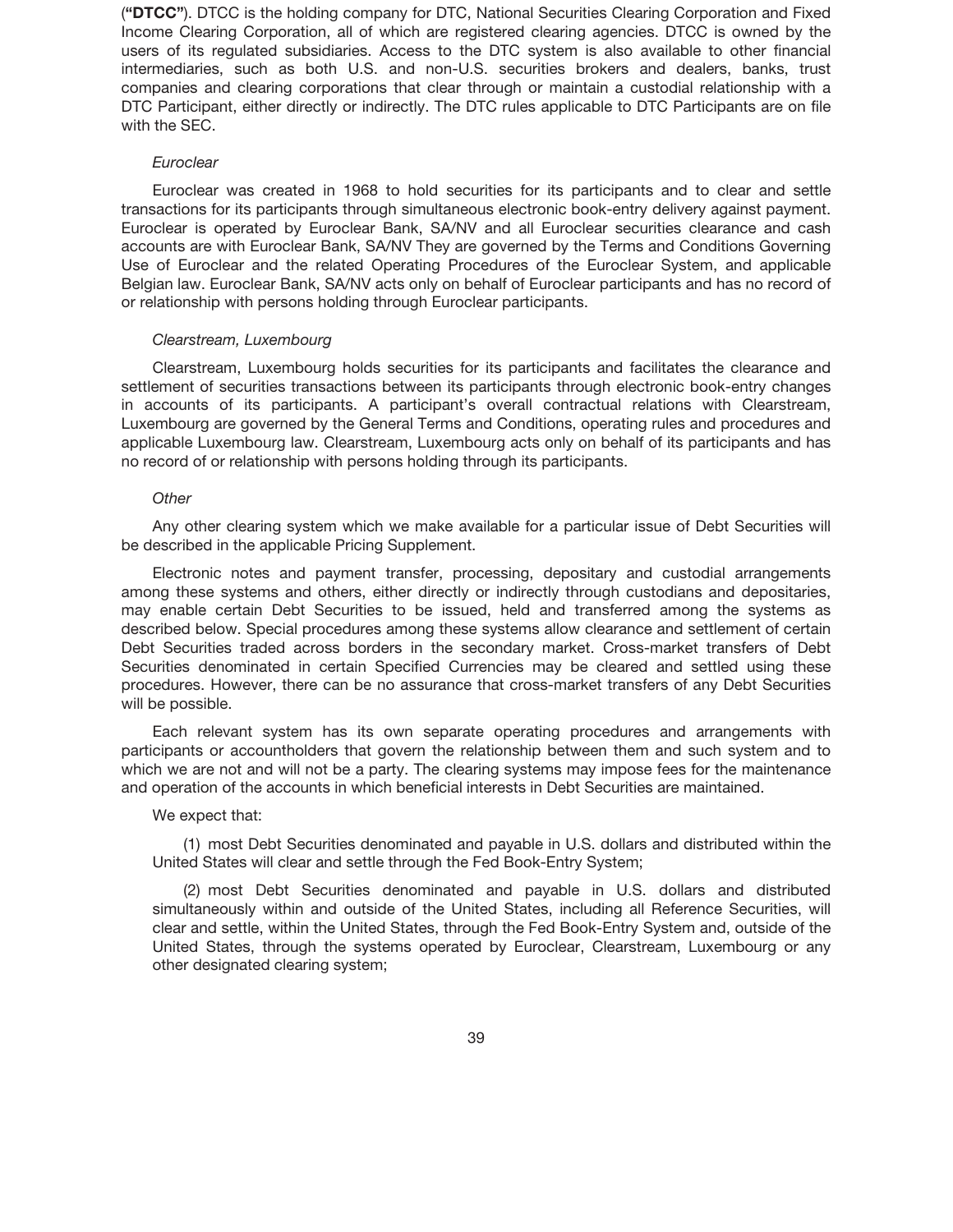(3) Debt Securities denominated or payable in a Specified Currency other than U.S. dollars (and Debt Securities denominated and payable in U.S. dollars that are not cleared and settled in accordance with clause (1) and (2) above) and distributed solely within the United States will clear and settle through the system operated by DTC;

(4) Debt Securities denominated or payable in a Specified Currency other than U.S. dollars (and Debt Securities denominated and payable in U.S. dollars that are not cleared and settled in accordance with clauses (1) and (2) above) and distributed simultaneously within and outside of the United States will clear and settle through the systems operated by DTC, Euroclear, Clearstream, Luxembourg or any other designated clearing system; and

(5) Debt Securities distributed solely outside of the United States will clear and settle through the systems operated by Euroclear, Clearstream, Luxembourg or any other designated clearing systems and, in some cases, DTC.

#### *Clearance and Settlement Procedures — Primary Distribution*

On initial issue, Debt Securities will be credited through one or more of the systems described above or any other system specified in the applicable Pricing Supplement. Payment from the applicable Dealer for Fed Book-Entry Debt Securities will be on a delivery versus payment basis and for Registered Debt Securities will be on a delivery versus payment or free delivery basis, as agreed to by us. Clearance and settlement procedures may vary according to the Specified Currency in which such Debt Securities are denominated or payable. The customary clearance and settlement procedures of certain systems are described below. The clearance and settlement procedures of any other clearing system will be described in the applicable Pricing Supplement.

## *Federal Reserve Banks*

Fed Book-Entry Debt Securities will be issued and settled through the Fed Book-Entry System in same-day funds and will be held by designated Holding Institutions. After initial issue, these designated Holding Institutions will continue to hold all Fed Book-Entry Debt Securities in the Fed Book-Entry System unless arrangements are made for their transfer to another Holding Institution.

## *DTC*

DTC Participants acting on behalf of investors holding DTC Registered Debt Securities through DTC will follow the delivery practices applicable to securities eligible for DTC's Same-Day Funds Settlement System. Interests in DTC Registered Debt Securities will be credited to DTC Participants' securities accounts following confirmation of receipt of payment to Freddie Mac on the relevant Issue Date.

## *Euroclear and Clearstream, Luxembourg*

Investors holding interests in Other Registered Debt Securities through Euroclear or Clearstream, Luxembourg will follow the settlement procedures applicable to conventional Eurobonds in registered form. We understand that interests in such Other Registered Debt Securities will be credited to Euroclear or Clearstream, Luxembourg participants' securities accounts either on the relevant Issue Date or on the settlement day following the relevant Issue Date against payment in same-day funds (for value on the relevant Issue Date).

## *Clearance and Settlement Procedures — Secondary Market Transfers*

## *Fed Book-Entry Debt Securities*

Transfers of Fed Book-Entry Debt Securities can take place only in book-entry form on the Fed Book-Entry System. Such transfers will occur between Holding Institutions in accordance with the rules of the Fed Book-Entry System.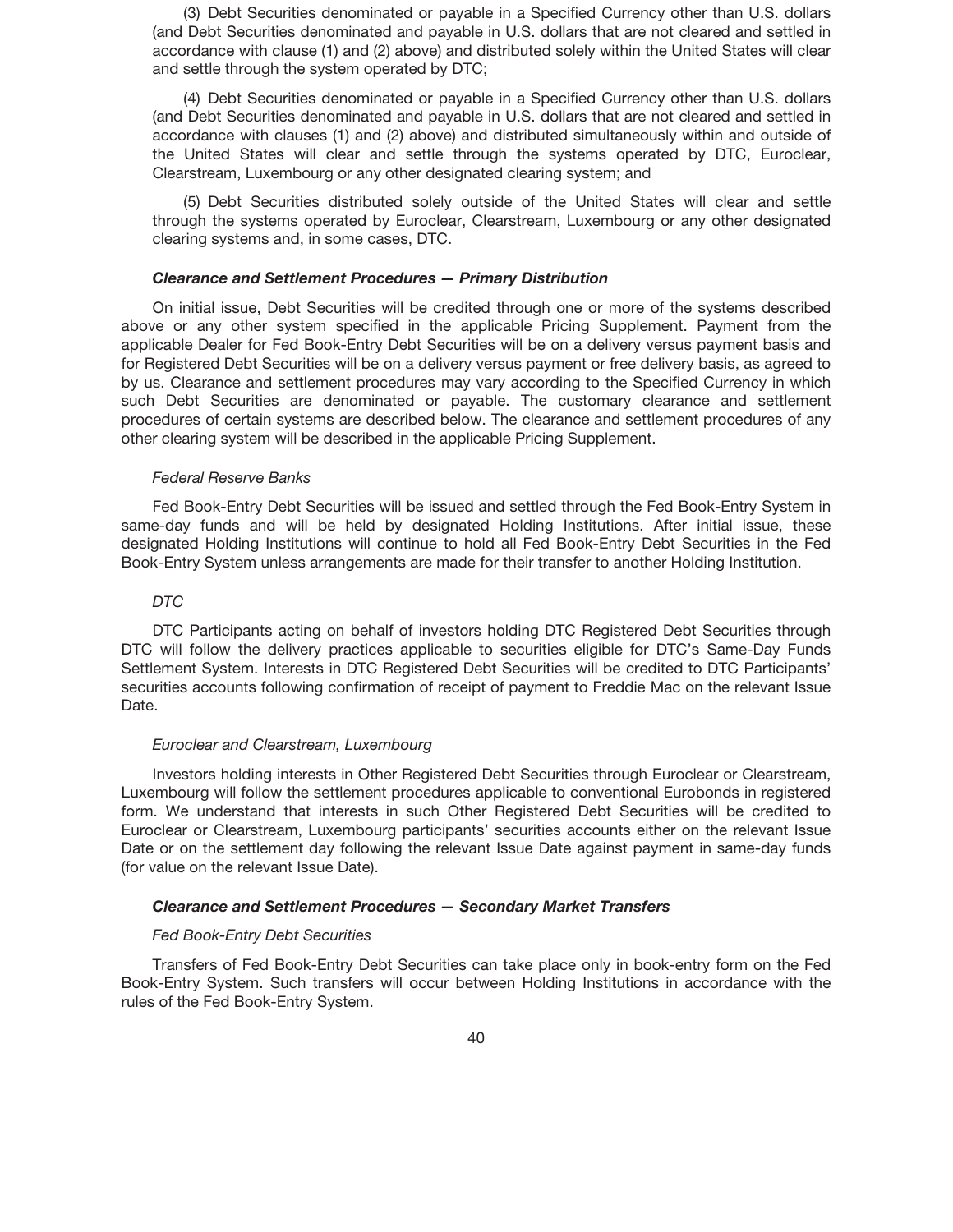#### *Registered Debt Securities*

Transfers of beneficial interests in Registered Debt Securities within the various systems that may be clearing and settling interests in those Debt Securities will be made in accordance with the usual rules and operating procedures of the relevant system applicable to the Specified Currency in which the Registered Debt Securities are denominated or payable and the nature of the transfer.

#### *General*

For issues of Debt Securities that are cleared and settled through more than one system, time zone differences may result in the securities account of an investor in one system being credited during the settlement processing day immediately following the settlement date of the other system. If the Debt Securities are to be settled on a delivery versus payment basis, this may also result in the cash account being credited for value on the settlement date but only being available as of the day following the settlement date.

Although the Fed Book-Entry System, DTC, Euroclear, Clearstream, Luxembourg or any other applicable clearing system may have procedures to facilitate transfers of beneficial interests in Debt Securities among their respective Holding Institutions, participants and accountholders, they are under no obligation to perform or continue to perform such procedures, and these procedures may be modified or discontinued at any time. None of Freddie Mac, the Fiscal Agent, the Global Agent nor any other agent will have any responsibility for the performance by any system (other than the Fiscal Agent for the Fed Book-Entry System) or their respective direct or indirect participants or accountholders of their respective obligations under the rules and procedures governing their operations.

## **Fed Book-Entry Debt Securities**

We will issue and maintain Fed Book-Entry Debt Securities only on the Fed Book-Entry System. Fed Book-Entry Debt Securities will not be exchangeable for definitive Debt Securities. Under the Fiscal Agency Agreement between Freddie Mac and the FRBNY, the FRBNY will issue Fed Book-Entry Debt Securities in book-entry form, maintain book-entry accounts for the Fed Book-Entry Debt Securities and make payments, on our behalf, of principal and interest on the Fed Book-Entry Debt Securities on the applicable payment dates by crediting Holders' accounts at the Federal Reserve Banks in accordance with the payment systems risk policy of the Federal Reserve. FHFA regulations, 12 C.F.R. Part 1249 (the **"Book-Entry Rules"**), are applicable to Fed Book-Entry Debt Securities, as are such other procedures as may be agreed upon from time to time by Freddie Mac and the FRBNY. The Book-Entry Rules relate primarily to the issuance and recordation of and transfers of interests (including security interests) in Fed Book-Entry Debt Securities. The Book-Entry Rules may be amended, supplemented or otherwise altered without the consent of any Holder of Fed Book-Entry Debt Securities.

The accounts of Holders of Fed Book-Entry Debt Securities on the Fed Book-Entry System are governed by applicable operating circulars and letters of the Federal Reserve Banks.

## *Title*

Fed Book-Entry Debt Securities may be held of record only by the Holding Institutions. The entities whose names appear on the book-entry records of a Federal Reserve Bank as the entities to whose accounts Fed Book-Entry Debt Securities have been deposited are referred to in this Offering Circular as Holders of such Fed Book-Entry Debt Securities.

A Holder is not necessarily the Beneficial Owner of a Fed Book-Entry Debt Security. Beneficial Owners of Fed Book-Entry Debt Securities ordinarily hold Fed Book-Entry Debt Securities through one or more financial intermediaries, such as banks, brokerage firms and securities clearing organizations. For example, an investor may hold a Fed Book-Entry Debt Security through a brokerage firm which, in turn, holds the Fed Book-Entry Debt Security through a Holding Institution.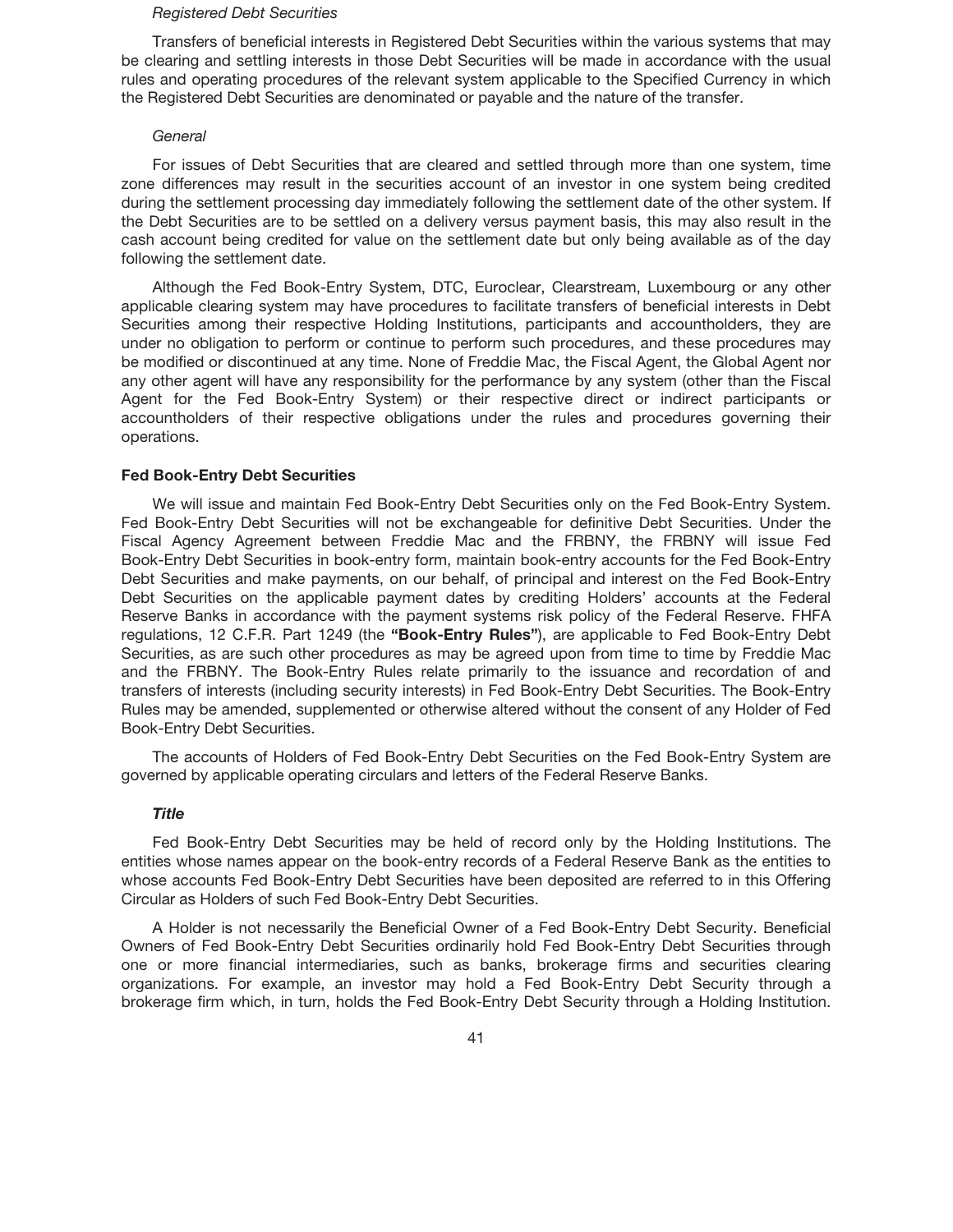In that case, the investor would be the Beneficial Owner of the Debt Security and the entity that appears as the holder on the records of a Federal Reserve Bank would be the Holder.

A Holder that is not the Beneficial Owner of a Fed Book-Entry Debt Security, and each other financial intermediary in the chain between the Holder and the Beneficial Owner, will be responsible for establishing and maintaining accounts for their respective customers. Beneficial Owners of a Fed Book-Entry Debt Security may exercise their rights against Freddie Mac and the Federal Reserve Banks only through the Holder of the Fed Book-Entry Debt Security. Freddie Mac and the Federal Reserve Banks will have no obligation to a Beneficial Owner of a Fed Book-Entry Debt Security (unless the Beneficial Owner is also the Holder). The Federal Reserve Banks will act only upon the instructions of the Holder in recording transfers of a Fed Book-Entry Debt Security and will effect transfers of interests in Fed Book-Entry Debt Securities only to Holding Institutions. We and the Federal Reserve Banks may treat the Holders as the absolute owners of Fed Book-Entry Debt Securities for the purpose of making payments on Fed Book-Entry Debt Securities and for all other purposes, whether or not the Fed Book-Entry Debt Securities are overdue and notwithstanding any notice to the contrary.

### *Payments*

We will make payments of any principal and interest on Fed Book-Entry Debt Securities on the applicable payment dates to Holders as of the end of the Business Day preceding such payment dates. See also "Description of the Debt Securities — Business Day Convention." Payments on Fed Book-Entry Debt Securities will be made by credit of the payment amount to the Holders' accounts at the relevant Federal Reserve Bank in accordance with the payment systems risk policy of the Federal Reserve. All payments to or upon the order of a Holder will be valid and effective to discharge the liability of Freddie Mac and the Fiscal Agent. The Holders and each other financial intermediary holding the Fed Book-Entry Debt Securities directly or indirectly on behalf of the Beneficial Owners are responsible for remitting payments for the accounts of their customers. All payments on Fed Book-Entry Debt Securities are subject to any applicable law or regulation.

## *Fiscal Agent*

The FRBNY will be the Fiscal Agent for Fed Book-Entry Debt Securities. Freddie Mac and the FRBNY may amend, modify or supplement in any respect, or may terminate, substitute or replace, the Fiscal Agency Agreement without the consent of any Holder of Fed Book-Entry Debt Securities.

In acting under the Fiscal Agency Agreement, the FRBNY will act solely as fiscal agent of Freddie Mac and does not assume any obligation or relationship of agency or trust for or with any Holder of a Fed Book-Entry Debt Security.

#### **Registered Debt Securities**

We will issue Registered Debt Securities that are either DTC Registered Debt Securities or Other Registered Debt Securities. **"DTC Registered Debt Securities"** are those registered in the name of a nominee of DTC, which will clear and settle through the system operated by DTC. **"Other Registered Debt Securities"** are those registered in the name of the common depositary (or a nominee of the common depositary) for one of the following:

- Euroclear Bank, S.A./N.V. as operator of Euroclear;
- Clearstream, Luxembourg; or
- another clearing system other than DTC, as specified in the applicable Pricing Supplement.

Citibank — London or another designated institution will act as the custodian for DTC Registered Debt Securities and Citibank Europe plc will act as the **"Common Depositary"** for Other Registered Debt Securities which clear and settle through Euroclear and Clearstream, Luxembourg. Registered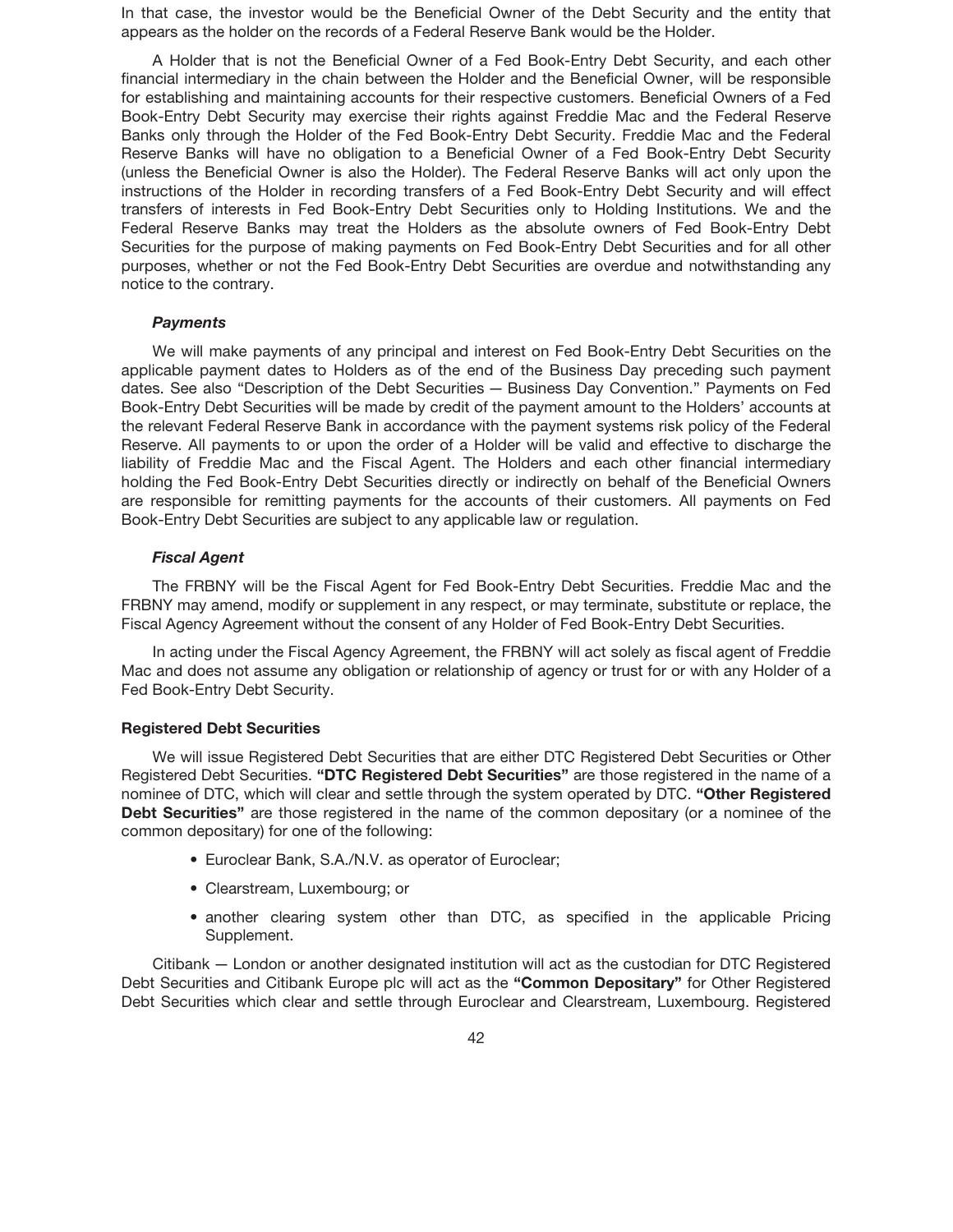Debt Securities will be exchangeable for definitive Debt Securities only under the limited circumstances described under "Description of the Debt Securities — Registered Debt Securities — Exchange for Definitive Debt Securities." The Global Agency Agreement may be amended, supplemented or otherwise altered without the consent of any Holder of Registered Debt Securities if such amendment would not, in the reasonable opinions of Freddie Mac and the Global Agent, adversely affect your interests.

## *Ownership and Title*

The "Holder" of a Registered Debt Security will be the person in whose name the Registered Debt Security is registered in the register (the **"Register"**) maintained by Citigroup Global Markets Europe AG as registrar (the **"Registrar"**). We will register DTC Registered Debt Securities in the name of Cede & Co. and Other Registered Debt Securities which clear and settle through Euroclear and Clearstream, Luxembourg in the name of Citivic Nominees Limited, or other nominee of DTC or the Common Depositary, as the case may be. Accordingly, Cede & Co., Citivic Nominees Limited and any other such nominee will be the Holders of the related Registered Debt Securities. Beneficial interests in a Registered Debt Security will be represented, and transfers of a Registered Debt Security will be effected, only through book-entry accounts of financial institutions acting on behalf of the Beneficial Owners of such Registered Debt Security, as a direct or indirect participant in the applicable clearing system for such Registered Debt Security. Investors may elect to hold interests in a Registered Debt Security directly through the applicable book-entry system for such Registered Debt Security if they are participants in such system, or indirectly through organizations that are participants in such system.

Purchases of interests in DTC Registered Debt Securities must be made by or through DTC Participants, which will receive a credit for such interests on DTC's records. The ownership interest of each Beneficial Owner is in turn to be recorded on the records of the DTC Participant and any financial intermediary in the chain to the Beneficial Owner. Beneficial Owners will not receive written confirmation from DTC of their purchase, but Beneficial Owners are expected to receive written confirmations providing details of the transaction, as well as periodic statements of their holdings, from the DTC Participant through which the Beneficial Owner entered into the transaction. Transfers of ownership interests in the securities are to be accomplished by entries made on the books of DTC Participants acting on behalf of Beneficial Owners. Beneficial Owners will not receive certificates representing their ownership interests in Registered Debt Securities.

We, the Registrar and the Global Agent may treat the Holders as the absolute owners of Registered Debt Securities for the purpose of making payments and for all other purposes, whether or not the Registered Debt Securities are overdue and notwithstanding any notice to the contrary. Owners of beneficial interests in a Registered Debt Security are not the owners or Holders of that Registered Debt Security and, except under limited circumstances described under "Description of the Debt Securities — Registered Debt Securities — Exchange for Definitive Debt Securities," will not be entitled to have Debt Securities registered in their names and will not receive or be entitled to receive definitive Debt Securities. Accordingly, any Beneficial Owner must rely on the procedures of the applicable clearing system and, if the Beneficial Owner is not a participant in the applicable clearing system, on the procedures of the participant through which such Beneficial Owner holds its interest, to exercise any rights of a Holder of such Registered Debt Securities.

We understand that, under existing industry practices, if Freddie Mac requests any action of Holders or if the Beneficial Owners desire to give or take any action that a Holder is entitled to give or take, DTC, Euroclear, Clearstream, Luxembourg or any other applicable clearing system, or their respective nominees, as the case may be, as the Holder of the related Registered Debt Security, would authorize the participants through which the relevant beneficial interests are held (or persons holding beneficial interests in the Registered Debt Securities through participants) to give or take such action, and such participants would authorize the Beneficial Owners holding through such participants (or such persons holding beneficial interests in the Registered Debt Securities through participants) to give or take such action and would otherwise act upon the instructions given to such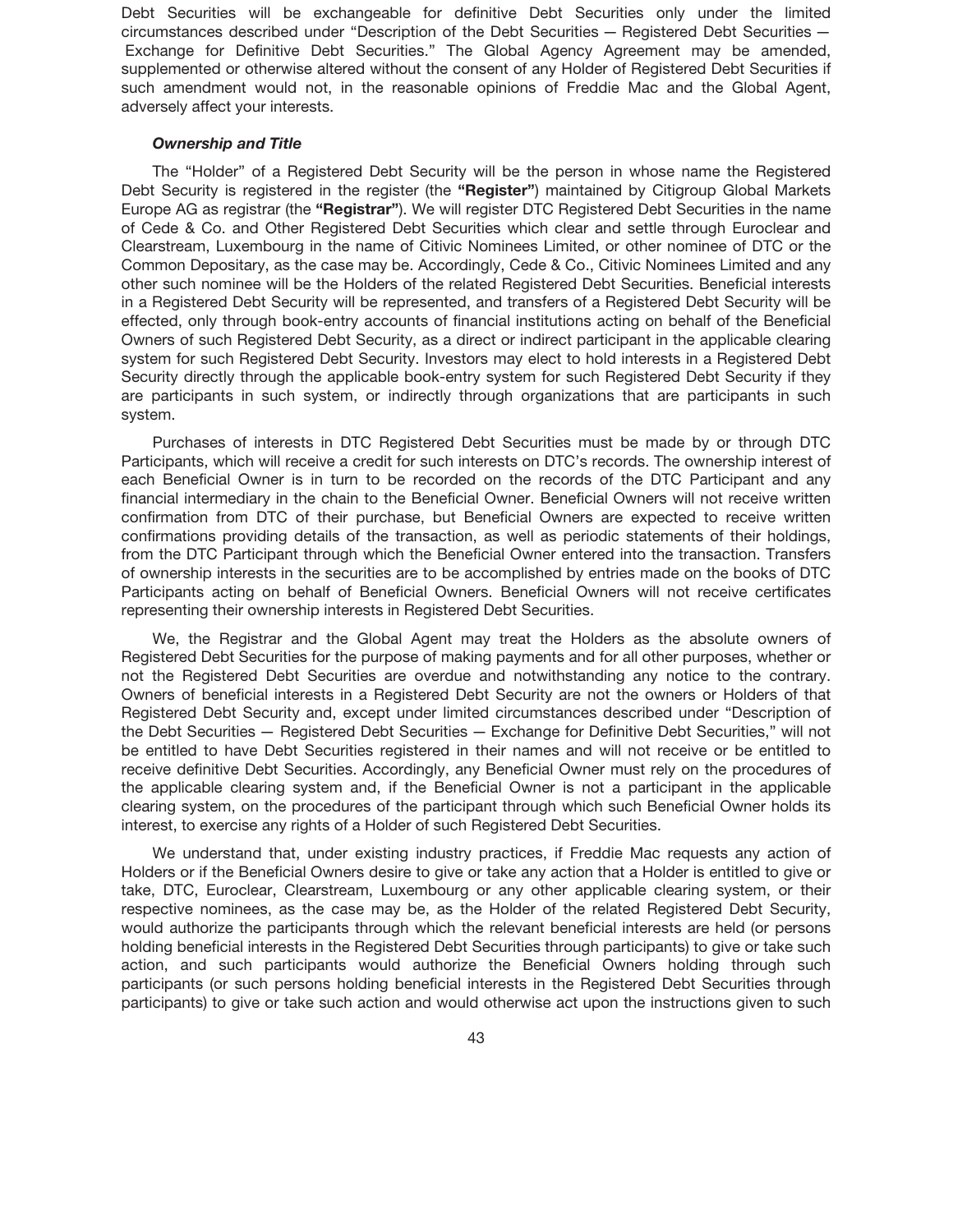participants (or such persons) by such Beneficial Owners, in each case in accordance with the relevant rules and procedures of the applicable system.

DTC, Euroclear, Clearstream, Luxembourg or any other applicable clearing system can act only on behalf of their respective participants, who in turn act on behalf of indirect participants. Therefore, the ability of a Beneficial Owner to pledge its interest in the Registered Debt Securities to persons or entities that do not participate in the applicable system, or otherwise take actions in respect of such interest, may be limited by the lack of a definitive certificate for the related Debt Security. The laws of some jurisdictions may require that certain purchasers of securities take physical delivery of such securities in definitive form. Such limits and such laws may impair the ability to transfer beneficial interests in a Registered Debt Security.

## *Payments*

We will make payments on the Registered Debt Securities in immediately available funds to DTC, Euroclear, Clearstream, Luxembourg or any other applicable clearing system (or their nominees) as the Holders of those Debt Securities. We will make payments in the Specified Payment Currency (except as described under "Description of the Debt Securities — General — Specified Currencies and Specified Payment Currencies," or as otherwise described below). For certain currency conversion facilities for DTC Registered Debt Securities, see "Currency Conversions — Payment on DTC Registered Debt Securities." All payments to or upon the order of the Holder of a Registered Debt Security will be valid and effective to discharge our liability in respect of such Registered Debt Security. Normal conventions observed by the system will determine ownership positions within each system. We, the Global Agent and the Registrar will not have any responsibility or liability for any aspect of the records relating to or payments made on account of beneficial ownership interests in a Registered Debt Security or for maintaining, supervising or reviewing any records relating to such beneficial ownership interests.

DTC has advised us that, when DTC receives any payment of principal or interest on a DTC Registered Debt Security, it will credit its participants' accounts with payment in amounts proportionate to their respective beneficial interests in the principal amount of that DTC Registered Debt Security. Payments by such participants to owners of beneficial interests in a DTC Registered Debt Security held through those participants are the responsibility of those participants, as is the case with securities held for the accounts of customers registered in "street name." Euroclear and Clearstream, Luxembourg also have advised that payments on Other Registered Debt Securities held through them will be credited to Euroclear participants or Clearstream, Luxembourg participants in accordance with the relevant system's rules and procedures.

We will pay interest on a Registered Debt Security on the applicable Interest Payment Date. We will make interest payments to the Holder of a Registered Debt Security as of the close of business on the Record Date. **"Record Date"** means with respect to any Interest Payment Date, (i) the close of business on the Business Day immediately preceding such Interest Payment Date, in the case of a Registered Debt Security issued in global form or (ii) the close of business on the fifteenth calendar day preceding such Interest Payment Date, in the case of a definitive Debt Security. (Owners of beneficial interests in a Registered Debt Security should be aware that the applicable clearing system may apply a different record date for the payment of interest on the Interest Payment Date.) We will make the first payment of interest on any Registered Debt Security originally issued between a Record Date and the related Interest Payment Date on the Interest Payment Date following the next Record Date to the Holder on such next Record Date. We will owe the principal of each Registered Debt Security, together with accrued and unpaid interest on it, on the Principal Payment Date for such Registered Debt Security (subject to the right of its Holder on the related Record Date to receive interest due on an Interest Payment Date that is on or prior to such Principal Payment Date) and will pay the Holder when the Holder presents and surrenders the Registered Debt Security. See "Description of the Debt Securities — Business Day Convention."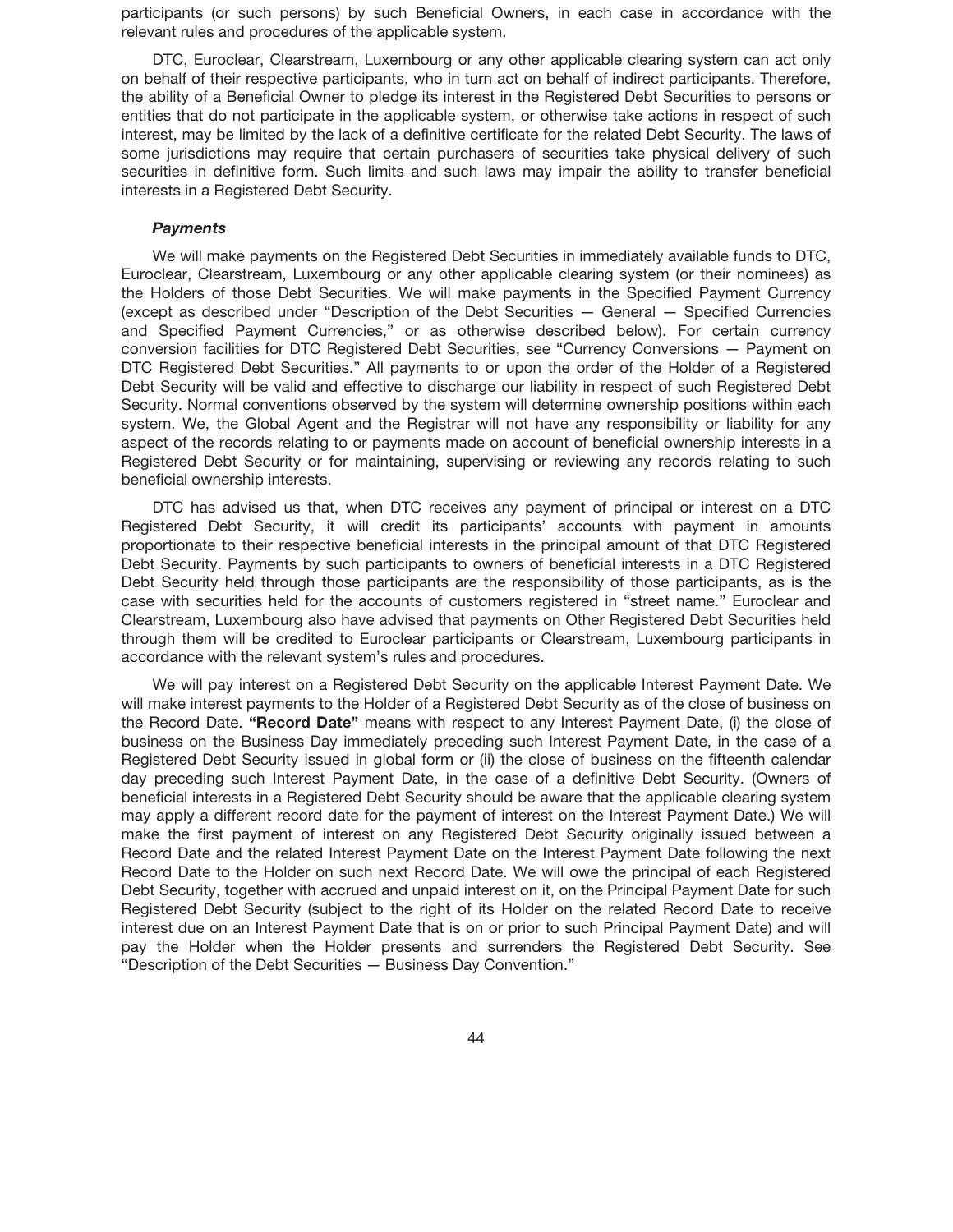All payments on Registered Debt Securities are subject to any applicable law or regulation. If a payment outside the United States is illegal or effectively precluded by exchange controls or other similar restrictions, we may make payments on the related Registered Debt Securities at the office of any paying agent in the United States.

## *Global Agent*

We have appointed Citibank — London as the Global Agent for the Registered Debt Securities. Citibank — London has its corporate trust office at Citigroup Centre, Canada Square, Canary Wharf, London E14 5LB and may have other business relationships with us through Citibank, N.A.'s principal office in New York.

In acting under the Global Agency Agreement, the Global Agent acts solely as our fiscal agent and does not assume any obligation or relationship of agency or trust for or with any Holder of a Registered Debt Security, except that any moneys held by the Global Agent for payment on a Registered Debt Security shall be held in trust for the Holder as provided in the Global Agency Agreement.

We have appointed the Global Agent as transfer agent and paying agent and have appointed Citigroup Global Markets Europe AG as Registrar for the Registered Debt Securities. We at any time may vary or terminate the appointment of the Global Agent as transfer agent or paying agent or terminate Citigroup Global Markets Europe AG as Registrar. We also may appoint additional or other transfer agents or paying agents or approve any change in the office through which the Registrar or any transfer agent or paying agent acts.

## *Exchange for Definitive Debt Securities*

If we issue definitive Debt Securities in exchange for Registered Debt Securities issued in global form under the limited circumstances described below, such definitive Debt Securities will have terms identical to the Registered Debt Securities for which they were exchanged, except as described below.

#### *Issuance of Definitive Debt Securities*

Unless we specify otherwise in the applicable Pricing Supplement, a Holder can exchange beneficial interests in Registered Debt Securities issued in global form for definitive Debt Securities only under the following circumstances:

(a) the exchange is permitted by applicable law; and

(b)(1) for a DTC Registered Debt Security, DTC notifies us that it is no longer willing or able to act as depositary or ceases to be a "clearing agency" registered under the Exchange Act, and we cannot find a successor within 90 calendar days of receiving notice from DTC; or

(2) for any Other Registered Debt Security, if all of the clearing systems for such Registered Debt Security are closed for business for a continuous period of 14 calendar days (other than by reason of holidays, statutory or otherwise) or are permanently closed for business or have announced an intention permanently to cease business, and we are unable to find a single successor within 90 calendar days of such closure.

In any of the above circumstances, we will execute and deliver definitive Debt Securities to the Global Agent for delivery to the Holders as soon as practicable (and in any event within 45 calendar days of Freddie Mac's receiving notice of the occurrence of such circumstances). DTC, Euroclear, Clearstream, Luxembourg or another applicable clearing system, or their respective nominees, as the case may be, as Holders of the related Registered Debt Securities, must provide Freddie Mac or the Global Agent with a written order containing instructions and such other information as we or the Global Agent may require to complete, execute and deliver such definitive Debt Securities in authorized denominations.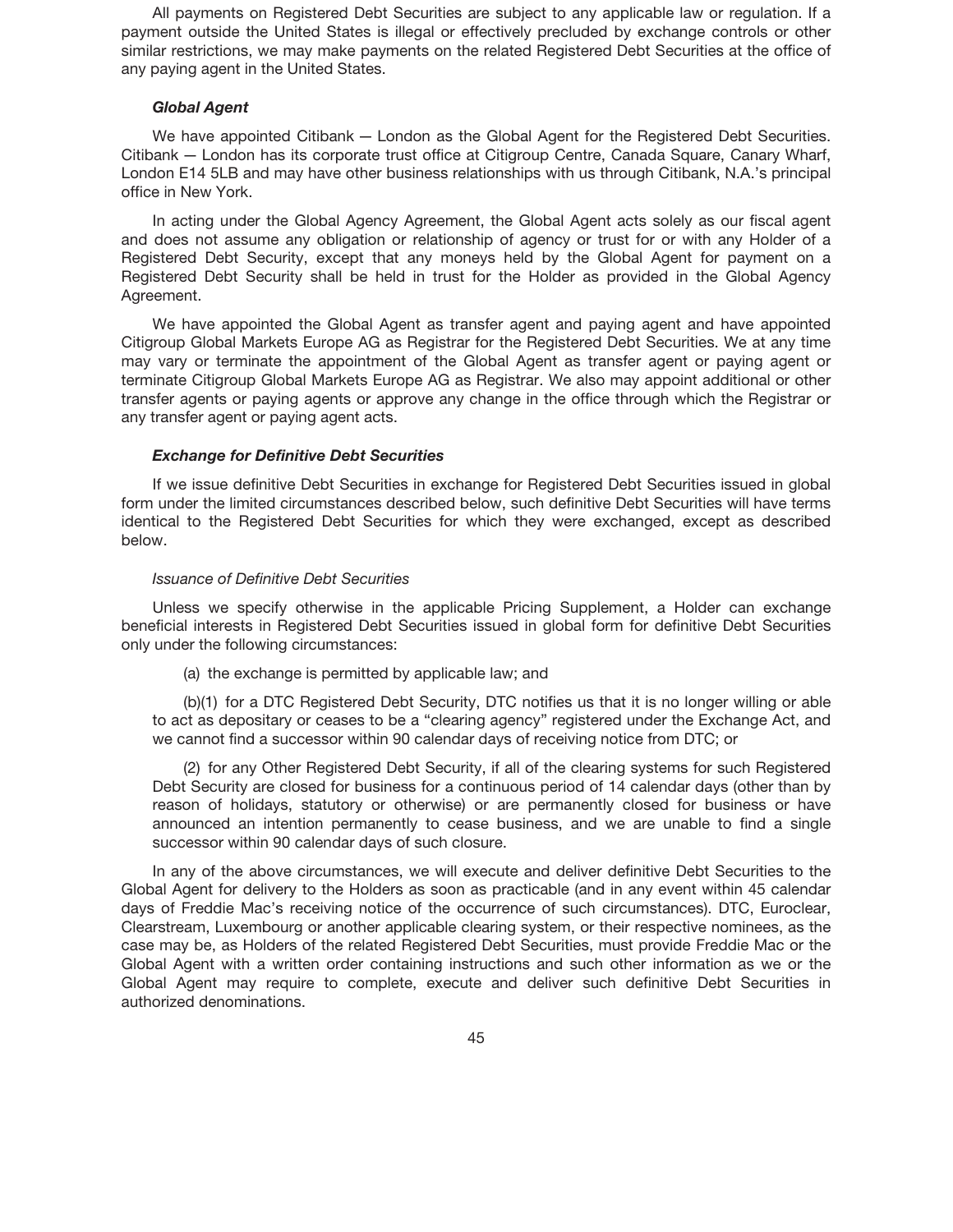#### *Title*

The person in whose name a definitive Debt Security is registered in the Register will be the Holder of the definitive Debt Security. We and the Global Agent may treat the Holders as the absolute owners of definitive Debt Securities for the purpose of making payments and for all other purposes, whether or not the definitive Debt Securities are overdue and notwithstanding any notice to the contrary.

## *Payments*

We will pay interest on a definitive Debt Security on the applicable Interest Payment Date. We will pay by check mailed to the Holder as of the close of business on the Record Date preceding the Interest Payment Date at the Holder's address appearing in the Register. We will pay the principal of each definitive Debt Security, together with accrued and unpaid interest, on the Principal Payment Date (subject to the right of the Holder on the related Record Date to receive interest due on an Interest Payment Date that is on or prior to such Principal Payment Date) against presentation and surrender of the definitive Debt Security at the offices of the Global Agent or other paying agent. Payments on the Principal Payment Date will be made by check provided at the appropriate office of the Global Agent or other paying agent or mailed by the Global Agent to the Holder of such definitive Debt Security. We will use a United States bank for the issuance of checks in U.S. dollars and a bank office located outside the United States for the issuance of checks in other Specified Payment Currencies.

The Holder of an aggregate principal amount of at least U.S. \$10,000,000 (or its equivalent in the Specified Currency) of an issue of Debt Securities of which definitive Debt Securities form a part may elect to receive payments by wire transfer of immediately available funds to an account with a bank the Holder designates; provided, that:

- the bank is acceptable to us;
- the bank has appropriate facilities and accepts the transfer; and
- the transfer is permitted by any applicable law or regulation and will not subject us to any liability, requirement or unacceptable charge.

To receive such payments, the Holder must provide the following to the Global Agent or other paying agent at its office:

(1) for interest payments, a written request by the close of business on the related Record Date; or

(2) for payments on the Principal Payment Date, a written request by the close of business 15 days prior to the Principal Payment Date and the definitive Debt Security two Business Days prior to the Principal Payment Date.

The written request must be delivered to the Global Agent or other paying agent by mail, by hand delivery or by tested or authenticated telex. Any such request will remain in effect until the Global Agent or other paying agent receives written notice to the contrary.

All payments on definitive Debt Securities are subject to any applicable law or regulation. If a payment outside the United States is illegal or effectively precluded by exchange controls or similar restrictions, payments on the related definitive Debt Securities may be made at the office of any paying agent in the United States.

#### *Partial Redemption*

If we redeem a portion of an issue of definitive Debt Securities, the Global Agent will select the Debt Securities for redemption by lot or in another manner that the Global Agent deems fair and appropriate to ensure that the principal amount of each outstanding definitive Debt Security after a redemption is in an authorized denomination.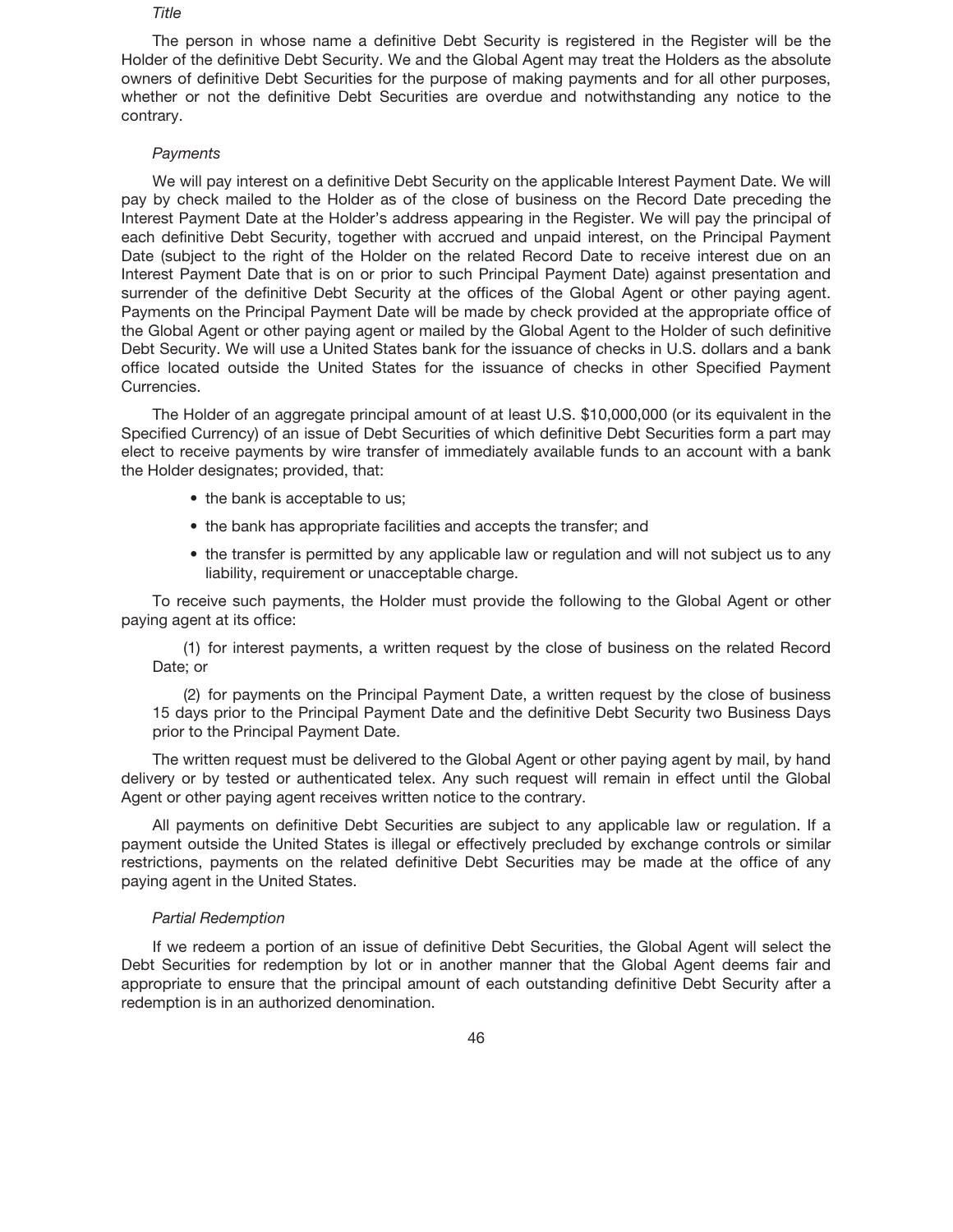#### *Transfer and Exchange*

Holders may present definitive Debt Securities for registration of transfer or exchange at the office of the Registrar or any other transfer agent, with transfer documentation completed and payment of any taxes and other governmental charges.

A transfer or exchange of a definitive Debt Security will be effected upon satisfying the Registrar with regard to the documents and identity of the person making the request and subject to such reasonable regulations as we may from time to time agree with the Registrar. Holders may transfer or exchange definitive Debt Securities in whole or in part only in the authorized denominations of the DTC Registered Debt Securities or Other Registered Debt Securities issued in global form for which they were exchanged. See "Description of the Debt Securities — General — Denominations." In the case of a transfer of a definitive Debt Security in part, the Registrar will issue a new definitive Debt Security for the balance not transferred. In addition, replacement of mutilated, destroyed, stolen or lost definitive Debt Securities also is subject to the conditions discussed above for transfers and exchanges generally. Each new definitive Debt Security to be issued upon transfer of such a definitive Debt Security, as well as the definitive Debt Security issued for the balance not transferred, will be mailed to the address specified in the form or instrument of transfer at the risk of the Holder entitled to it using the customary procedures of the Registrar.

## **CURRENCY CONVERSIONS**

## **Payment for Debt Securities**

Purchasers of Debt Securities must pay for them in the applicable Specified Currency. Each Dealer to whom or through whom Registered Debt Securities are sold may, under certain terms and conditions, arrange to convert the investor's currency into the Specified Currency to enable purchasers to pay for those Registered Debt Securities if purchasers so request not later than the day determined by such Dealer. We will not be involved in any manner in, and will have no responsibility for, any such conversion. Each Dealer will make the conversion subject to the terms, conditions, limitations and charges that the Dealer establishes. The purchaser of the Registered Debt Securities will bear all costs of conversion.

#### **Payment on DTC Registered Debt Securities**

Except as described under "Description of the Debt Securities — General — Specified Currencies and Specified Payment Currencies — Unavailability," we will pay principal and any interest on all Debt Securities in the Specified Payment Currency. At the present time, there are limited facilities in the United States for the conversion of non-U.S. currencies or currency units into U.S. dollars, and commercial banks generally do not offer non-U.S. dollar checking or savings account facilities in the United States. Accordingly, in the case of DTC Registered Debt Securities whose Specified Payment Currency is other than U.S. dollars, the currency exchange bank specified in the applicable Pricing Supplement (the **"Currency Exchange Bank"**) will convert any amounts paid by us in such Specified Payment Currency into U.S. dollars, unless the Holders elect to receive payments in the Specified Payment Currency as described below in this section. We will not be involved in any manner in, and will have no responsibility for, the conversion of the Specified Payment Currency for DTC Registered Debt Securities into U.S. dollars.

For any DTC Registered Debt Security whose payments are to be converted from the Specified Payment Currency into U.S. dollars, the Currency Exchange Bank will determine the U.S. dollar amount the Holder will receive in the morning of the day that would be considered the date for "spot" settlement of the Specified Payment Currency on the applicable payment date in accordance with market convention (generally, two New York business days prior to the payment date) at the market rate determined by the Currency Exchange Bank to accomplish the conversion on that payment date of the aggregate amount of the Specified Payment Currency payable on DTC Registered Debt Securities scheduled to receive payments converted into U.S. dollars. The Holders of these DTC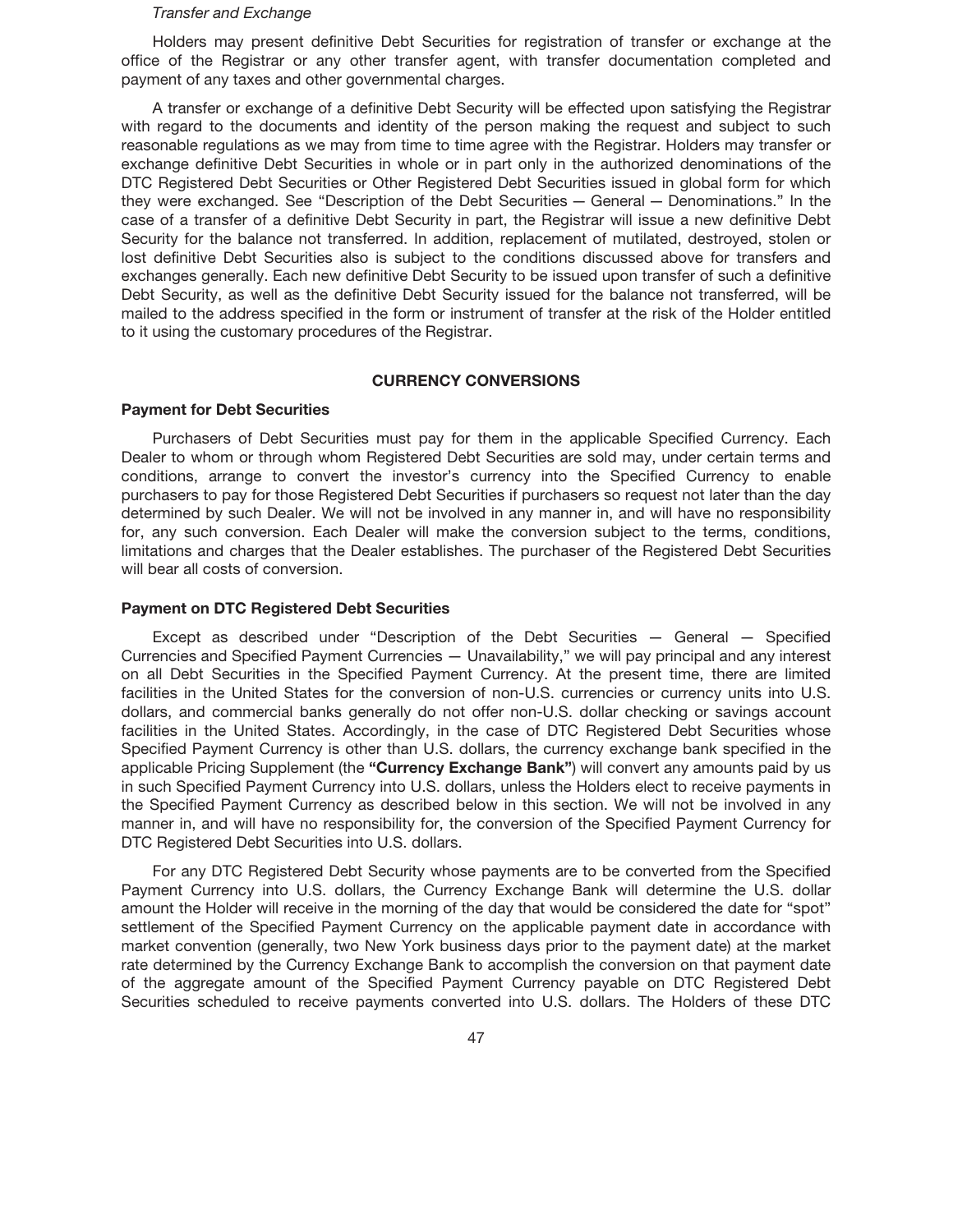Registered Debt Securities (and, accordingly, the related Beneficial Owners) will bear all currency exchange costs by deductions from these payments. Holders of DTC Registered Debt Securities are subject to the risk of market disruption and the risk that all or any portion of the Specified Payment Currency will not be convertible into U.S. dollars. In these cases, Holders of such DTC Registered Debt Securities will receive payments in the Specified Payment Currency.

The Holder of a DTC Registered Debt Security to be paid in a Specified Payment Currency other than U.S. dollars will have the option to receive payments of principal and interest on that DTC Registered Debt Security in the Specified Payment Currency by notifying DTC no later than the date 12 days prior to a Principal Payment Date or Interest Payment Date, as applicable.

We understand that Euroclear and Clearstream, Luxembourg, unless specifically requested not to do so by a participant prior to the 15th day preceding the applicable Interest Payment Date or Principal Payment Date, will elect to receive all payments of principal and interest on DTC Registered Debt Securities held through them in the applicable Specified Payment Currency if it is other than U.S. dollars.

### **THE AGREEMENTS**

The following summary describes certain provisions of the Global Debt Facility Agreement and the Discount Note Agreement not otherwise described in this Offering Circular.

### **Binding Effect of the Agreements**

You and any financial intermediary or Holder acting on your behalf agree that the receipt and acceptance of a Debt Security indicates acceptance of the terms and conditions of the applicable Agreement, as it may be supplemented or amended by its terms.

The Agreements will be binding upon and inure to the benefit of any successor to Freddie Mac.

## **Various Matters Regarding Freddie Mac**

The Agreements provide that Freddie Mac and its directors, officers, employees and agents will not be liable for any action taken or omitted in good faith under the Agreements or for errors in judgment. However, they will not be protected against any liability imposed by reason of willful misfeasance, bad faith or gross negligence or by reason of reckless disregard of obligations and duties.

We may employ agents or independent contractors to perform our responsibilities under the Agreements.

We will not be subject to the control of Holders in any manner in the discharge of our responsibilities under the Agreements. Except with regard to our payment obligations, we will have no liability to you other than for any direct damage resulting from our failure to exercise that degree of ordinary care which we exercise in the conduct and management of our own affairs. We will have no liability of any nature for consequential damages.

In addition, the Agreements provide that we need not appear in any legal action that is not incidental to our responsibilities under the Agreements and that we believe may result in any expense or liability. However, we may undertake any legal action that we believe is necessary or desirable in the interests of the Holders in our discretion. We will bear the legal costs of any such action.

## **No Acceleration**

The Debt Securities will not contain any provision permitting the Holders to accelerate the maturity of the Debt Securities upon the occurrence of a default or other event.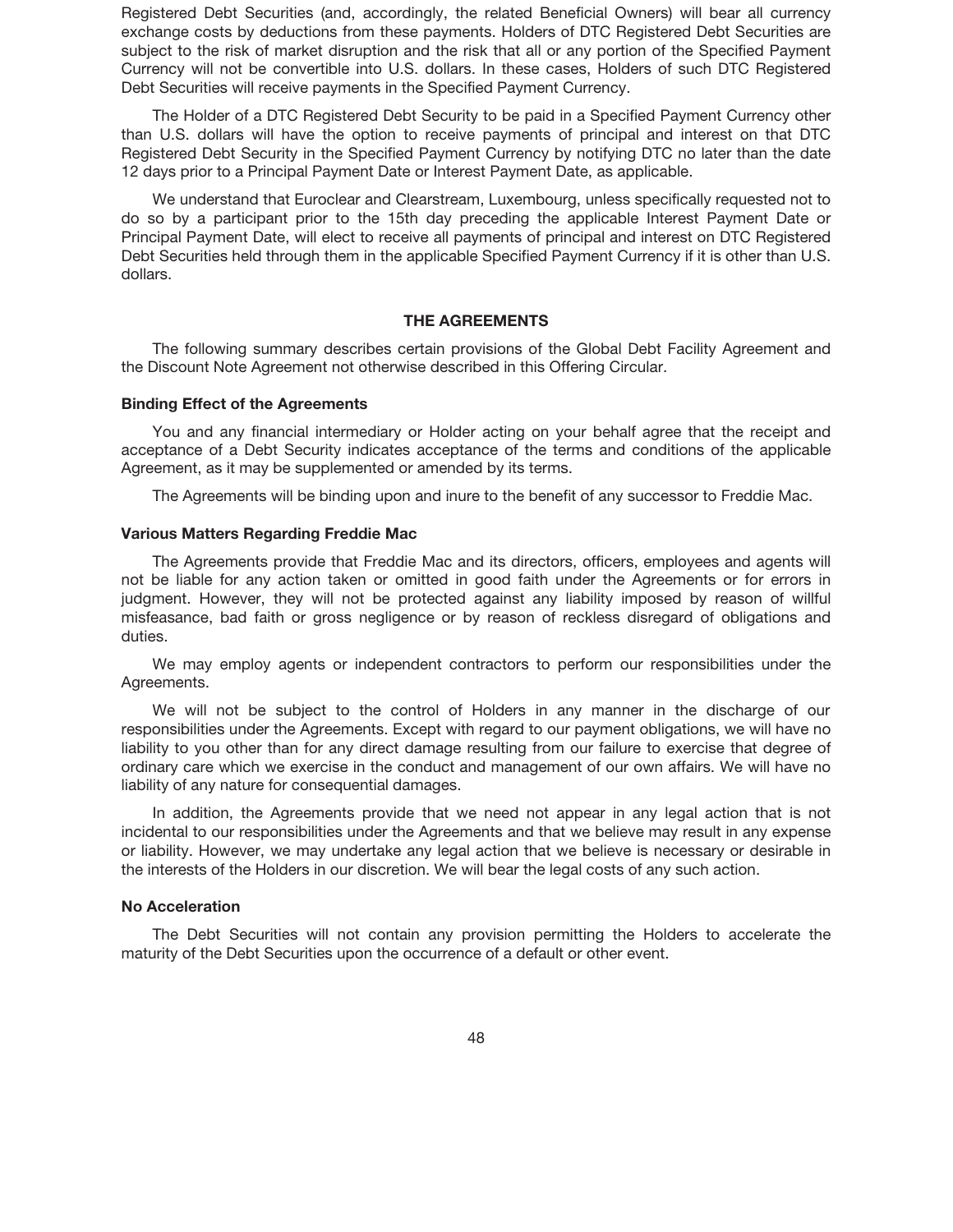## **Amendment**

We may amend either Agreement and the terms of an issue of Debt Securities without your consent:

- to cure any ambiguity or to correct any provision in that Agreement if the amendment does not materially and adversely affect any Holder;
- to add to our covenants for your benefit or surrender any right or power conferred upon us;
- to evidence the succession of another entity to us and its assumption of our covenants;
- to conform the terms of an issue of Debt Securities to, or cure any ambiguity or discrepancy resulting from any changes in, the Book-Entry Rules;
- to increase the amount of an issue of Debt Securities; or
- in any other manner we may determine that will not adversely affect your interests in any material way.

With (1) the written consent of the Holders of at least 50% of the aggregate outstanding principal amount or notional principal amount of an issue of Debt Securities, or (2) the vote of the Holders of at least 50% of the aggregate outstanding principal amount or notional principal amount of an issue of Debt Securities represented at a meeting of Holders where a quorum was present, we may amend the terms of those Debt Securities, but that amendment may not, without the written consent or affirmative vote of each affected Holder of a Debt Security:

- change the Maturity Date or Interest Payment Date of the Debt Security;
- materially modify the redemption or repayment provisions, if any, relating to the redemption or repayment price of, or any redemption or repayment date or period for, the Debt Security;
- reduce the principal amount of, delay the principal payment of, or materially modify the rate of interest or the calculation of the rate of interest on, the Debt Security;
- in the case of Registered Debt Securities only, change the Specified Payment Currency of the Registered Debt Security; or
- reduce the percentage of Holders whose consent or affirmative vote is necessary to amend the terms of the relevant issue of Debt Securities.

A quorum at any meeting of Holders called to adopt a resolution will be Holders entitled to vote a majority of the aggregate principal amount or notional principal amount of an issue of such Debt Securities at the time outstanding, and called to such meeting and, at any reconvened meeting adjourned for lack of a quorum, 25% of the aggregate principal amount or notional principal amount of such issue of Debt Securities at the time outstanding, in both cases excluding any such Debt Securities owned by us. Holders do not have to approve the particular form of any proposed amendment, as long as they approve the substance of such change. Special rules for determining the "principal amount" of certain Debt Securities are described below.

The **"principal amount,"** for purposes of this section, for a Debt Security that is a Zero Coupon Debt Security issued at a discount or for a Debt Security issued at an "issue price" of 80% or less of its principal amount will be equal to:

(1) the issue price of the Debt Security; plus

(2) the original issue discount that has accrued from the Issue Date of the Debt Security to the OID Determination Date (as defined below); minus

(3) any amount considered as part of the "stated redemption price at maturity" of such Debt Security that has been paid from the Issue Date of the Debt Security to the OID Determination Date.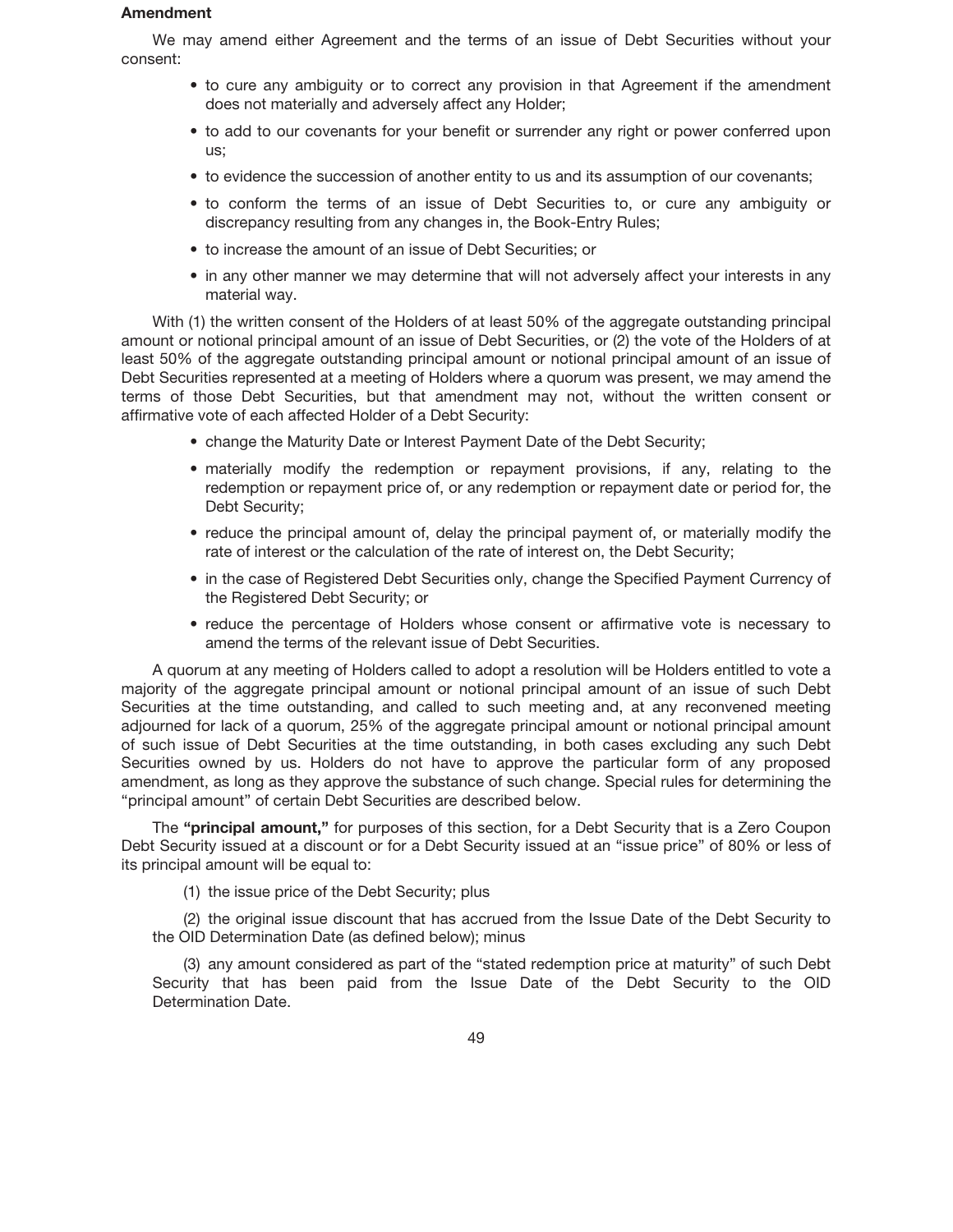The **"OID Determination Date"** is the last day of the last accrual period ending prior to the date of the meeting of Holders (or, for consents not at a meeting, prior to a date that we establish). The accrual period will be the same as the accrual period used by us to determine our deduction for accrued original issue discount under the Internal Revenue Code of 1986, as amended to the date of this Offering Circular (the **"Code"**). For a description of original issue discount and definitions of "issue price" and "stated redemption price at maturity," see "Certain United States Federal Tax Consequences — U.S. Owners — Debt Obligations with Original Issue Discount."

If the Specified Principal Currency of a Debt Security is other than U.S. dollars, the principal amount will be the U.S. dollar equivalent, determined on the Issue Date, of the principal amount of that Debt Security. The principal amount of a Debt Security with principal determined by reference to an index, exchange rate or formula will be described in the applicable Pricing Supplement.

If any modification, amendment or supplement of the terms of an issue of Eligible Securities requires the consent of Holders, only the Holders of Principal Components will be entitled to give or withhold that consent. Holders of Interest Components will have no right to give or withhold such consent.

As provided in the Global Debt Facility Agreement, we may establish a record date for the determination of Holders entitled to vote at any meeting of Holders of Debt Securities, to grant any consent regarding Debt Securities and to notice of any such meeting or consent.

Any instrument given by a Holder on your behalf relating to a consent will be irrevocable once given and will be conclusive and binding on all subsequent Holders of that Debt Security or any substitute or replacement Debt Security, and whether or not notation of any amendment is made upon the Debt Securities. Any amendment of an Agreement or of the terms of Debt Securities will be conclusive and binding on all Holders of those Debt Securities, whether or not they have given such consent or were present at any meeting (unless by the terms of an Agreement a written consent or an affirmative vote of such Holders is required), and whether or not notation of any such amendment is made upon the Debt Securities.

## **Replacement**

We will replace Registered Debt Securities in definitive form that are mutilated, destroyed, stolen or lost at the Holder's expense when the Holder provides evidence of the destruction, theft or loss of the Registered Debt Securities to the Global Agent as well as an indemnity, satisfactory to us and the Global Agent.

## **Debt Securities Acquired by Freddie Mac**

We may, from time to time, repurchase or otherwise acquire (either for cash or in exchange for newly-issued Debt Securities) some or all of any issue of Debt Securities at any price or prices, in the open market or otherwise. We may hold, sell or cancel any Debt Securities that we repurchase. Any Debt Securities we own will have an equal and proportionate benefit under the provisions of the applicable Agreement, without preference, priority or distinction as among those Debt Securities. However, in determining whether the required percentage of Holders of an issue of Debt Securities have given any required demand, authorization, notice, consent or waiver, Debt Securities we own, directly or indirectly, will be deemed not to be outstanding.

## **Notice**

Any notice, demand or other communication which is required or permitted to be given to a Holder may be given or served in writing by deposit thereof, postage prepaid, in the mail, addressed to such Holder as such Holder's name and address may appear in the records of Freddie Mac, a Federal Reserve Bank or the Registrar, as the case may be, or, in the case of a Holder of a Fed Book-Entry Debt Security, by transmission to such Holder through the communication system linking the Federal Reserve Banks, or, in the case of a Holder of a Debt Security maintained on DTC, by transmission to such Holder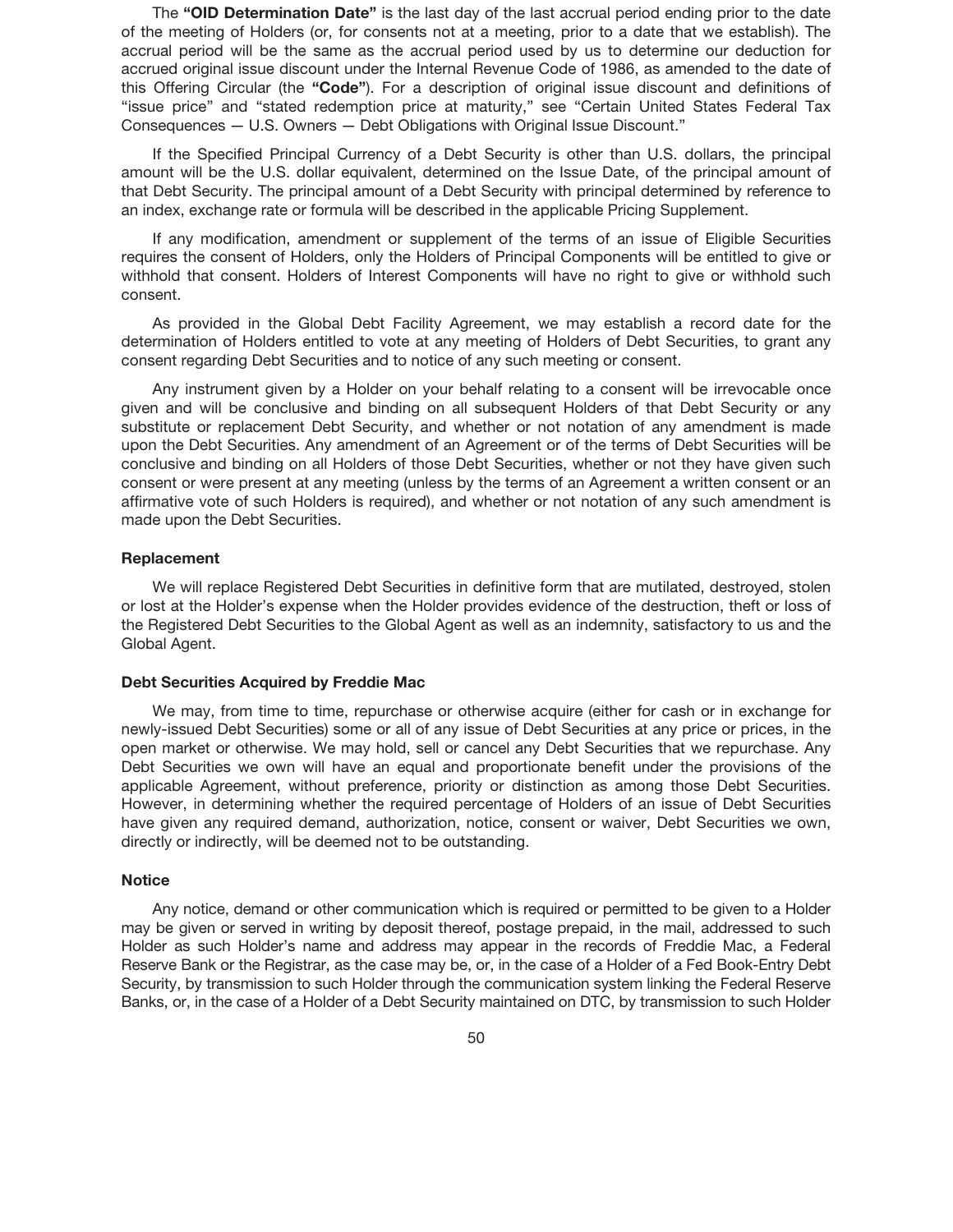through the DTC communication system. In the event that the Federal Reserve Banks' communication system and/or the DTC communication system is unavailable, Freddie Mac may give notice to a Holder by making use of an alternate comparable communication system, platform or service. Such notice, demand or other communication to or upon any Holder shall be deemed to have been sufficiently given or made, for all purposes, upon mailing or transmission.

Any notice which is required or permitted to be delivered to us must be given in writing addressed as follows: Freddie Mac, 8200 Jones Branch Drive, McLean, Virginia 22102, Attention: General Counsel and Secretary. The communication will be deemed to have been sufficiently given or made only upon actual receipt of the writing by us.

### **Governing Law**

The Agreements and the rights and obligations of the Holders and Freddie Mac with respect to the Debt Securities are to be interpreted under the federal laws of the United States. If there is no applicable U.S. federal law precedent, and if the application of New York law would not frustrate the purposes of the Charter or any provision of the applicable Agreement or the transactions governed by that Agreement, then the local laws of the State of New York will be deemed to reflect the federal laws of the United States.

A judgment that may be granted in an action commenced in a United States court based on Debt Securities payable in a Specified Payment Currency other than U.S. dollars may be denominated in U.S. dollars. It is not clear whether, in granting such judgment, the court would use the rate of exchange of the Specified Payment Currency into U.S. dollars in effect on the date of breach, on the date judgment is rendered or on another date.

## **CERTAIN UNITED STATES FEDERAL TAX CONSEQUENCES**

The Debt Securities and payments on the Debt Securities generally are not exempt from taxation by the United States or other U.S. or non-U.S. taxing jurisdictions.

The following summary addresses certain U.S. federal tax consequences of an investment in certain Debt Securities (referred to as **"Debt Obligations"** in this section) and is based upon U.S. tax laws, the Treasury regulations and decisions now in effect, all of which are subject to change, potentially with retroactive effect, or to differing interpretations.

This summary discusses only Debt Obligations held by Owners (as defined below) as capital assets within the meaning of Section 1221 of the Code. It does not discuss all of the tax consequences that may be relevant to an Owner in light of its particular circumstances or to Owners subject to special rules, such as certain financial institutions, insurance companies, certain former citizens or residents of the United States, traders in securities that elect to use a mark-to-market method of accounting for their securities holdings, dealers, Owners holding Debt Obligations as part of a hedging transaction, straddle, conversion transaction or synthetic security transaction, U.S. Owners (as defined below) whose functional currency (as defined in Section 985 of the Code) is not the U.S. dollar, partnerships or other pass-through entities, tax-exempt persons, or regulated investment companies. Further, the tax consequences arising from the ownership of any Debt Obligations with special characteristics (*e.g.*, Debt Obligations involving multiple currencies, Debt Securities having a Variable Principal Repayment Amount, Extendible Variable Rate Debt Securities, Fixed/Variable Rate Debt Securities, Range Accrual Debt Securities or Convertible Debt Securities) may be set forth in the applicable Pricing Supplement. In all cases, you are advised to consult your own tax advisors regarding the U.S. federal tax consequences to you of purchasing, owning and disposing of Debt Obligations (or of stripped payment rights derived from such Debt Obligations), including the advisability of making any of the elections described below, as well as any tax consequences arising under the laws of any state, local, foreign or other taxing jurisdiction. In addition, this summary of certain U.S. federal tax consequences is for general information only and is not tax advice for any particular Owner.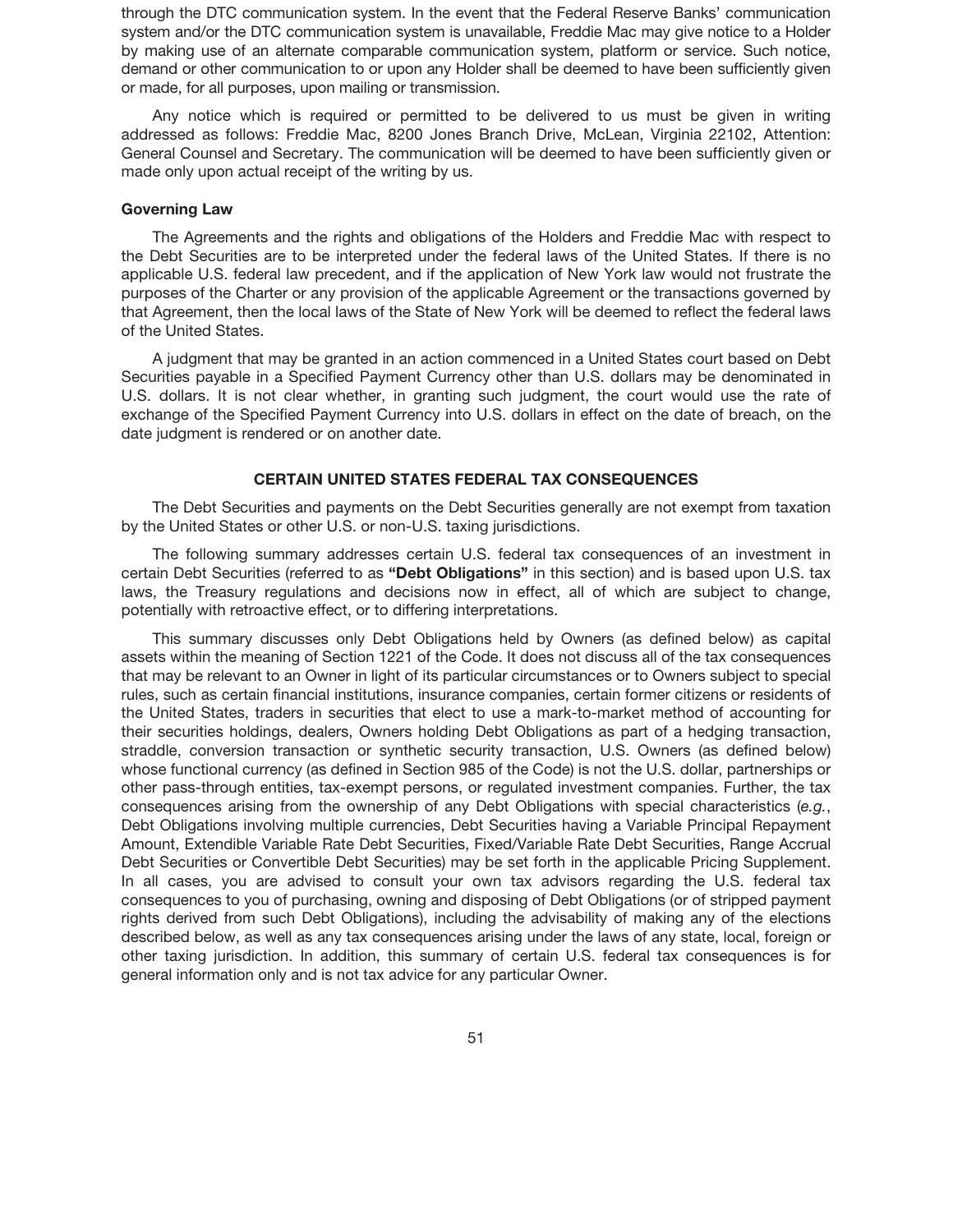For purposes of this summary, **"U.S. Person"** means:

- an individual who, for U.S. federal income tax purposes, is a citizen or resident of the United States;
- a corporation (or other business entity treated as a corporation for U.S. federal income tax purposes) created or organized in or under the laws of the United States, any state thereof, or the District of Columbia;
- an estate the income of which is subject to U.S. federal income taxation regardless of its source; or
- a trust if a court within the United States is able to exercise primary supervision over the administration of the trust and one or more U.S. persons have the authority to control all substantial decisions of the trust. Certain trusts in existence on or before August 20, 1996 that were treated as U.S. persons under the law in effect on such date but fail to qualify as U.S. persons under current law may elect to continue to be treated as U.S. persons to the extent prescribed in the applicable regulations.

**"U.S. Owner"** means a U.S. Person that beneficially owns a Debt Obligation. **"Non-U.S. Owner"** means a Beneficial Owner of a Debt Obligation that is an individual, a corporation, an estate or a trust that is not a U.S. Person. **"Owner"** means either a U.S. Owner or a Non-U.S. Owner.

If a partnership (or other entity treated as a partnership for U.S. federal income tax purposes) holds Debt Obligations, the treatment of a partner will generally depend upon the status of the particular partner and the activities of the partnership. If you are a partner in such a partnership, you should consult your own tax advisors.

As a condition to our payment on a Debt Obligation or to the transfer or exchange of a Debt Obligation, we (or our agent or any other person potentially required to withhold with respect to payments on such Debt Obligation) may require the Holder of the Debt Obligation to present a certificate in a prescribed form to enable us (or such person) to determine our (or such person's) duties and liabilities with respect to any taxes or other amounts required to be deducted or withheld under U.S. law or any reporting or other requirements.

## **U.S. Owners**

## *In General*

Income derived from a Debt Obligation by a U.S. Owner is subject to U.S. federal income taxation. In addition, a Debt Obligation owned by an individual who, at the time of death, is a U.S. citizen or domiciliary is subject to U.S. federal estate tax.

The U.S. Internal Revenue Service (the **"IRS"**) has ruled that Freddie Mac is an instrumentality of the United States for purposes of Section 7701(a)(19) of the Code; therefore, domestic building and loan associations and savings banks are permitted to invest in Debt Obligations to meet the percentage of total assets required to be invested in, among other things, stock or obligations of a corporation which is an instrumentality of the United States. Furthermore, Debt Obligations held by a real estate investment trust will constitute "Government securities" within the meaning of Section 856(c)(4)(A) of the Code, and Debt Obligations held by a regulated investment company will constitute "Government securities" within the meaning of Section 851(b)(3) of the Code.

The Charter does not contain any specific exemption from any taxes on the principal of or interest on obligations issued by Freddie Mac imposed by any state or possession of the United States or by any local taxing authority. Purchasers residing in states of the United States that impose intangible property or income taxes should consult their own tax advisors as to the status of the Debt Obligations and interest paid on them under applicable tax laws.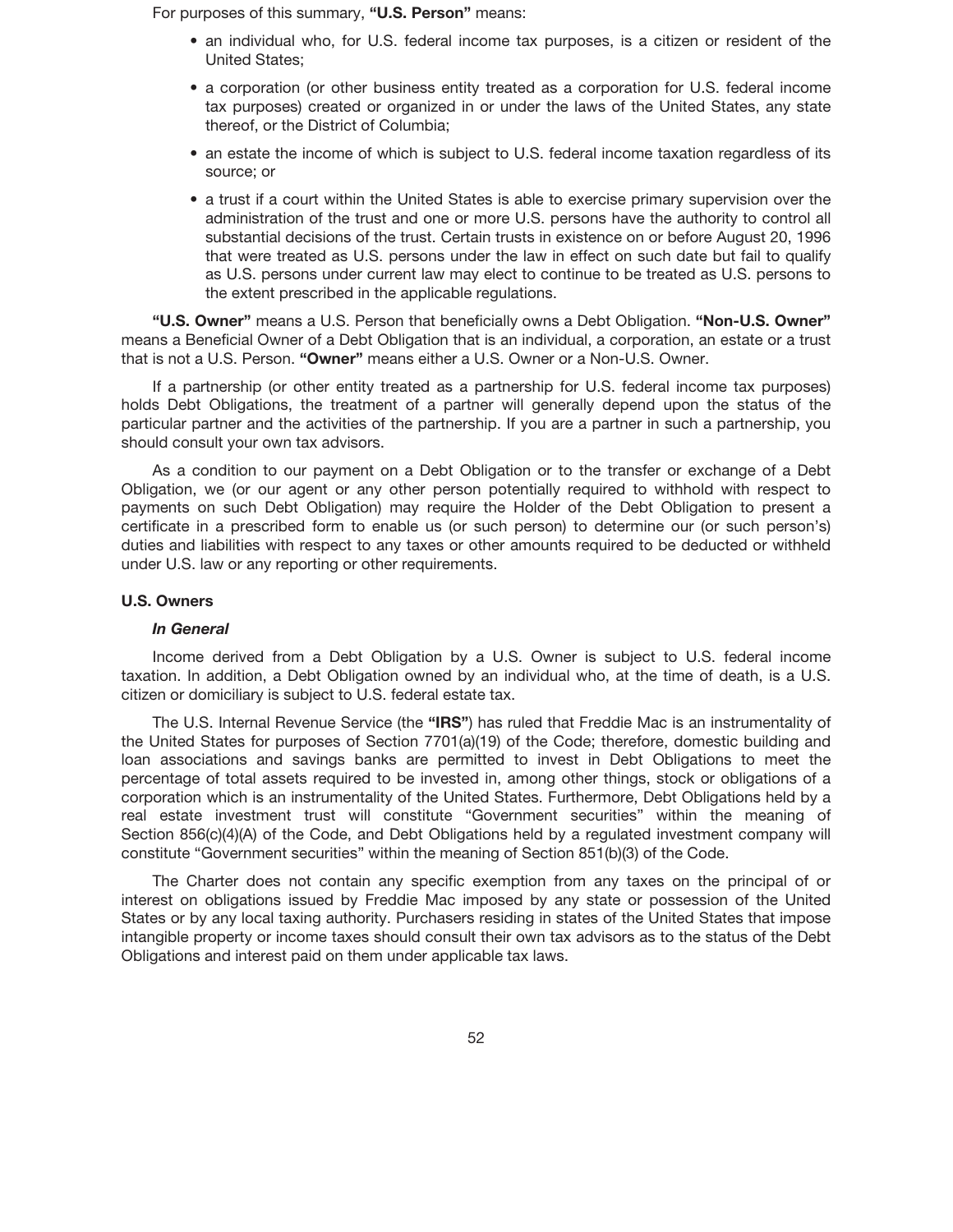#### *Payments of Interest*

Interest paid on a Debt Obligation generally will be taxable to a U.S. Owner as ordinary interest income at the time it accrues or is received in accordance with the U.S. Owner's method of accounting for U.S. federal income tax purposes. Special rules governing the treatment of interest paid on Debt Obligations having original issue discount are described below.

If an interest payment is payable in or determined by reference to a Specified Currency other than U.S. dollars (a **"Non-U.S. Currency"**), the amount of interest income recognized by a cash method U.S. Owner will be the U.S. dollar value of the interest payment, based on the exchange rate in effect on the date of receipt, regardless of whether the payment is in fact converted to U.S. dollars. Accrual method U.S. Owners may determine the amount of the income recognized on such interest payments in accordance with one of two methods, in either case regardless of whether the payments are in fact converted into U.S. dollars. Under the first method, the amount of interest income recognized will be based on the average exchange rate in effect during the interest accrual period (or, for an accrual period that spans two taxable years, the average rate for the portion of the period within each taxable year). Upon receipt of an interest payment (including a payment attributable to accrued but unpaid interest upon the sale or retirement of a Debt Obligation) payable in or determined by reference to a Non-U.S. Currency, an accrual method U.S. Owner will recognize ordinary exchange gain or loss measured by the difference between the U.S. dollar value of such payment at the exchange rate in effect on the date of receipt and the amount of interest accrued during the payment period at the average exchange rate.

Under the second method, an accrual method U.S. Owner may elect to translate interest income into U.S. dollars at the exchange rate in effect on the last day of the accrual period (or, in the case of an accrual period that spans two taxable years, at the exchange rate in effect on the last day of the partial period within each taxable year). Additionally, if a payment of interest is received within five business days of the last day of the accrual period or taxable year, an electing accrual basis U.S. Owner instead may translate such accrued interest into U.S. dollars at the exchange rate in effect on the day the payment is received. Any election to use the second method will apply to all debt instruments held by the U.S. Owner at the beginning of the first taxable year to which the election applies or thereafter acquired by such U.S. Owner, and will be irrevocable without the consent of the IRS.

If interest on a Debt Obligation is payable in a Non-U.S. Currency, but a U.S. Owner thereof receives payment in U.S. dollars as a result of a currency conversion, then the U.S. dollar amount so received might not be the same as the U.S. dollar amount required to be recognized as interest income under the rules described above. See "Currency Conversions."

### *Debt Obligations with Original Issue Discount*

Debt Obligations, including Zero Coupon Debt Securities, may be issued with original issue discount. The Code and Treasury regulations concerning the tax treatment of debt instruments issued with original issue discount (the **"OID Regulations"**) provide that the excess of the "stated redemption price at maturity" of a Debt Obligation over its "issue price" will be **"original issue discount"** unless such excess is *de minimis* (defined below). The **"stated redemption price at maturity"** of a Debt Obligation is generally equal to the sum of all payments on the Debt Obligation other than interest based on a single fixed rate (or a variable rate, unless the applicable Pricing Supplement provides otherwise) and payable unconditionally at least annually. The **"issue price"** of a Debt Obligation is generally the first price at which a substantial amount of the issue of which the Debt Obligation is a part is sold to persons other than those acting as placement agents, underwriters, brokers or wholesalers. The issue price of a Debt Obligation generally includes any pre-issuance accrued interest unless a U.S. Owner excludes such amount from the issue price and treats a portion of the stated interest payable on the first interest payment date as a return of that accrued interest rather than as an amount payable under the Debt Obligation. Original issue discount is considered to be *de minimis* if it is less than one-quarter of one percent of a Debt Obligation's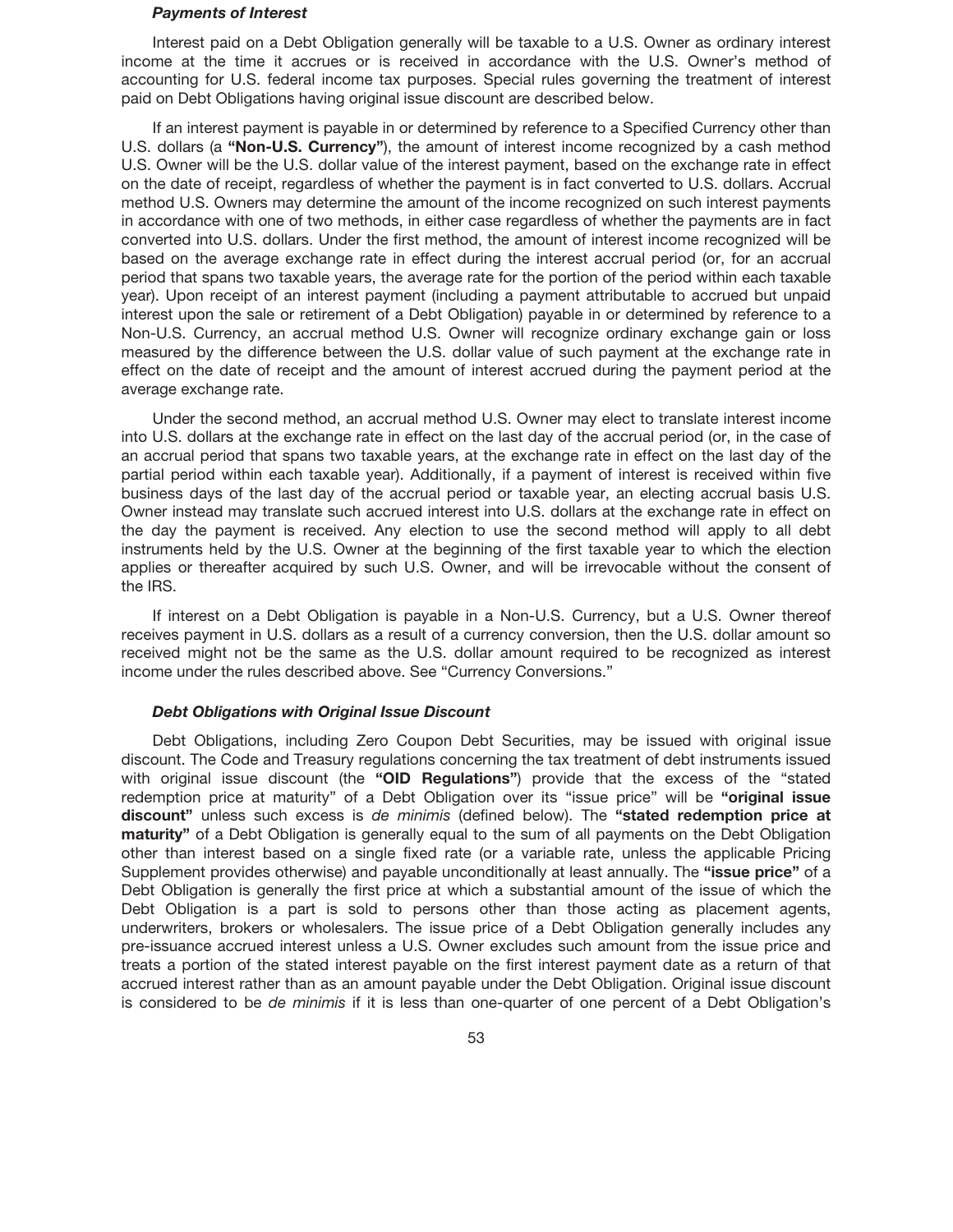stated redemption price at maturity multiplied by the number of complete years to its maturity (or the weighted average maturity if any amount included in the stated redemption price at maturity is payable before maturity). A Debt Obligation having more than a *de minimis* amount of original issue discount is referred to as an **"OID Debt Obligation."** A U.S. Owner of a Debt Obligation with *de minimis* original issue discount will include any *de minimis* original issue discount in income, as capital gain, on a *pro rata* basis as principal payments are made on the Debt Obligation.

Special rules apply to Debt Obligations that are callable by us, including Debt Obligations that are Step Debt Securities and that have an initial fixed interest rate that will change to a different fixed rate on or after the first day on which such Debt Obligations may be redeemed (**"Step Debt Obligations"**), and including Debt Obligations that are Extendible Variable Rate Debt Securities. See, respectively, "Certain United States Federal Tax Consequences — U.S. Owners — Callable or Extendible Debt Obligations" and "Certain United States Federal Tax Consequences — U.S. Owners — Extendible Variable Rate Debt Securities." Other special rules may apply to Debt Obligations that are Variable Rate Debt Securities, Debt Obligations that provide for a fixed rate and a variable rate in different periods, Debt Obligations with a zero or reduced interest rate for certain periods, and certain other types of Debt Obligations. If any such special rules apply to a particular issue of Debt Obligations, the applicable Pricing Supplement will describe any special tax considerations that apply.

Subject to certain special rules for Debt Obligations having a maturity of one year or less (discussed below), U.S. Owners are required to include as ordinary income original issue discount on OID Debt Obligations as it accrues, which may be before the receipt of the cash attributable to such income, based on a compounding of interest at a constant rate (using the yield to maturity of the Debt Obligation when originally issued). Under these rules, the portion of the original issue discount includible in income generally is lowest in the first accrual period and increases in each successive accrual period. The OID Regulations permit U.S. Owners to use accrual periods of any length up to one year (including daily accrual periods) to compute accruals of original issue discount, provided each scheduled payment of principal or interest occurs either on the first or the last day of an accrual period.

If all the payments on an OID Debt Obligation are payable in or determined by reference to a single Non-U.S. Currency, the accruals of original issue discount are computed in that Non-U.S. Currency. The accruals are then translated into U.S. dollars under the rules described above for accrual method U.S. Owners in "Certain United States Federal Tax Consequences — U.S. Owners — Payments of Interest." These rules are applicable to original issue discount regardless of the U.S. Owner's regular method of accounting.

### *Callable or Extendible Debt Obligations*

The OID Regulations provide special rules for determining the yield and maturity of a debt instrument that provides the issuer or a holder with an unconditional option that, if exercised, would result in payments being made on the debt instrument under an alternative payment schedule or schedules (the **"Deemed Exercise Rule"**). Specifically, an issuer is deemed to exercise or not exercise such an option in a manner that minimizes the yield on the debt instrument, and a holder is deemed to exercise or not exercise such an option in a manner that maximizes the yield on the debt instrument. Under these rules, we will be presumed to exercise a call right if such exercise would minimize the yield to maturity of the Debt Obligation and a holder will be presumed to exercise an option to extend if such exercise would maximize the yield to maturity of the Debt Obligation. If an option with respect to an OID Debt Obligation is presumed to be exercised but is not in fact exercised, the Debt Obligation will be treated as retired and then reissued at the adjusted issue price on the option date solely for purposes of determining future accruals of interest and original issue discount. The **"adjusted issue price"** is defined as the sum of the issue price of the Debt Obligation and the aggregate amount of previously accrued but unpaid original issue discount (determined without regard to the acquisition premium rules), less any prior payments of amounts included in its stated redemption price at maturity.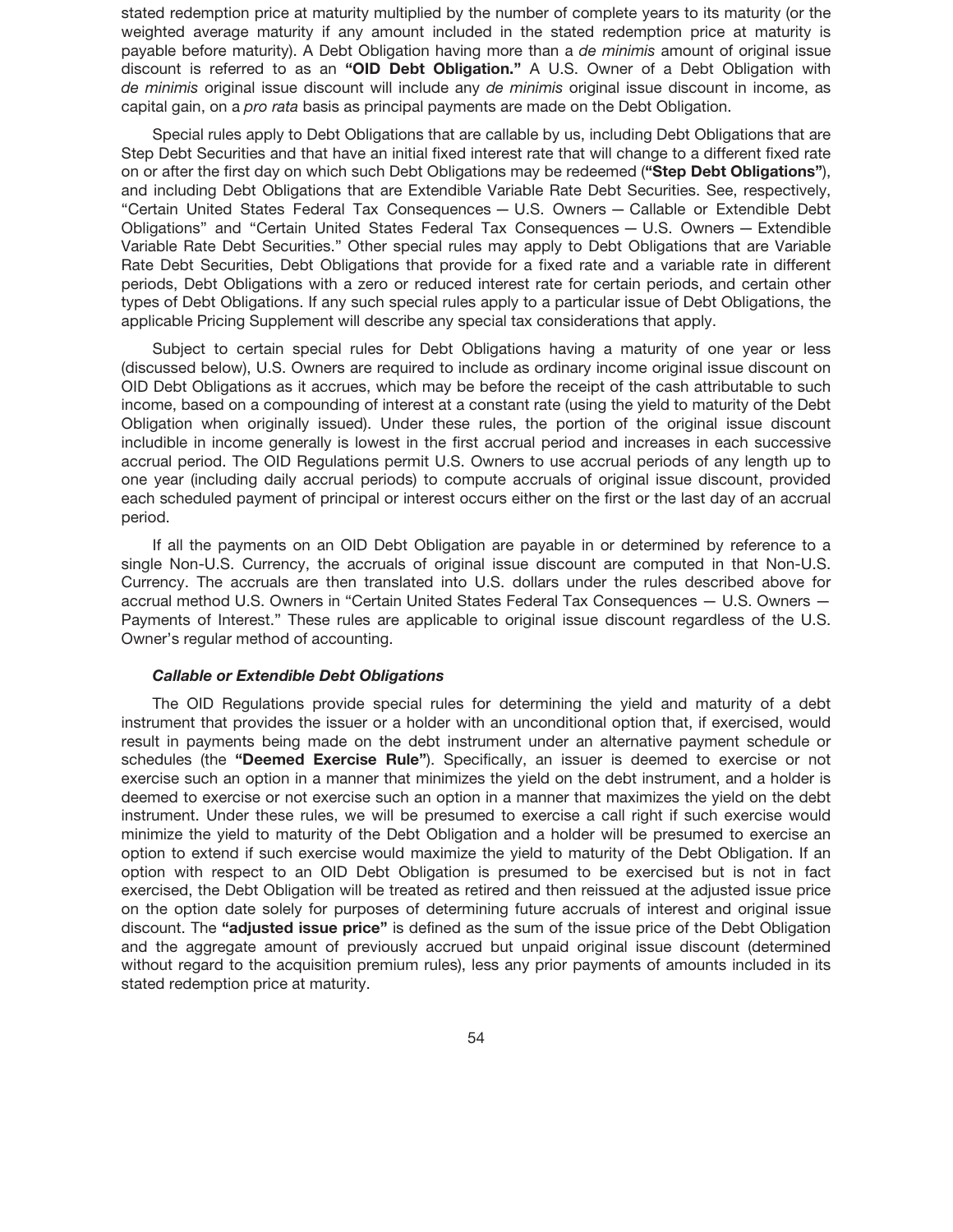For example, a fixed rate Debt Obligation that is issued at a discount and is callable at par will not be deemed to be called because exercise of the call right will not minimize the yield of such Debt Obligation. A Step Debt Obligation that is issued at par, has interest that increases on specified dates, and is callable at par on the dates specified for increases in interest rates will be deemed to be called on the first step date because the yield to maturity on the Debt Obligation would be lower than if the interest rate were stepped up. If the Step Debt Obligation is not called on that date, or is called only in part, the Step Debt Obligation (to the extent of its remaining outstanding principal amount) will be deemed to be called and retired and then reissued at par. As a result of these special rules, a Step Debt Obligation issued at par and with interest that increases on specified dates will not have any original issue discount and stated interest will be taken into account by a U.S. Owner under its regular method of accounting.

If a principal purpose in structuring a debt instrument is to achieve a result that is unreasonable in light of the purposes of the rules relating to original issue discount, then the OID Regulations provide that the IRS can apply or depart from the OID Regulations, including the rules relating to the exercise of unconditional options described above, as necessary or appropriate to achieve a reasonable result. We intend to report income on any Debt Obligations with the features described above assuming this anti-abuse rule does not apply.

### *Debt Obligations with a Term of One Year or Less*

A Debt Obligation that matures one year or less from the date of its issuance is referred to as a **"Short-Term Debt Obligation."** For purposes of determining whether a Debt Obligation is a Short-Term Debt Obligation, the maturity date of the Debt Obligation is the last possible date it could be outstanding under its terms. For example, a Step Debt Obligation that has a maturity of more than one year but, under the rules described in the previous section, is presumed to be called on a date that is one year or less from the issue date, will not constitute a Short-Term Debt Obligation.

Accrual method U.S. Owners and certain other U.S. Owners described in Section 1281(b) of the Code (for example, certain U.S. Owners that hold stripped Short-Term Debt Obligations), regardless of their method of accounting, are required to include original issue discount and stated interest (if any) with respect to a Short-Term Debt Obligation in income as it accrues. Original issue discount and stated interest must be accrued on a straight-line basis unless the U.S. Owner makes an irrevocable election to accrue such amounts on the basis of the Short-Term Debt Obligation's yield to maturity and daily compounding. U.S. Owners described in this paragraph may irrevocably elect to accrue **"acquisition discount"** (*i.e.*, the excess of the stated redemption price at maturity over the U.S. Owner's basis in the Short-Term Debt Obligation) rather than original issue discount. Such U.S. Owners should consult their own tax advisors before making this election.

Cash method U.S. Owners of a Short-Term Debt Obligation generally include original issue discount and stated interest (if any) in income as payments are received. A cash method U.S. Owner of a Short-Term Debt Obligation described in Section 1281(b) of the Code, however, is subject to the rules described in the preceding paragraph. In addition, a cash method U.S. Owner of a Short-Term Debt Obligation (that is not otherwise required to account for interest or original issue discount on such Short-Term Debt Obligation as it accrues) may nevertheless elect to include in income interest and original issue discount as they accrue (under the rules discussed above) on all obligations having a maturity of one year or less held by the U.S. Owner in the taxable year of the election and in all subsequent years. This election is irrevocable without the consent of the IRS. In the case of a U.S. Owner that is not required and that does not elect to include interest and original issue discount in income currently, (i) any gain realized upon the sale, exchange or retirement of a Short-Term Debt Obligation will be ordinary income to the extent of accrued interest and original issue discount; and (ii) such U.S. Owner will be required to defer deductions for interest expense on any indebtedness incurred or continued to purchase or carry the Short-Term Debt Obligation, in an amount not exceeding the deferred interest income, until the deferred interest income is recognized.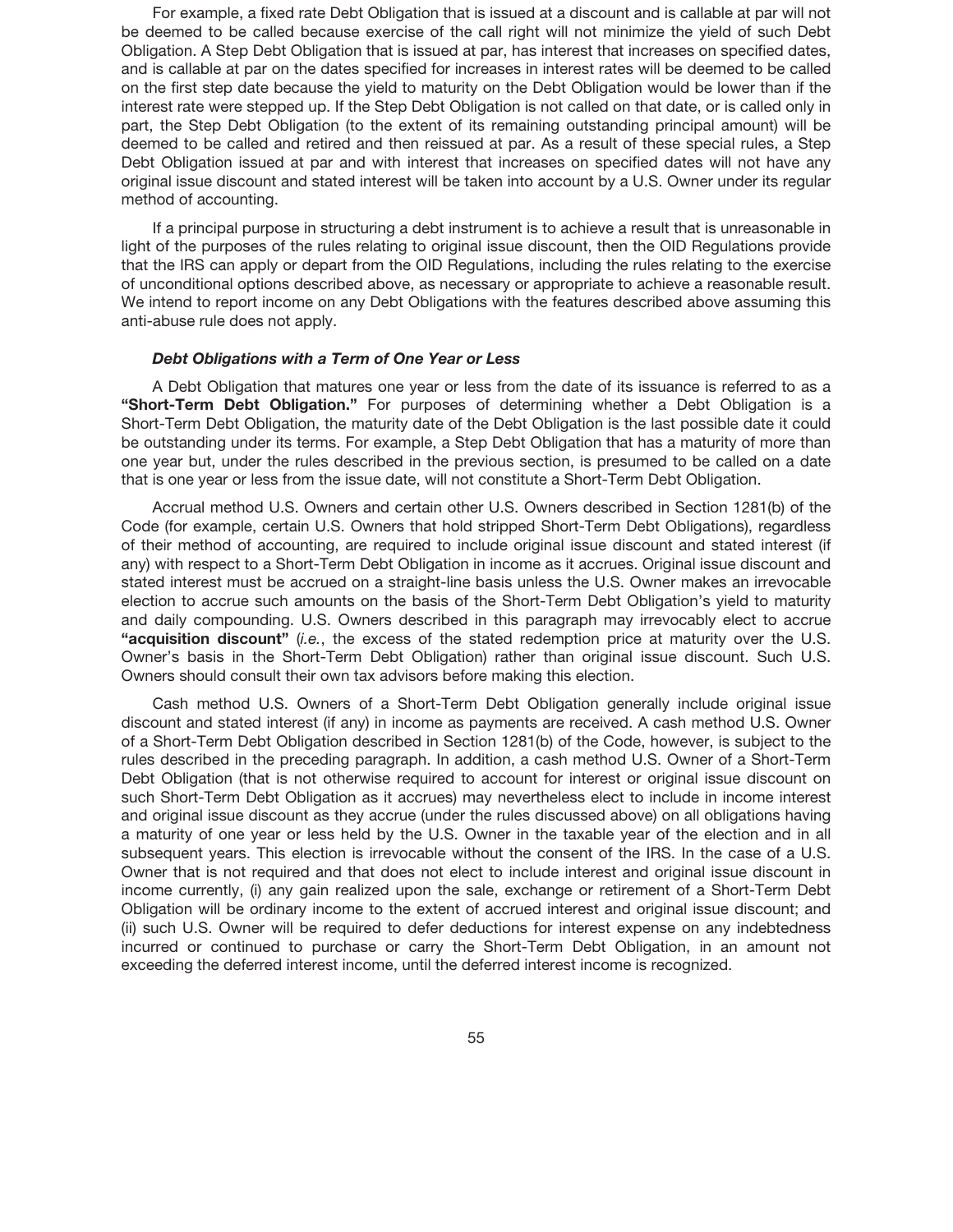#### *Acquisition Premium and Market Discount*

In the event that a U.S. Owner purchases an OID Debt Obligation at an **"acquisition premium"** (*i.e.*, at a price in excess of its adjusted issue price but less than its remaining stated redemption price at maturity), an adjustment must be made to the amount includible in income in each taxable year as original issue discount. Unless a U.S. Owner makes the accrual method election described below, the original issue discount includible for any taxable year is reduced by the product of the amount of original issue discount otherwise accruing during that taxable year under the rules described above and a constant fraction, the numerator of which is the excess of the purchase price of the Debt Obligation over the adjusted issue price of the Debt Obligation as of the acquisition date and the denominator of which is the remaining original issue discount on the Debt Obligation as of the acquisition date.

A U.S. Owner that purchases a Debt Obligation (other than a Short-Term Debt Obligation) at a **"market discount"** (*i.e.*, at a price less than its stated redemption price at maturity or, in the case of an OID Debt Obligation, its adjusted issue price) will be required (unless such difference is a *de minimis* amount) to treat any principal payments on, or any gain realized in a taxable disposition or retirement of, such Debt Obligation as ordinary income to the extent of the market discount that accrued while such U.S. Owner held such Debt Obligation, unless the U.S. Owner elects to include such market discount in income on a current basis. Market discount is considered to be *de minimis* if it is less than one-quarter of one percent of the Debt Obligation's stated redemption price at maturity multiplied by the number of complete years to maturity (or the weighted average maturity if any amount included in the stated redemption price at maturity is payable before maturity) after the U.S. Owner acquired such Debt Obligation. If a Debt Obligation with more than a *de minimis* amount of market discount is disposed of in a transaction that is nontaxable in whole or in part (other than certain transactions described in Section 1276(d) of the Code), accrued market discount will be includible as ordinary income to the U.S. Owner as if such U.S. Owner had sold the Debt Obligation at its then fair market value. Generally, market discount accrues ratably over the number of days from the date of acquisition to the maturity date of the Debt Obligation. A U.S. Owner may, however, elect with respect to any Debt Obligation to use a constant interest method. This election is irrevocable without the consent of the IRS. A U.S. Owner of a Debt Obligation that acquired it at a market discount and that does not elect under Section 1278(b) of the Code to include market discount in income on a current basis also may be required to defer the deduction for a portion of the interest expense on any indebtedness incurred or continued to purchase or carry the Debt Obligation until the deferred income is realized.

If all payments on a Debt Obligation are payable in or determined by reference to a single Non-U.S. Currency, the amount of market discount includible in income will generally be determined by translating the market discount determined in the Non-U.S. Currency into U.S. dollars at the spot rate on the date the Debt Obligation is retired or otherwise disposed of. If the U.S. Owner has elected to accrue market discount currently, then the amount which accrues is determined in the Non-U.S. Currency and then translated into U.S. dollars on the basis of the average rate in effect during such accrual period. A U.S. Owner will recognize ordinary exchange gain or loss with respect to market discount which is accrued currently using the approach described in "Certain United States Federal Tax Consequences — U.S. Owners — Payments of Interest."

## *Debt Obligations Purchased at a Premium*

Except as noted below, a U.S. Owner that purchases a Debt Obligation for an amount in excess of its remaining stated redemption price at maturity will be treated as having premium with respect to such Debt Obligation in the amount of such excess. A U.S. Owner that purchases an OID Debt Obligation at a premium is not required to include in income any original issue discount with respect to such Debt Obligation. If such a U.S. Owner makes an election under Section 171(c)(2) of the Code to treat such premium as **"amortizable bond premium,"** the amount of interest on a Debt Obligation that must be included in such U.S. Owner's income for each accrual period (where such Debt Obligation is not optionally redeemable prior to its maturity date) will be reduced (but not below zero)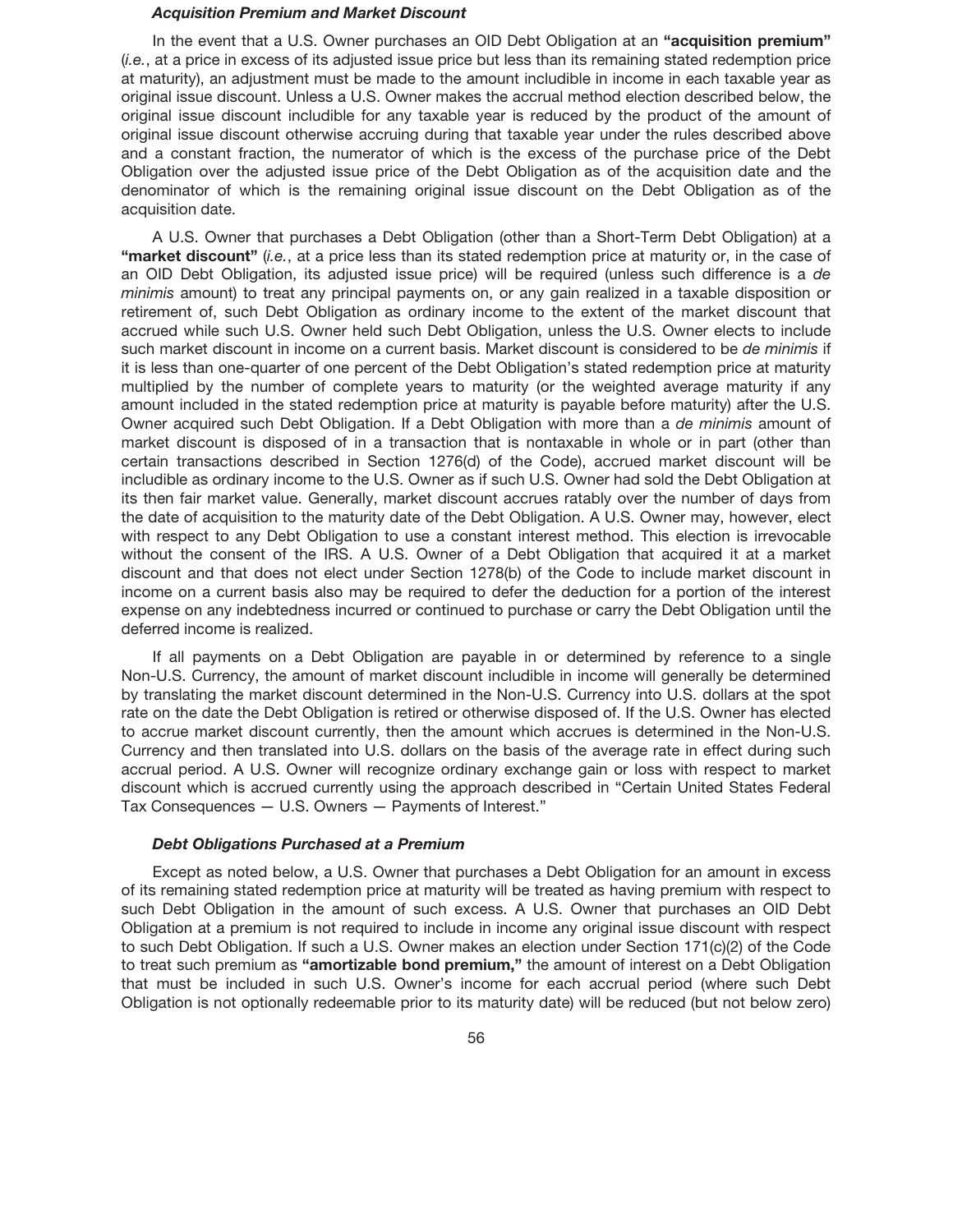by the portion of the premium allocable to such period based on the Debt Obligation's yield to maturity. Under Treasury Regulation Section 1.171-2(a)(4), if the bond premium allocable to an accrual period exceeds the qualified stated interest allocable to that accrual period, the excess may be deductible, but only to the extent that the U.S. Owner's total interest inclusions with respect to the Debt Obligation exceed the total amount of bond premium deductions with respect to the Debt Obligation in all prior accrual periods. Any excess bond premium is carried forward to future accrual periods (subject to the same limitation in such future accrual periods). Any amortizable bond premium remaining at the time the Debt Obligation is sold, retired or otherwise disposed of will be deductible as a bond premium deduction and will not be treated as a capital loss.

If a U.S. Owner makes the election under Section  $171(c)(2)$  of the Code, the election also shall apply to all bonds the interest on which is not excludable from gross income (**"Fully Taxable Bonds"**) held by the U.S. Owner at the beginning of, or acquired during, the first taxable year to which the election applies and to all Fully Taxable Bonds thereafter acquired by it. This election is irrevocable without the consent of the IRS. If such an election is not made, such a U.S. Owner must include the full amount of each interest payment in income in accordance with its regular method of accounting and will take the premium into account in computing its gain or loss upon the sale or other disposition or retirement of the Debt Obligation. Thus, the premium may reduce capital gain or increase capital loss realized on the disposition or retirement of the Debt Obligation. See "Certain United States Federal Tax Consequences — U.S. Owners — Disposition or Retirement of Debt Obligations."

If all payments on a Debt Obligation are payable in or determined by reference to a single Non-U.S. Currency, amortizable premium will, if the U.S. Owner so elects, reduce the amount of foreign currency interest income on such Debt Obligation. Such electing U.S. Owner is required to recognize ordinary exchange gain or loss attributable to movements in exchange rates between the time premium is paid to acquire the Debt Obligation and the time it offsets interest income by treating the amount of premium amortized as a return of principal.

## *Accrual Method Election*

Under the OID Regulations, a U.S. Owner of a Debt Obligation is permitted to elect to include in gross income its entire return on a Debt Obligation (*i.e.*, the excess of all remaining payments to be received on the Debt Obligation over the amount paid for the Debt Obligation by such U.S. Owner) based on the compounding of interest at a constant rate (an **"accrual method election"**). If the U.S. Owner has not made an election under Section 171(c)(2) of the Code to amortize bond premium, an accrual method election for a Debt Obligation with amortizable bond premium will result in a deemed election under Section 171(c)(2) of the Code for all of the U.S. Owner's debt instruments with amortizable bond premium held at the beginning of the taxable year and acquired thereafter. Similarly, an accrual method election for a Debt Obligation with market discount by a U.S. Owner that has not made an election under Section 1278(b) of the Code to include market discount in income on a current basis will result in a deemed election under Section 1278(b) of the Code. Such a deemed election will apply to all debt instruments with market discount acquired by the U.S. Owner during the current taxable year and all subsequent years. Neither the bond premium election under Section 171(c)(2) of the Code nor the market discount election under Section 1278(b) of the Code may be revoked without the permission of the IRS.

#### *Disposition or Retirement of Debt Obligations*

Upon the sale, exchange or other disposition of a Debt Obligation, or upon the retirement of a Debt Obligation (including by redemption), a U.S. Owner will recognize gain or loss in an amount equal to the difference, if any, between the amount realized upon the disposition or retirement (not including any amount attributable to accrued but unpaid interest, which will be taxable separately as ordinary interest income to the extent not previously included in gross income) and the U.S. Owner's adjusted tax basis in the Debt Obligation. The amount realized on a disposition or retirement of a Debt Obligation in exchange for an amount payable in a Non-U.S. Currency (whether or not the U.S. Owner elects to receive payment in the Non-U.S. Currency) is the U.S. dollar value of such amount on the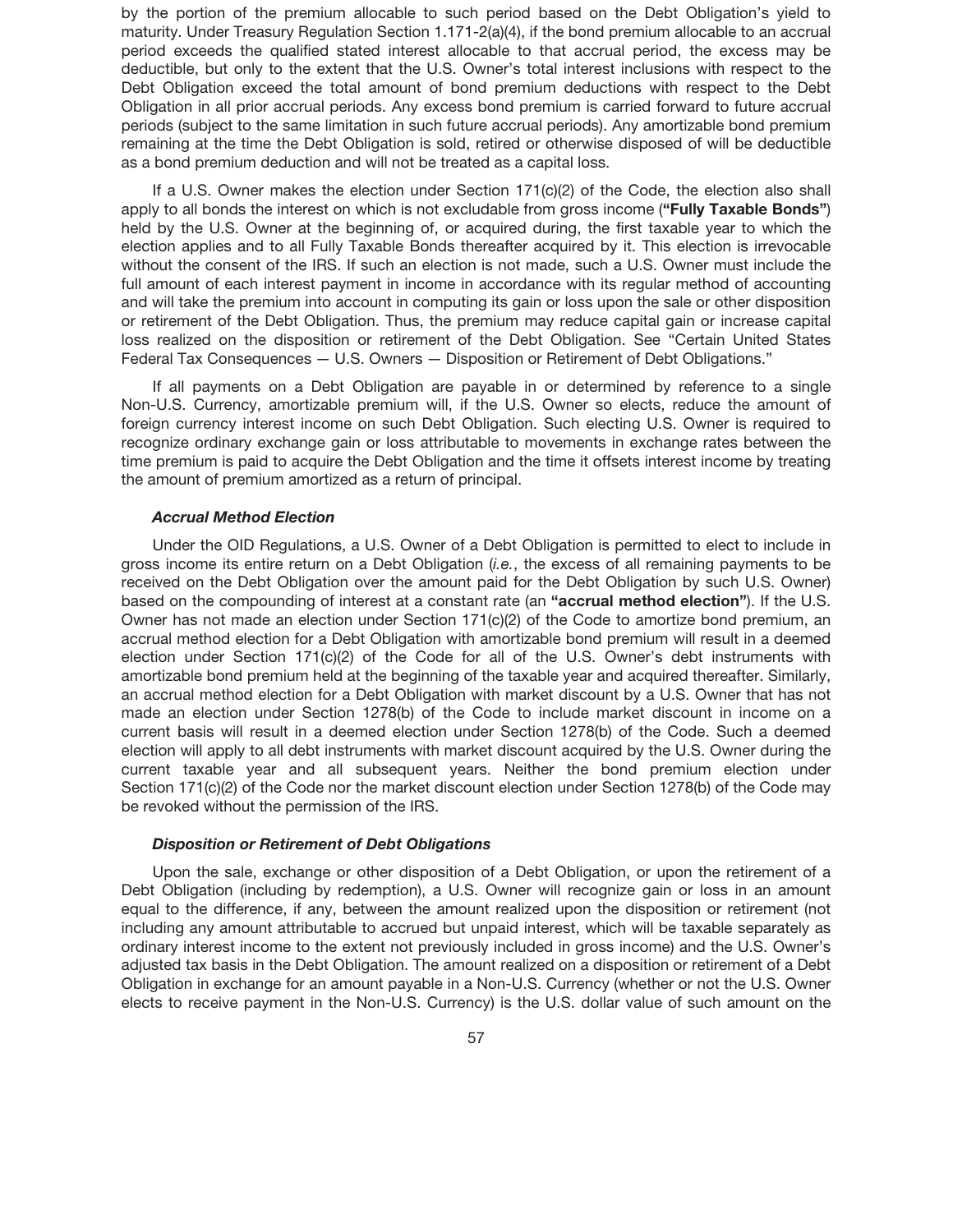date of disposition or retirement or, in the case of Debt Obligations traded on an established securities market (within the meaning of Treasury Regulation Section 1.988-2(a)(2)(iv)) sold by a cash basis U.S. Owner (or an electing accrual basis U.S. Owner), on the settlement date for the sale. A U.S. Owner's adjusted tax basis in a Debt Obligation for determining gain or loss on the disposition or retirement of a Debt Obligation generally is the U.S. Dollar cost of such Debt Obligation to such U.S. Owner, increased by the amount of any original issue discount and any market discount previously included in such U.S. Owner's gross income with respect to such Debt Obligation, and decreased by (i) the amount of any payments on the Debt Obligation that are part of its stated redemption price at maturity; and (ii) any amortizable bond premium deduction taken by a U.S. Holder at or prior to the time the Debt Obligation is sold, retired or otherwise disposed of. The U.S. dollar cost of Debt Obligations purchased with Non-U.S. Currency generally will be the U.S. dollar value of the purchase price on the date of purchase or, in the case of Debt Obligations traded on an established securities market (within the meaning of Treasury Regulation Section 1.988-2(a)(2)(iv)) purchased by a cash basis U.S. Owner (or an electing accrual basis U.S. Owner), on the settlement date for the purchase. If a U.S. Owner purchases a Debt Obligation that is payable in a Non-U.S. Currency by converting U.S. dollars to the Non-U.S. Currency, the U.S. dollar value of the purchase price on the date of the purchase or settlement, as the case may be, may not be the same amount as the U.S. dollar amount converted to the Non-U.S. Currency for that purpose. See "Certain United States Federal Tax Consequences — U.S. Owners — Exchange of Amounts in Non-U.S. Currency."

Gain or loss recognized upon the disposition or retirement of a Debt Obligation will be capital gain or loss, except to the extent the gain represents accrued original issue discount or market discount on the Debt Obligation not previously included in gross income, or to the extent the gain or loss is attributable to changes in exchange rates, to which extent such gain or loss would be treated as ordinary income or ordinary loss, as the case may be. Any capital gain or loss upon the disposition or retirement of a Debt Obligation will be long-term capital gain or loss if at the time of disposition or retirement the U.S. Owner held the Debt Obligation for more than one year. Certain non-corporate U.S. Owners (including individuals) are eligible for preferential rates of U.S. federal income taxation in respect of long-term capital gains. The deductibility of capital losses is subject to limitations under the Code. With respect to Step Debt Obligations described above, if a call that is presumed exercised is not in fact exercised, the deemed reissuance of the Debt Obligations for purposes of computing subsequent accruals of interest and original issue discount will not result in a deemed disposition or retirement of the Step Debt Obligations.

### *Exchange of Amounts in Non-U.S. Currency*

Non-U.S. Currency received as interest on a Debt Obligation or on disposition or retirement of a Debt Obligation will have a tax basis equal to its U.S. dollar value at the time such interest is received or at the time of such disposition or retirement. Non-U.S. Currency that is purchased generally will have a tax basis equal to the U.S. dollar value of its cost. Any gain or loss recognized on a sale or other disposition of a Non-U.S. Currency (including its use to purchase Debt Obligations or upon exchange for U.S. dollars) will be ordinary income or loss.

## *Extendible Variable Rate Debt Securities*

#### *Deemed Final Maturity Date and Payments of Interest*

Under the Deemed Exercise Rule a holder of a debt obligation is deemed to exercise or not exercise an unconditional option or, where applicable, a combination of such options, in a manner that maximizes the yield on the debt obligation, and an issuer is deemed to exercise or not exercise an unconditional option, or combination of such options, in a manner that minimizes the yield on the debt obligation. See "Certain United States Federal Tax Consequences — U.S. Owners — Callable or Extendible Debt Obligations." Although it is not entirely clear how the Deemed Exercise Rule applies to the Extendible Variable Rate Debt Securities (the X-Notes), we believe that it should be applied by treating each holder as exercising its option to extend the term of the X-Notes on each Election Date (each, a **"Holder Option"**) and by treating us as exercising our option to redeem the X-Notes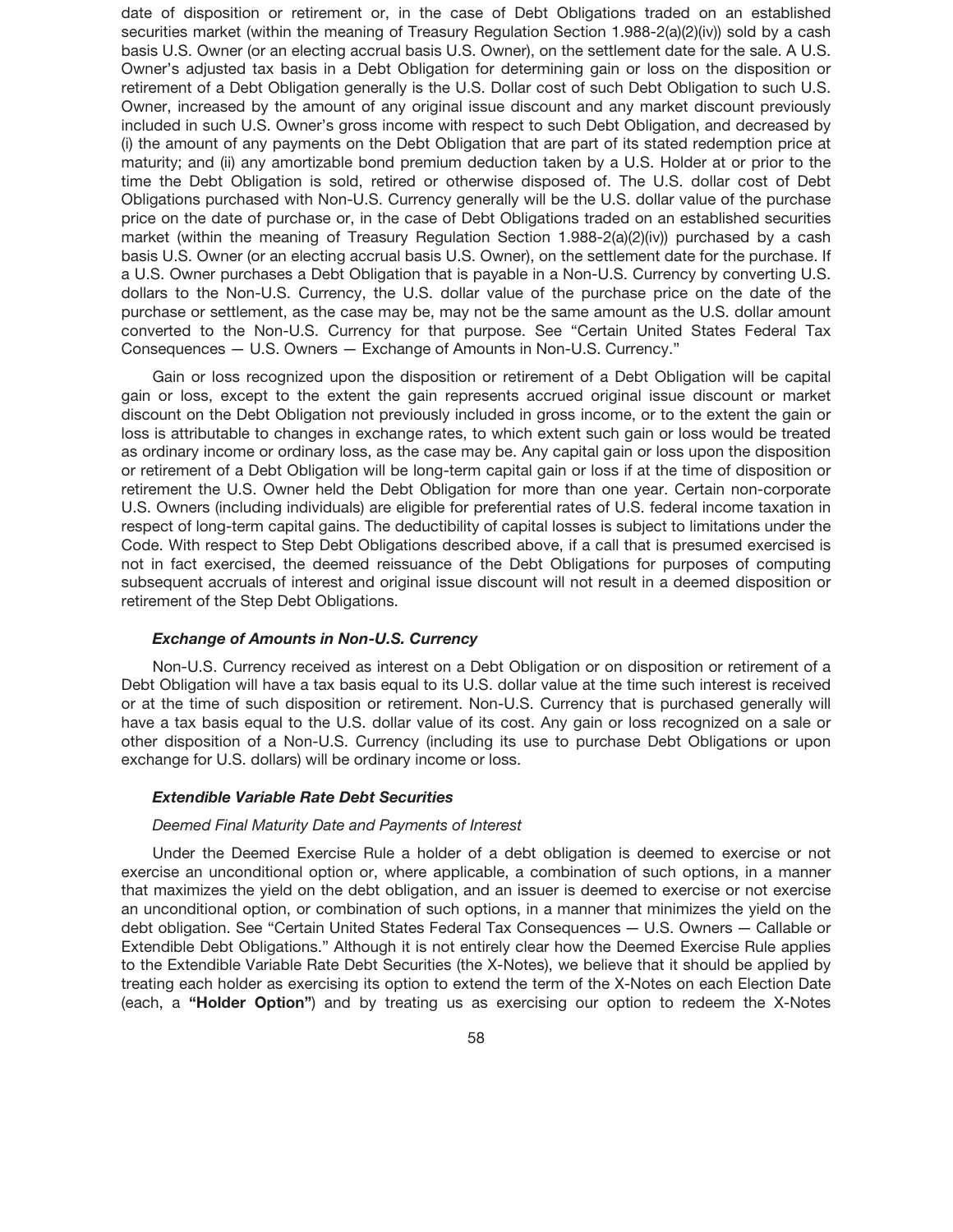(the **"Issuer Option"**) on the first redemption date, if any. The first redemption date therefore should be treated as the final maturity date of the X-Notes for U.S. federal income tax purposes (the **"Deemed Final Maturity Date"**). If there is no redemption date, the Final Maturity Date should be treated as the Deemed Final Maturity Date.

X-Notes should qualify as "variable rate debt instruments" for U.S. federal income tax purposes, because the interest rate formula on the X-Notes, as periodically increased, should be treated as one or more "qualified floating rates." Additionally, because the Spread to the relevant index on the Final Maturity Date of these Debt Obligations does not exceed the initial applicable Spread by more than 25 basis points, interest on the X-Notes should be treated as payable at a single qualified floating rate. All of the interest payable on an X-Note thus should constitute qualified stated interest, and the stated redemption price of an X-Note at its maturity should then be equal to its principal amount. Accordingly, the X-Notes should not be treated as issued with OID, and interest on an X-Note generally should be taxable to a U.S. Holder as ordinary income at the time it is paid or accrued in accordance with the U.S. Holder's usual method of accounting for U.S. federal income tax purposes.

## *Extension of Maturity Date by U.S. Holders*

Pursuant to the Treasury regulations governing modifications to the terms of debt instruments (the **"Modification Regulations"**), the exercise of an option by a holder of a debt instrument to defer any scheduled payment of principal is a taxable event if, based on all the facts and circumstances, such deferral is considered material under the Modification Regulations. The Modification Regulations do not specifically address the unique features of the X-Notes (including their economic equivalence to a debt instrument that matures on the Final Maturity Date and contains holder put options and may contain an issuer call option). We believe, however, that the Deemed Exercise Rule, although contained in the OID Regulations, should determine the maturity date of an instrument for purposes of the Modification Regulations. Accordingly, because the Deemed Final Maturity Date should be treated as the maturity date of the X-Notes for purposes of the Modification Regulations, and thus the exercise of a Holder Option should not be treated as extending the X-Notes' maturity date, the exercise of a Holder Option therefore should not be a taxable event for U.S. federal income tax purposes. We intend to take this position, and by virtue of purchasing the X-Notes, U.S. Holders will be obligated to take this position, absent an administrative or judicial determination to the contrary.

U.S. Holders should be aware that no assurance can be given that the IRS will accept, or that the courts will uphold, the characterization and the tax treatment of the X-Notes described above. If the IRS were successful in asserting that an election to extend the maturity of all or any portion of the principal amount of the X-Notes is a taxable event for U.S. federal income tax purposes, then U.S. Holders generally would be required to recognize any gain inherent in the X-Notes upon the exercise of such election. U.S. Holders should consult their tax advisors regarding the U.S. federal income tax consequences of an investment in, and extending (or not extending) the maturity of, the X-Notes.

### *U.S. Holders That Do Not Elect to Extend the Maturity Date*

U.S. Holders that do not elect to extend the maturity date of X-Notes by exercising a Holder Option will be issued substitute, non-extendible Debt Obligations (**"Substitute Obligations"**).

As discussed above, we intend to take the position that the term to maturity of the original X-Notes should be determined by deeming holders to extend the maturity of such Debt Obligations pursuant to each Holder Option and by deeming us to exercise the Issuer Option to call the original X-Notes on the first redemption date, if any. With respect to original X-Notes for which no election to extend the maturity date is made, each such original Debt Obligation will be deemed to be retired on the last day of the applicable Notice Period for extension and deemed reissued on that same date as a new, non-extendible Debt Obligation for purposes of the OID Regulations. The Substitute Obligations (with a new CUSIP number) will be issued to replace these deemed reissued, nonextendible Debt Obligations. The new, non-extendible Debt Obligations deemed reissued, and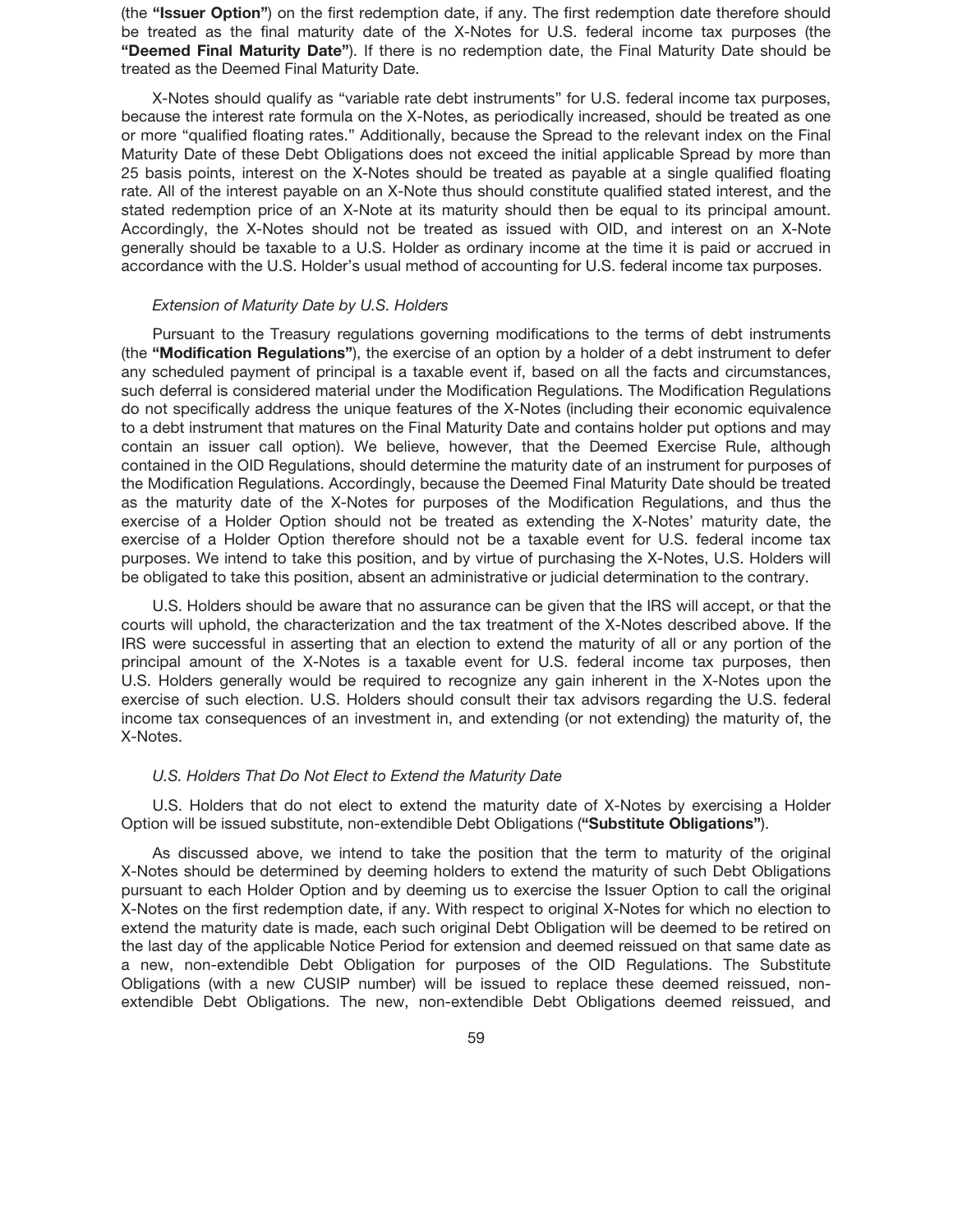consequently the Substitute Obligations issued to replace them, (i) will have the same adjusted issue price and adjusted basis as the original X-Notes deemed retired for purposes of the OID Regulations, and (ii) will be deemed to mature (or, in the case of the Substitute Obligations, will mature) on the nonextendible maturity date of the original X-Notes, but otherwise will be identical to the original X-Notes.

Accordingly, the replacement of the original X-Notes with the Substitute Obligations should have no consequences under the OID Regulations, and neither the deemed retirement and reissuance of the original X-Notes nor the replacement of the deemed reissued, non-extendible Debt Obligations with the Substitute Obligations should constitute a taxable event for U.S. federal income tax purposes.

The failure by a U.S. Holder to exercise a Holder Option to defer payments on an X-Note should be characterized as the exercise of an option by a U.S. Holder to accelerate the payment of principal on an X-Note for purposes of the Modification Regulations. Because such a failure should not be deemed to give rise to a material deferral of payments under the X-Note, it should not be treated as a taxable event for U.S. federal income tax purposes.

### *Failure to Exercise an Issuer Option*

If we do not exercise an Issuer Option to call the X-Notes on a redemption date, the Debt Obligation should be treated for purposes of the OID Regulations as retired on that date and reissued as a new X-Note having an issue price equal to the adjusted issue price of the X-Note deemed retired and maturing on the Final Maturity Date. Because the X-Note deemed retired would not have been issued with OID, however, the new X-Note would not be issued with OID. Our failure to exercise an Issuer Option to call the X-Notes should not be treated as a taxable event for U.S. federal income tax purposes.

## *Stripped Debt Obligations*

## *Tax Treatment of Purchasers of Principal or Interest Components*

Pursuant to Section 1286 of the Code, the separation of ownership of the right to receive some or all of the interest payments on a debt obligation from ownership of the right to receive some or all of the principal payments results in the creation of "stripped bonds" with respect to principal payments and "stripped coupons" with respect to interest payments. Consequently, a purchaser of a Principal Component or an Interest Component will be considered to own stripped bonds or stripped coupons, respectively.

Section 1286 of the Code treats a stripped bond or a stripped coupon, for purposes of applying the original issue discount rules, as a debt instrument issued with original issue discount on the date that such stripped bond or stripped coupon is purchased. Accordingly, the tax consequences to a purchaser of a Component are determined as if the Component were an OID Debt Obligation issued on the date of purchase or, in the case of a Component maturing one year or less from the date of purchase, a Short-Term Debt Obligation issued on that date. See "Certain United States Federal Tax Consequences — U.S. Owners — Debt Obligations with Original Issue Discount" and "Certain United States Federal Tax Consequences — U.S. Owners — Debt Obligations with a Term of One Year or Less" and "Certain United States Federal Tax Consequences — Non-U.S. Owners — Interest." The amount of original issue discount is equal to the excess (if any) of the Component's stated redemption price at maturity (in the case of an Interest Component, the amount payable on the due date of such Component), over the purchase price.

If a U.S. Owner purchases in one transaction a pro rata share of the Principal Component and applicable unmatured Interest Components relating to the same Debt Obligation, while the matter is not free from doubt, such U.S. Owner should be treated as purchasing an undivided interest in the Debt Obligation rather than the separate Components. If such Components are purchased in separate transactions, then the U.S. Owner should be treated as purchasing the separate Components for U.S. federal income tax purposes. Such a U.S. Owner must account for taxable income with respect to such Components as described in the preceding paragraph.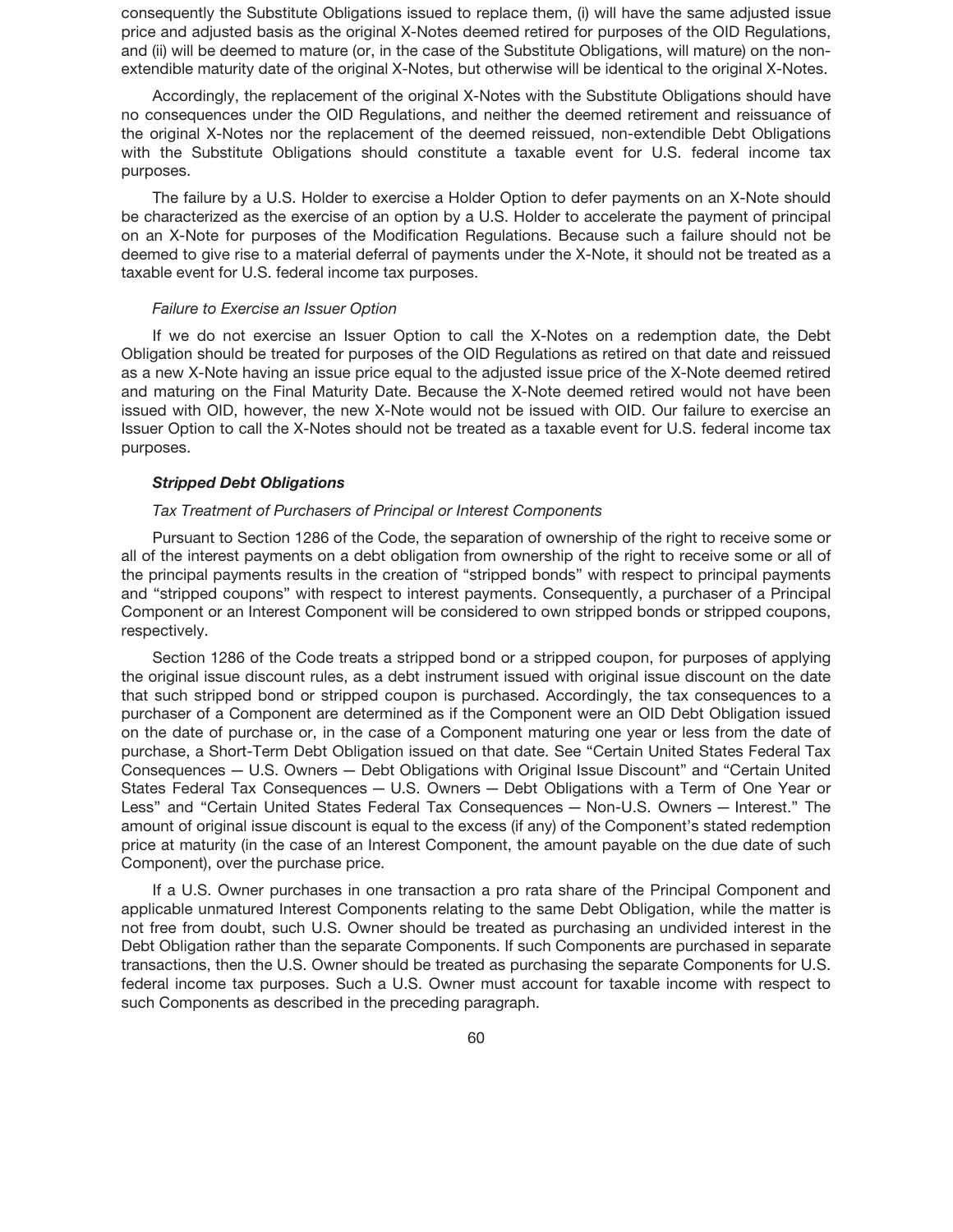## *Tax Treatment of Person That Strips the Debt Obligation and Disposes of Some of the Components*

A U.S. Owner of a Debt Obligation that strips the Debt Obligation into its related Components and disposes of some of such Components will also be subject to the rules of Section 1286 of the Code. On the date of disposition, the U.S. Owner must (i) include in income all interest and market discount accrued on the Debt Obligation and not previously included in income; (ii) increase its basis in the Debt Obligation by the same amount; (iii) allocate its basis in the Debt Obligation among the Principal Component and Interest Components retained and disposed of according to their respective fair market values; and (iv) recognize gain or loss with respect to the Principal Component and Interest Components disposed of. Such U.S. Owner will be treated as having purchased the retained Components for an amount equal to the basis allocable to such Components.

## *Tax Treatment of Stripping and Reconstitution Transactions*

An exchange by a U.S. Owner of a Debt Obligation for the related Components will not constitute a taxable exchange to the U.S. Owner. Similarly, a reconstitution of Components into a single instrument will not constitute a taxable exchange. In either case, the U.S. Owner will be treated as continuing to own for U.S. federal income tax purposes the property that it owned prior to the exchange.

## *Deemed Debt Exchange Between Certain Holders and Freddie Mac*

If a U.S. Owner purchasing certain Debt Obligations (the **"New Debt Obligations"**) from Freddie Mac had previously held certain other Debt Obligations (the **"Old Debt Obligations"**), and such Old Debt Obligations had been repurchased by Freddie Mac in a manner that was conditioned (implicitly or explicitly) upon such U.S. Owner's purchase of the New Debt Obligations, all or a portion of the repurchase and associated purchase may be treated as a "deemed exchange" for U.S. federal income tax purposes.

#### *Significant Modification Test*

The U.S. federal income tax treatment of a U.S. Owner participating in a deemed exchange will generally depend on whether the exchange results in a "significant modification" of the terms of the Old Debt Obligations and, if so, whether the deemed exchange will qualify as a recapitalization. The deemed exchange of an Old Debt Obligation for a New Debt Obligation generally will constitute a significant modification of the terms of the Old Debt Obligation if, based on all of the facts and circumstances, the legal rights and obligations under the New Debt Obligation differ from those under the Old Debt Obligation to a degree that is economically significant. The applicable Pricing Supplement for the New Debt Obligations will specify whether a deemed exchange will result in a significant modification, and, if so, whether the deemed exchange will qualify as a recapitalization for U.S. federal income tax purposes.

## *Deemed Exchange Not Treated as a Significant Modification*

U.S. Owners who participate in a deemed exchange that is not treated as resulting in a significant modification of the terms of the Old Debt Obligations will not recognize any gain or loss on the repurchase of the portion of the Old Debt Obligations deemed exchanged. In such case, the U.S. Owner's basis in the New Debt Obligations received in the deemed exchange will equal such U.S. Owner's adjusted tax basis in the Old Debt Obligations surrendered in the deemed exchange. Because of this carryover basis, the U.S. Owner may have market discount or premium on the New Debt Obligations received in the deemed exchange. The U.S. Owner's holding period in the New Debt Obligations received in the deemed exchange will also include its holding period in the related Old Debt Obligations.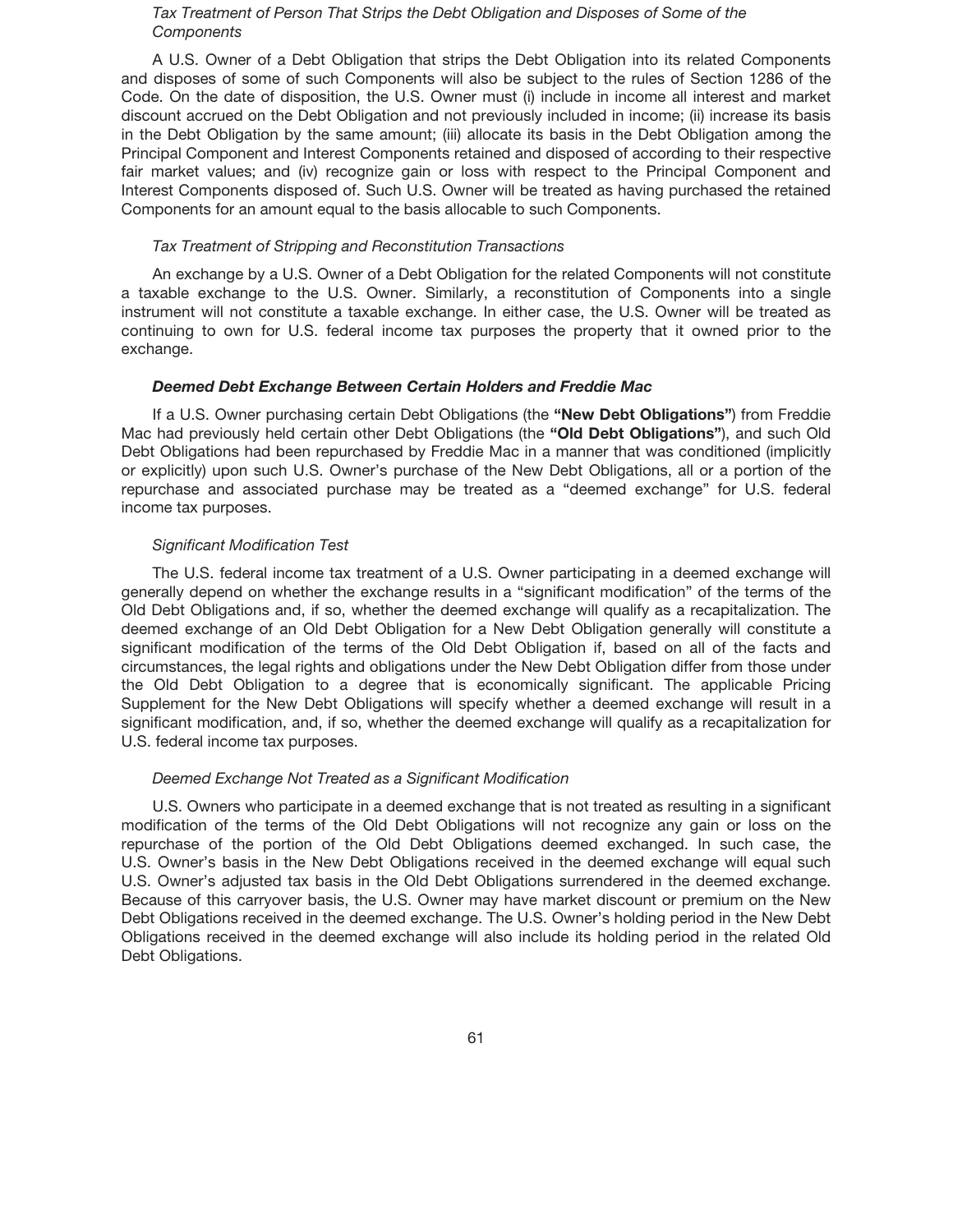#### *Deemed Exchange Treated as a Significant Modification*

U.S. Owners who participate in a deemed exchange that is treated as resulting in a significant modification of the terms of the Old Debt Obligations will be required to recognize gain or loss on a deemed exchange unless the exchange qualifies as a recapitalization for U.S. federal income tax purposes.

The deemed exchange of an Old Debt Obligation for a New Debt Obligation will qualify as a recapitalization only if both the Old Debt Obligation and the New Debt Obligation constitute "securities" for this purpose. The U.S. tax rules for determining whether a debt instrument constitutes a "security" for purposes of the recapitalization provisions are not entirely clear. The term "securities" is not defined in the Code or applicable Treasury regulations and has not been clearly defined by court decisions. The determination of whether a debt instrument constitutes a "security" for U.S. federal income tax purposes is based on all the facts and circumstances, including, but not limited to, the term of the debt instrument, the degree of participation and continuing interest in the business, the extent of proprietary interest compared with the similarity of the instrument to a cash payment, and the overall purpose of the advances to which the instrument relates. The term of the debt instrument is usually considered the most significant factor.

## *Deemed Exchange Qualifying as a Recapitalization*

U.S. Owners who participate in a deemed exchange of an Old Debt Obligation for a New Debt Obligation that is treated as a significant modification and that qualifies as a recapitalization will not recognize any loss as a result of the exchange and the amount of any gain recognized will generally equal the lesser of (i) the gain realized on the deemed exchange; or (ii) the sum of the amount of cash and the fair market value of the excess of the principal amount of the New Debt Obligations received over the principal amount of the Old Debt Obligations tendered (other than any cash or the portion of the New Debt Obligations that is attributable to accrued but unpaid interest, which generally would be taxable as interest income to the extent not previously included in income by the U.S. Owner). Any gain recognized generally will be capital gain, except to the extent the gain represents accrued original issue discount or market discount on the Old Debt Obligations not previously included in gross income, or to the extent the gain is attributable to changes in exchange rates, to which extent such gain would be treated as ordinary income. Any capital gain will be long-term capital gain if the U.S. Owner's holding period in the Old Debt Obligations is more than one year. Certain non-corporate U.S. Owners (including individuals) are eligible for preferential rates of U.S. federal income taxation in respect of long-term capital gains.

A U.S. Owner's adjusted tax basis in the New Debt Obligations generally will be equal to such U.S. Owner's adjusted tax basis in the Old Debt Obligations deemed exchanged therefor immediately prior to the deemed exchange, decreased by the amount of cash, if any, such U.S. Owner receives in the deemed exchange in respect of the Old Debt Obligations, and increased by the amount of gain, if any, that such U.S. Owner recognizes. A U.S. Owner's adjusted tax basis in the Old Debt Obligations generally will be computed in the manner described above under "Certain United States Federal Tax Consequences — U.S. Owners — Disposition or Retirement of Debt Obligations." The holding period of a U.S. Owner with respect to the New Debt Obligations will include the holding period for such U.S. Owner's Old Debt Obligations.

U.S. Owners who receive New Debt Obligations and cash in the deemed exchange should consult their own tax advisors regarding possible alternative characterizations of the deemed exchange, including, but not limited to, the characterization of the exchange as in part a recapitalization and in part a redemption.

#### *Deemed Exchange Not Qualifying as a Recapitalization*

U.S. Owners who participate in a deemed exchange of an Old Debt Obligation for a New Debt Obligation that is treated as a significant modification and that does not qualify as a recapitalization generally will recognize taxable gain or loss on the deemed exchange of the Old Debt Obligations for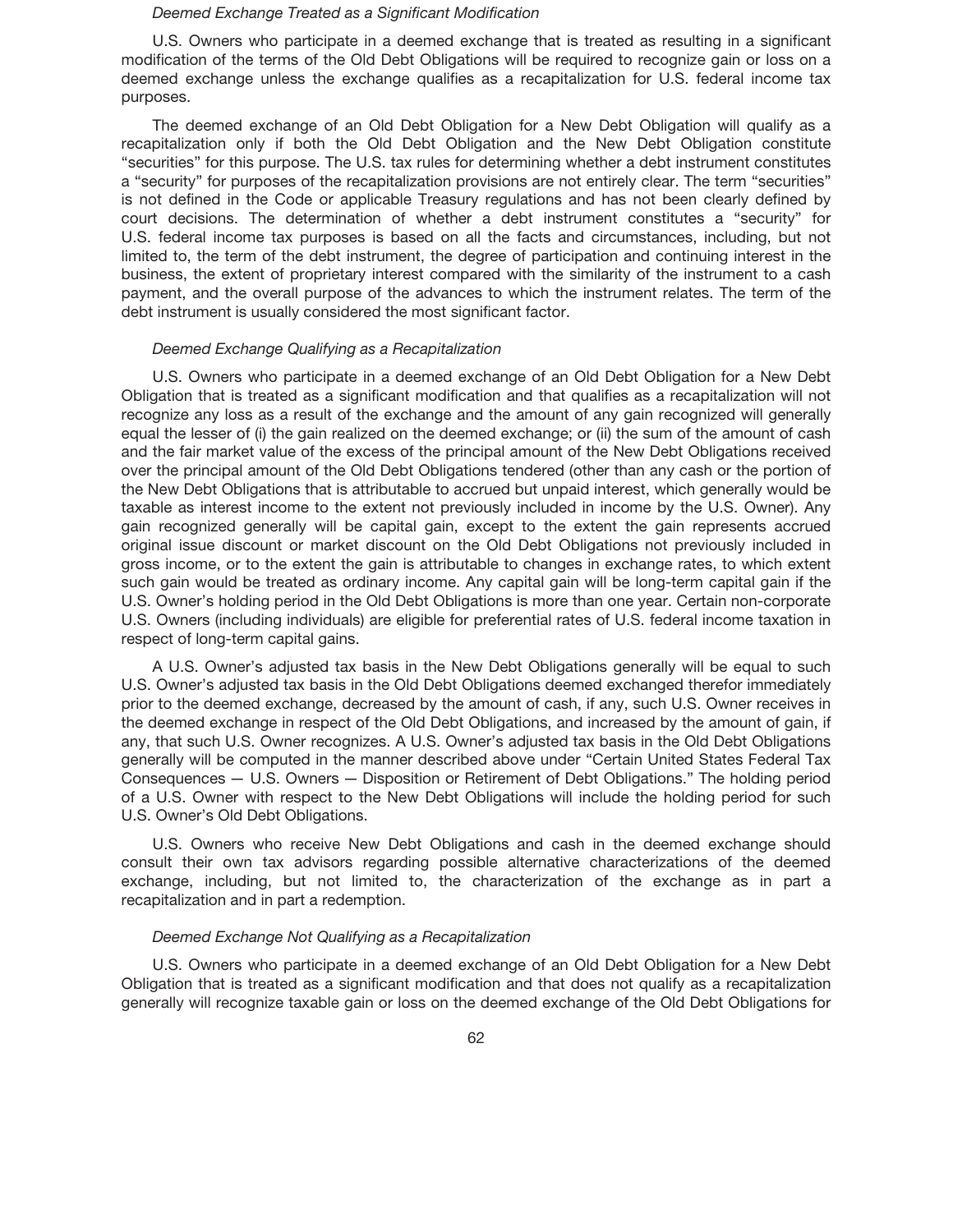the New Debt Obligations. The gain or loss realized in the deemed exchange will be equal to the difference between the amount realized in the deemed exchange and a U.S. Owner's adjusted tax basis in the Old Debt Obligations. The amount realized will be the sum of cash received, if any, and the "issue price" of the New Debt Obligations (other than the portion of the New Debt Obligations that is attributable to accrued but unpaid interest, which generally would be taxable as interest income to the extent not previously included in income by the U.S. Owner). A U.S. Owner's adjusted tax basis in the Old Debt Obligations generally will be computed in the manner described above under "Certain United States Federal Tax Consequences — U.S. Owners — Disposition or Retirement of Debt Obligations."

Any gain or loss recognized generally will be capital gain or loss, except to the extent the gain represents accrued original issue discount or market discount on the Old Debt Obligations not previously included in gross income, or to the extent the gain or loss is attributable to changes in exchange rates, to which extent such gain or loss would be treated as ordinary income or ordinary loss, as the case may be. Any capital gain or loss will be long-term capital gain or loss if the U.S. Owner's holding period in the Old Debt Obligations is more than one year. Certain non-corporate U.S. Owners (including individuals) are eligible for preferential rates of U.S. federal income taxation in respect of long-term capital gains. The deductibility of capital losses is subject to limitations under the Code.

A U.S. Owner's adjusted tax basis in the New Debt Obligations generally will be equal to their issue price, and the U.S. Owner's holding period with respect to the New Debt Obligations will start on the date after the date of the deemed exchange.

## **Non-U.S. Owners**

## *Interest*

Interest (including original issue discount) on a Debt Obligation held by a Non-U.S. Owner will be subject to a 30-percent U.S. federal income and withholding tax, unless an exemption applies. An exemption generally exists in the following circumstances:

### *Exemption for Certain Short-Term Obligations*

Interest on a Debt Obligation held by a Non-U.S. Owner that is not effectively connected with a trade or business of the Non-U.S. Owner within the United States (or if an income tax treaty applies, such interest is not attributable to a U.S. permanent establishment) will be exempt from U.S. federal income and withholding taxes if the Debt Obligation is payable in full within 183 days after the date of original issue.

#### *Exemption for Portfolio Interest*

Interest on a Debt Obligation held by a Non-U.S. Owner that is not effectively connected with a trade or business of the Non-U.S. Owner within the United States (or if an income tax treaty applies, such interest is not attributable to a U.S. permanent establishment) generally will be exempt from U.S. federal income and withholding taxes if the person otherwise required to withhold receives, in the manner provided by U.S. tax authorities, a certification that the Non-U.S. Owner is not a U.S. Person. A Non-U.S. Owner may provide this certification by providing a properly completed Form W-8BEN, Form W-8BEN-E or other documentation as may be prescribed by U.S. tax authorities. The appropriate documentation must be effective as to the interest and be provided prior to the payment of such interest. If a change in circumstances makes any information on such documentation incorrect, then the Non-U.S. Owner must report the change, generally within 30 days, and provide new documentation.

The portfolio interest exemption will not apply if: (i) the interest is determined by reference to any receipts, sales or other cash flow of Freddie Mac or a related person, the income or profits of Freddie Mac or a related person, a change in value of any property of Freddie Mac or a related person, or any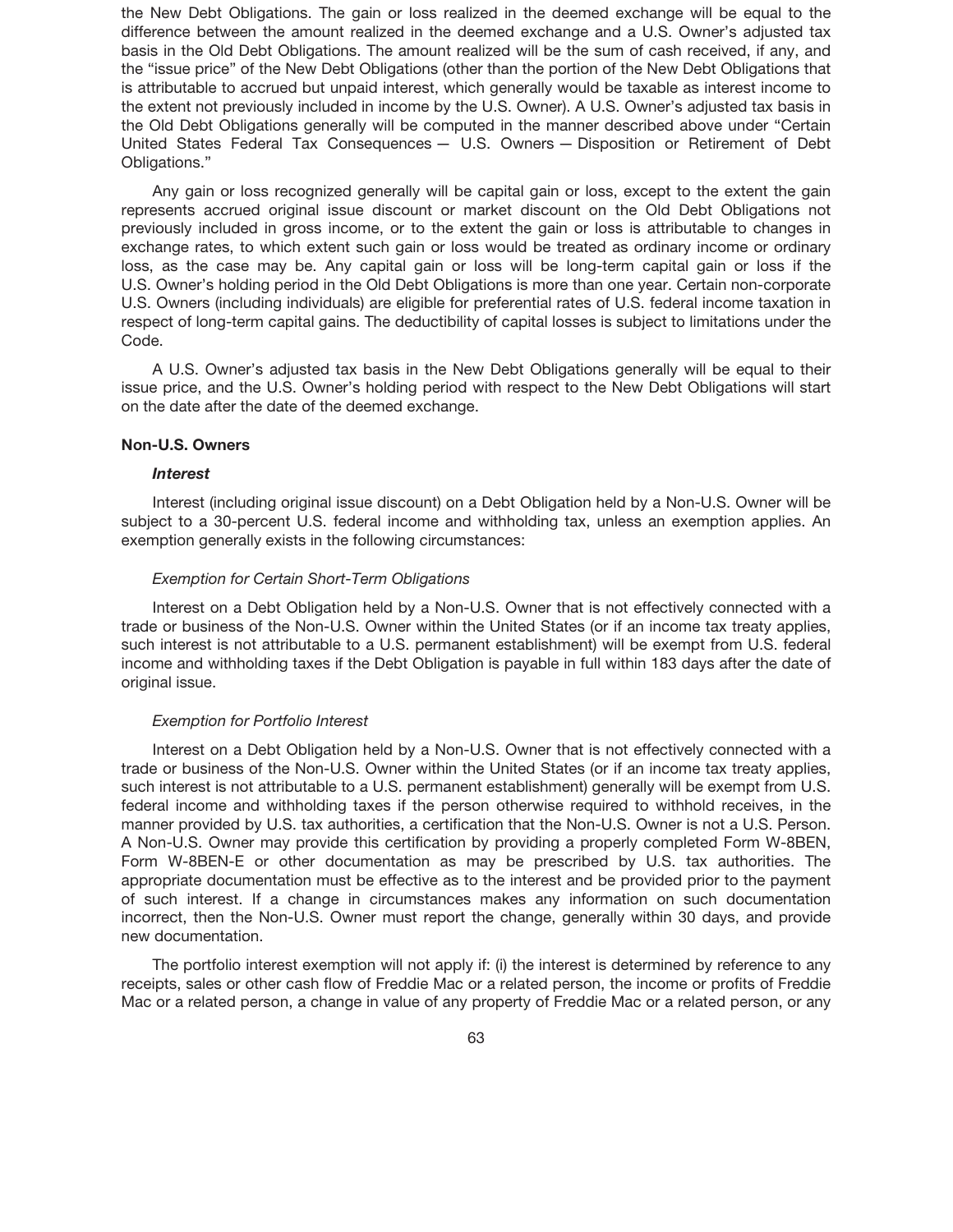other item specified in Section 871(h)(4)(A) of the Code; (ii) the Non-U.S. Owner is a bank that receives payments on the Debt Obligations that are described in Section 881(c)(3)(A) of the Code; (iii) the Non-U.S. Owner is a "10-percent shareholder" of Freddie Mac within the meaning of Section 871(h)(3)(B) of the Code; or (iv) the Non-U.S. Owner is a "controlled foreign corporation" related to Freddie Mac within the meaning of Section 881(c)(3)(C) of the Code.

### *Exemption or Reduced Rate for Non-U.S. Owners Entitled to the Benefits of a Treaty*

Interest on a Debt Obligation held by a Non-U.S. Owner may be exempt from U.S. federal income and withholding taxes (or subject to such tax at a reduced rate) under an income tax treaty between the United States and a foreign jurisdiction. In general, the exemption (or reduced rate) applies only if the Non-U.S. Owner provides a properly completed Form W-8BEN, Form W-8BEN-E or other documentation as may be prescribed by U.S. tax authorities. The appropriate documentation must be effective as to the interest and be provided prior to the payment of such interest. If a change in circumstances makes any information on such documentation incorrect, then the Non-U.S. Owner must report the change, generally within 30 days, and provide new documentation.

### *Exemption for Non-U.S. Owners with Effectively Connected Income*

Interest on a Debt Obligation held by a Non-U.S. Owner will be exempt from the 30-percent U.S. federal withholding tax if it is effectively connected with the conduct of a trade or business within the United States (and if an income tax treaty applies, such interest is attributable to a U.S. permanent establishment) and the Non-U.S. Owner establishes this exemption by providing a properly completed Form W-8ECI or other documentation as may be prescribed by U.S. tax authorities. The appropriate documentation must be effective as to the interest and be provided prior to the payment of such interest. If a change in circumstances makes any information on such documentation incorrect, then the Non-U.S. Owner must report the change, generally within 30 days, and provide new documentation. Interest on a Debt Obligation that is, or is deemed to be, effectively connected with the conduct of a trade or business in the United States by a Non-U.S. Owner (and if an income tax treaty applies, such interest is attributable to a U.S. permanent establishment), although exempt from the 30-percent U.S. federal withholding tax, generally will be subject to U.S. federal income tax at graduated rates and, in the case of a foreign corporation, may also be subject to U.S. federal branch profits tax.

## *FATCA Withholding*

The Foreign Account Tax Compliance Act (**"FATCA"**) provisions of the Hiring Incentives to Restore Employment Act impose a 30 percent withholding tax on foreign financial institutions and certain nonfinancial foreign entities that have not entered into an agreement with the U.S. Treasury Department to provide information regarding U.S. individuals who have accounts with, or equity interests in, such institutions or entities. If the required information is not provided, Beneficial Owners holding obligations through such institutions or entities may be subject to withholding under FATCA. Pursuant to final and temporary Treasury regulations and other IRS guidance, the withholding and reporting requirements under FATCA generally apply to certain "withholdable payments made to non-U.S. entities (e.g. Interest on a Debt Obligation)." Beneficial Owners should consult their tax advisors regarding the potential application and impact of the FATCA withholding rules based on their particular circumstances, including the applicability of any intergovernmental agreement modifying these rules.

In the event that withholding tax under FATCA is imposed on any payment on a Debt Obligation, Freddie Mac has no obligation to pay additional interest or other amounts as a consequence thereof or to redeem any Debt Obligation before its stated maturity.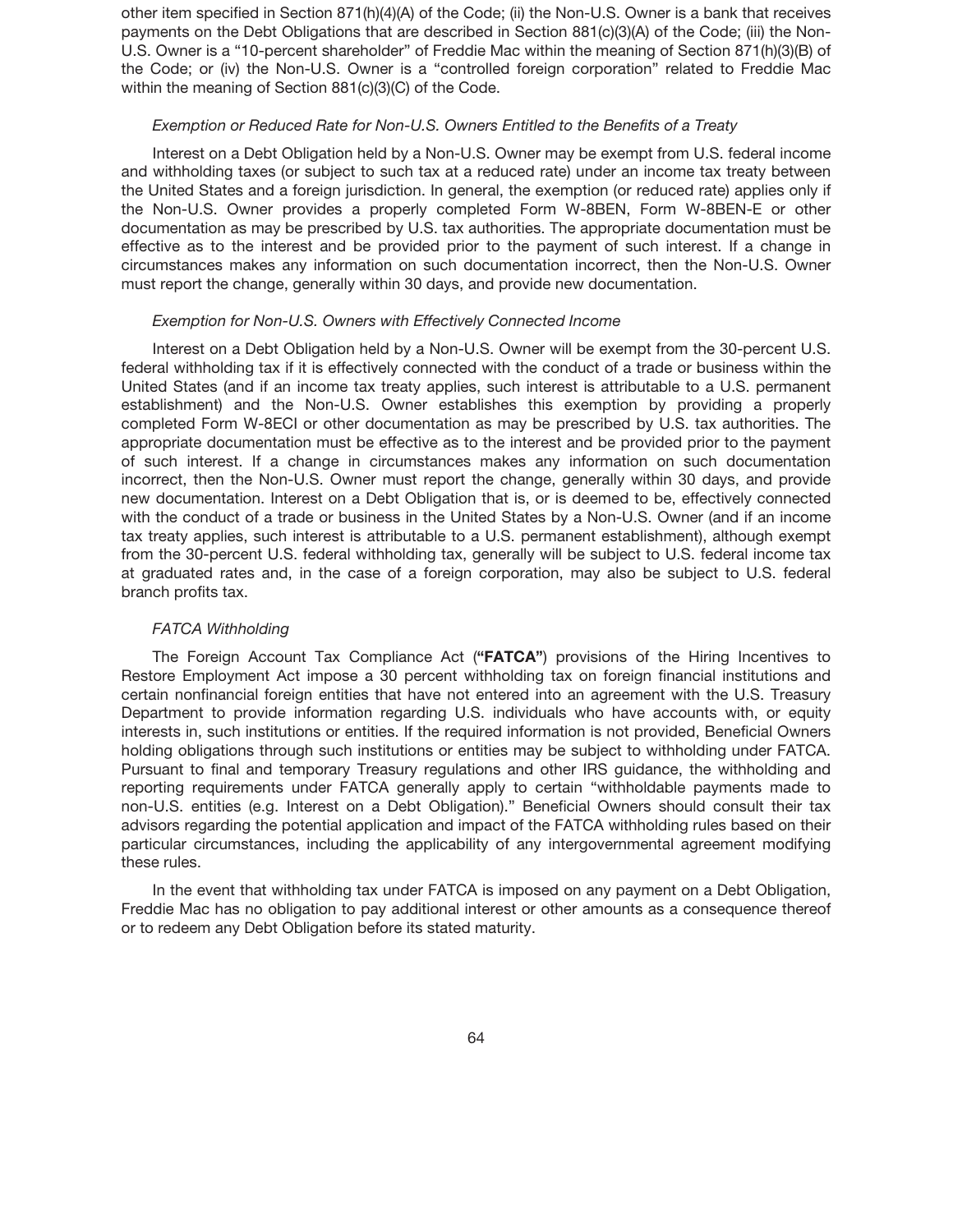### *Disposition or Retirement of Debt Obligations*

Except as provided in the discussion of backup withholding below, a Non-U.S. Owner of a Debt Obligation will not be subject to U.S. federal income and withholding taxes on any gain realized on the sale, exchange, retirement or other disposition of a Debt Obligation (other than amounts attributable to accrued interest) unless (i) such gain is, or is deemed to be, effectively connected with a trade or business in the United States of the Non-U.S. Owner (and if an income tax treaty applies, such gain is attributable to a U.S. permanent establishment); or (ii) such Non-U.S. Owner is an individual who is present in the United States for 183 days or more in the taxable year of the sale, exchange, retirement or other disposition and certain conditions are met.

Except as provided in the discussion of backup withholding below, gain on the sale of a Debt Obligation that is, or is deemed to be, effectively connected with the conduct of a trade or business in the United States by a Non-U.S. Owner (and if an income tax treaty applies, such gain is attributable to a U.S. permanent establishment), although exempt from U.S. withholding tax, generally will be subject to U.S. federal income tax at graduated rates, and in the case of a Non-U.S. Owner that is a foreign corporation, may also be subject to U.S. federal branch profits tax.

## *U.S. Federal Estate and Gift Taxes*

Debt Obligations owned by an individual who is not a citizen or domiciliary of the United States will not be subject to U.S. federal estate tax if interest paid on the Debt Obligations to such individual at the time of his or her death would have been exempt from U.S. federal income and withholding taxes as described above under either "Certain United States Federal Tax Consequences — Non-U.S. Owners — Interest — Exemption for Portfolio Interest" (without regard to the requirement that a non-U.S. beneficial ownership statement be received) or "Certain United States Federal Tax Consequences — Non-U.S. Owners — Interest — Exemption for Certain Short-Term Obligations." A Non-U.S. Owner of a Debt Obligation generally will not be subject to U.S. federal gift tax on a transfer of the Debt Obligation.

## **Reportable Transaction Disclosure Statement**

Pursuant to the Treasury regulations, any taxpayer who has participated in a reportable transaction and who is required to file a U.S. federal income tax return generally must attach a disclosure statement disclosing such taxpayer's participation in the reportable transaction to the taxpayer's tax return for each taxable year in which the taxpayer participated in the reportable transaction. **"Reportable transactions"** include transactions that produce a foreign exchange loss of at least \$50,000 for taxpayers that are individuals or trusts, or higher amounts for certain other non-individual taxpayers. Owners of a Debt Obligation may be required to report on Form 8886 any disposition or retirement of a Debt Obligation if the Owners recognize a foreign exchange loss that exceeds the applicable threshold amount. Owners are strongly encouraged to consult with their own tax advisors concerning the implications of the reportable transaction disclosure requirements in light of their particular circumstances.

## **Information Reporting and Backup Withholding**

Payments of interest (including original issue discount) on a Debt Obligation to a U.S. Owner (other than a corporation or other exempt recipient) are required to be reported to the IRS and the U.S. Owner. Payments of interest (including original issue discount) on a Debt Obligation to a Non-U.S. Owner (other than interest described above under "Certain United States Federal Tax Consequences — Non-U.S. Owners — Interest — Exemption for Certain Short-Term Obligations") generally will be reported to U.S. tax authorities and the Non-U.S. Owner. Form W-8BEN, Form W-8BEN-E, Form W-8ECI, or other documentation or information about the Non-U.S. Owner may be provided to U.S. tax authorities.

Backup withholding of U.S. federal income tax at the applicable rate may apply to a payment made in respect of a Debt Obligation, as well as a payment of proceeds from the sale of a Debt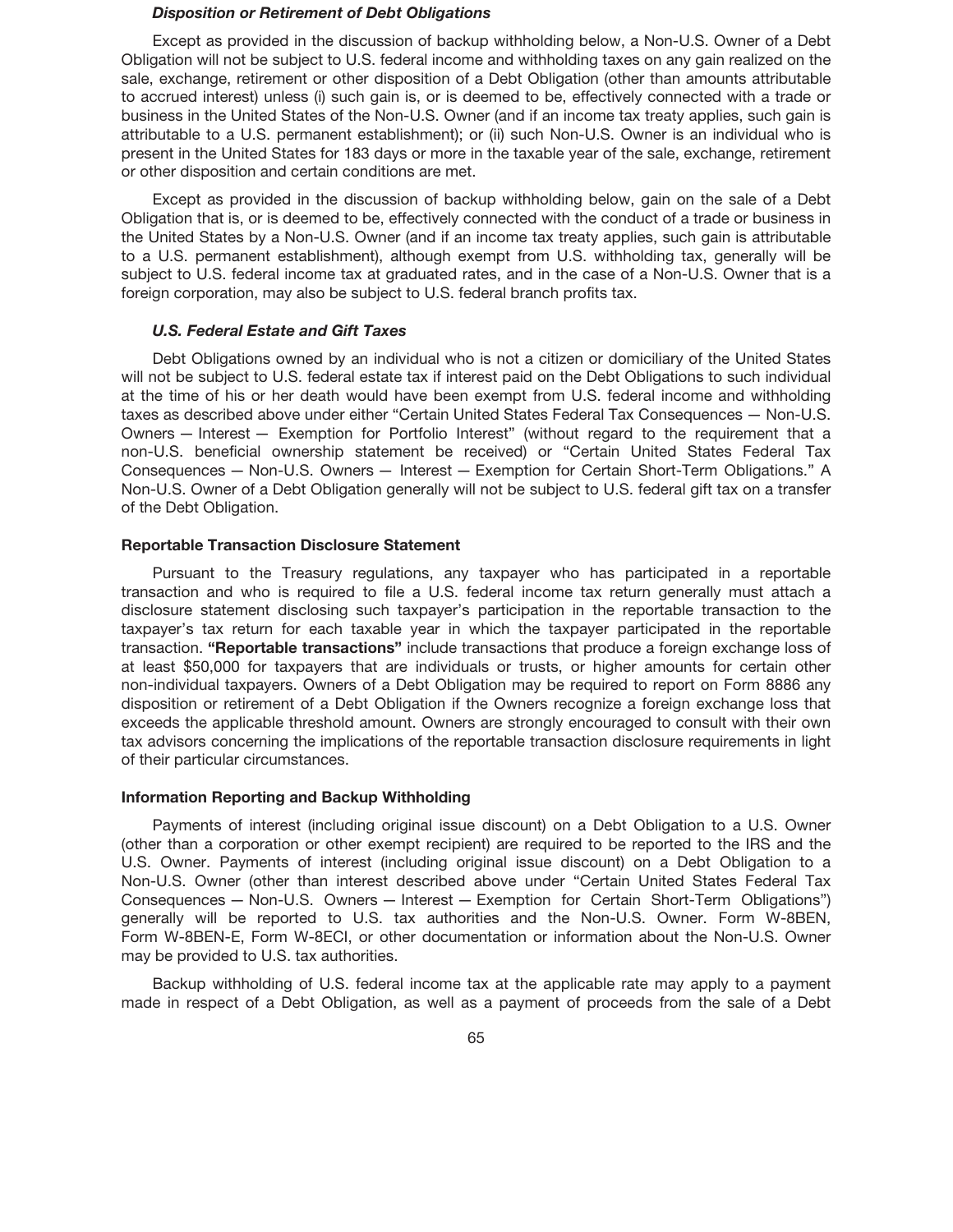Obligation, to an Owner (other than a corporation or other exempt recipient), unless the Owner provides certain information. Any amount withheld under these rules will be creditable against the Owner's U.S. federal income tax liability, and if withholding results in an overpayment of taxes, the Owner may apply for a refund from the IRS.

If an Owner (other than a corporation or other exempt recipient) sells a Debt Obligation before the stated maturity to (or through) certain brokers, the broker must report the sale to the IRS and the Owner unless, in the case of a Non-U.S. Owner, the Non-U.S. Owner certifies that it is not a U.S. Person (and certain other conditions are met). The broker may be required to withhold U.S. federal income tax at the applicable rate on the entire sale price unless the Owner provides certain information and, in the case of a Non-U.S. Owner, the Non-U.S. Owner certifies that it is not a U.S. Person (and certain other conditions are met).

**THE U.S. FEDERAL TAX DISCUSSION SET FORTH ABOVE IS INCLUDED FOR GENERAL INFORMATION ONLY AND MAY NOT BE APPLICABLE DEPENDING UPON AN OWNER'S PARTICULAR SITUATION. OWNERS SHOULD CONSULT THEIR OWN TAX ADVISORS REGARDING THE TAX CONSEQUENCES TO THEM OF THE OWNERSHIP AND DISPOSITION OF THE DEBT OBLIGATIONS, INCLUDING THE TAX CONSEQUENCES UNDER THE TAX LAWS OF THE UNITED STATES, STATES, LOCALITIES, COUNTRIES OTHER THAN THE UNITED STATES AND ANY OTHER TAXING JURISDICTIONS AND THE POSSIBLE EFFECTS OF CHANGES IN SUCH TAX LAWS.**

## **APPLICATION OF PROCEEDS**

We will use the net proceeds from sales of the Debt Securities for general corporate purposes, including, but not limited to, the purchase and financing of mortgages and mortgage-related securities and the repayment of existing indebtedness.

## **LEGAL INVESTMENT CONSIDERATIONS**

You should consult your own legal advisors to determine whether the Debt Securities constitute legal investments for you and whether the Debt Securities can be used as collateral for borrowings. In addition, financial institutions should consult their legal advisors or regulators to determine the appropriate treatment of the Debt Securities under risk-based capital and similar rules.

If you are subject to legal investment laws and regulations or to review by regulatory authorities, you may be subject to restrictions on investing in certain types of Debt Securities generally. Institutions regulated by the Office of the Comptroller of the Currency, the Board of Governors of the Federal Reserve System, the Federal Deposit Insurance Corporation, the National Credit Union Administration, Treasury or any other federal or state agency with similar authority should review applicable regulations, policy statements and guidelines before purchasing or pledging Debt Securities.

## **DISTRIBUTION ARRANGEMENTS**

### **Term Debt Securities**

## *Distribution*

We will offer Term Debt Securities to or through Dealers under the terms and conditions set forth in a Master Dealer Agreement (as amended, supplemented or replaced from time to time, the **"Dealer Agreement"**) between us and certain Dealers. **"Dealers"** are firms that engage in the business of dealing or trading in debt securities as agents, brokers or principals. Under the terms of the Dealer Agreement, we may add other securities dealers or banks in connection with the distribution of the Debt Securities or any particular issue of Debt Securities. These securities dealers or banks, together with the initial Dealers with whom Freddie Mac executed the Dealer Agreement, are referred to in this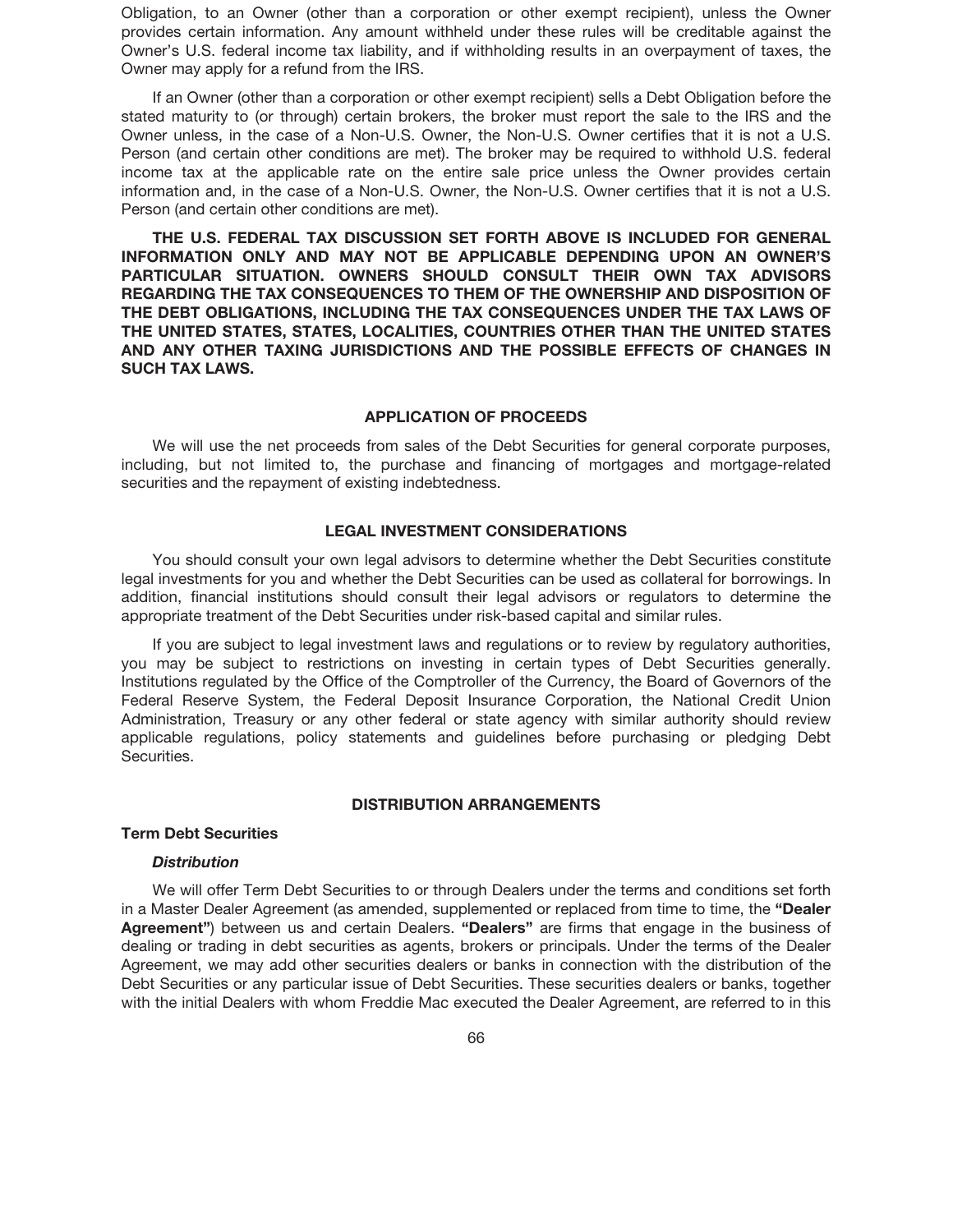Offering Circular collectively as the "Dealers." The Dealer Agreement also provides that Dealers may be removed from the Facility from time to time.

#### *Sales to Dealers as Principal*

We will sell Debt Securities primarily to Dealers as principals, either individually or as part of a syndicate. These sales may be by auction or other methods. Dealers will resell Debt Securities to investors at a fixed offering price or at varying offering prices related to market prices prevailing at the time of resale as determined by such Dealers. Offering prices may be established through negotiations with Dealers, auctions (which may include standard auctions, Dutch auctions or other formats) or otherwise. The Dealer Agreement entitles the Dealers or us to terminate such sale in certain circumstances before payment for the Debt Securities is made to us. Except under certain circumstances, any Dealer may sell the Debt Securities it has purchased as principal to other dealers at a concession, in the form of a discount that other dealers receive. The concession may be all or a portion of the underwriting compensation. There will be no underwriting compensation where such sales are by auction. Dealers will advise us whether an offering is on a fixed price or variable price basis and of any concessions or reallowances that they will provide to other dealers. We will include this information that the Dealers provide in the applicable Pricing Supplement. After the initial offering of any issue of Debt Securities, the offering price (in the case of a fixed price offering), the concession and the reallowance may be changed.

#### *Non-Underwritten Sales*

We may authorize some Dealers to solicit customer offers to purchase Debt Securities on a non-underwritten basis as our agents on terms we determine. The Dealer Agreement requires each Dealer severally and not jointly to solicit purchases of the Debt Securities for which it is authorized to solicit offers as agent. Dealers have agreed to use their best efforts when soliciting non-underwritten sales. Dealers also may approach us on behalf of investors and other purchasers with offers to purchase Debt Securities on a non-underwritten basis. We will sell Debt Securities on a non-underwritten basis at 100% of the principal amount, unless we specify otherwise in the applicable Pricing Supplement. These sales may be by auction or other methods. We will pay the Dealers through whom a Debt Security is sold a commission in an amount specified in the applicable Pricing Supplement, except that no commission will be paid on sales of Term Debt Securities where such sales are by auction. The commission will be expressed as a percentage of the principal amount of the Debt Securities (or the initial offering price for Zero Coupon Debt Securities sold at a discount and certain other Debt Securities sold at a discount). We will have the sole right to accept offers to purchase Debt Securities and may reject all or a portion of any offer. Each Dealer will have the right, using reasonable discretion, to reject all or a portion of any offer to purchase Debt Securities solicited on a non-underwritten basis. Each Dealer is acting solely as our agent in soliciting offers to purchase Debt Securities as agent and not as principal, and does not assume any obligation towards or relationship of agency or trust with any purchaser of Debt Securities.

#### *Sales Directly to Investors*

We also may sell Debt Securities directly to investors on our own behalf. We will not pay a commission to any Dealer on these direct sales. These sales may be by auction or other methods.

## **Discount Notes**

We offer Discount Notes for sale through one or a combination of methods, including auction, allocation to selected Dealers for reoffering or placement with investors, and direct placement with Dealers or investors.

Discount Notes generally are offered on a continuous basis for sale to Dealers. The sales may be held on a daily basis and there may be more than one sale on a given day. Current quotations for Discount Notes of varying maturities can be obtained by contacting any Dealer for Discount Notes.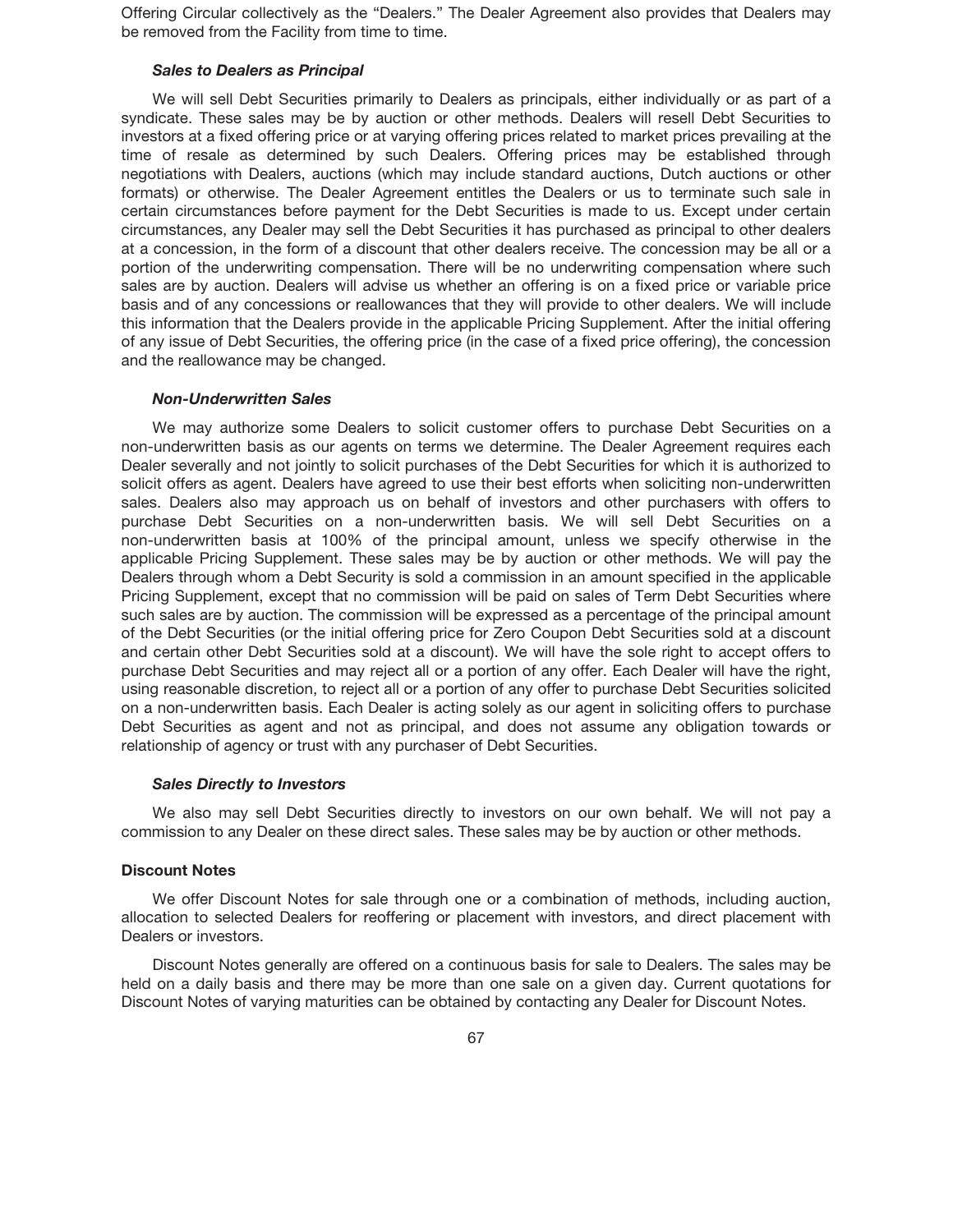Freddie Mac may compensate Dealers in connection with sales of Discount Notes by allowing a concession to the Dealers. Part of any concession allowed by Freddie Mac may be in the form of a commission payable by Freddie Mac to Dealers that place customer bids during an auction that are subsequently awarded to the Dealer's customer.

#### **Dealer Information**

In connection with an issue of Debt Securities, Freddie Mac may enter into a swap or other hedging agreement with a Dealer, one of its affiliates or a third party. Any such agreement may provide for the payment of fees or other compensation or provide other economic benefits (including trading gains or temporary funding) to, and will impose obligations on, the parties, but will not affect the rights of Holders of, or the obligations of Freddie Mac as to, such Debt Securities. The existence of such an agreement may influence our decision to exercise our right of optional redemption, if any, as to such Debt Securities. Counterparties to these hedging agreements also may engage in market transactions involving Debt Securities.

In addition, we may have various other business relationships with Dealers and their affiliates. For example, they may from time to time underwrite, invest in or make markets in Debt Securities or other securities we issue or guarantee, provide financial advice to us, provide money management, consulting or investment banking services to us, purchase financial products from us, sell financial products to us, engage in swap, hedging, forward, dollar roll, repurchase, reverse repurchase and other financial transactions with us, resecuritize mortgage-related securities we have issued, or enter into licensing or other commercial agreements with us. We, the Dealers, their affiliates or other parties may receive compensation, trading gain or other benefits in connection with these transactions. We are not required to engage in any of these transactions. If we commence these transactions, we may discontinue them at any time. Counterparties to these transactions also may engage in market transactions involving Debt Securities.

Unless we specify otherwise in the applicable Pricing Supplement, you must pay the purchase price of Debt Securities in immediately available funds. Your payment will be effective upon receipt.

We and the Dealers have agreed to indemnify each other against and contribute toward certain liabilities.

Purchasers of the Debt Securities may be required to pay stamp taxes and other charges in accordance with the laws and practices of the country of purchase. Neither we nor any Dealer represent that the Debt Securities may be sold lawfully in the secondary market at any time in compliance with any applicable registration or other requirements in any jurisdiction, or under any available exemption, nor do we or any Dealer assume any responsibility for facilitating these sales.

You can obtain lists of Dealers for Debt Securities by contacting our Debt Operations. See "Additional Information" in this Offering Circular. Lists of dealers for Debt Securities are also available on our website at http://www.freddiemac.com/debt/products/dealer\_groups.html.

We may request the Dealers to provide us with information relating to the Debt Securities that they sell, including the identities of investors that have made purchases of Debt Securities.

## **Trading Markets**

We may issue unlisted Debt Securities or apply to list some Debt Securities on certain exchanges. The Pricing Supplement will identify any exchange to which an initial listing application will be made. We may delist Debt Securities previously listed on an exchange.

When issued, the Debt Securities generally will have no established trading market. We have been advised that certain Dealers for the Debt Securities intend to make a secondary market in the Debt Securities offered by or through them, but such Dealers are not obligated to do so and may discontinue any such secondary market making at any time without notice. There is no assurance that a secondary market for any of the Debt Securities will develop or of the liquidity of such a market if it develops.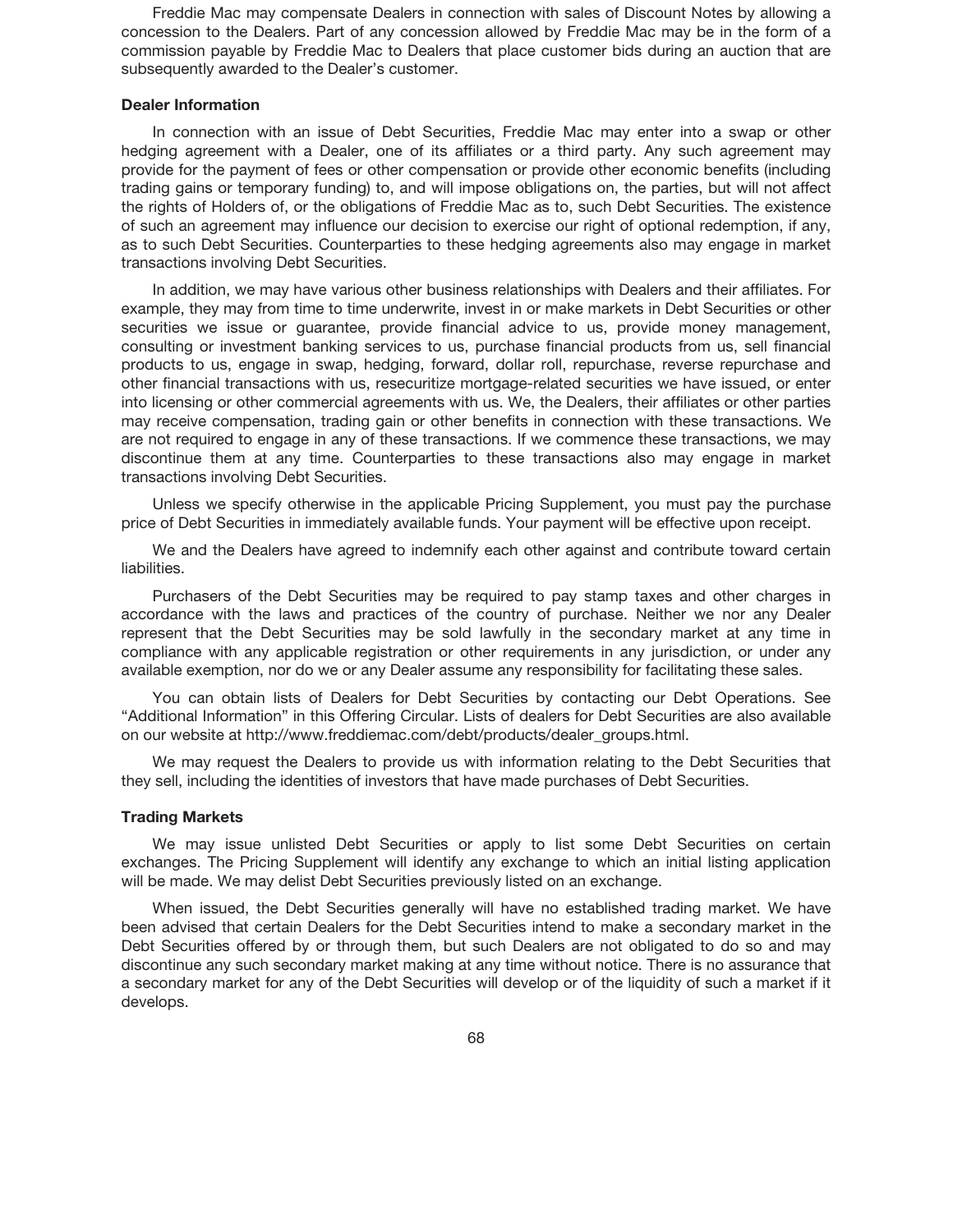### **Selling Restrictions**

## *General*

The Debt Securities may be offered and sold from time to time in one or more issues outside of the United States, within the United States or simultaneously outside of and within the United States, only where it is legal to make such offers and sales.

The Dealers have represented and agreed that they have complied and will comply with all applicable laws and regulations in each jurisdiction in which or from which they may purchase, offer, sell or deliver any Debt Securities or distribute this Offering Circular, any Pricing Supplement or any other offering material. The Dealers also have agreed to comply with certain selling restrictions relating to certain countries.

Appendix B sets forth selling restrictions for various jurisdictions. We may modify these selling restrictions following a change in any relevant law, regulation, government policy or directive, or otherwise. We also may add selling and other restrictions to reflect requirements relating to Specified Currencies or Specified Payment Currencies. Any such modified or added selling or other restrictions will be reflected in the applicable Pricing Supplement.

# **LEGALITY OF THE DEBT SECURITIES**

Our General Counsel or one of our Deputy General Counsels will pass upon the legality of the Debt Securities for us. Sidley Austin LLP, New York, New York, will pass upon certain legal matters relating to the Debt Securities for the Dealers.

## **GENERAL INFORMATION**

As of the date of this Offering Circular, except as disclosed in our Annual Report, there is no litigation, actual or pending, that relates to Freddie Mac and to which we are a party or of which we have been notified that we will be made a party that is material in the context of the issuance of the Debt Securities.

Freddie Mac's financial statements are presented in our Annual Report on a consolidated basis. The audited consolidated financial statements and other financial information in our current Annual Report fairly present in all material respects the financial condition of Freddie Mac at December 31, 2021, and the results of operation of Freddie Mac for the period then ended. We are not aware of other matters arising since the publication of our Annual Report that have adversely affected Freddie Mac or the figures that appear in the table under "Capitalization" in a manner that is material in the context of the Facility or the offering and issuance of Debt Securities.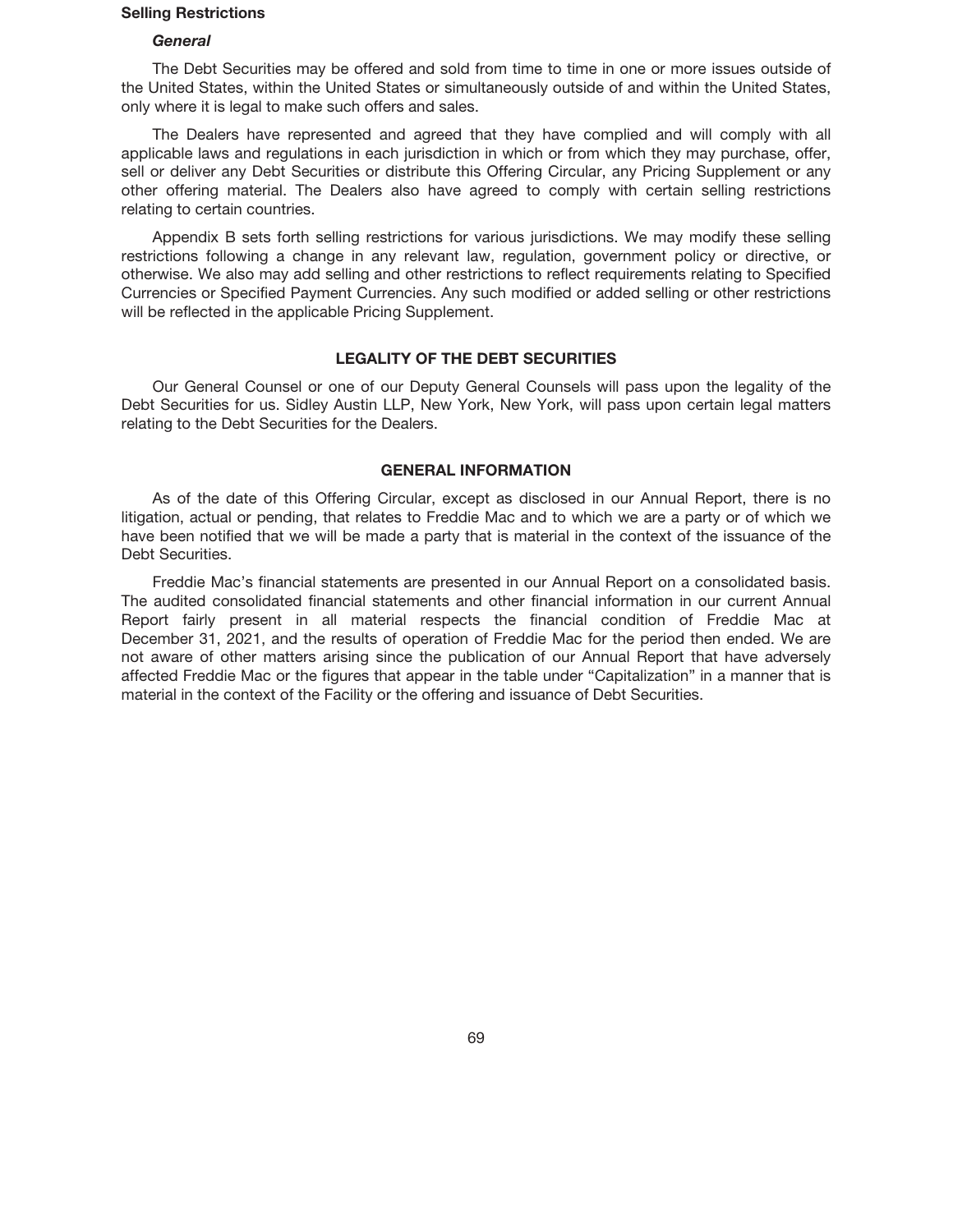### **CAPITALIZATION**

The following table sets forth our capitalization at December 31, 2021. This financial information is summarized from data presented in our Annual Report on Form 10-K for the year ended December 31, 2021. We engage in transactions and issue or repurchase debt obligations on an ongoing basis, all of which cause our total capitalization to change. As discussed in our Annual Report on Form 10-K for the year ended December 31, 2021, a variety of factors could materially affect the level and volatility of our total stockholders' equity in future periods, which in turn will affect our total capitalization. In addition, although the Purchase Agreement substantially limits our ability to engage in transactions in Freddie Mac equity securities, our total stockholders' equity will be affected by any changes in the aggregate liquidation preference of our senior preferred stock issued under the Purchase Agreement. Therefore, on any date after December 31, 2021, our total capitalization will differ (perhaps substantially) from the figures contained in this capitalization table.

|                                                              | December 31, 2021<br>(dollars in millions) |  |
|--------------------------------------------------------------|--------------------------------------------|--|
| Debt of Freddie Mac:                                         |                                            |  |
|                                                              | S                                          |  |
| Long-term debt:                                              | 177,131                                    |  |
|                                                              | 177,131                                    |  |
| Debt securities of consolidated trusts held by third parties | 177,131<br>2,803,054                       |  |
|                                                              | 2,980,185<br>28,033                        |  |
|                                                              | \$3.008.218                                |  |

See "NOTE 8: DEBT" and "NOTE 12: STOCKHOLDERS' EQUITY AND EARNINGS PER SHARE" to the consolidated financial statements in our Annual Report on Form 10-K for the year ended December 31, 2021 for further information.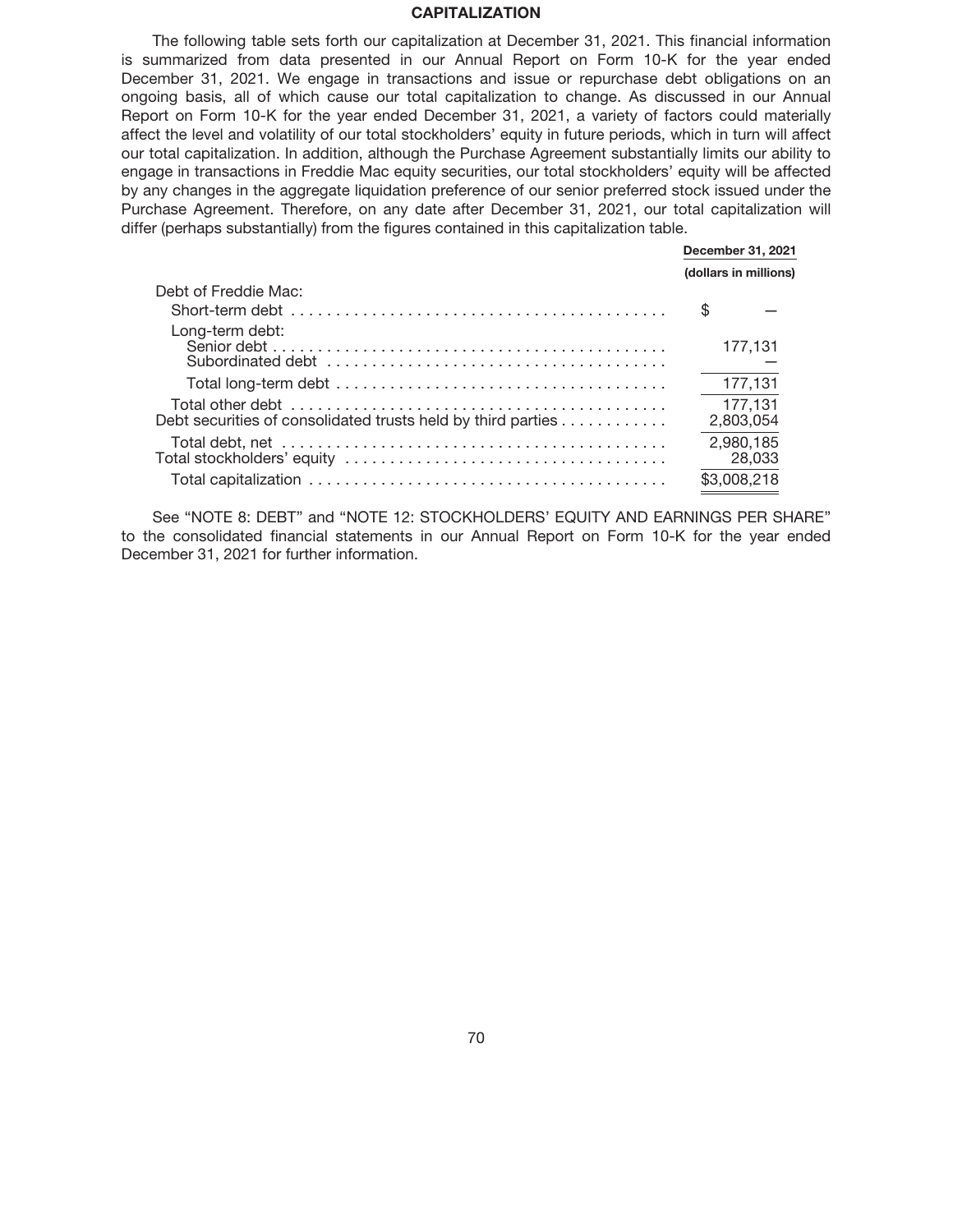## **DESCRIPTIONS OF INDICES**

The Pricing Supplement will specify the applicable interest rate index for an issue of Variable Rate Debt Securities. The provisions set forth below under the heading of the specific interest rate index will apply to the related Variable Rate Debt Securities.

## *Prime Rate*

The **"Prime Rate"** means, with respect to any Reset Date (in the following order of priority):

(1) the rate for the Prime Rate Determination Date as published by the Federal Reserve in "Statistical Release H.15, Selected Interest Rates," or any successor publication of the Federal Reserve available on its website at http://www.federalreserve.gov/releases/h15/ or any successor site (**"H.15"**) or other recognized electronic source used for the purpose of displaying that rate opposite the caption "Bank prime loan";

(2) if the rate is not published in H.15 by 5:00 p.m. on the Reset Date, then the Prime Rate will be the arithmetic mean, determined by the Calculation Agent, of the rates (after eliminating certain rates, as described below in this clause (2)) that appear, at 11:00 a.m. on the Prime Rate Determination Date, on Reuters USPRIME1 Page as the U.S. dollar prime rate or base lending rate of each bank appearing on that page; provided, that at least three rates appear. In determining the arithmetic mean:

- if 20 or more rates appear, the highest five rates (or in the event of equality, five of the highest) and the lowest five rates (or in the event of equality, five of the lowest) will be eliminated,
- if fewer than 20 but 10 or more rates appear, the highest two rates (or in the event of equality, two of the highest) and the lowest two rates (or in the event of equality, two of the lowest) will be eliminated, or
- if fewer than 10 but five or more rates appear, the highest rate (or in the event of equality, one of the highest) and the lowest rate (or in the event of equality, one of the lowest) will be eliminated;

(3) if fewer than three rates so appear on Reuters USPRIME1 Page pursuant to clause (2) above, then the Calculation Agent will request five major banks in the City of New York selected by the Calculation Agent (after consultation with Freddie Mac, if we are not then acting as Calculation Agent) to provide a quotation of such banks' U.S. dollar prime rates or base lending rates on the basis of the actual number of days in the year divided by 360 as of the close of business on the Prime Rate Determination Date. If at least three quotations are provided, then the Prime Rate will be the arithmetic mean, determined by the Calculation Agent, of the quotations obtained (and, if five quotations are provided, eliminating the highest quotation (or in the event of equality, one of the highest) and the lowest quotation (or in the event of equality, one of the lowest));

(4) if fewer than three quotations are so provided pursuant to clause (3) above, the Calculation Agent will request five banks or trust companies organized and doing business under the laws of the United States or any state, each having total equity capital of at least U.S. \$500,000,000 and being subject to supervision or examination by federal or state authority, selected by the Calculation Agent (after consultation with Freddie Mac, if we are not then acting as Calculation Agent), to provide a quotation of such banks' or trust companies' U.S. dollar prime rates or base lending rates on the basis of the actual number of days in the year divided by 360 as of the close of business on the Prime Rate Determination Date. In making such selection of five banks or trust companies, the Calculation Agent will include each bank, if any, that provided a quotation as requested in clause (3) above and exclude each bank that failed to provide a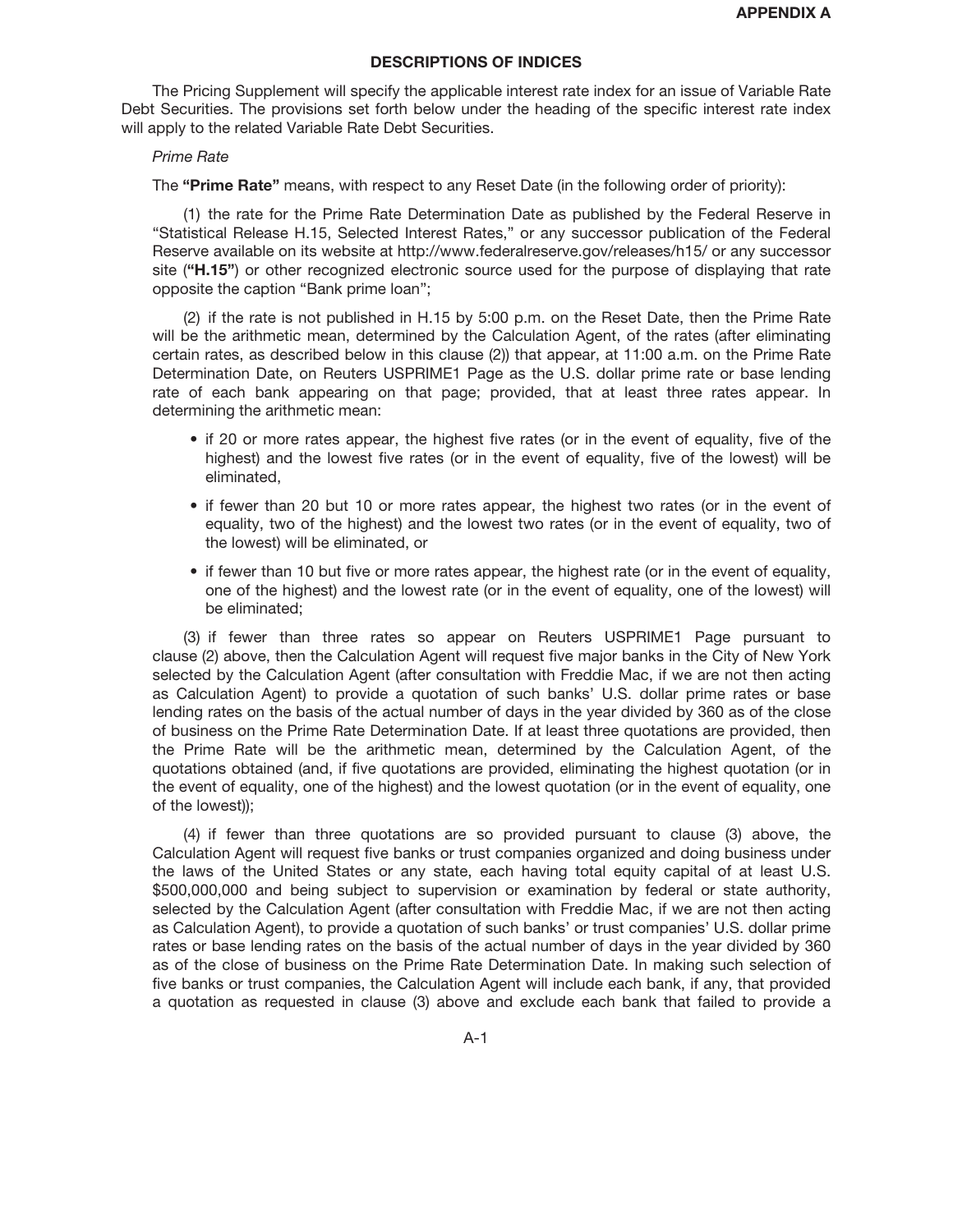quotation as requested in clause (3). If at least three quotations are provided, then the Prime Rate will be the arithmetic mean, determined by the Calculation Agent, of the quotations obtained; and

(5) if fewer than three quotations are so provided pursuant to clause (4) above, then the Prime Rate will be the Prime Rate determined for the immediately preceding Reset Date. If the applicable Reset Date is the first Reset Date, then the Prime Rate will be the rate determined pursuant to clause (1) for the most recent New York Banking Day preceding the Reset Date for which such rate was published in H.15.

The following definitions apply to the preceding description of Prime Rate:

- **"Prime Rate Determination Date"** means the New York Banking Day preceding the applicable Reset Date.
- **"Reuters USPRIME1 Page"** means the display designated as page "USPRIME1" (or any successor page) provided by Reuters Group PLC or any successor service (**"Reuters"**).

All times in the Prime Rate description refer to New York City time.

## *Treasury Rate*

The **"Treasury Rate"** means, with respect to any Reset Date (in the following order of priority):

(1) the rate for the Treasury Rate Determination Date of short-term securities issued by the Treasury (the **"Treasury Bills"**) having the Index Maturity, as published in H.15 or other recognized electronic source used for the purpose of displaying that rate under the caption "U.S. government securities/Treasury bills (secondary market)";

(2) if the rate described in clause (1) above is not so published by 5:00 p.m. on the Reset Date, then the rate from the auction held on the Treasury Rate Determination Date (the **"Treasury Auction"**) of Treasury Bills, having the Index Maturity, as that rate appears under the caption "INVEST RATE" on the display on Reuters USAUCTION10 Page or Reuters USAUCTION11 Page;

(3) if the rate described in clause (2) above is not published by 5:00 p.m. on the Reset Date, then the auction average rate obtained from the Treasury Auction of the applicable Treasury Bills as announced by Treasury in the form of a press release under the heading "Investment Rate";

(4) if the rate described in clause (3) above is not so announced by 5:00 p.m. on the Reset Date, then the auction average rate obtained from the Treasury Auction of the applicable Treasury Bills as otherwise announced by Treasury by 5:00 p.m. on the Reset Date as determined by the Calculation Agent;

(5) if the rate described in clause (4) above is not so announced by Treasury by 5:00 p.m. on the Reset Date, the Calculation Agent will request five leading primary United States government securities dealers in the City of New York selected by the Calculation Agent (after consultation with Freddie Mac, if we are not then acting as Calculation Agent) to provide a quotation of such dealers' secondary market bid yields, as of 3:00 p.m. on the Treasury Rate Determination Date, for Treasury Bills with a remaining maturity closest to the Index Maturity (or, in the event that the remaining maturities are equally close, the longer remaining maturity). If at least three quotations are provided, then the Treasury Rate will be the arithmetic mean, determined by the Calculation Agent, of the quotations obtained; and

(6) if fewer than three quotations are so provided pursuant to clause (5) above, then the Treasury Rate for the immediately preceding Reset Date. If the applicable Reset Date is the first Reset Date, then the Treasury Rate will be the auction average rate for Treasury Bills having the Index Maturity from the most recent auction of Treasury Bills prior to the Treasury Rate Determination Date for which such rate was announced by Treasury in the form of a press release under the heading "Investment Rate."

The rate (including the auction average rate) for Treasury Bills and the secondary market bid yield for Treasury Bills will be obtained and expressed as a bond equivalent yield on the basis of a year of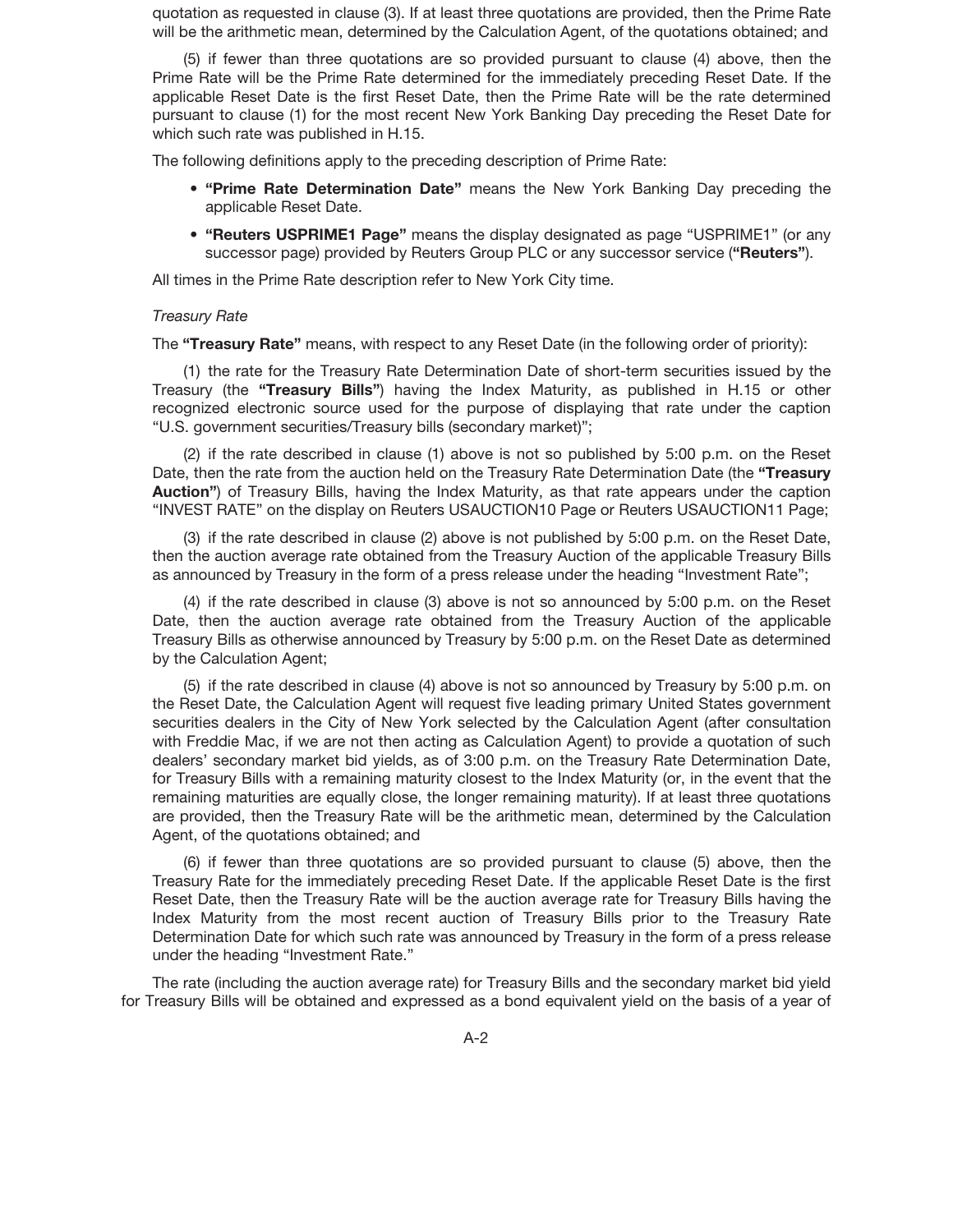365 or 366 days, as applicable (or, if not so expressed, will be converted by the Calculation Agent to such a bond equivalent yield).

The following definitions apply to the preceding description of Treasury Rate:

**"Treasury Rate Determination Date"** will be the day of the week in which the Reset Date falls on which Treasury Bills would normally be auctioned or, if no auction is held for a particular week, the first Business Day of that week. Treasury Bills are normally sold at auction on Monday of each week, unless that day is a legal holiday, in which case the auction is normally held on the following Tuesday, except that the auction may be held on the preceding Friday; provided, however, that if an auction is held on the Friday of the week preceding the Reset Date, the Treasury Rate Determination Date will be that preceding Friday; and provided, further, that if the Treasury Rate Determination Date would otherwise fall on the Reset Date, that Reset Date will be postponed to the next succeeding Business Day.

**"Reuters USAUCTION10 Page"** means the display designated as "USAUCTION10" (or any successor page) provided by Reuters.

**"Reuters USAUCTION11 Page"** means the display designated as "USAUCTION11" (or any successor page) provided by Reuters.

All times in the Treasury Rate description refer to New York City time.

#### *CMT Rate*

The **"CMT Rate"** means, with respect to any Reset Date (in the following order of priority):

(1) for any CMT Determination Date, the daily rate for the Index Maturity that appears on page "FRBCMT" on Reuters (or any other page that replaces the FRBCMT page on that service or any successor service) under the heading "...Treasury Constant Maturities. Federal Reserve Board Release H.15...Mondays Approximately 3:45 p.m.";

(2) if the applicable rate described in clause (1) is not displayed on Reuters page FRBCMT at 3:45 p.m., New York City time, on the CMT Determination Date, then the CMT Rate will be the Treasury constant maturity rate for the Index Maturity applicable for the CMT Determination Date as published in H.15;

(3) if the CMT Rate is not determined pursuant to clause (1) and the applicable rate described in clause (2) does not appear in H.15 at 3:45 p.m., New York City time, on the CMT Determination Date, then the CMT Rate will be the Treasury constant maturity rate, or other Treasury rate, applicable to an Index Maturity with reference to the CMT Determination Date, that:

- is published by the Board of Governors of the Federal Reserve System or the U.S. Department of the Treasury; and
- we have determined to be comparable to the applicable rate formerly displayed on the FRBCMT page on Reuters and published in H.15;

(4) if the CMT Rate is not determined pursuant to clause (1) or (2) and the rate described in clause (3) above does not appear at 3:45 p.m., New York City time, on the CMT Determination Date, then the CMT Rate will be the yield to maturity of the arithmetic mean of the secondary market offered rates for Treasury securities with an original maturity of approximately the Index Maturity and a remaining term to maturity of no more than one year shorter than the Index Maturity, and in a Representative Amount, as of approximately 3:45 p.m., New York City time, on the CMT Determination Date, as quoted by three primary U.S. government securities dealers in New York City that we select. In selecting these offered rates, we will request quotations from five primary dealers and will disregard the highest quotation or, if there is equality, one of the highest and the lowest quotation or, if there is equality, one of the lowest. If two Treasury securities with an original maturity longer than the Index Maturity have remaining terms to maturity that are equally close to the Index Maturity, we will obtain quotations for the Treasury security with the shorter remaining term to maturity;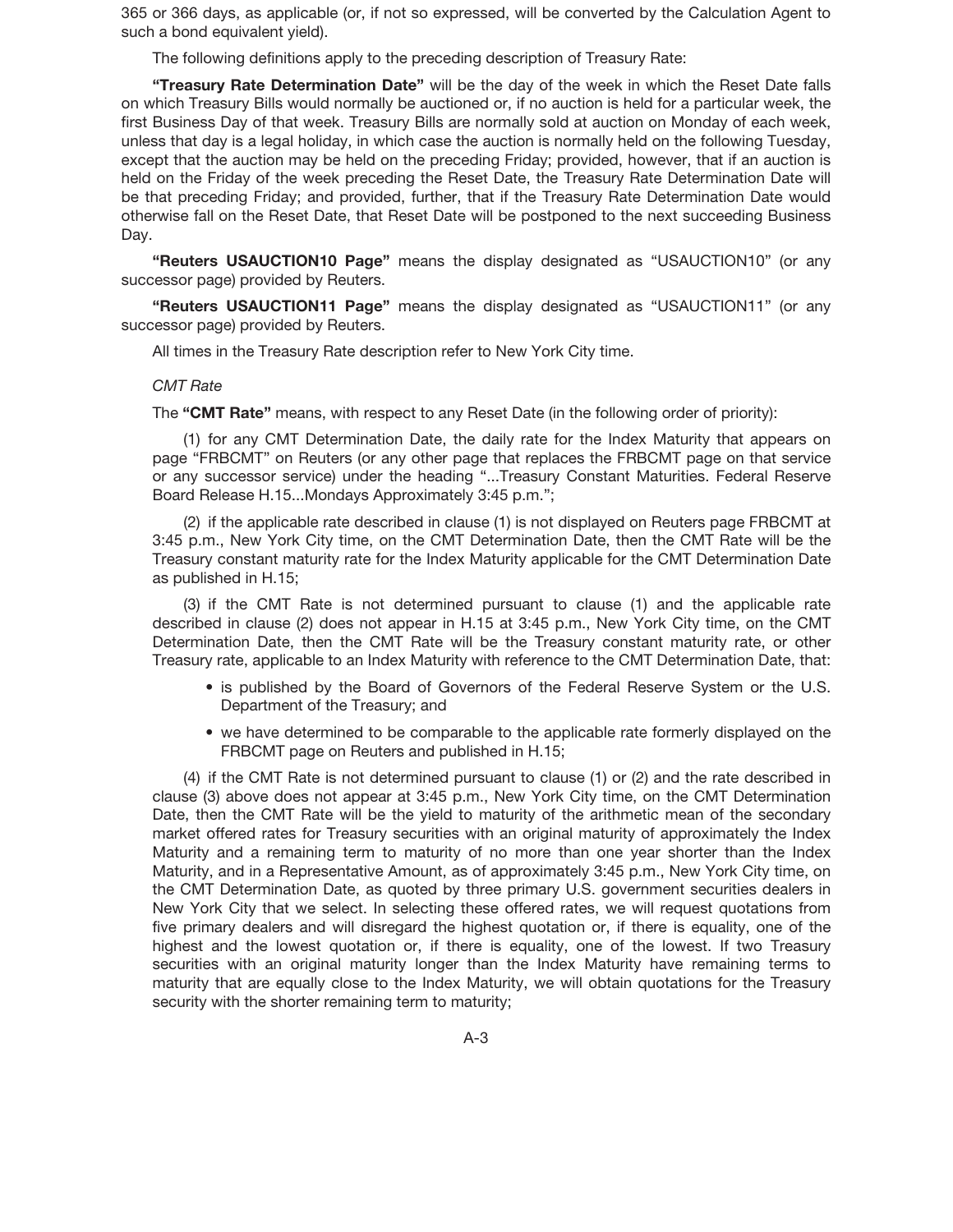(5) if the CMT Rate is not determined pursuant to clause (1), (2) or (3) and fewer than five but more than two primary dealers are quoting offered rates as described in clause (4), then the CMT Rate for the CMT Determination Date will be based on the arithmetic mean of the offered rates so obtained, and neither the highest nor the lowest of those quotations will be disregarded;

(6) if the CMT Rate is not determined pursuant to clause (1), (2), (3) or (4) and two or fewer primary dealers are quoting offered rates as described in clause (5), then the CMT Rate will be the yield to maturity of the arithmetic mean of the secondary market offered rates for Treasury securities having an original maturity longer than the Index Maturity and a remaining term to maturity closest to the Index Maturity, and in a Representative Amount, as of approximately 3:45 p.m., New York City time, on the CMT Determination Date, as quoted by three primary U.S. government securities dealers in New York City that we select. In selecting these offered rates, we will request quotations from five primary dealers and will disregard the highest quotation, or, if there is equality, one of the highest and the lowest quotation or, if there is equality, one of the lowest;

(7) if the CMT Rate is not determined pursuant to clauses (1) through (6) above and fewer than five but more than two primary dealers are quoting offered rates as described in clause (6), then the CMT Rate for the CMT Determination Date will be based on the arithmetic mean of the offered rates so obtained, and neither the highest nor the lowest of those quotations will be disregarded;

(8) if we obtain fewer than three quotations of the kind described in clause (6), the CMT Rate in effect for the new Interest Reset Period will be the CMT Rate in effect for the prior Interest Reset Period or, if the applicable Reset Date is the first Reset Date, the rate of interest payable for the new Interest Reset Period will be the initial interest rate; and

(9) if the CMT Rate in its present form ceases to exist and the provisions described in this Offering Circular for determining a fallback rate are found to be unreliable or result in a fallback rate that is not comparable to the CMT Rate, Freddie Mac, as the Calculation Agent, is authorized to designate an alternative determination method or index to the CMT Rate. If, prior to the time the CMT Rate may cease to exist, a new industry standard index is adopted, the Calculation Agent may elect, in its sole discretion, to use such standard index in lieu of the CMT Rate. If the Calculation Agent has designated an alternative determination method or index to the CMT Rate in accordance with the foregoing, the Calculation Agent in its sole discretion may determine the business day convention, the definition of business day and the interest determination date to be used and any other relevant methodology, including any adjustment factor needed to make such alternative determination method or index comparable to the CMT Rate base rate, in a manner that is consistent with industry-accepted practices. The Calculation Agent's designation of an alternative determination method or index as described herein will be final and binding on all parties.

The following definitions apply to the preceding description of CMT Rate:

- **"CMT Determination Date"** means the second New York Banking Day preceding the applicable Reset Date.
- **"Representative Amount"** means a principal amount of not less than U.S. \$1,000,000 that, in the Calculation Agent's sole judgment, is representative for a single transaction in the relevant market at the relevant time.

All times in the CMT Rate description refer to New York City time.

In the absence of clear error, our determination of the CMT Rate will be final and binding.

#### *Federal Funds Rate (Daily)*

The **"Federal Funds Rate (Daily)"** means, with respect to any Reset Date:

(1) the rate for the Business Day preceding the Federal Funds Rate (Daily) Determination Date for U.S. dollar federal funds, as published in the latest H.15 or other recognized electronic source used for the purpose of displaying that rate opposite the caption "Federal funds (effective)";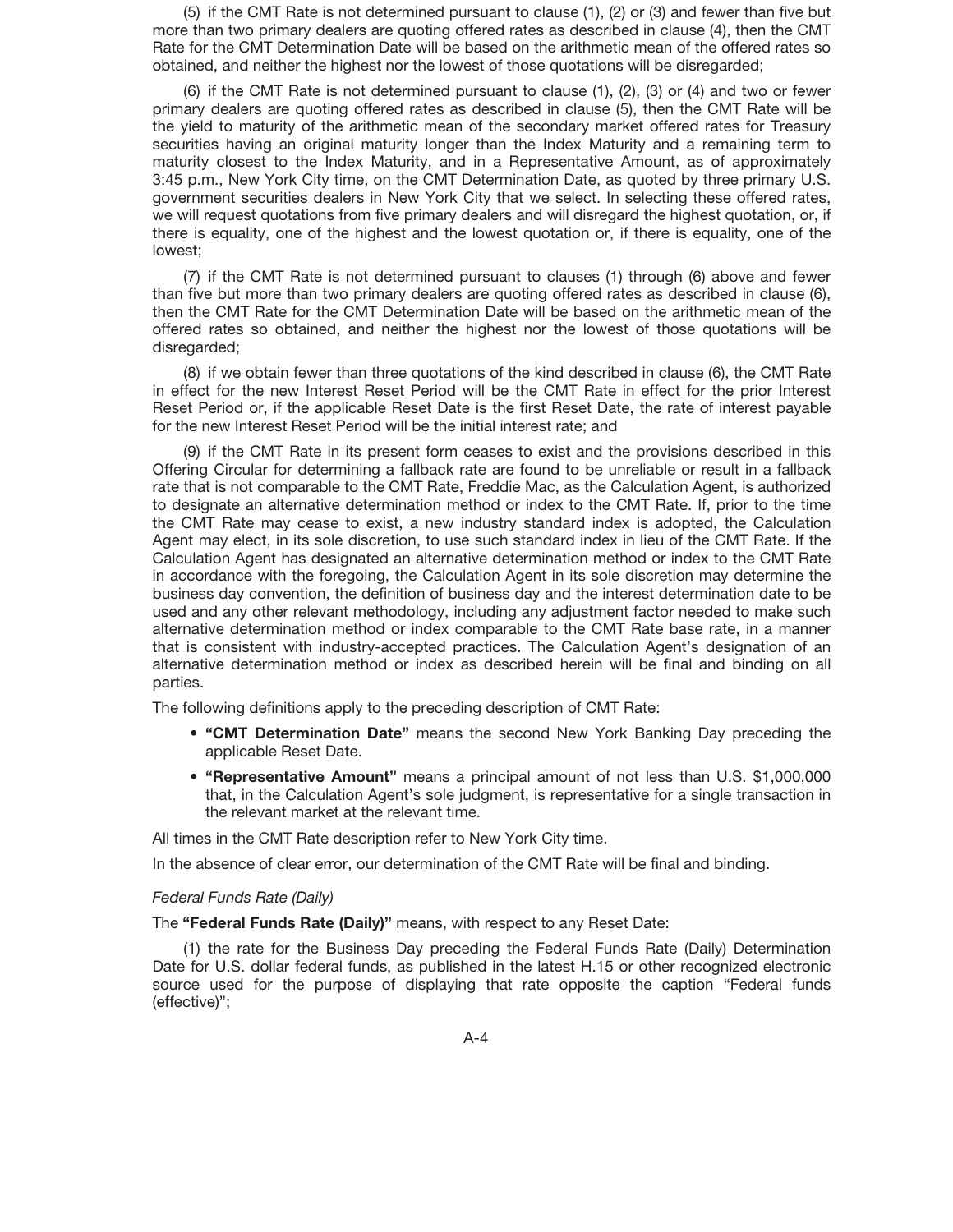(2) If the rate specified in clause (1) is not published by 5:00 p.m. on the Federal Funds Rate (Daily) Determination Date, the Calculation Agent will request five leading brokers (which may include the related Dealers or their affiliates) of federal funds transactions in the City of New York selected by the Calculation Agent (after consultation with Freddie Mac, if Freddie Mac is not then acting as Calculation Agent) each to provide a quotation of the broker's effective rate for transactions in overnight federal funds arranged by the broker settling on the Business Day preceding the Federal Funds Rate (Daily) Determination Date. If at least two quotations are provided, then the Federal Funds Rate (Daily) will be the arithmetic mean determined by the Calculation Agent of the quotations obtained (and, if five quotations are provided, eliminating the highest quotation (or, in the event of equality, one of the highest) and the lowest quotation (or, in the event of equality, one of the lowest));

(3) if fewer than two quotations are so provided pursuant to clause (2) above, then the Calculation Agent will request five leading brokers (which may include the related Dealers or their affiliates) of federal funds transactions in the City of New York selected by the Calculation Agent (after consultation with Freddie Mac, if Freddie Mac is not then acting as Calculation Agent) each to provide a quotation of the broker's rates for the last transaction in overnight federal funds arranged by the broker as of 11:00 a.m. on the Business Day preceding the Federal Funds Rate (Daily) Determination Date. If at least two quotations are provided, then the Federal Funds Rate (Daily) will be the arithmetic mean determined by the Calculation Agent of the quotations obtained (and, if five quotations are provided, eliminating the highest quotation (or, in the event of equality, one of the highest) and the lowest quotation (or, in the event of equality, one of the lowest)); and

(4) if fewer than two quotations are so provided pursuant to clause (3) above, then the Federal Funds Rate (Daily) as of such Federal Funds Rate (Daily) Determination Date will be the Federal Funds Rate (Daily) determined for the immediately preceding Reset Date. If the applicable Reset Date is the first Reset Date, the rate of interest payable for the new Interest Reset Period will be the initial interest rate.

The following definition applies to the preceding description of Federal Funds Rate (Daily):

**"Federal Funds Rate (Daily) Determination Date"** means the applicable Reset Date; provided, however, that if the Reset Date is not a Business Day, then the Federal Funds Rate (Daily) Determination Date means the Business Day immediately following the applicable Reset Date.

All times in the Federal Funds Rate (Daily) descriptions refer to New York City time.

#### *SOFR*

**"SOFR"** means the Secured Overnight Financing Rate published by the FRBNY on the FRBNY's Website. With respect to any U.S. Government Securities Business Day, means:

(1) the Secured Overnight Financing Rate published for such U.S. Government Securities Business Day as such rate appears on the FRBNY's Website at 3:00 p.m. (New York time) on the immediately following U.S. Government Securities Business Day (the **"SOFR Determination Time"**);

(2) if the rate specified in (1) above does not so appear, the Secured Overnight Financing Rate as published in respect of the first preceding U.S. Government Securities Business Day for which the Secured Overnight Financing Rate was published on the FRBNY's Website;

**"Compounded SOFR"** means the rate of return of a daily compound interest investment computed in accordance with the following formula (and the resulting percentage will be rounded, if necessary, to the nearest one hundred-thousandth of a percentage point, with 0.000005 being rounded upwards to 0.00001):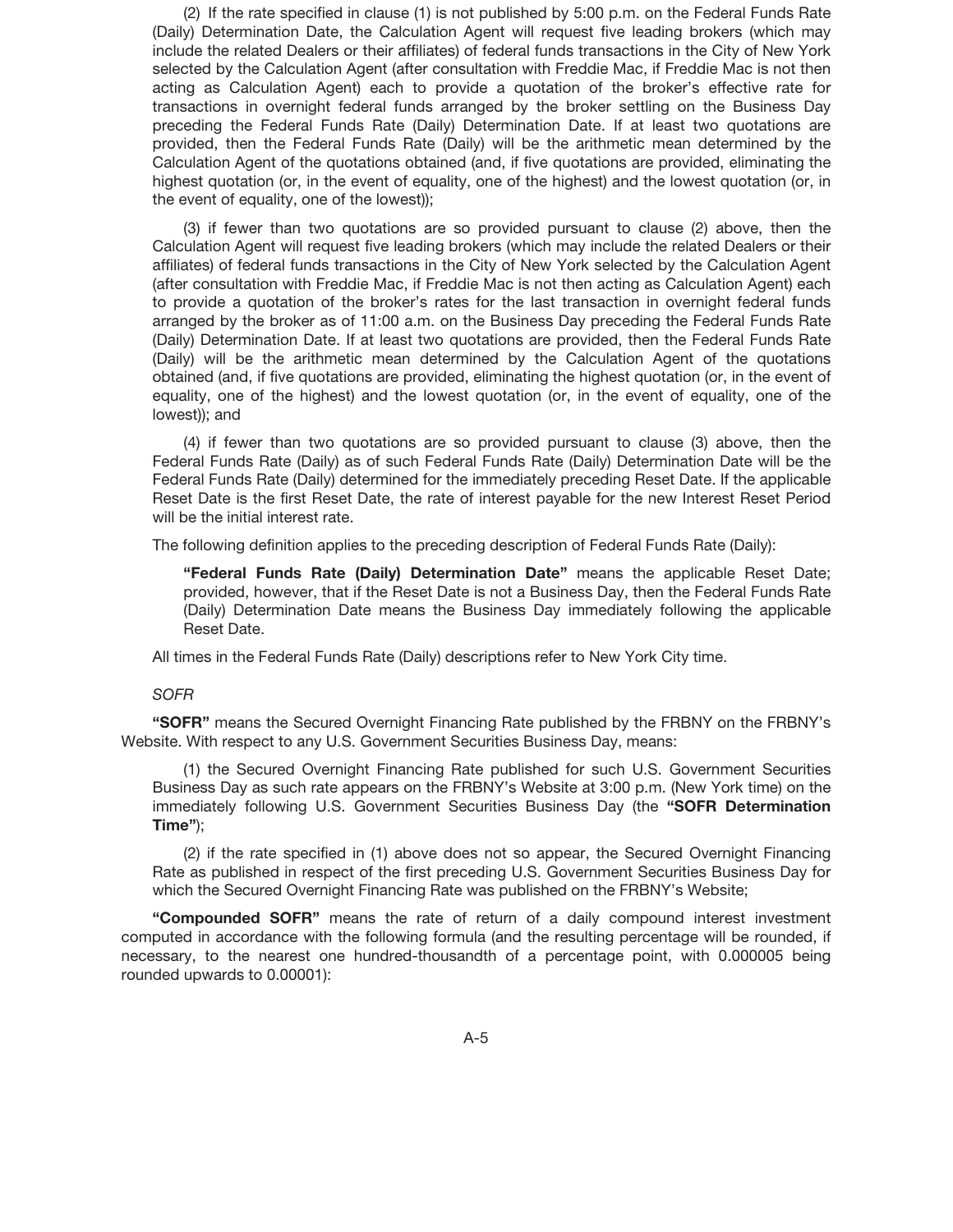$$
\left[\prod_{i=1}^{d_o} \left(1 + \frac{\text{SOFR}_i \times n_i}{360}\right) - 1\right] \times \frac{360}{d}
$$

where, for purposes of applying the above formula:

**"d0,"** for any Observation Period, is the number of U.S. Government Securities Business Days in the relevant Observation Period;

**"i"** is a series of whole numbers from one to d0, each representing the relevant U.S. Government Securities Business Day in chronological order from, and including, the first U.S. Government Securities Business Day in the relevant Observation Period;

"SOFR<sub>i</sub>," for any U.S. Government Securities Business Day "i" in the relevant Observation Period, is equal to SOFR in respect of that day "i";

**"ni ,"** for any U.S. Government Securities Business Day "i" in the relevant Observation Period, is the number of calendar days from, and including, such U.S. Government Securities Business Day "i" to, but excluding, the following U.S. Government Securities Business Day ("i+1"); and

**"d"** is the number of calendar days in the relevant Observation Period.

The following definitions solely apply to the preceding description of SOFR and Compounded SOFR:

**"FRBNY's Website"** means the website of the FRBNY, currently at http://www.newyorkfed.org, or any successor source.

**"Observation Period"** means, in respect of each Interest Period, the period from, and including, the date two U.S. Government Securities Business Days preceding the first date in such Interest Period to, but excluding, the date two U.S. Government Securities Business Days preceding the Interest Payment Date for such Interest Period.

**"U.S. Government Securities Business Day"** means any day except for a Saturday, a Sunday or a day on which the Securities Industry and Financial Markets Association recommends that the fixed income departments of its members be closed for the entire day for purposes of trading in U.S. government securities.

#### *Effect of Benchmark Transition Event — SOFR*

Benchmark Replacement. Notwithstanding the foregoing, if Freddie Mac determines on or prior to the relevant Reference Time that a Benchmark Transition Event and its related Benchmark Replacement Date have occurred with respect to the then-current Benchmark, the Benchmark Replacement will replace the then-current Benchmark for all purposes relating to the notes in respect of all determinations on such date and for all determinations on all subsequent dates.

Benchmark Replacement Conforming Changes. In connection with the implementation of a Benchmark Replacement, Freddie Mac will have the right to make Benchmark Replacement Conforming Changes from time to time.

Decisions and Determinations. Any determination, decision or election that may be made by Freddie Mac pursuant to this Section titled "Effect of Benchmark Transition Event - SOFR," including any determination with respect to a tenor, rate or adjustment or of the occurrence or non-occurrence of an event, circumstance or date and any decision to take or refrain from taking any action or any selection, will be conclusive and binding absent manifest error, may be made in Freddie Mac's sole discretion, and, notwithstanding anything to the contrary in the documentation relating to the Debt Securities, shall become effective without consent from any other party.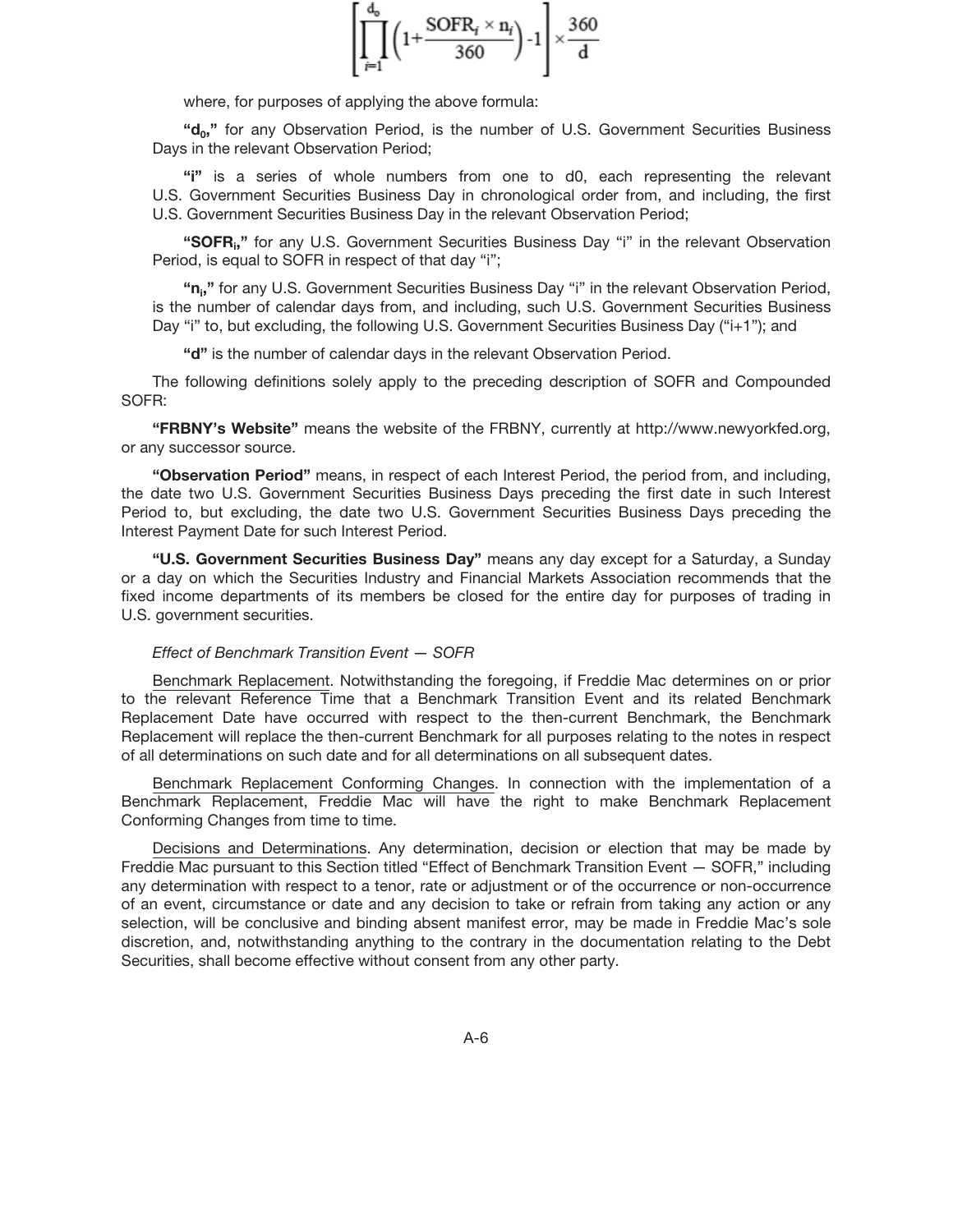Certain Defined Terms. As used in this Section titled "Effect of Benchmark Transition Event — SOFR," and solely for purposes of this section:

**"Benchmark"** means, initially, SOFR, as such term is defined in Section titled "SOFR"; provided that if Freddie Mac determines on or prior to the Reference Time that a Benchmark Transition Event and its related Benchmark Replacement Date have occurred with respect to SOFR or the then-current Benchmark, then "Benchmark" means the applicable Benchmark Replacement.

**"Benchmark Replacement"** means the first alternative set forth in the order below that can be determined by Freddie Mac as of the Benchmark Replacement Date.

(1) the sum of: (a) the alternate rate of interest that has been selected or recommended by the Relevant Governmental Body as the replacement for the then-current Benchmark and (b) the Benchmark Replacement Adjustment;

(2) the sum of: (a) the ISDA Fallback Rate and (b) the Benchmark Replacement Adjustment; or

(3) the sum of: (a) the alternate rate of interest that has been selected by Freddie Mac as the replacement for the then-current Benchmark giving due consideration to any industry-accepted rate of interest as a replacement for the then-current Benchmark for U.S. dollar-denominated floating rate notes at such time and (b) the Benchmark Replacement Adjustment.

**"Benchmark Replacement Adjustment"** means the first alternative set forth in the order below that can be determined by Freddie Mac as of the Benchmark Replacement Date:

(1) the spread adjustment (which may be a positive or negative value or zero), or method for calculating or determining such spread adjustment, that has been selected or recommended by the Relevant Governmental Body for the applicable Unadjusted Benchmark Replacement;

(2) if the applicable Unadjusted Benchmark Replacement is equivalent to the ISDA Fallback Rate, the ISDA Fallback Adjustment; or

(3) the spread adjustment (which may be a positive or negative value or zero) that has been selected by Freddie Mac giving due consideration to any industry-accepted spread adjustment, or method for calculating or determining such spread adjustment, for the replacement of the then-current Benchmark with the applicable Unadjusted Benchmark Replacement for U.S. dollardenominated floating rate notes at such time.

**"Benchmark Replacement Conforming Changes"** means, with respect to any Benchmark Replacement, any technical, administrative or operational changes (including changes to the timing and frequency of determining rates and making payments of interest, rounding of amounts or tenors, and other administrative matters) that Freddie Mac decides may be appropriate to reflect the adoption of such Benchmark Replacement in a manner substantially consistent with market practice (or, if Freddie Mac decides that adoption of any portion of such market practice is not administratively feasible or if Freddie Mac determines that no market practice for use of the Benchmark Replacement exists, in such other manner as Freddie Mac determines is reasonably necessary).

**"Benchmark Replacement Date"** means the earliest to occur of the following events with respect to the then-current Benchmark (including the daily published component used in the calculation thereof):

(1) in the case of clause (1) or (2) of the definition of "Benchmark Transition Event," the later of (a) the date of the public statement or publication of information referenced therein and (b) the date on which the administrator of the Benchmark permanently or indefinitely ceases to provide the Benchmark (or such component); or

(2) in the case of clause (3) of the definition of "Benchmark Transition Event," the date of the public statement or publication of information referenced therein.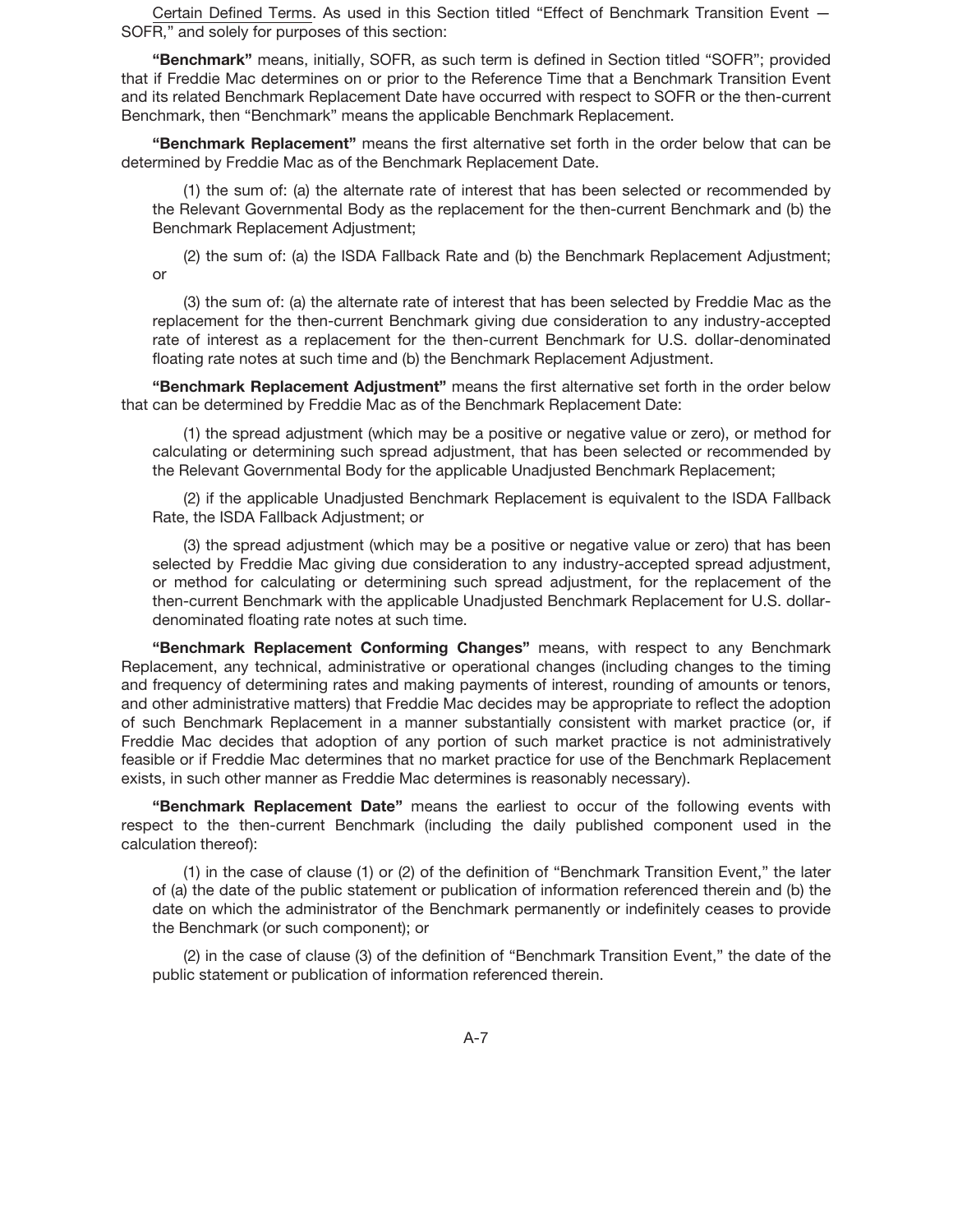For the avoidance of doubt, if the event that gives rise to the Benchmark Replacement Date occurs on the same day as, but earlier than, the Reference Time in respect of any determination, the Benchmark Replacement Date will be deemed to have occurred prior to the Reference Time for such determination.

**"Benchmark Transition Event"** means the occurrence of one or more of the following events with respect to the then-current Benchmark (including the daily published component used in the calculation thereof):

(1) a public statement or publication of information by or on behalf of the administrator of the Benchmark (or such component) announcing that such administrator has ceased or will cease to provide the Benchmark (or such component), permanently or indefinitely, provided that, at the time of such statement or publication, there is no successor administrator that will continue to provide the Benchmark (or such component); or

(2) a public statement or publication of information by the regulatory supervisor for the administrator of the Benchmark (or such component), the central bank for the currency of the Benchmark (or such component), an insolvency official with jurisdiction over the administrator for the Benchmark (or such component), a resolution authority with jurisdiction over the administrator for the Benchmark (or such component) or a court or an entity with similar insolvency or resolution authority over the administrator for the Benchmark, which states that the administrator of the Benchmark (or such component) has ceased or will cease to provide the Benchmark (or such component) permanently or indefinitely, provided that, at the time of such statement or publication, there is no successor administrator that will continue to provide the Benchmark (or such component); or

(3) a public statement or publication of information by the regulatory supervisor for the administrator of the Benchmark announcing that the Benchmark is no longer representative.

**"ISDA Definitions"** means the 2006 ISDA Definitions published by the International Swaps and Derivatives Association, Inc. or any successor thereto, as amended or supplemented from time to time, or any successor definitional booklet for interest rate derivatives published from time to time.

**"ISDA Fallback Adjustment"** means the spread adjustment (which may be a positive or negative value or zero) that would apply for derivatives transactions referencing the ISDA Definitions to be determined upon the occurrence of an index cessation event with respect to the Benchmark.

**"ISDA Fallback Rate"** means the rate that would apply for derivatives transactions referencing the ISDA Definitions to be effective upon the occurrence of an index cessation date with respect to the Benchmark for the applicable tenor excluding the applicable ISDA Fallback Adjustment.

**"Reference Time"** with respect to any determination of the Benchmark means (1) if the Benchmark is Compounded SOFR, the SOFR Determination Time, and (2) if the Benchmark is not Compounded SOFR, the time determined by Freddie Mac after giving effect to the Benchmark Replacement Conforming Changes.

**"Relevant Governmental Body"** means the Federal Reserve Board and/or the Federal Reserve Bank of New York, or a committee officially endorsed or convened by the Federal Reserve Board and/or the Federal Reserve Bank of New York or any successor thereto.

**"Unadjusted Benchmark Replacement"** means the Benchmark Replacement excluding the Benchmark Replacement Adjustment.

For the preceding descriptions of Treasury Rate, CMS Rate, and CMT Rate:

- **"Index Maturity"** means the period specified in the related Pricing Supplement as to which the Treasury Rate, CMS Rate, or CMT Rate, as the case may be, will be calculated.
- All rates will be obtained from sources expressed as a percentage rate per annum.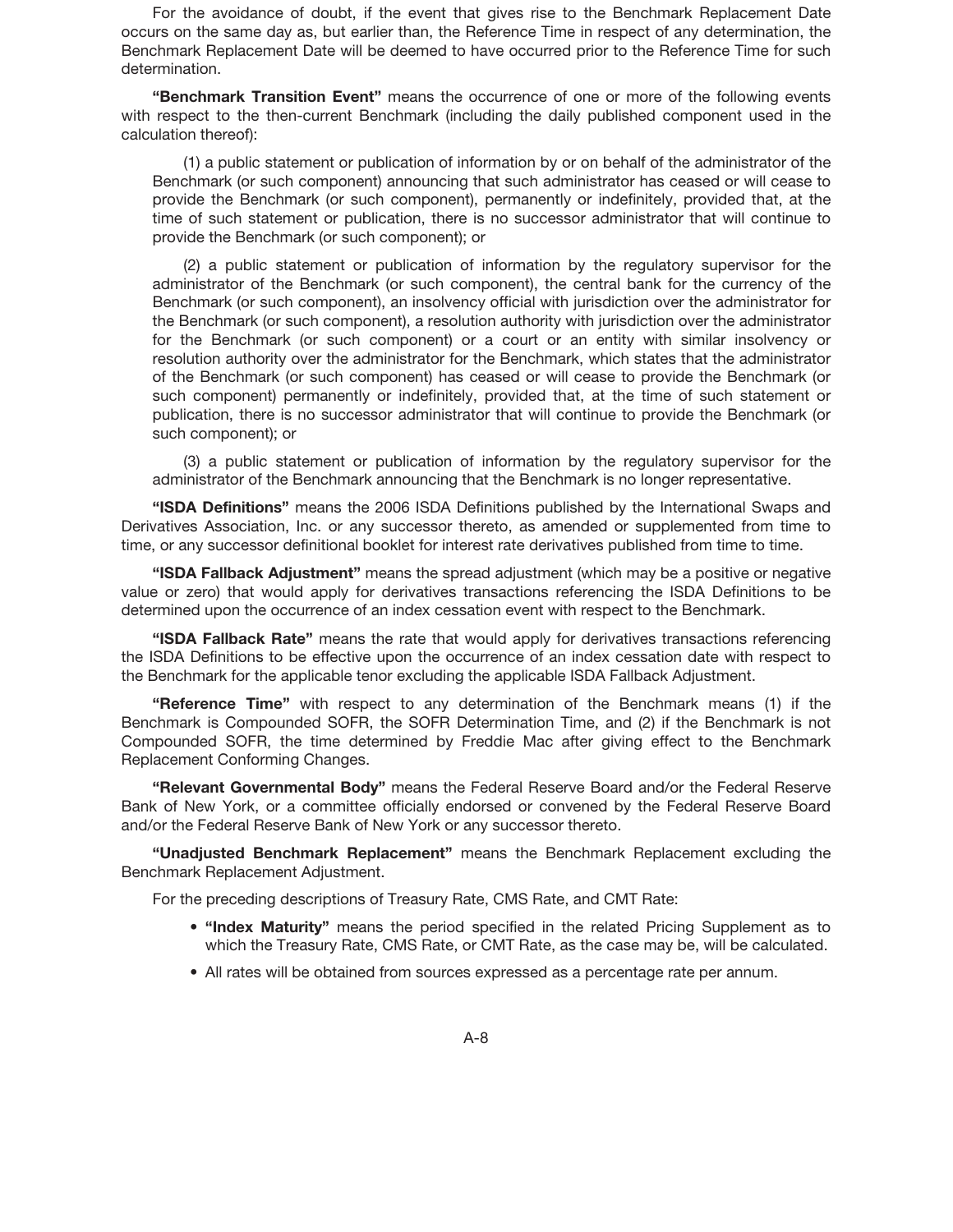For the preceding descriptions of Prime Rate and CMT Rate:

• **"New York Banking Day"** means any day other than (a) a Saturday, (b) a Sunday, (c) a day on which banking institutions in the City of New York are required or permitted by law or executive order to close or (d) a day on which the FRBNY is closed.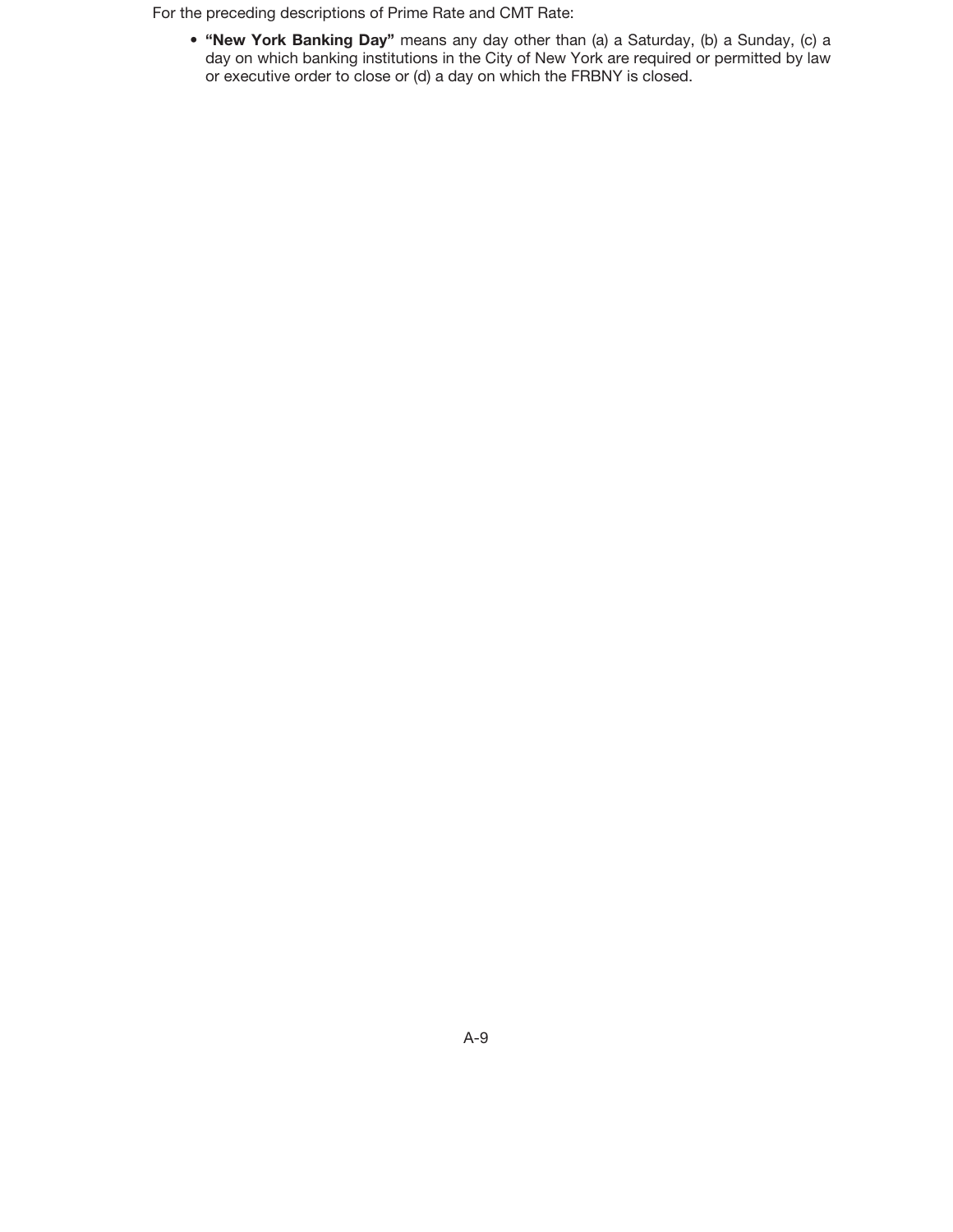## **SELLING RESTRICTIONS**

#### **General**

Debt Securities may be offered or sold only where it is legal to do so. The Dealers have represented and agreed that they have complied and will comply with all applicable laws and regulations in each jurisdiction outside of the United States in which they may conduct an offering of Debt Securities.

This Offering Circular does not constitute an offer to sell or buy or a solicitation of an offer to buy or sell any Debt Securities in any jurisdiction or in any other circumstance in which such an offer or solicitation is unlawful or not authorized.

## **Prohibition of Sales to EEA Retail Investors**

Each Dealer has represented and agreed, and each further Dealer appointed under the Facility will be required to represent and agree, that it has not offered, sold or otherwise made available and will not offer, sell or otherwise make available any Debt Securities which are the subject of the offering contemplated by this Offering Circular as completed by the Pricing Supplement in relation thereto to any retail investor in the EEA. For the purposes of this provision:

- (a) the expression "retail investor" means a person who is one (or more) of the following:
	- (i) a retail client as defined in point (11) of Article 4(1) of MiFID II; or
	- (ii) a customer within the meaning of the Insurance Distribution Directive, where that customer would not qualify as a professional client as defined in point (10) of Article 4(1) of MiFID II; or
	- (iii) not a qualified investor as defined in the Prospectus Regulation; and
- (b) the expression "offer" includes the communication in any form and by any means of sufficient information on the terms of the offer and the Debt Securities to be offered so as to enable an investor to decide to purchase or subscribe for the Debt Securities.

## **Prohibition of Sales to UK Retail Investors**

Each Dealer has represented and agreed, and each further Dealer appointed under the Facility will be required to represent and agree, that it has not offered, sold or otherwise made available and will not offer, sell or otherwise make available any Debt Securities which are the subject of the offering contemplated by this Offering Circular as completed by the Pricing Supplement in relation thereto to any retail investor in the UK. For the purposes of this provision:

- (a) the expression retail investor means a person who is one (or more) of the following:
	- (i) a retail client, as defined in point (8) of Article 2 of Regulation (EU) No 2017/565 as it forms part of domestic law by virtue of the EUWA; or
	- (ii) a customer within the meaning of the provisions of the FSMA and any rules or regulations made under the FSMA to implement Directive (EU) 2016/97, where that customer would not qualify as a professional client, as defined in point (8) of Article 2(1) of Regulation (EU) No 600/2014 as it forms part of domestic law by virtue of the EUWA; or
	- (iii) not a qualified investor as defined in Article 2 of Regulation (EU) 2017/1129 as it forms part of domestic law by virtue of the EUWA; and
- (b) the expression "offer" includes the communication in any form and by any means of sufficient information on the terms of the offer and the Debt Securities to be offered so as to enable an investor to decide to purchase or subscribe for the Debt Securities.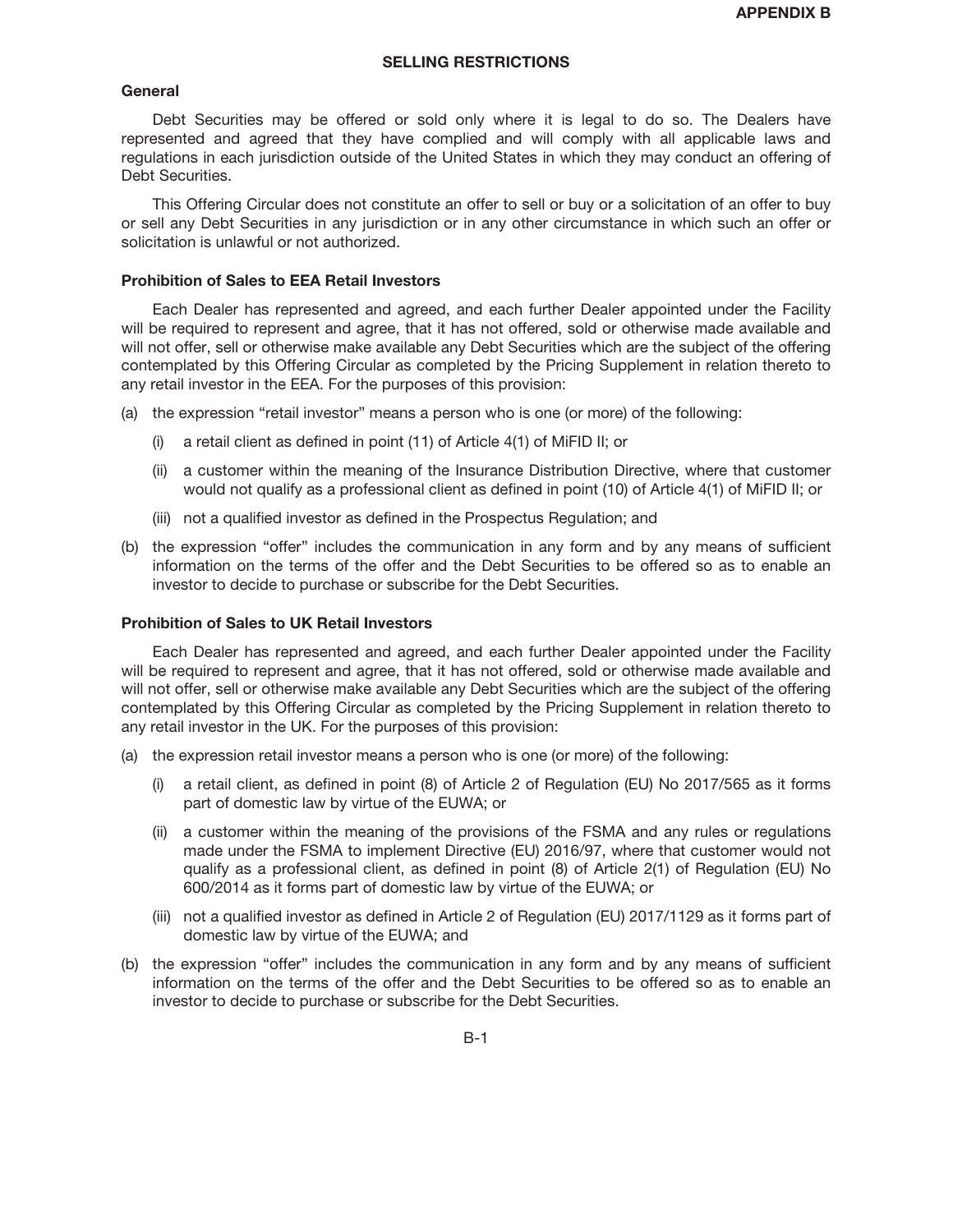#### **Australia**

No prospectus or other disclosure document (as defined in the Corporations Act 2001 of Australia (the **"Corporations Act"**)) in relation to the Facility or any Debt Securities has been or will be lodged with or registered by the Australian Securities and Investments Commission (**"ASIC"**) or any other regulatory authority in Australia.

Each Dealer has represented and agreed, and each further Dealer appointed under the Facility will be required to represent and agree, that it:

- (a) has not (directly or indirectly) offered or invited applications, and will not offer or invite applications, for the issue, sale or purchase of, any Debt Securities in, to or from Australia (including an offer or invitation which is received by a person in Australia); and
- (b) has not distributed or published, and will not distribute or publish, any information memorandum, prospectus or any other offering material or advertisement relating to the Facility or any Debt Securities in Australia, unless:
	- (i) the aggregate consideration payable by each offeree or invitee is at least AUD500,000 (or its equivalent in an alternative currency and, in either case, disregarding moneys lent by the offeror or its associates) or the offer or invitation otherwise does not require disclosure to investors in accordance with Part 6D.2 or Part 7.9 of the Corporations Act;
	- (ii) the offer or invitation is not made to a person who is a "retail client" within the meaning of section 761G of the Corporations Act;
	- (iii) such action complies with all applicable laws, regulations and directives; and
	- (iv) such action does not require any document to be lodged with ASIC or any other regulatory authority in Australia.

By applying for Debt Securities under the Facility, each person to whom Debt Securities are issued (an **"Investor"**):

- (a) will be deemed by the Issuer and each of the Dealers to have acknowledged that if any Investor on-sells Debt Securities within 12 months from their issue, the Investor will be required to lodge a prospectus or other disclosure document (as defined in the Corporations Act) with ASIC unless either:
	- (i) that sale is to an investor within one of the categories set out in sections 708(8) or 708(11) of the Corporations Act to whom it is lawful to offer Debt Securities in Australia without a prospectus or other disclosure document lodged with ASIC; or
	- (ii) the sale offer is received outside Australia; and
- (b) will be deemed by the Issuer and each of the Dealers to have undertaken not to sell those Debt Securities in any circumstances other than those described in paragraphs (a)(i) and (a)(ii) above for 12 months after the date of issue of such Debt Securities.

This Offering Circular is not, and under no circumstances is to be construed as, an advertisement or public offering of any Debt Securities in Australia.

## **Belgium**

This Offering Circular and any Pricing Supplement have not been submitted for approval to the Belgian Financial Services and Markets Authority. Accordingly, Debt Securities that have a maturity of less than 12 months and qualify as money market instruments (and that therefore fall outside the scope of the Prospectus Regulation) may not be distributed in Belgium by way of a public offering (as defined for the purposes of the Prospectus Regulation or the law of 11 July 2018 on the offer of investment instruments to the public and the admission of investment instruments to trading on regulated markets, each as amended or replaced from time to time).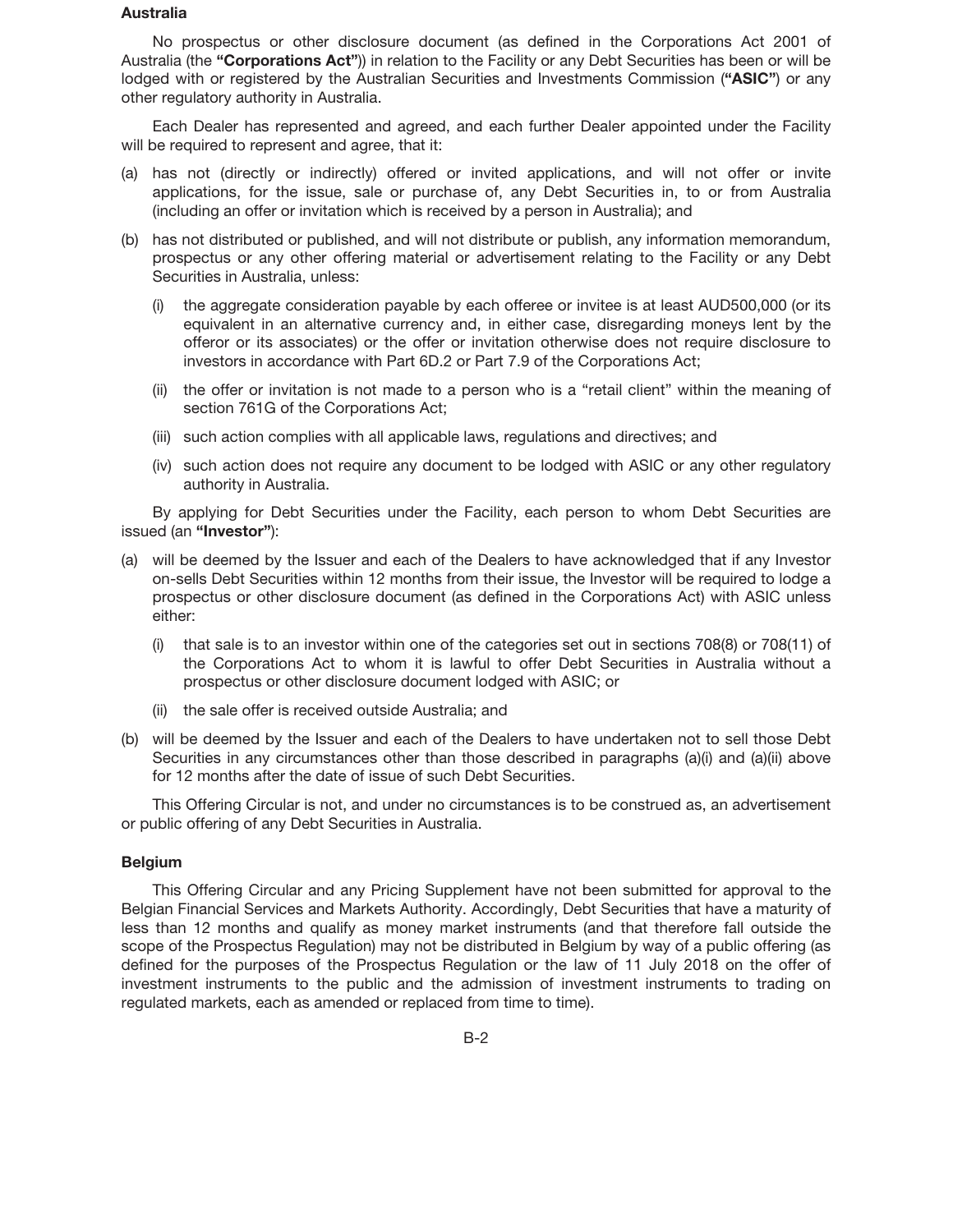The Debt Securities are not intended to be sold to Belgian Consumers. Each Dealer has represented, warranted and agreed and each further Dealer appointed under the Facility will be required to represent, warrant and agree, that it has not offered or sold and will not offer or sell, directly or indirectly, Debt Securities to Belgian Consumers, and has not distributed or caused to be distributed and will not distribute or cause to be distributed, the Offering Circular, any Pricing Supplement or any other offering material relating to the Debt Securities to Belgian Consumers.

For these purposes, a "Belgian Consumer" has the meaning provided by the Belgian Code of Economic Law, as amended from time to time (*Wetboek van 28 februari 2013 van economisch recht/ Code du 28 février 2013 de droit économique*), being any natural person resident or located in Belgium and acting for purposes which are outside his/her trade, business or profession.

#### **Bolivia**

The Debt Securities may not be offered or sold directly or indirectly in Bolivia, except in circumstances which will not result in a public offering in Bolivia within the meaning of art. 6 of the Bolivian Securities Law (Ley de Valores No. 1834, dated 18 March, 1998) and its applicable regulations. This Offering Circular is personal to each recipient thereof and does not constitute an offer to any other person. This Offering Circular may only be used by the persons to whom it has been handed out in connection with the offering described herein and may not be distributed (directly or indirectly) or made available to other persons in Bolivia without the express consent of Freddie Mac. It may not be used in connection with any other offer and shall in particular not be copied, distributed and/or otherwise made available to other persons in Bolivia. This document does not constitute an issue prospectus pursuant to art. 8 of the Bolivian Securities Law and its applicable regulations.

This Offering Circular does not constitute a prospectus for purposes of a public offering within the meaning of the Bolivian Securities Law and its applicable regulations. Accordingly, the Debt Securities may not be publicly offered in Bolivia and neither this Offering Circular nor any other offering materials relating to the Debt Instruments may be made available through a public offering in Bolivia.

## **Brazil**

The Debt Securities have not been and will not be issued nor publicly placed, distributed, offered or negotiated in the Brazilian capital markets. The offering of the Debt Securities has not been nor will be registered with the Brazilian Securities Commission (the Comissão de Valores Mobiliários or **"CVM"**). Any public offering or distribution, as defined under Brazilian laws and regulations, of the Debt Securities in Brazil is not legal without prior registration under Law No. 6,385/76, as amended, and Instruction No. 400, issued by the CVM on December 29, 2003, as amended, unless an exemption from registration applies. Documents relating to the offering of the Debt Securities, as well as information contained therein, may not be supplied to the public in Brazil (as the offering of the Debt Securities is not a registered public offering of securities in Brazil), nor be used in connection with any offer for subscription or sale of the Debt Securities to the public in Brazil. Therefore, each of the Dealers has represented, warranted and agreed that it has not offered or sold, and will not offer or sell, the Debt Securities in Brazil, except in circumstances which do not constitute a public offering, placement, distribution or negotiation of securities in the Brazilian capital markets regulated by Brazilian legislation that would require previous registration with the CVM. Persons wishing to offer or acquire the Debt Securities within Brazil should consult with their own counsel as to the applicability of registration requirements or any exemption therefrom.

#### **Canada**

Each Dealer has represented, warranted and agreed that:

(a) the sale and delivery of any Debt Securities to any purchaser who is a resident of Canada or otherwise subject to the laws of Canada or, except in the case of an investment manager purchasing for a fully managed account, who is purchasing for a principal who is a resident of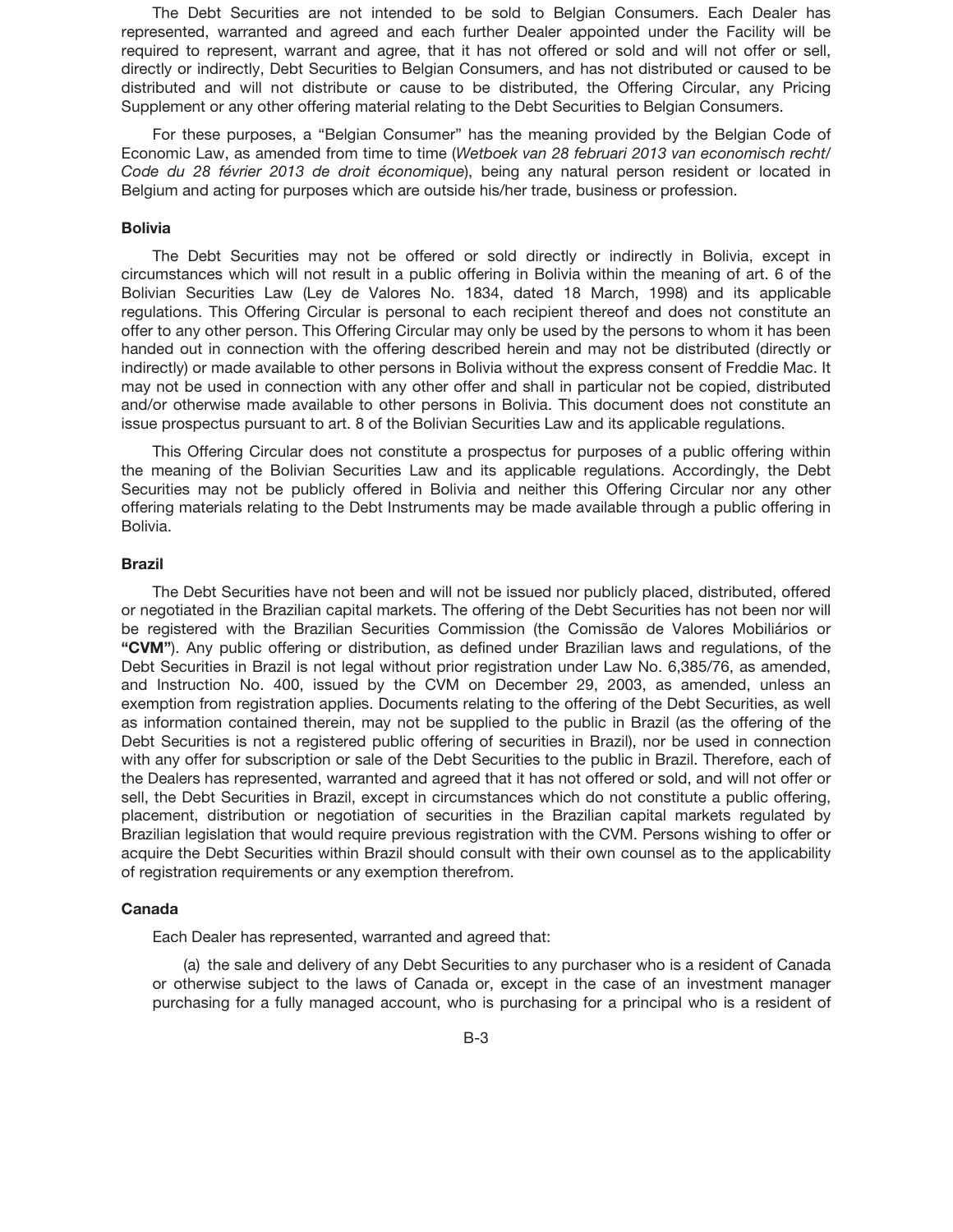Canada or otherwise subject to the laws of Canada (each such purchaser or principal, a **"Canadian Purchaser"**) by such Dealer shall be made so as to be exempt from the prospectus filing requirements and exempt from, or in compliance with, the dealer registration requirements of all applicable securities laws, regulations, rules, instruments, rulings and orders, including those applicable in each of the provinces and territories of Canada (as defined in this section, the **"Securities Laws"**);

(b) (i) the Dealer is an investment dealer as defined in section 1.1 of National Instrument 31-103 *Registration Requirements, Exemptions and Ongoing Registrant Obligations* (**"NI 31-103"**); or (ii) any sale and delivery of any Debt Securities to a Canadian Purchaser will be made through (A) an affiliate of the relevant Dealer that is a registered investment dealer, exempt market dealer or restricted dealer; or (B) in compliance with the international dealer exemption from the dealer registration requirements, and otherwise in compliance with the representations, warranties, and agreements set out herein;

(c) each Canadian Purchaser is entitled under the Securities Laws to acquire the Debt Securities without a prospectus qualified under the Securities Laws, and such purchaser is a "permitted client" as defined in section 1.1 of NI 31-103 and an "accredited investor" as defined in National Instrument 45-106 *Prospectus Exemptions* (**"NI 45-106"**) or the *Securities Act* (Ontario);

(d) it will ensure that each Canadian Purchaser purchasing from it (i) has represented to it that such Canadian Purchaser is resident in Canada; (ii) has represented to it which categories set forth in the relevant definition of "accredited investor" in NI 45-106 or the *Securities Act* (Ontario) and "permitted client" in section 1.1 of NI 31-103 correctly describes such Canadian Purchaser; and (iii) in the event such Canadian Purchaser is an individual, consents to disclosure of all required information about the purchase to the relevant Canadian securities regulators or regulatory authorities;

(e) it has not provided and will not provide to any Canadian Purchaser any document or other material with respect to the private placement of the Debt Securities in Canada that would constitute an offering memorandum within the meaning of the Securities Laws (other than this Offering Circular);

(f) it has not made and it will not make any written or oral representations to any Canadian Purchaser:

(i) that any person will resell or repurchase the Debt Securities purchased by such Canadian Purchaser;

(ii) that the Debt Securities will be freely tradeable by the Canadian Purchaser without any restrictions or hold periods;

(iii) that any person will refund the purchase price of the Debt Securities; or

(iv) as to the future price or value of the Debt Securities; and

(g) it will inform each Canadian Purchaser that:

(i) we are not a "reporting issuer" and are not, and may never be, a reporting issuer in any province or territory of Canada and there currently is no public market in Canada for any of the Debt Securities, and one may never develop;

(ii) the Debt Securities will be subject to resale restrictions under applicable Securities Law; and

(iii) in the event that such Canadian Purchaser is an individual, such Canadian Purchaser's name and other specified information will be disclosed to the relevant Canadian securities regulators or regulatory authorities and may become available to the public in accordance with applicable laws.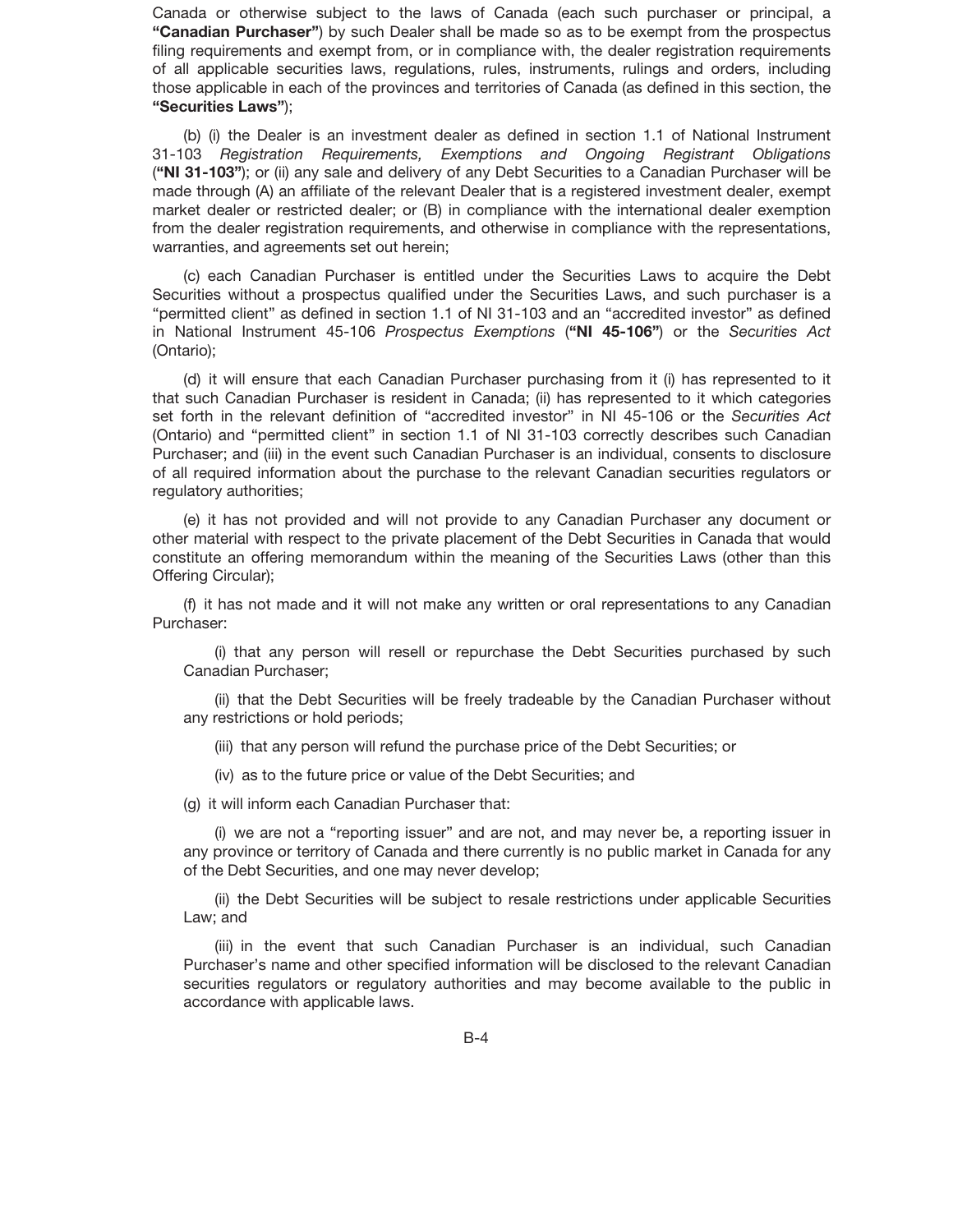#### *Statutory Rights of Action*

Securities legislation in certain provinces or territories of Canada may provide a purchaser with remedies for rescission or damages if this Offering Circular (including any amendment or supplement thereto) contains a misrepresentation, provided that the remedies for rescission or damages are exercised by the purchaser within the time limit prescribed by the securities legislation of the purchaser's province or territory. The purchaser should refer to any applicable provisions of the securities legislation of the purchaser's province or territory for particulars of these rights or consult with a legal advisor.

## *Underwriter Conflicts*

Pursuant to section 3A.3 of National Instrument 33-105 *Underwriting Conflicts* (**"NI 33-105"**), the Dealers are not required to comply with the disclosure requirements of NI 33-105 regarding underwriter conflicts of interest in connection with an offering of the Debt Securities.

## **Chile**

Each Dealer has represented, warranted and agreed that: (i) the Offering Circular of the Debt Securities has not been submitted for approval by the Commission for the Financial Market (hereinafter, **"CMF"**); (ii) the Debt Securities are not registered at the *Registro de Valores* nor the *Registro de Valores Extranjeros* of the CMF, so, the Debt Securities are not under the surveillance of the CMF; (iii) if the Debt Securities are offered to investors in Chile, it will be and is only being done subject to General Ruling Nr. 336/2012 of the CMF and that:

(a) the Debt Securities may not be offered or sold to the general public or to specific sectors or groups of the general public;

(b) it has not distributed or published, and will not distribute or publish, advertisement or other offering material relating to the Debt Securities in Chile through mass communication media *("Medios Masivos de Difusión)*;

(c) considering that the Debt Securities are not registered at the CMF, the issuer is not under the obligation to deliver public information about the Debt Securities in Chile; and

(d) Any offer is only being made under General Ruling Nr.336/2012 and the date of commencement of the offer is that of the company Pricing Supplement, unless otherwise informed.

Unless,

both the issuer and the securities to be offered are registered in the corresponding registries of the Commission for the Financial Market, in which case they will have to comply with the requirements set forth in the General Ruling Nr. 352/2013 of the CMF to make public offering of the Debt Securities in Chile.

#### **Denmark**

This Offering Circular does not constitute a prospectus under Danish securities law and consequently is not required to be nor has been filed with or approved by the Danish Financial Supervisory Authority as this Offering Circular either (i) has not been prepared in the context of a public offering of securities in Denmark or the admission of securities to trading on a regulated market within the meaning of the Danish Capital Markets Act or any Executive Orders issued pursuant thereto or the Prospectus Regulation, or (ii) has been prepared in the context of a public offering of securities in Denmark or the admission of securities to trading on a regulated market in reliance on one or more of the exemptions from the requirement to prepare and publish a prospectus in the Danish Capital Markets Act or any Executive Orders issued pursuant thereto or the Prospectus Regulation.

Any resale of the securities will constitute a separate offer of the securities under EU and Danish securities law and accordingly such resale must either: (i) not constitute a public offering of securities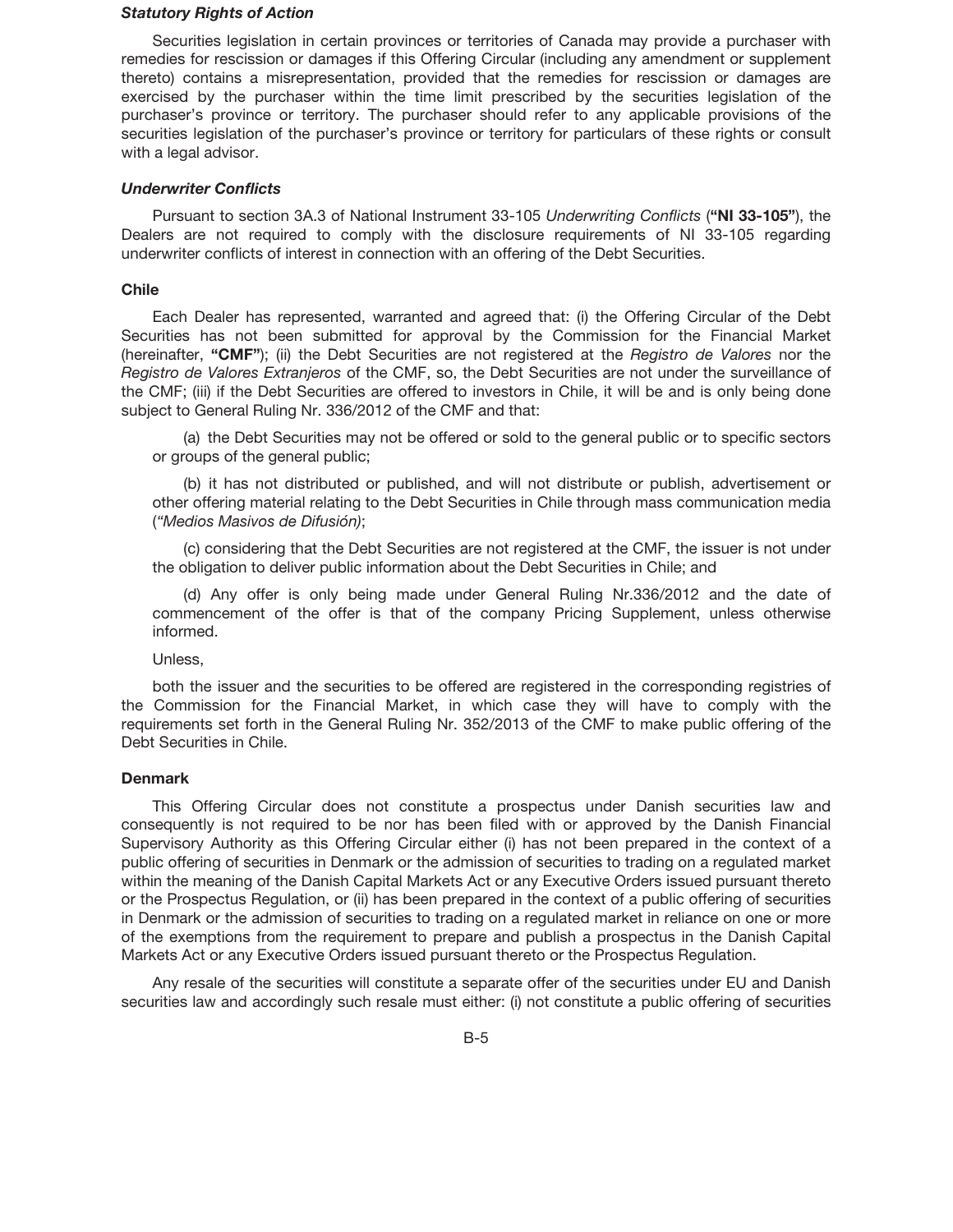in Denmark or the admission of securities to trading on a regulated market within the meaning of the Danish Capital Markets Act or any executive orders issued pursuant thereto or the Prospectus Regulation; or (ii) only be completed in reliance on one or more of the exemptions from the requirement to prepare and publish a prospectus in the Danish Capital Markets Act or any executive orders issued pursuant thereto or the Prospectus Regulation.

## **France**

Each Dealer has represented and agreed that it has only offered or sold, and will only offer or sell, directly or indirectly, Debt Securities to qualified investors (*investisseurs qualifiés*), as defined in Article L.411-2-1° French *Code monétaire et financier*, and it has only distributed or caused to be distributed and will only distribute or cause to be distributed in France to such qualified investors this Offering Circular, any Pricing Supplement or any other offering material relating to the Debt Securities.

#### **Hong Kong**

Each Dealer has represented and agreed that:

(a) it has not offered or sold and will not offer or sell in Hong Kong, by means of any document, any Debt Securities except for Debt Securities which are a "structured product" as defined in the Securities and Futures Ordinance (Cap. 571) of Hong Kong (the **"SFO"**)) other than (a) to "professional investors" as defined in the SFO and any rules made under the SFO or (b) in other circumstances which do not result in the document being a "prospectus" as defined in the Companies (Winding Up and Miscellaneous Provisions) Ordinance (Cap. 32) of Hong Kong (the **"C(WUMP)O"**) or which do not constitute an offer to the public within the meaning of the C(WUMP)O;

(b) it has not issued or had in its possession for the purposes of issue and will not issue or have in its possession for the purposes of issue, whether in Hong Kong or elsewhere, any advertisement, invitation or document relating to the Debt Securities, which is directed at, or the contents of which are likely to be accessed or read by, the public of Hong Kong (except if permitted to do so under the securities laws of Hong Kong) other than with respect to the Debt Securities which are or are intended to be disposed of only to persons outside Hong Kong or only to "professional investors" as defined in the SFO and any rules made under the SFO; and

(c) this Offering Circular has not been delivered for registration to the Registrar of Companies in Hong Kong and its contents have not been reviewed by any regulatory authority in Hong Kong.

**Warning: you are advised to exercise caution in relation to the offer. If you are in any doubt about any of the contents of this Offering Circular, you should obtain independent professional advice.**

#### **Iceland**

This Offering Circular has been issued to the recipient exclusively in connection with the private offering described in the Offering Circular, and the Offering Circular may not be used by the recipient for any other purpose nor forwarded to any other person or entity in Iceland. This Offering Circular has not been approved by the Financial Supervisory Authority of the Central Bank of Iceland and does not constitute a prospectus under the Act on the Prospectus to be published when securities are offered to the public or admitted to trading on a regulated market No 14/2020 (the "Prospectus Act"), implementing Regulation (EU) 2017/1129 of 14 June 2017 (the "Prospectus Regulation").The investment in Debt Securities described in this Offering Circular is not a public offering of securities under the Prospectus Act and is not registered for public distribution in Iceland with the Financial Supervisory Authority of the Central Bank of Iceland. Accordingly, this Offering Circular may not be made available nor may the Debt Securities otherwise be marketed and offered for sale in Iceland, unless in circumstances that benefit from an exemption to, or constitute a transaction not subject to, the requirement to publish a prospectus pursuant to the Prospectus Act. Prospective Icelandic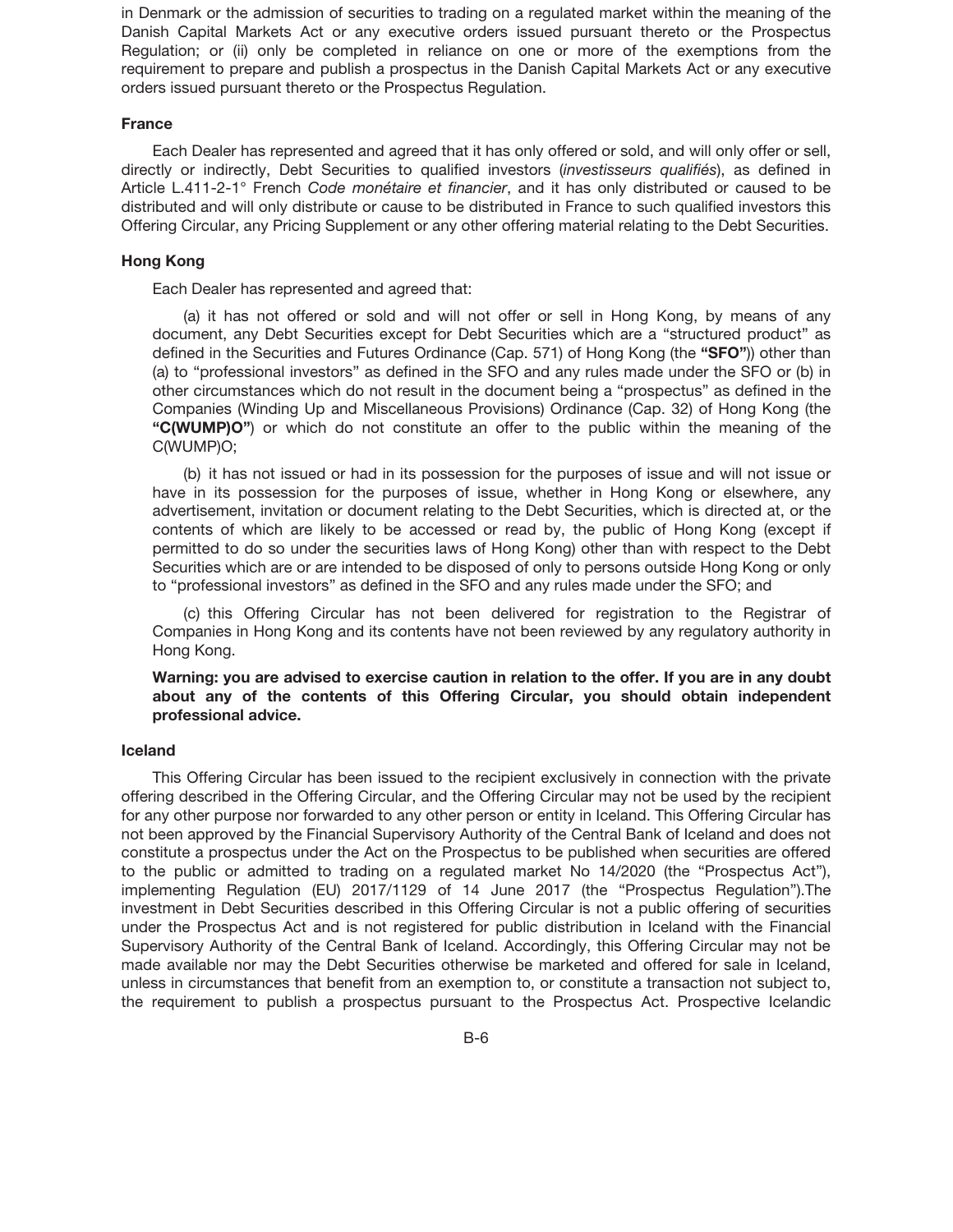investors should consult with their own tax advisors as to the tax consequences of an investment based on the Offering Circular.

#### **India**

This Offering Circular does not constitute (and should not be construed to constitute) an offer to sell or a solicitation of an offer to buy Debt Securities from any person other than the person to whom this Offering Circular is specifically addressed. This Offering Circular is not and should not be construed as a prospectus and neither this Offering Circular nor any amendment or supplement thereto, has been or will be registered as a 'prospectus' under the provisions of the (Indian) Companies Act, 2013. None of this Offering Circular or any information contained herein nor any amendment or supplement thereto have been reviewed, approved, or recommended by the Registrar of Companies or Securities and Exchange Board of India or any other Indian regulatory authority. The Debt Securities are not being offered to the public for sale or subscription but are being privately placed with a limited number of sophisticated investors. Any reliance placed upon this Offering Circular by a prospective investor shall be at the sole risk of such prospective investor. This Offering Circular has been prepared by, and on behalf of, the Issuer. The Issuer, as well as Dealers engaged by the Issuer, do not act as advisers to, or agents of, prospective investors. This Offering Circular is intended solely for the purpose of providing information regarding the Debt Securities, and does not constitute (and should not be construed to constitute) advice to or for the benefit of prospective investors. Prospective investors must: (i) exercise independent business judgment in determining whether to subscribe to the Debt Securities; and (ii) seek independent legal, financial and tax advice as to whether they are entitled to subscribe to the Debt Securities and must comply with all relevant Indian laws in this respect.

#### **Indonesia**

The offering of the Debt Securities has not been and will not be registered with the Indonesian Financial Services Authority (*Otoritas Jasa Keuangan* or OJK) under the Indonesian Capital Market Laws and regulations and is not intended to become either (a) a public offering of securities (including a public offering of debt securities to professional investors) under the Indonesian Capital Market Laws and regulations or (b) an offering of debt securities without conducting a public offering as regulated under the Indonesian Capital Market Laws and regulations. Accordingly:

- (i) this Offering Circular, any Pricing Supplement or any other offering material relating to the Debt Securities may not be distributed or passed on within the territory of the Republic of Indonesia or to persons who are citizens of the Republic of Indonesia (wherever they are domiciled or located) or entities of or residents in the Republic of Indonesia in any manner which constitutes (a) a public offering of securities (including a public offering of debt securities to professional investors) under the Indonesian Capital Market Laws and regulations or (b) an offering of debt securities without conducting a public offering as regulated under the Indonesian Capital Market Laws and regulations; and/or
- (ii) the Debt Securities may not be offered or sold, directly or indirectly, within the territory of the Republic of Indonesia or to Indonesian citizens (wherever they are domiciled or located), entities or residents in the Republic of Indonesia in any manner which constitutes (a) a public offering of securities (including a public offering of debt securities to professional investors) under the Indonesian Capital Market Laws and regulations or (b) an offering of debt securities without conducting a public offering as regulated under the Indonesian Capital Market Laws and regulations.

#### **Ireland**

Each Dealer has represented and agreed that:

(a) it will not underwrite the issue of, or place the Debt Securities, otherwise than in conformity with the European Union (Markets in Financial Instruments) Regulations 2017 (as amended) of Ireland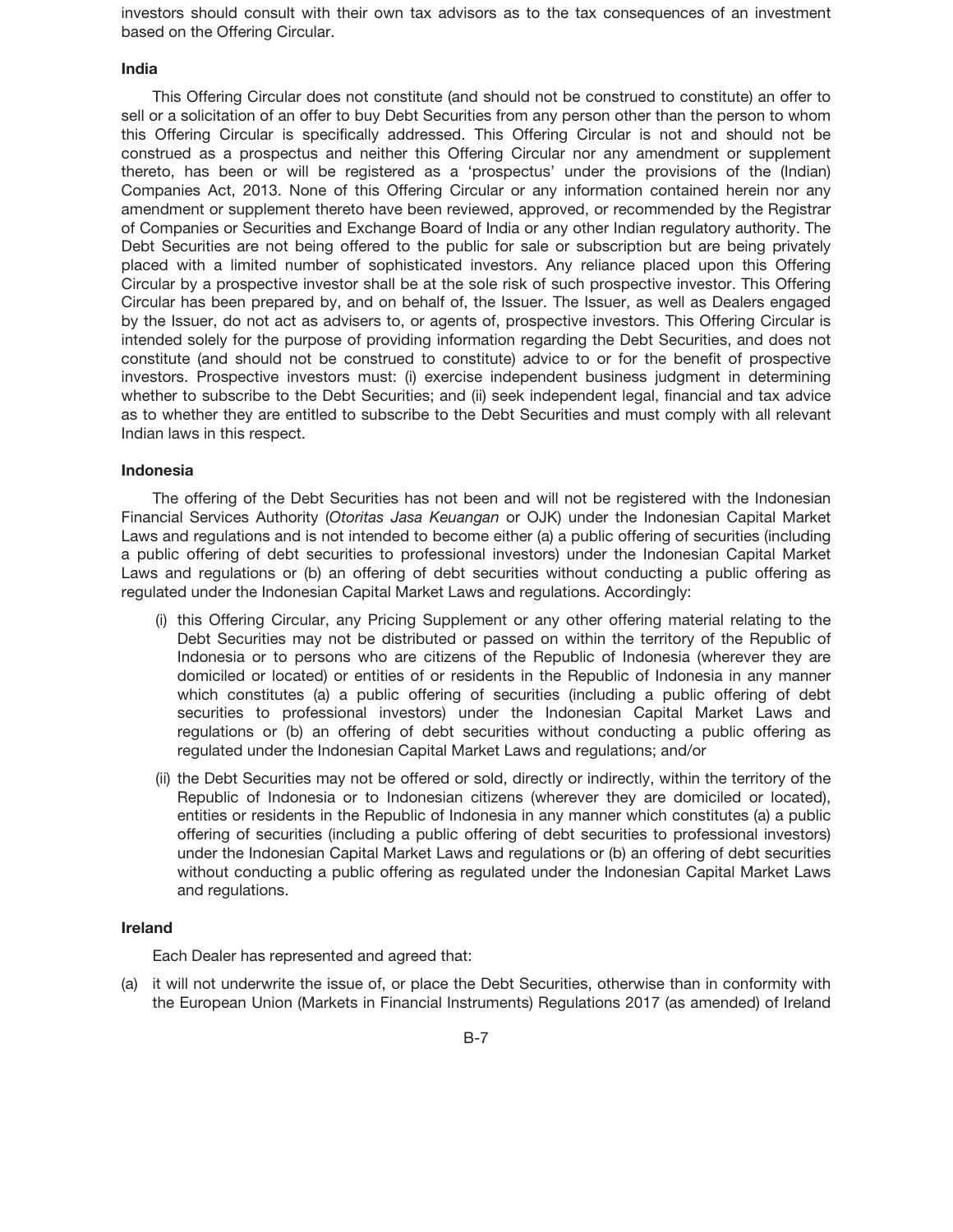(the **"MiFID II Regulations"**) including, without limitation, Regulation 5 (Requirement for authorisation (and certain provisions concerning MTFs and OTFs)) thereof, or any rules or codes of conduct made under the MiFID II Regulations, and the provisions of the Investor Compensation Act 1998 (as amended);

- (b) it will not underwrite the issue of, or place, the Debt Securities, otherwise than in conformity with the provisions of the Companies Act 2014 (as amended) of Ireland (the **"Irish Companies Act"**), the Central Bank Acts 1942 – 2018 (as amended) and any codes of practice made under Section 117(1) of the Central Bank Act 1989 (as amended);
- (c) it will not underwrite the issue of, or place, or do anything in Ireland in respect of the Debt Securities otherwise than in conformity with the provisions of the Prospectus Regulation (EU 1129/2017), the European Union (Prospectus) Regulations 2019 (as amended) of Ireland and any rules and guidance issued by the Central Bank of Ireland (the **"Central Bank"**) under Section 1363 of the Irish Companies Act; and
- (d) it will not underwrite the issue of, place or otherwise act in Ireland in respect of the Debt Securities, otherwise than in conformity with the provisions of the Market Abuse Regulation (EU 596/2014) (as amended), the European Union (Market Abuse) Regulations 2016 (as amended) of Ireland and any rules and guidance issued by the Central Bank under Section 1370 of the Irish Companies Act.

## **Republic of Italy**

The offering of the Debt Securities has not been registered with the *Commissione Nazionale per le Società e la Borsa* (**"CONSOB"**) pursuant to Italian securities legislation and, accordingly, each Dealer has represented and agreed that, save as set out below, it has not offered or sold, and will not offer or sell, any Debt Securities in the Republic of Italy in an offer to the public and that sales of the Debt Securities in the Republic of Italy shall be effected in accordance with all Italian securities, tax and exchange control and other applicable laws and regulation.

Accordingly, each of the Dealers has represented and agreed that it will not offer, sell or deliver any Debt Securities or distribute copies of this Offering Circular and any other document relating to the Debt Securities in the Republic of Italy except:

(1) to "qualified investors", as defined in Regulation (EU) 2017/1129 of 14 June 2017 (the "Prospectus Regulation", as amended); or

(2) that it may offer, sell or deliver Debt Securities or distribute copies of any prospectus relating to such Debt Securities in an offer to the public in the period commencing on the date of publication of such prospectus, provided that such prospectus has been approved in another Relevant Member State and notified to CONSOB, all in accordance with the Prospectus Regulation Legislative Decree No. 58 of 24 February 1998, as amended (the **"Decree No. 58"**) and CONSOB Regulation No. 11971 of 14 May 1999, as amended (**"Regulation No. 11971"**). and ending on the date which is 12 months after the date of approval of such prospectus; or

(3) in any other circumstances where an express exemption from compliance with the offer restrictions applies, as provided under the Prospectus Regulation, Decree No. 58 or Regulation No. 11971.

Any such offer, sale or delivery of the Debt Securities or distribution of copies of this Offering Circular or any other document relating to the Debt Securities in the Republic of Italy must be:

(a) made by investment firms, banks or financial intermediaries permitted to conduct such activities in the Republic of Italy in accordance with Legislative Decree No. 385 of 1 September 1993 as amended, Decree No. 58, CONSOB Regulation No. 20307 of 15 February 2018, as amended and any other applicable laws and regulations;

(b) in compliance with Article 129 of Legislative Decree No. 385 of 1 September 1993, as amended, pursuant to which the Bank of Italy may request information on the issue or the offer of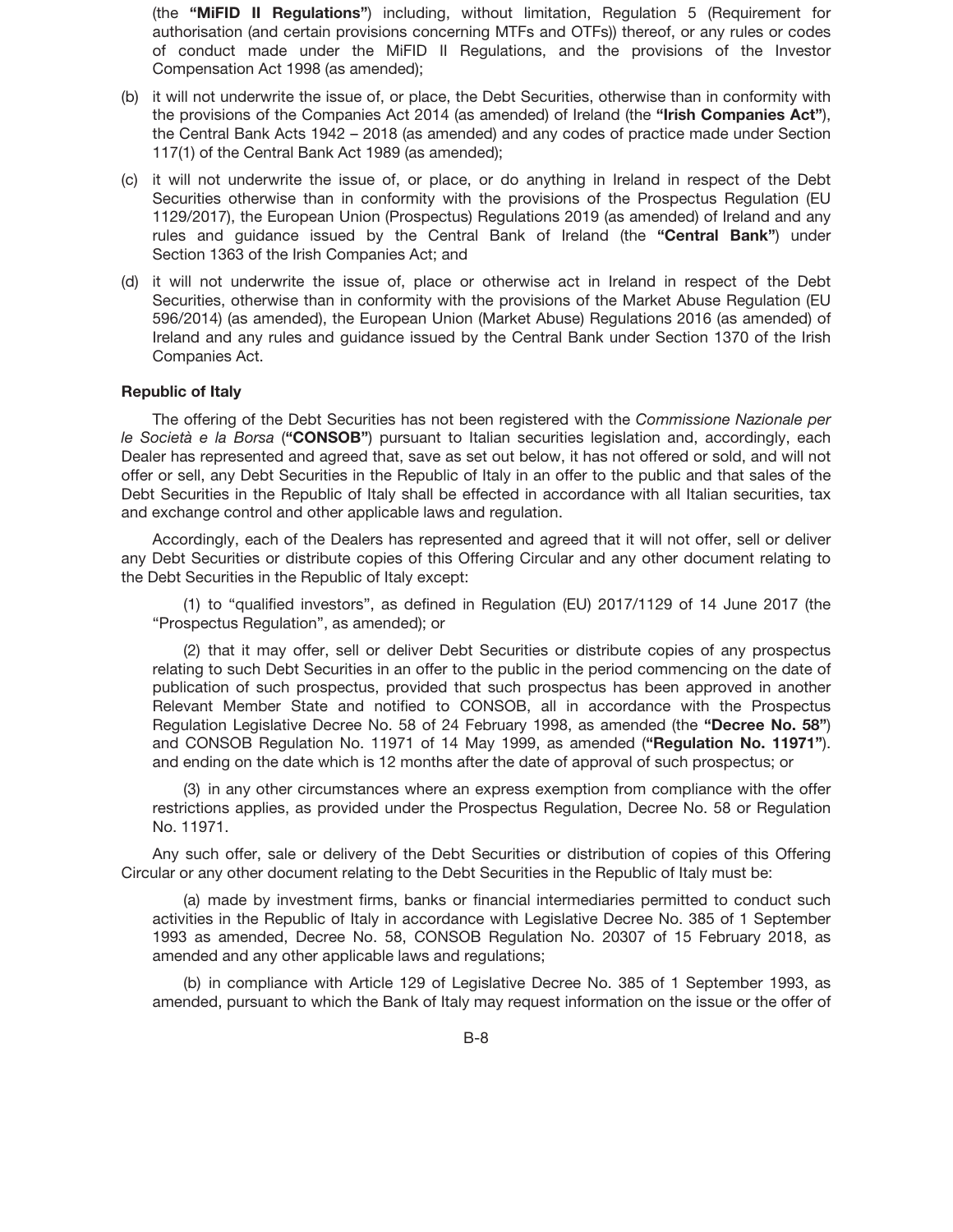securities in the Republic of Italy and the relevant implementing guidelines of the Bank of Italy issued on 25 August 2015 (as amended on 10 August 2016 and 2 November 2020); and

(c) in compliance with any other applicable notification requirement or limitation which may be imposed by CONSOB or the Bank of Italy.

#### *Provisions relating to the secondary market in the Republic of Italy*

Investors should also note that, in any subsequent distribution of the Debt Securities in the Republic of Italy, the Prospectus Regulation and Decree No. 58 may require compliance with the law relating to public offers of securities. Furthermore, Article 100-*bis* of Decree No. 58 provides that where the Debt Securities are placed solely with "qualified investors" and are then systematically resold on the secondary market at any time in the 12 months following such placing, purchasers of Debt Securities who are acting outside of the course of their business or profession may in certain circumstances be entitled to declare such purchase void and, in addition, to claim damages from any authorized person at whose premises the Debt Securities were purchased, unless an exemption provided for under the Prospectus Regulation or Decree No. 58 applies.

#### **Japan**

The Debt Securities have not been and will not be registered under the Financial Instruments and Exchange Act of Japan (Act No. 25 of 1948, as amended, the "FIEA") and, accordingly, each Dealer undertakes that it will not offer or sell any Debt Securities, directly or indirectly, in Japan or to, or for the account or benefit of, any resident of Japan or to others for re-offering or resale, directly or indirectly, in Japan or to, or for the account or benefit of, any resident of Japan except pursuant to an exemption from the registration requirements of, and otherwise in compliance with the FIEA and other relevant laws and regulations of Japan. As used in this paragraph, "resident of Japan" means any person resident in Japan, including any corporation or other entity organised under the laws of Japan.

#### **Korea**

The Issuer is not making any representation with respect to eligibility of any recipients of this private placement memorandum to acquire the Debt Securities referred to herein under the laws of Korea. The Debt Securities offered under this private placement memorandum have not been and will not be registered with the Financial Services Commission of Korea for public offering in Korea under the Financial Investment Services and Capital Markets Act (**"FSCMA"**) and are therefore subject to certain transfer restrictions. The Debt Securities may not be offered, sold or delivered, directly or indirectly, or offered or sold to any person for re-offering or resale, directly or indirectly, in Korea or to any resident of Korea (as defined in the Foreign Exchange Transaction Law of Korea) except pursuant to the applicable laws and regulations of Korea, including the FSCMA and the Foreign Exchange Transaction Law and the decrees and regulations thereunder.

#### **Grand Duchy of Luxembourg**

Each Dealer has represented and agreed, and each further Dealer appointed will be required to represent and agree, that it has not offered or sold, and will not offer or sell, directly or indirectly, Debt Securities to the public within the territory of the Grand-Duchy of Luxembourg (**"Luxembourg"**) unless:

(a) a prospectus has been duly approved by the *Commission de Surveillance du Secteur Financier* (the **"CSSF"**) pursuant to part II of the Luxembourg law of 16 July 2019, on prospectuses for securities (the **"Luxembourg Prospectus Law"**), as amended from time to time, which implements the Regulation (EU) 2017/1129 (the **"Prospectus Regulation"**), (if Luxembourg is the home Member State as defined under the Prospectus Regulation; or

(b) if Luxembourg is not the home Member State as defined under the Prospectus Regulation, the CSSF and the European Securities and Markets Authority have been provided by the competent authority in the home Member State with a certificate of approval attesting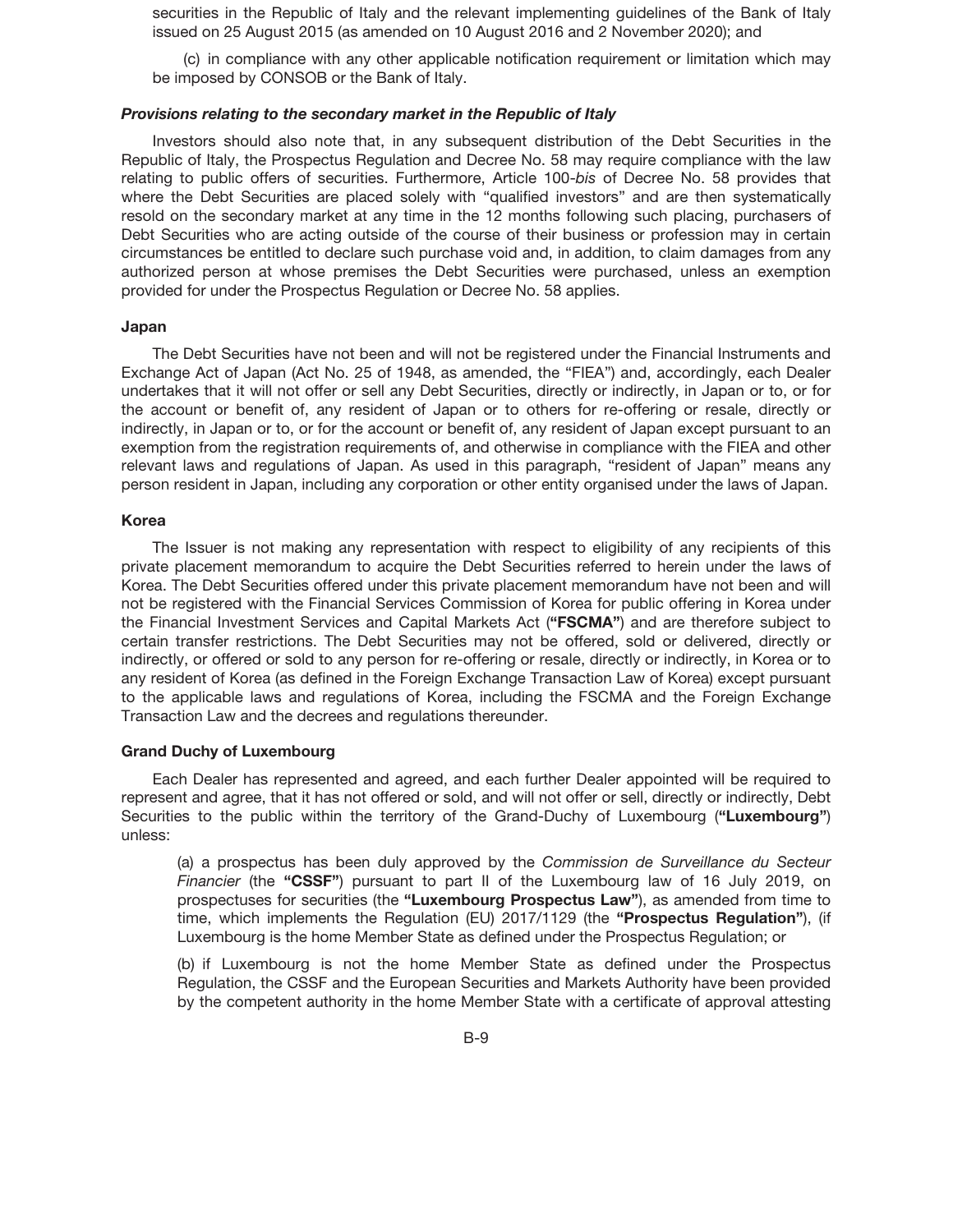that a prospectus in relation to the Debt Securities has been duly approved in accordance with the Prospectus Regulation and with a copy of that prospectus; or

(c) the offer of Debt Securities benefits from an exemption from or constitutes a transaction not subject to the requirement to publish a prospectus under the Luxembourg Prospectus Law; or

(d) with respect to Debt Securities with a maturity of less than 12 months that qualify as securities and money market instruments in accordance with article 17(1) of the Luxembourg Prospectus Law:

(i) a simplified prospectus (*prospectus allégé*) has been duly approved by the CSSF pursuant to part III of the Luxembourg Prospectus Law; or

(ii) the offer benefits from an exemption to or constitutes a transaction not subject to, the requirement to publish a simplified prospectus under part III of the Luxembourg Prospectus Law and any additional requirements under part III of the Luxembourg Prospectus Law are complied with.

#### **Malaysia**

The approval, registration, authorization or recognition of the Securities Commission of Malaysia and/or the Central Bank of Malaysia under the Capital Markets and Services Act 2007 and/or the Financial Services Act 2013 respectively, as the case may be and as may be amended from time to time, has/have not and will not be obtained for the issue (including issue of an invitation), offer or making available of the subscription, sale or purchase of the Debt Securities in Malaysia. This Offering Circular and any Pricing Supplement have not been and will not be registered as a prospectus, information memorandum or other offering material or document with the Securities Commission of Malaysia under the Capital Markets and Services Act 2007. Accordingly, the Debt Securities may not be made available, issued, offered for subscription, sale or purchase and no invitation to subscribe for or purchase the Debt Securities may be made, directly or indirectly, to persons in Malaysia and this Offering Circular, any Pricing Supplement and any other documents relating to the Debt Securities may not be issued, circulated or distributed directly or indirectly to any person in Malaysia. Each Dealer has represented and agreed that it has not and will not circulate or distribute the Offering Circular and any Pricing Supplement and has not made, and will not make, any offers, invitations, promotions, marketing or solicitations for subscription, purchase or sales of or for, as the case may be, any Debt Securities directly or indirectly to any person in Malaysia (including in the secondary market), except where permitted under the laws of Malaysia including as above mentioned and that it has complied with and will comply with the regulatory requirements of the Capital Markets and Services Act 2007, the approval requirements under the Financial Services Act 2013 and all other applicable laws in Malaysia, as the case may be, with respect to anything done by it in relation to the Debt Securities in Malaysia.

## **Mexico**

This Offering Circular and the Debt Securities described herein have not been and will not be authorized by, or registered with the Mexican National Securities Registry (*Registro Nacional de Valores*) maintained by the Mexican National Banking and Securities Commission (*Comisio´ n Nacional Bancaria y de Valores* or **"CNBV"**) and, therefore, may not be offered or sold publicly in Mexico or otherwise be subject to intermediation activities in Mexico, except that the Debt Securities may be offered and sold to investors in Mexico that qualify as institutional or accredited investors, on a private placement basis, pursuant to article 8 of the Mexican Securities Market Law *(Ley del Mercado de Valores* or **"LMV"**). The Debt Securities may not be publicly offered or sold in Mexico and this Offering Circular and any Pricing Supplement are not intended to be used in connection with a public offering of securities (*oferta pública*) under the LMV and may not be publicly distributed in Mexico. This Offering Circular and any Pricing Supplement are solely Freddie Mac's responsibility and have not been reviewed or authorized by the CNBV. The acquisition of the Debt Securities by an investor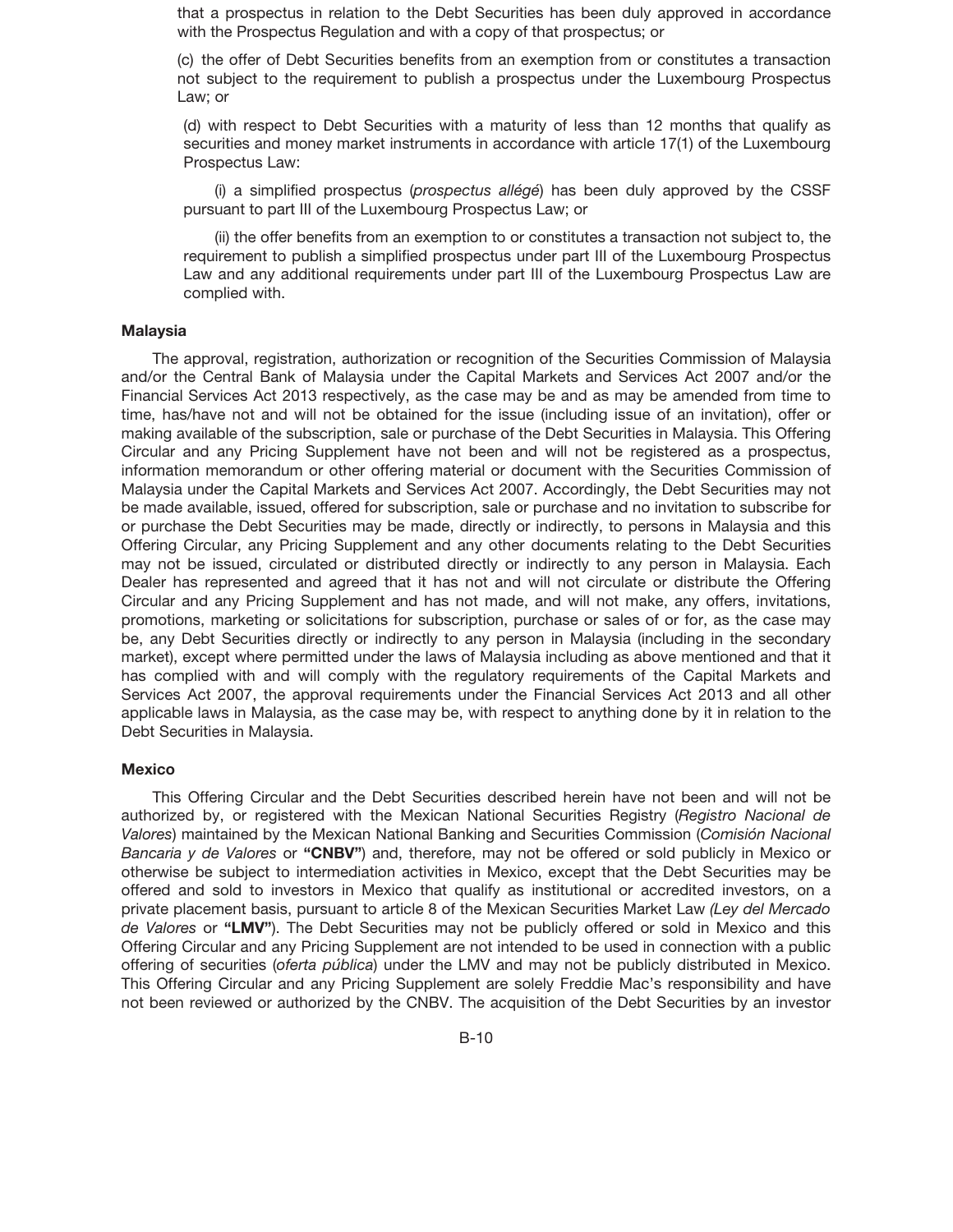who is a resident of Mexico will be made at the investor's own risk. In making an investment decision, all investors, including any Mexican investor, who may acquire Debt Securities, must rely on their own examination of Freddie Mac.

## **New Zealand**

No product disclosure statement under the Financial Markets Conduct Act 2013 of New Zealand (the **"NZ FMCA"**) has been prepared, lodged or registered in New Zealand. Each Dealer has represented and agreed that it has not made any regulated offer of Debt Securities in New Zealand in breach of the NZ FMCA. Each Dealer agrees it will not offer or sell any Debt Securities in New Zealand or distribute or publish any offering material or advertisement in relation to any offer of Debt Securities in New Zealand other than to wholesale investors within the meaning of clauses 3(2)(a), (c) or (d) of Schedule 1 to the NZ FMCA, which includes a person who is: (i) an "investment business"; (ii) "large"; or (iii) a "government agency", in each case as defined in Schedule 1 to the NZ FMCA, provided (for the avoidance of doubt) that Debt Securities may not be offered or transferred to any "eligible investor" (as defined in clause 41 of Schedule 1 to the NZ FMCA) or to any person who, under clause 3(2)(b) of Schedule 1 to the NZ FMCA, meets the investment activity criteria specified in clause 38 of that Schedule.

In addition, each Dealer is deemed to represent and agree that it will not distribute this Offering Circular, any Pricing Supplement or any other advertisement (as defined in the NZ FMCA) in relation to any offer of Debt Securities in New Zealand other than to such persons as referred to above.

#### **Norway**

Each Dealer has represented and agreed that it has not made and will not make an offer of Debt Securities to the public in Norway prior to the publication of a prospectus in relation to the Debt Securities which has been approved by the competent authority in Norway or, where appropriate, approved in another Relevant Member State and notified to the competent authority in Norway, all in accordance with the Prospectus Regulation (EU) 2017/1129, except that it may make an offer of Debt Securities to the public in Norway at any time:

(a) to any legal entity which is a qualified investor as defined in the Prospectus Regulation;

(b) to fewer than 150 natural or legal persons (other than qualified investors as defined in the Prospectus Regulation); or

(c) in any other circumstances which do not require the publication by Freddie Mac of a prospectus pursuant to Article 1 (4) of the Prospectus Regulation, cf. the Norwegian Securities Trading Act section 7-1 (1).

For the purposes of this provision, the expression an "offer to the public" means the communication to persons in any form and by any means of sufficient information on the terms of the offer and the securities to be offered, so as to enable an investor to decide to purchase or subscribe the securities offered, and the expression "Prospectus Regulation" means Regulation (EU) 2017/1129, and includes any delegated acts.

## **People's Republic of China**

The Dealers and investors have represented, warranted and agreed to and with Freddie Mac that this Offering Circular, or the Debt Securities or any material or information contained or incorporated by reference herein relating to the Debt Securities, has not been, and will not be submitted to become, approved/verified by or registered with any relevant government authorities under the relevant laws of the People's Republic of China (the **"PRC"**) (for the purpose of this Offering Circular or the Debt Securities, excluding Hong Kong and Macau Special Administrative Regions and Taiwan province). Accordingly the Debt Securities may not be offered or sold directly or indirectly in the PRC and the Offering Circular, or the Debt Securities or any material or information contained or incorporated by reference herein relating to the Debt Securities may not be supplied to the public in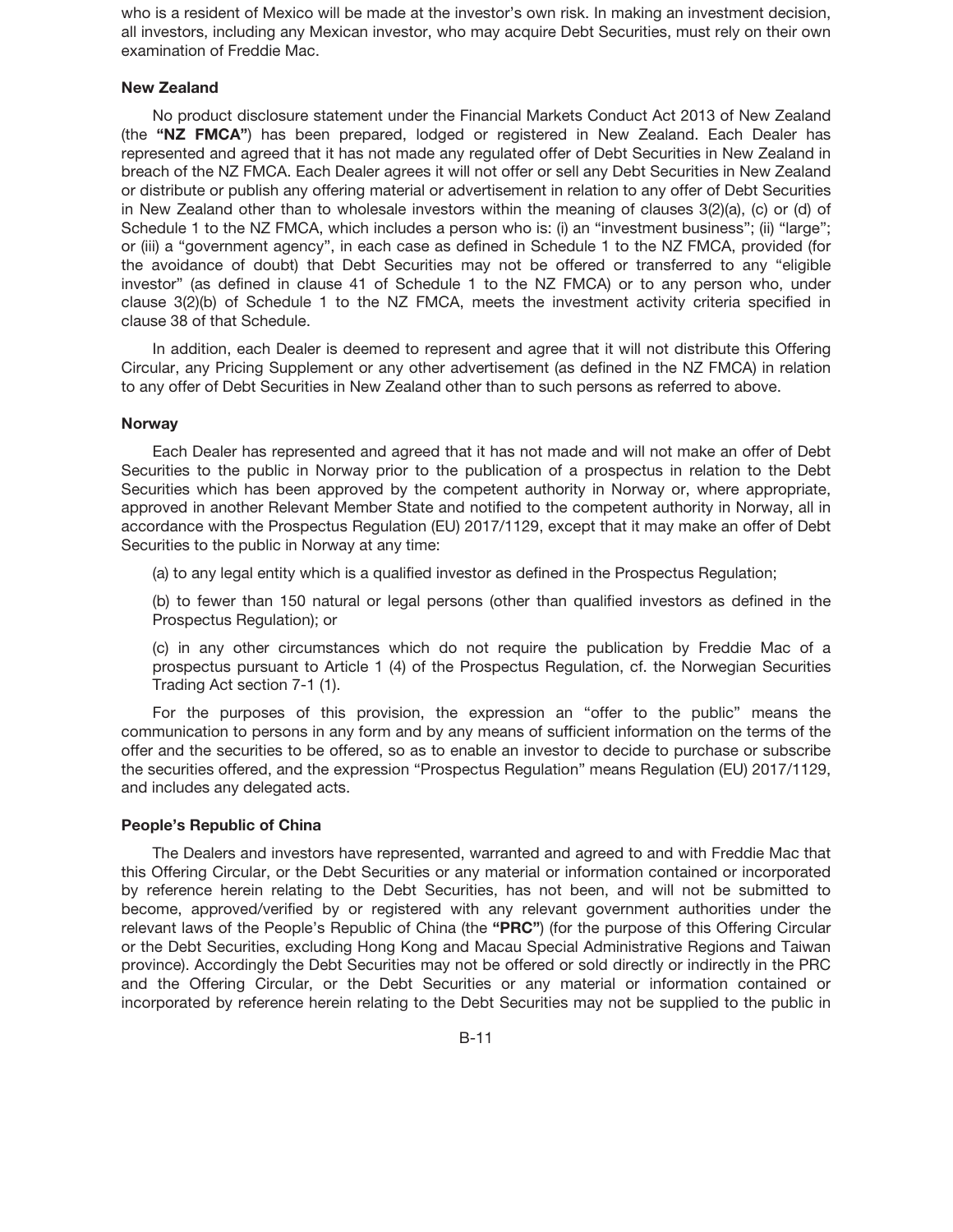the PRC or used in connection with any offer for subscription or sale of the Debt Securities in the PRC directly or indirectly. The Offering Circular or the material or information contained or incorporated by reference herein relating to the Debt Securities does not constitute an offer to sell or any kind of solicitation of an offer to buy any securities by any person in the PRC. The Debt Securities may only be invested in by PRC investors that are authorized to engage in the purchase of Debt Securities of the type being offered or sold.

Each Dealer has represented, warranted and agreed to and with Freddie Mac that it has not made, and will not make, any offers, promotions, solicitations for sales of or for, as the case may be, any Debt Securities in the PRC, except where permitted by the China Securities Regulatory Commission and other competent authorities or where the activity otherwise is permitted under the laws of the PRC. PRC investors should note that they are responsible for informing themselves about and observing all legal and regulatory restrictions, obtaining all relevant government regulatory approvals/licenses, verifications and/or registrations from all relevant governmental authorities (including but not limited to the China Securities Regulatory Commission and/or the State Administration of Foreign Exchange), and complying with all the applicable PRC regulations, including but not limited to any relevant PRC foreign exchange regulations and/or overseas investment regulations.

#### **Peru**

This Offering Circular and the Debt Securities have not been, and will not be, registered with or approved by the Peruvian Capital Markets Superintendency (*Superintendencia del Mercado de Valores* or the **"SMV"**) or the Lima Stock Exchange (*Bolsa de Valores de Lima* or the **"BVL"**) and are not and will not be subject to the Peruvian Securities Law (*Ley del Mercado de Valores*) approved by Decreto Supremo N° 093-2002-EF as amended (the **"Peruvian Securities Law"**) or its regulations. Peruvian securities law and regulations on public offerings in Peru will not be applicable to the offering of the Debt Securities and therefore, the disclosure obligations set forth therein will not be applicable to Freddie Mac or the sellers of the Debt Securities before or after their acquisition by prospective investors. This Offering Circular and other offering materials relating to the offer of the Debt Securities are being supplied to those Peruvian investors who have expressly requested them. Such materials may not be distributed to any person or entity other than the intended recipients. Accordingly, the Debt Securities are being offered and sold in Peru exclusively to **"institutional investors"** (as such term is defined in Article 8 of the Peruvian Securities Law and in Appendix I of the Institutional Investors Market Regulations (*Reglamento del Mercado de Inversionistas Institucionales*) approved by SMV Resolution N° 021-2013-SMV/01, as amended) pursuant to a private offering or otherwise in compliance with the applicable securities laws and regulations in Peru.

The Peruvian Securities Law establishes, among other things, that an offer directed exclusively to institutional investors (as defined by Peruvian law) qualifies as a private offering. The Debt Securities exclusively offered in Peru to institutional investors may not be sold or transferred to any person other than an institutional investor unless the Debt Securities have been previously registered in the *Registro Público del Mercado de Valores* of the SMV. In making an investment decision, institutional investors (as defined by Peruvian Law ) must rely on their own examination of the terms of the offering of the Debt Securities to determine their ability to invest in the Debt Securities.

No offer or invitation to subscribe for or sell the Debt Securities or beneficial interests therein can be made in Peru, except in compliance with the Peruvian Securities Law and its regulations.

#### **Philippines**

Under the Securities Regulation Code (Republic Act No. 8799 or the SRC) and its implementing rules, securities (such as the Debt Securities) may not be sold or offered for sale or distribution within the Philippines unless those securities have been registered with and a securities registration statement duly filed with and approved by the Philippine Securities and Exchange Commission (SEC), or unless those securities are classified as "exempt securities" or are sold pursuant to transactions classified as "exempt transactions" under the SRC (as described below).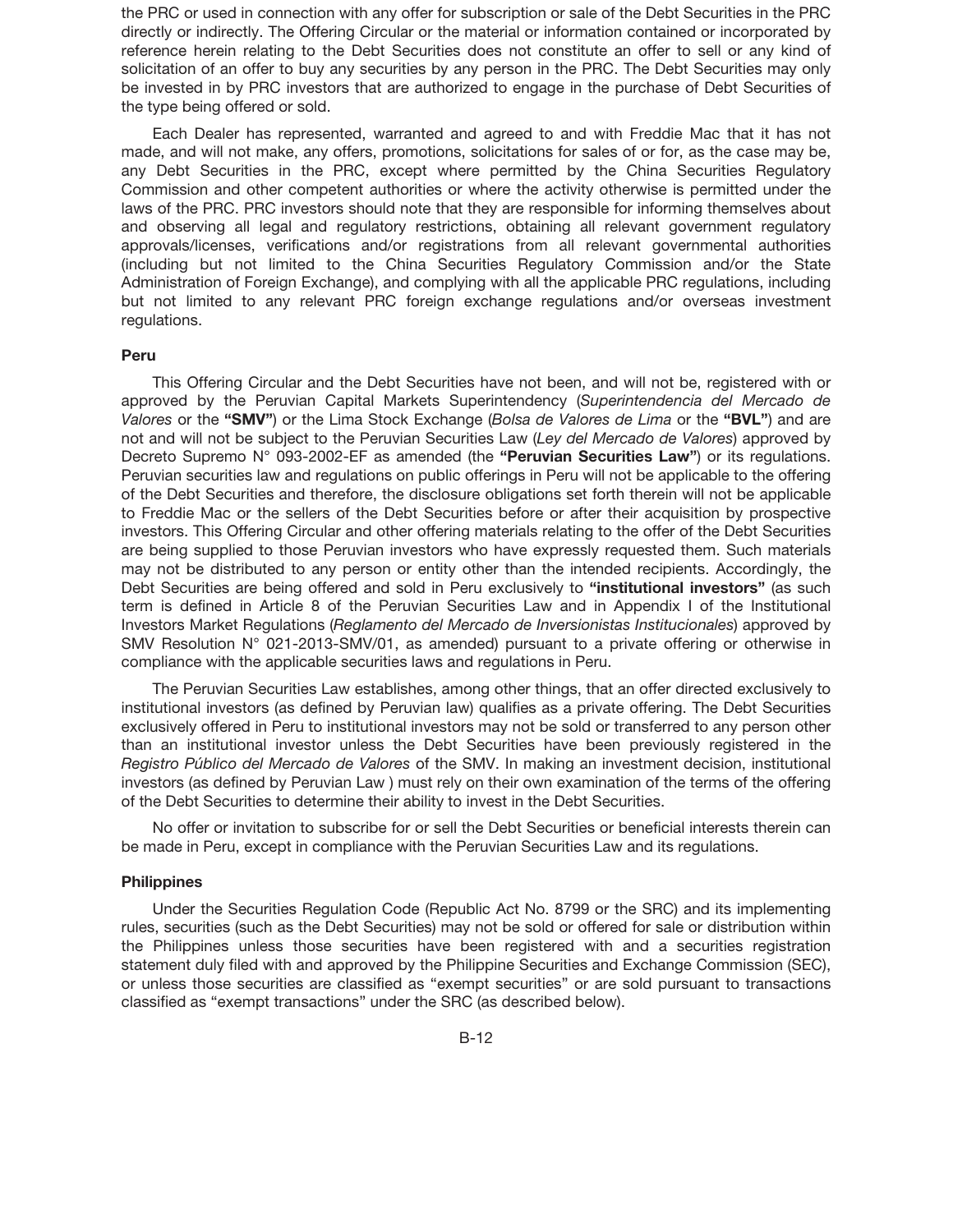The above conditions do not apply to securities sold outside of the Philippines, as the Securities Regulation Code has no extraterritorial effect. However, in the event and to the extent that the Debt Securities are offered in the Philippines, the Debt Securities shall be offered through transactions that qualify as "exempt transactions" (*e.g.*, offerings to not more than nineteen (19) non-qualified buyers or to any number of "qualified buyers" as defined in the SRC, such as banks, insurance companies, or other persons classified as "sophisticated investors" by the SEC). A confirmation of exemption from the SEC that the offer and sale of the Debt Securities in the Philippines qualify as an exempt transaction under the SRC is not required to be (and will not be) obtained.

THE DEBT SECURITIES HAVE NOT BEEN REGISTERED WITH THE PHILIPPINE SEC UNDER THE SRC. ANY FUTURE OFFER OR SALE THEREOF WITHIN THE PHILIPPINES IS SUBJECT TO REGISTRATION REQUIREMENTS UNDER THE SRC, UNLESS SUCH OFFER OR SALE QUALIFIES AS AN "EXEMPT TRANSACTION".

### **Romania**

Each Dealer has represented and agreed that it has not offered or sold, and will not offer or sell, directly or indirectly Debt Securities to the public in Romania prior to the publication of a prospectus in relation to the Debt Securities which has been approved by the Romanian Financial Supervisory Authority, or, where appropriate, approved in another European Union Member State and notified to the Romanian Financial Supervisory Authority, all in accordance with the Prospectus Directive, except that it may make an offer of Debt Securities in Romania which falls under the exceptions provided under Article 1(4) of the Prospectus Regulation.

#### **Russia**

Under Russian law, the Debt Securities are securities of a foreign issuer. Russian securities laws permit the public placement or public circulation (each as defined under Russian law) of the Debt Securities in the Russian Federation only upon satisfaction of certain conditions (which, in certain circumstances, may include registration of the securities prospectus with respect to the Debt Securities with the Russian securities market regulator). The Debt Securities have not been and will not be registered in Russia and are not intended for "placement" or "circulation" in Russia (each as defined in Russian securities laws) unless and to the extent otherwise permitted under Russian law. The Debt Securities have not been and will not be offered, transferred or sold as part of their initial distribution or at any time thereafter to or for the benefit of any persons (including legal entities) resident, incorporated, established or having their usual residence in the Russian Federation or to any person located within the territory of the Russian Federation unless and to the extent otherwise permitted under Russian Law. Neither this Offering Circular nor the information contained herein is an offer, or an invitation to make offers, to sell, exchange or otherwise transfer securities in the Russian Federation to or for the benefit of any Russian person or entity, and it does not constitute an advertisement or offering of securities in the Russian Federation within the meaning of Russian securities laws. Information contained in this Offering Circular is not intended for any persons in the Russian Federation who are not "qualified investors" within the meaning of Article 51.2 of the Federal Law No. 39-FZ "On the Securities Market" dated April 22, 1996, as amended (the **"Russian QIs"**). It is understood and agreed that unless the Debt Securities have been admitted to public placement and public circulation in the Russian Federation, the Offering Circular may only be distributed to persons in the Russian Federation who are Russian QIs in a manner that does not constitute an advertisement or public offering of the Debt Securities in Russia (each as defined under Russian law).

## **Singapore**

This Offering Circular and any Pricing Supplement have not been, and will not be, registered as a prospectus with the Monetary Authority of Singapore, and the Debt Securities will be offered pursuant to exemptions under the Securities and Futures Act 2001 of Singapore (the **"SFA"**). Accordingly, this Offering Circular, any Pricing Supplement or any other document or material in connection with the offer or sale, or invitation for subscription or purchase, of the Debt Securities may not be circulated or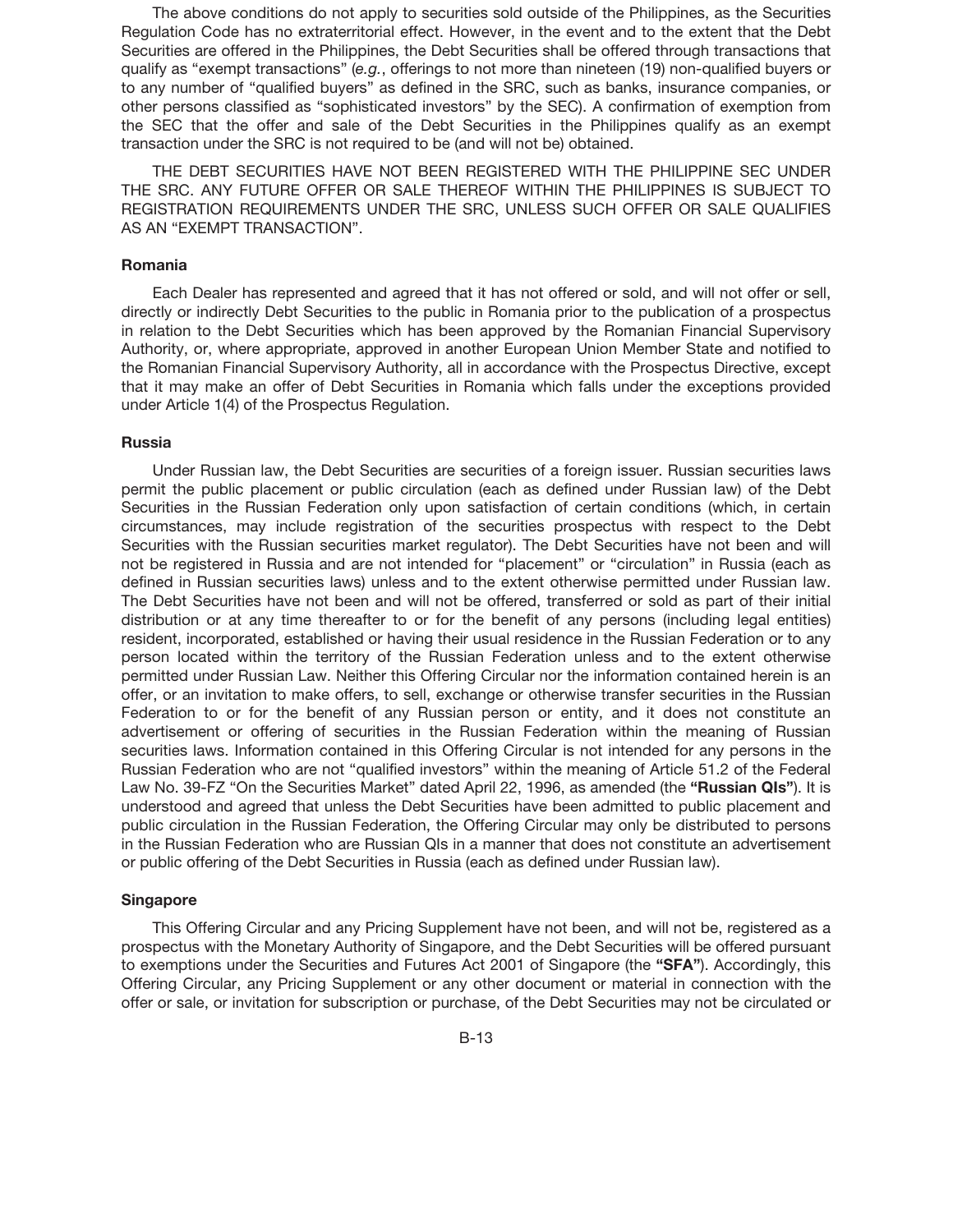distributed, nor may the Debt Securities be offered or sold, or be made the subject of an invitation for subscription or purchase, whether directly or indirectly, to any person in Singapore other than (i) to an institutional investor (as defined in Section 4A of the SFA) pursuant to Section 274 of the SFA, (ii) to a relevant person (as defined in Section 275(2) of the SFA) pursuant to Section 275(1) of the SFA, or any person pursuant to Section 275(1A) of the SFA, and in accordance with the conditions specified in Section 275 of the SFA and (where applicable) Regulation 3 of the Securities and Futures (Classes of Investors) Regulations 2018 of Singapore or (iii) otherwise pursuant to, and in accordance with the conditions of, any other applicable provision of the SFA.

Where the Debt Securities are subscribed or purchased in reliance on an exemption under Section 274 or 275 of the SFA, the Debt Securities shall not be sold within the period of six (6) months from the date of the initial acquisition of the Debt Securities, except to any of the following persons:

- (i) an institutional investor (as defined in Section 4A of the SFA);
- (ii) a relevant person (as defined in Section 275(2) of the SFA); or
- (iii) any person pursuant to an offer referred to in Section 275(1A) of the SFA,

unless expressly specified otherwise in Section 276(7) of the SFA or Regulation 37A of the Securities and Futures (Offers of Investments) (Securities and Securities-based Derivatives Contracts) Regulations 2018 of Singapore.

Where the Debt Securities are subscribed or purchased under Section 275 of the SFA by a relevant person which is:

- (a) a corporation (which is not an accredited investor (as defined in Section 4A of the SFA)) the sole business of which is to hold investments and the entire share capital of which is owned by one or more individuals, each of whom is an accredited investor; or
- (b) a trust (where the trustee is not an accredited investor) whose sole purpose is to hold investments and each beneficiary of the trust is an individual who is an accredited investor,

securities or securities-based derivatives contracts (each term as defined in Section 2(1) of the SFA) of that corporation or the beneficiaries' rights and interest (howsoever described) in that trust shall not be transferred within six (6) months after that corporation or that trust has acquired the Debt Securities pursuant to an offer made under Section 275 of the SFA except:

- (1) to an institutional investor or to a relevant person (as defined in Section 275(2) of the SFA), or (in the case of such corporation) where the transfer arises from an offer referred to in Section 276(3)(c)(ii) of the SFA or (in the case of such trust) where the transfer arises from an offer referred to in Section 276(4)(c)(ii) of the SFA;
- (2) where no consideration is or will be given for the transfer;
- (3) where the transfer is by operation of law;
- (4) pursuant to Section 276(7) of the SFA; or
- (5) pursuant to Regulation 37A of the Securities and Futures (Offers of Investments) (Securities and Securities-based Derivatives Contracts) Regulations 2018 of Singapore.

Any reference to any term as defined in the SFA or any provision in the SFA is a reference to that term as modified or amended from time to time including by such of its subsidiary legislation as may be applicable at the relevant time.

#### **Spain**

The Debt Securities may not be offered or sold in Spain other than by institutions authorized under the consolidated text of the Securities Market Law approved by Royal Legislative Decree 4/2015 of 23 October (*Real Decreto Legislativo 4/2015, de 23 de octubre, por el que se aprueba el texto refundido de la Ley del Mercado de Valores*) ( the **"Spanish Securities Market Law"**), Royal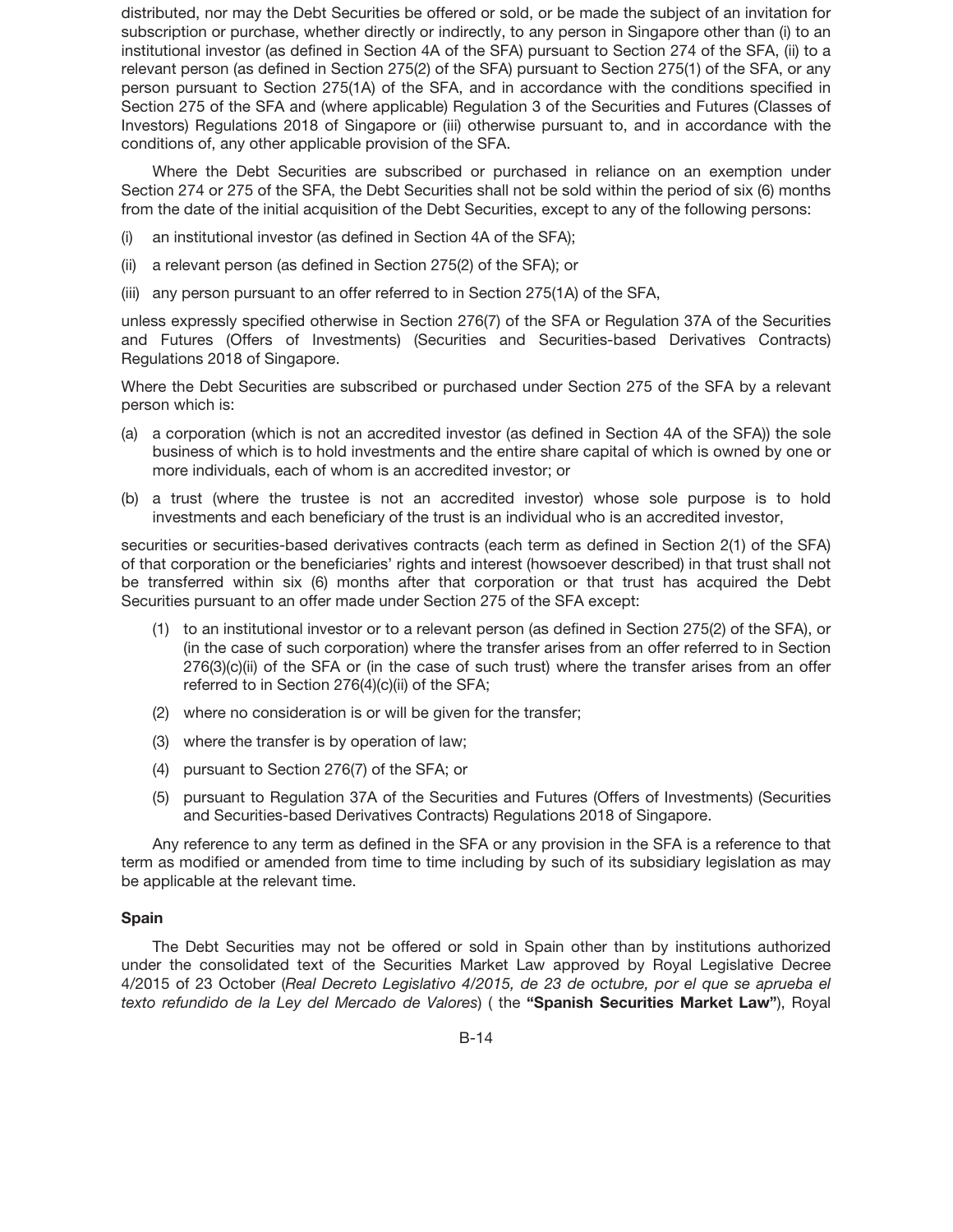Decree 217/2008 of 15 February on the legal regime applicable to investment services companies (Real Decreto 217/2008, de 15 de febrero, sobre el régimen jurídico de las empresas de servicios de *inversión y de las demás entidades que prestan servicios de inversión*) and related legislation to provide investment services in Spain and in accordance with the provisions of the Spanish Securities Market Law and further developing legislation.

Neither the Debt Securities nor this Offering Circular have been registered with the Spanish Securities Markets Commission (Comisión Nacional del Mercado de Valores). Accordingly, the Debt Securities may not be offered, sold or distributed, nor may any subsequent resale of Debt Securities be carried out in Spain, except in circumstances which do not require the registration of a prospectus in Spain or without complying with all legal and regulatory requirements under Spanish securities laws.

## **Switzerland**

This Offering Circular is not intended to constitute an offer or solicitation to purchase or invest in the Debt Securities described herein. The Debt Securities may not be publicly offered, sold, advertised or marketed, directly or indirectly, in or into Switzerland within the meaning of the Swiss Financial Services Act (**"FinSA"**), except to (i) any investor that qualifies as a professional client within the meaning of the FinSA or (ii) in any other circumstances falling within article 36 of the FinSA, provided, in each case, that no such offer of Debt Securities shall require the publication of a prospectus for offers of Debt Securities and/or the publication of a key information document ("KID") (or an equivalent document) pursuant to the FinSA. The Debt Securities have not and will not be listed or admitted to trading on any trading venue in Switzerland.

Neither this Offering Circular nor any related Pricing Supplement constitutes a prospectus or a KID (or an equivalent document) as such terms are understood pursuant to the FinSA, and neither this Offering Circular nor any related Pricing Supplement may be distributed or otherwise made available in Switzerland in an manner which would require the publication of a prospectus or a KID (or an equivalent document) in Switzerland pursuant to the FinSA.

Neither this Offering Circular nor any related Pricing Supplement have been or will be filed with or approved by any Swiss regulatory authority.

#### **Taiwan**

The Debt Securities have not been and will not be registered with the Financial Supervisory Commission of Taiwan, the Republic of China pursuant to relevant securities laws and regulations and may not be offered or sold in Taiwan, the Republic of China through a public offering or in circumstance which constitutes an offer within the meaning of the Securities and Exchange Act of Taiwan, the Republic of China that requires a registration or approval of the Financial Supervisory Commission of Taiwan, the Republic of China. No person or entity in Taiwan, the Republic of China has been authorized to offer or sell the Debt Securities in Taiwan, the Republic of China, unless the Debt Securities offered or sold to investors in Taiwan are otherwise through Taiwan licensed financial institutions to the extent permitted under relevant Taiwan laws or regulations.

#### **United Kingdom**

Each Dealer has represented and agreed, and each further Dealer appointed under the facility will be required to represent and agree, that:

(a) in relation to any Debt Securities having a maturity of less than one year:

(i) it is a person whose ordinary activities involve it in acquiring, holding, managing or disposing of investments (as principal or agent) for the purposes of its business; and

(ii) it has not offered or sold and will not offer or sell the Debt Securities other than to persons: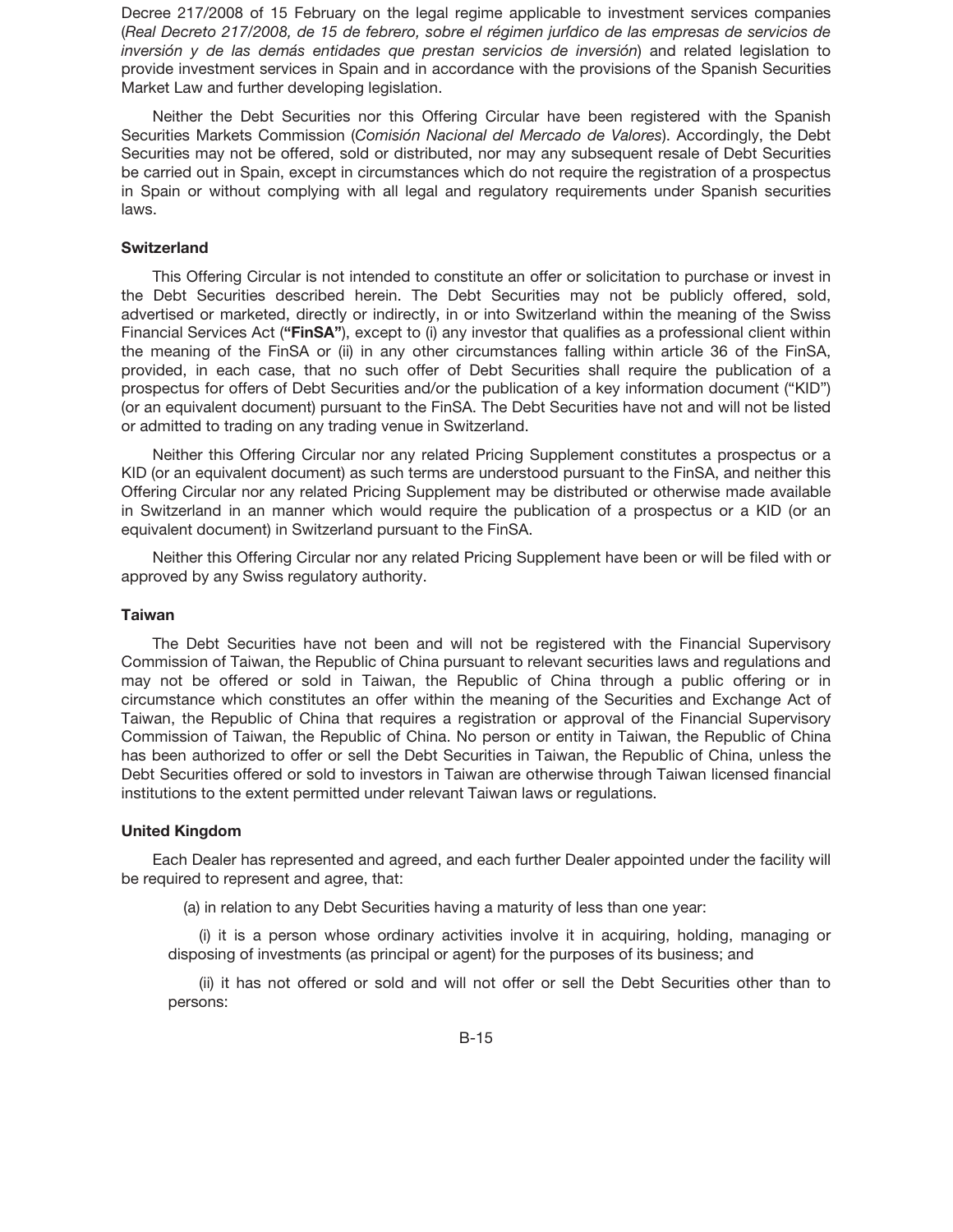(A) whose ordinary activities involve them in acquiring, holding, managing or disposing of investments (as principal or agent) for the purposes of their businesses; or

(B) who it is reasonable to expect will acquire, hold, manage or dispose of investments (as principal or agent) for the purposes of their businesses.

where the issue of the Debt Securities would otherwise constitute a contravention of Section 19 of the FSMA by the issuer;

(b) it has only communicated or caused to be communicated and will only communicate or cause to be communicated an invitation or inducement to engage in investment activity (within the meaning of section 21 of the FSMA) received by it in connection with the issue or sale of the Debt Securities in circumstances in which section 21(1) of the FSMA does not apply to the issuer; and

(c) it has complied, and will comply, with all applicable provisions of the FSMA with respect to anything done by it in relation to the Debt Securities in, from or otherwise involving the United Kingdom.

#### **Uruguay**

The Debt Securities are not and will not be registered with the Central Bank of Uruguay. The Debt Securities are not and will not be offered publicly in or from Uruguay and are not and will not be traded on any Uruguayan stock exchange. This offer has not been and will not be announced to the public and offering materials will not be made available to the general public except in circumstances which do not constitute a public offering of securities in Uruguay, in compliance with the requirements of the Uruguayan Securities Market Law (Law Nº 18.627 and Decree 322/011). The Debt Securities will be offered in or from Uruguay only on a private placement basis. Public advertising of this offering is and will be avoided.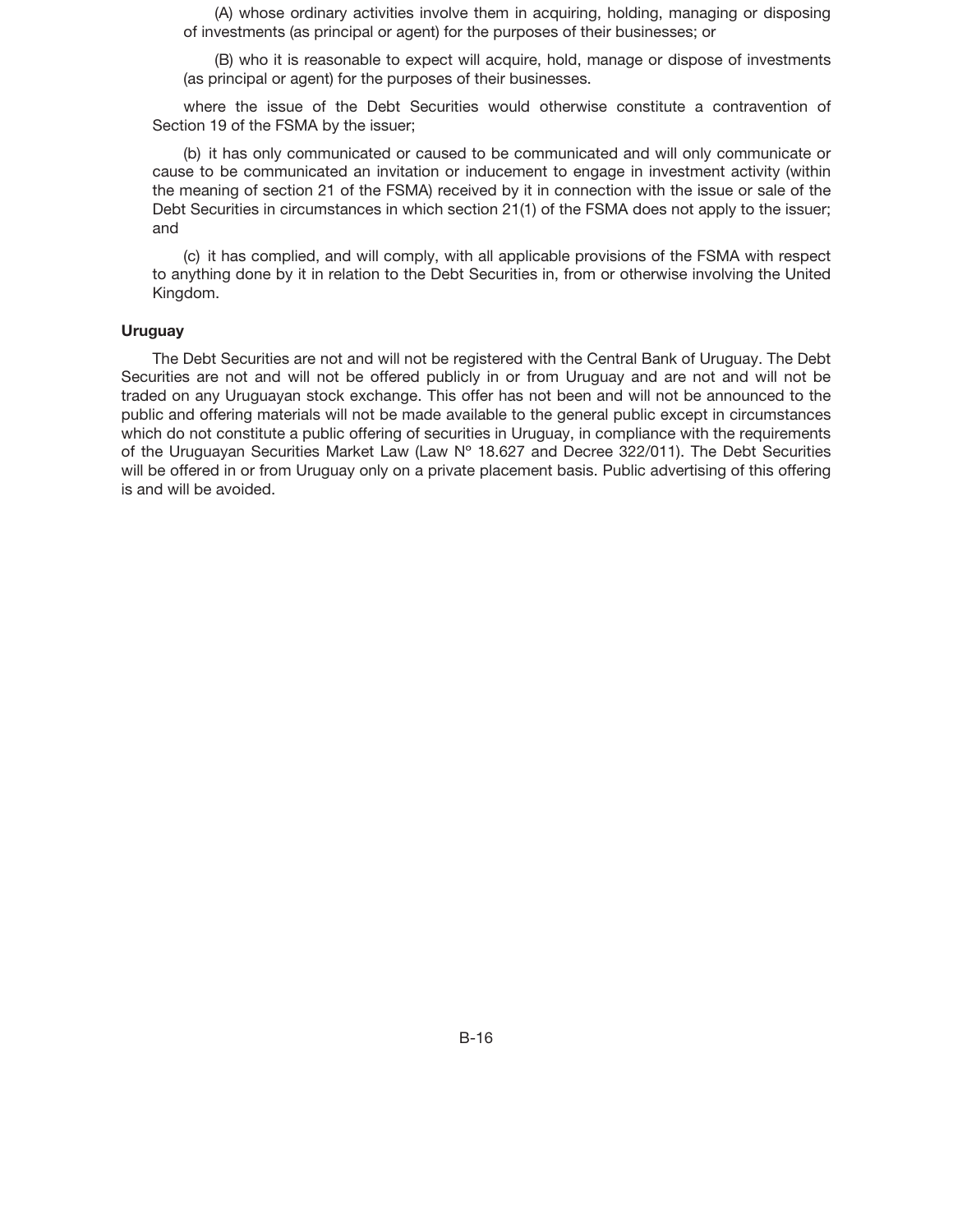# **INDEX OF DEFINED TERMS**

Each term listed below is defined or explained in the Offering Circular on the page indicated opposite such term. This reference guide is intended merely as a convenience and may not be complete. Certain other terms not listed below may be defined in the Offering Circular.

| 57             |
|----------------|
| 55             |
| 56             |
| 33             |
| 33             |
| 33             |
| 33             |
| 54             |
| $\overline{7}$ |
| 15             |
| 15             |
| 56             |
| 29             |
| $\overline{7}$ |
| $B-2$          |
| $A-7$          |
| $A-7$          |
| $A - 7$        |
| $A-7$          |
| $A - 7$        |
| $A - 8$        |
| 30             |
| 9              |
| 41             |
| 38             |
| $B-12$         |
| 34             |
| 33             |
| B-4            |
| 18             |
| $B-8$          |
| 6              |
| 13             |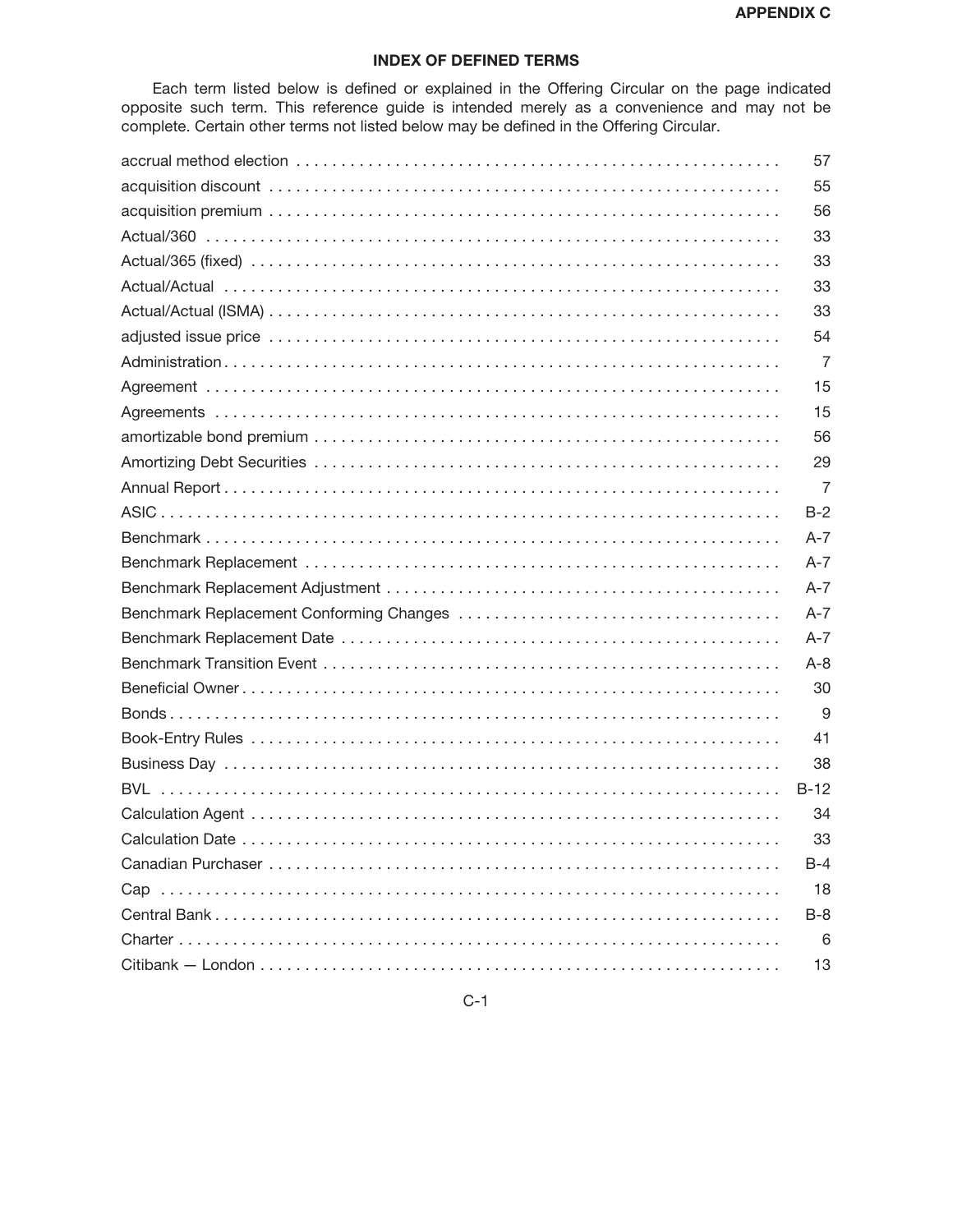| 38      |
|---------|
| $A - 4$ |
| $A-3$   |
| $B-10$  |
| 50      |
| 42      |
| 35      |
| $A-5$   |
| 6       |
| 24      |
| $B-8$   |
| $B-2$   |
| $B-9$   |
| 47      |
| 35      |
| $B-3$   |
| $B-6$   |
| 66      |
| 66      |
| 51      |
| 9       |
| $B-8$   |
| 54      |
| 59      |
| 22      |
| 33      |
| 9       |
| 14      |
| 3       |
| 13      |
| 30      |
| 42      |
| 39      |
| 3       |
| 4       |
| 30      |
| 35      |
| 38      |
| 3       |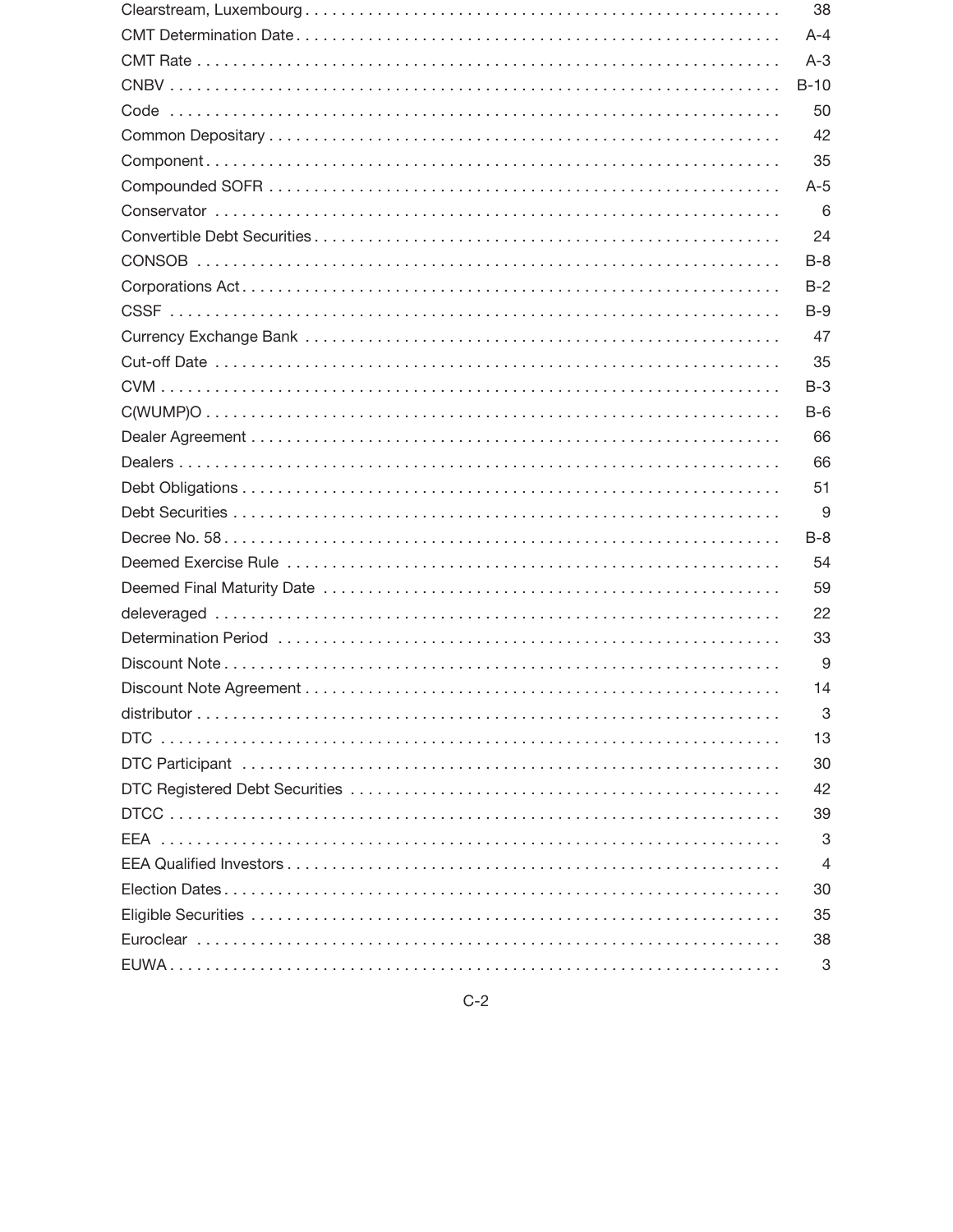| 7       |
|---------|
| 31      |
| 10      |
| 64      |
| 13      |
| 13      |
| 13      |
| $A - 4$ |
| $A-5$   |
| 13      |
| 13      |
| 6       |
| 30      |
| 2       |
| $B-15$  |
| 13      |
| 13      |
| 29      |
| 31      |
| 31      |
| 18      |
| 13      |
| $A-6$   |
| $B-9$   |
| 2       |
| 56      |
| 13      |
| 13      |
| 14      |
| $A-1$   |
| 58      |
| 14      |
| 38      |
| 7       |
| $A - 8$ |
| 35      |
| 30      |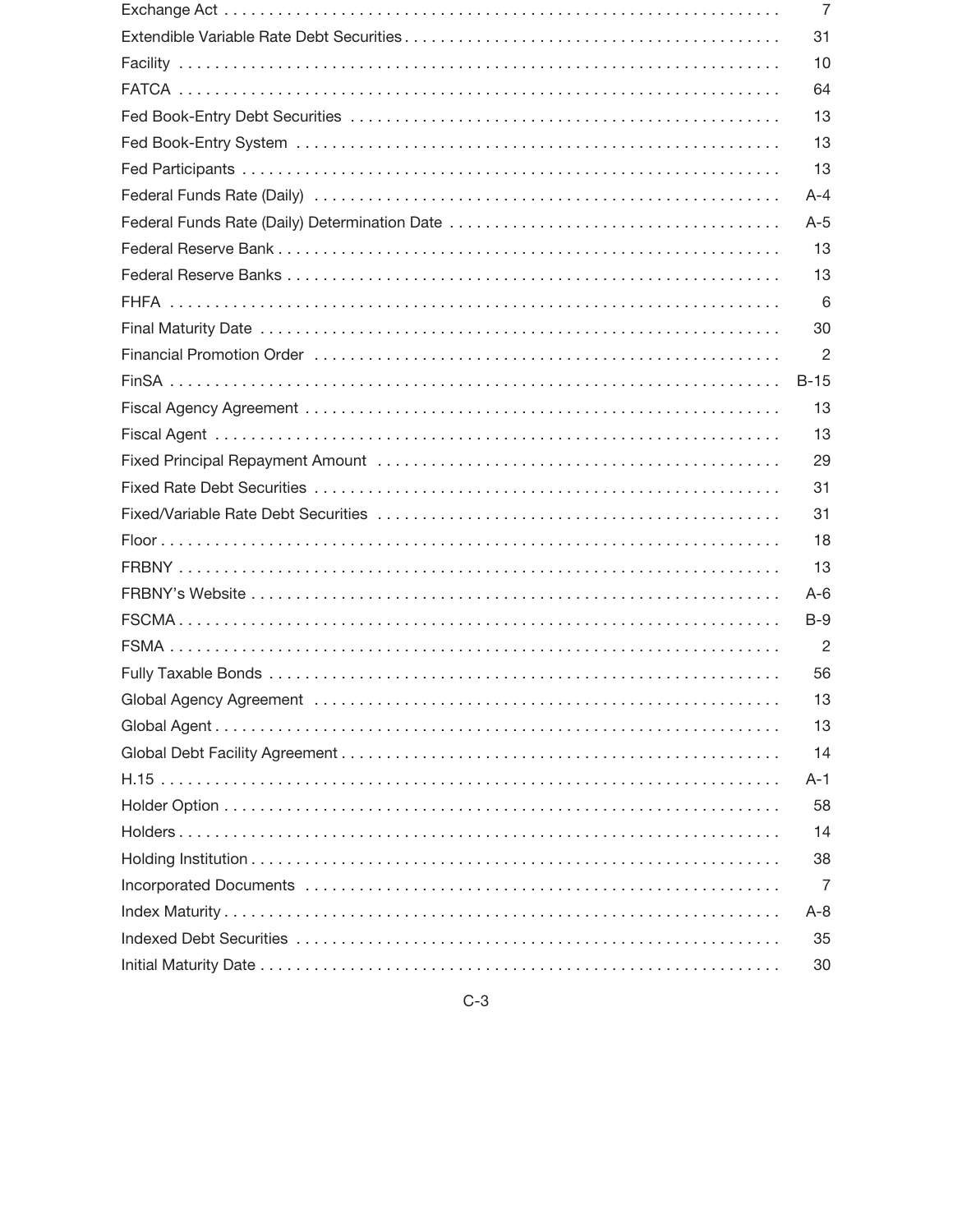| $B-12$  |
|---------|
| 3       |
| 35      |
| 32      |
| 32      |
| 34      |
| $B-2$   |
| $B-8$   |
| 52      |
| $A - 8$ |
| $A - 8$ |
| $A - 8$ |
| 33      |
| 29      |
| 53      |
| 9       |
| 59      |
| $B-12$  |
| 22      |
| $B-10$  |
| $B-9$   |
| $B-9$   |
| 56      |
| 29      |
| 9       |
| 3       |
| $B-8$   |
| 3       |
| 59      |
| 29      |
| 32      |
| 61      |
| $A-9$   |
| $B-4$   |
| $B-5$   |
| $B-4$   |
| 53      |
| 52      |
| 9       |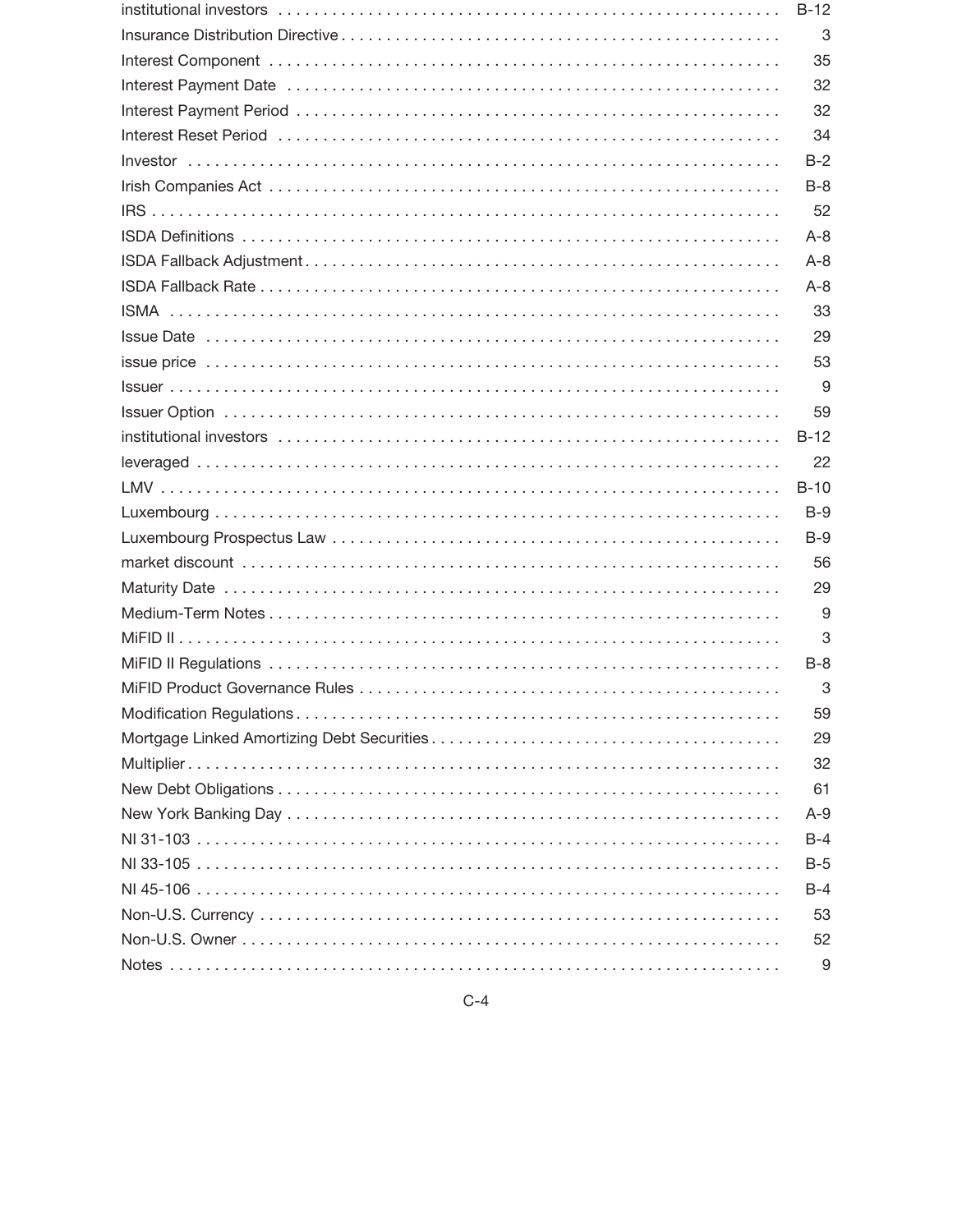| 30             |
|----------------|
| 30             |
| B-11           |
| $A-6$          |
| 54             |
| 50             |
| 53             |
| 61             |
| 53             |
| 42             |
| 52             |
| $B-12$         |
| B-11           |
| 10             |
| 3              |
| A-1            |
| $A-2$          |
| 49             |
| 36             |
| 32             |
| $3, B-9$       |
| 7              |
| $\overline{4}$ |
| 31             |
| 36             |
| 44             |
| 9              |
| 9              |
| 9              |
| 9              |
| $A - 8$        |
| 43             |
| 13             |
| 43             |
| $B-8$          |
| A-8            |
| 4              |
| 36             |
| 65             |
| $A - 4$        |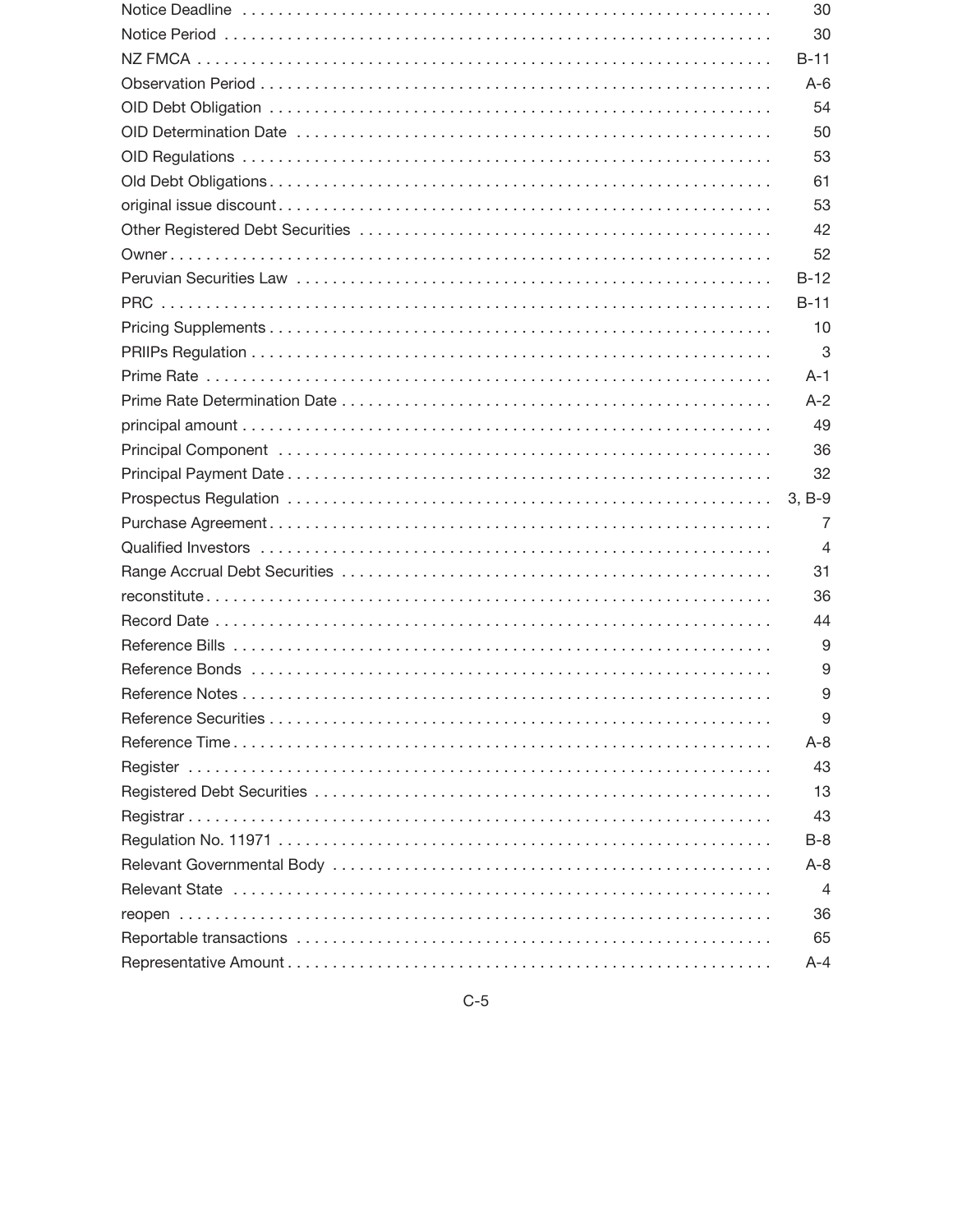| 33      |
|---------|
| $A-2$   |
| $A-3$   |
| $A-3$   |
| $A-2$   |
| $B-13$  |
| 7       |
| 24      |
| $B-4$   |
| $B-13$  |
| $B-6$   |
| 55      |
| $B-12$  |
| $A-5$   |
| $A-5$   |
| $A-6$   |
| $B-14$  |
| 28      |
| 28      |
| 28      |
| 28      |
| 32      |
| 53      |
| 54      |
| 31      |
| 24      |
| 59      |
| 9       |
| 7       |
| $A-2$   |
| $A-2$   |
| $A-2$   |
| $A-3$   |
| 3       |
| 3       |
| 3       |
| 4       |
| $A - 8$ |
| $A-6$   |
| 52      |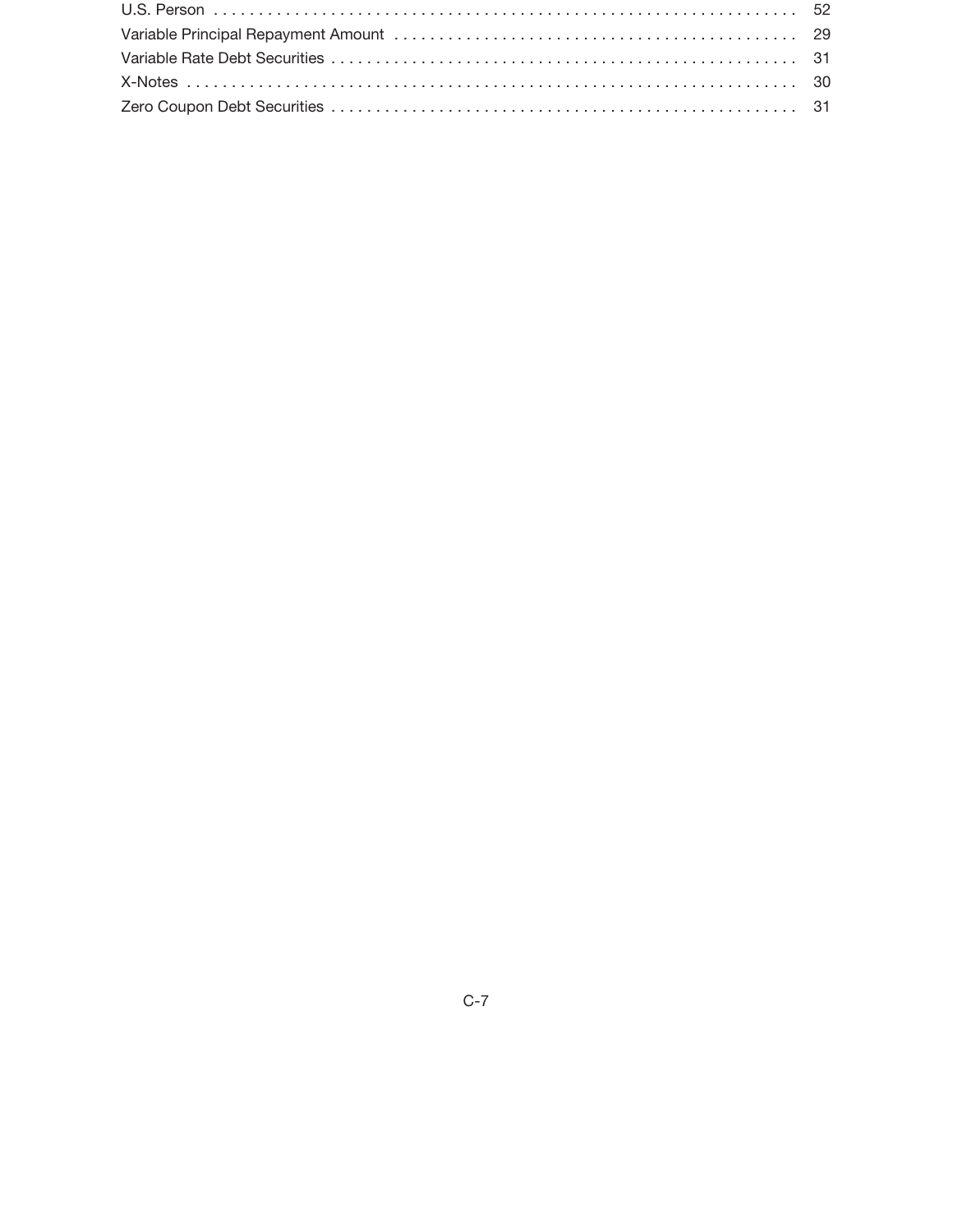

## **PRINCIPAL OFFICE OF FREDDIE MAC**

Freddie Mac 8200 Jones Branch Drive McLean, Virginia 22102

## **FISCAL AGENT**

**Federal Reserve Bank of New York** 33 Liberty Street New York, New York 10045

# **GLOBAL AGENT AND TRANSFER AGENT**

Citibank, N.A., London Branch Citigroup Centre Canada Square Canary Wharf London E14 5LB United Kingdom

## **REGISTRAR**

Citigroup Global Markets Europe AG Reuterweg 16 60323 Frankfurt **Germany** 

# **UNITED STATES COUNSEL TO THE DEALERS**

Sidley Austin LLP 787 Seventh Avenue New York, New York 10019